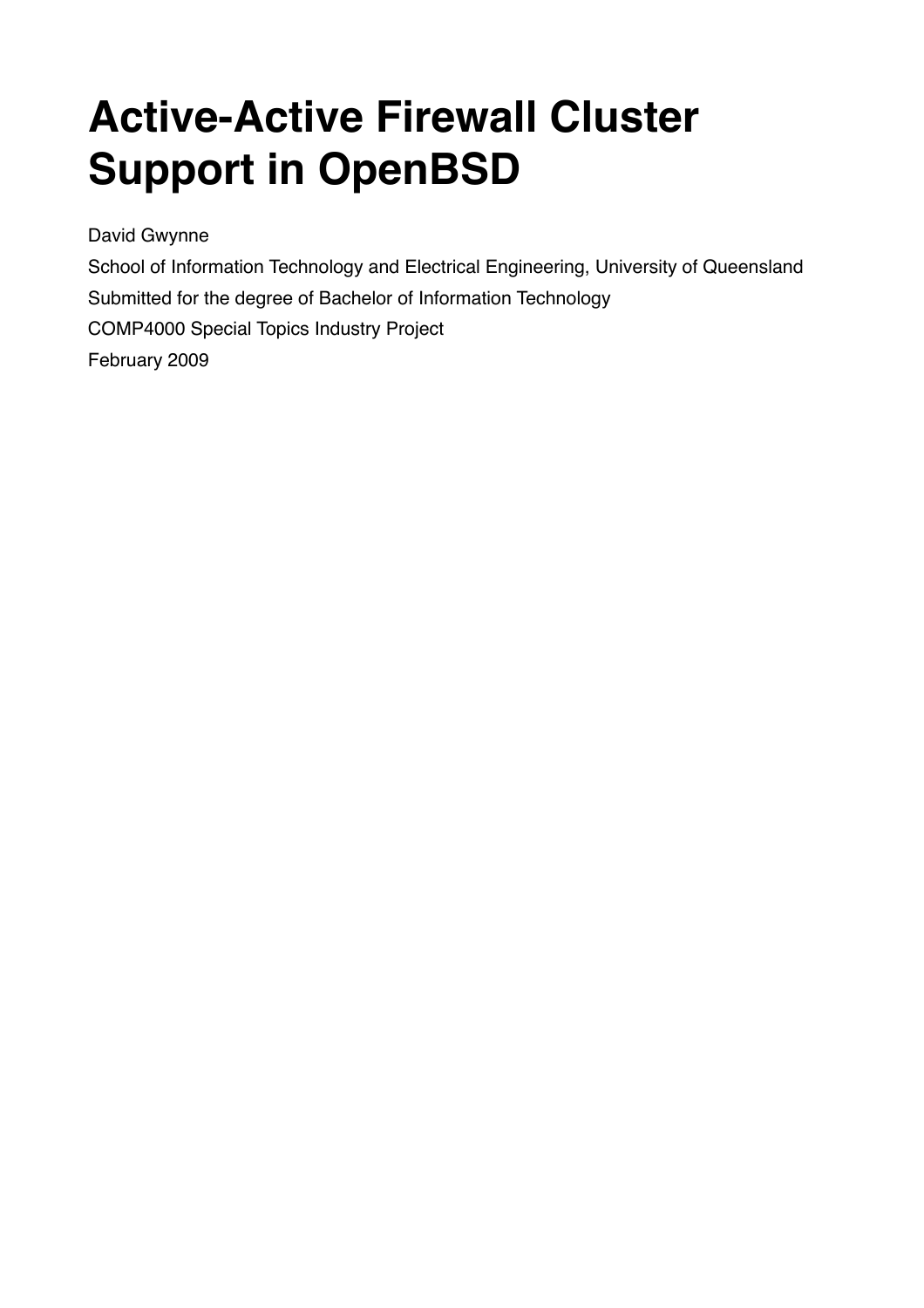to leese, who puts up with this stuff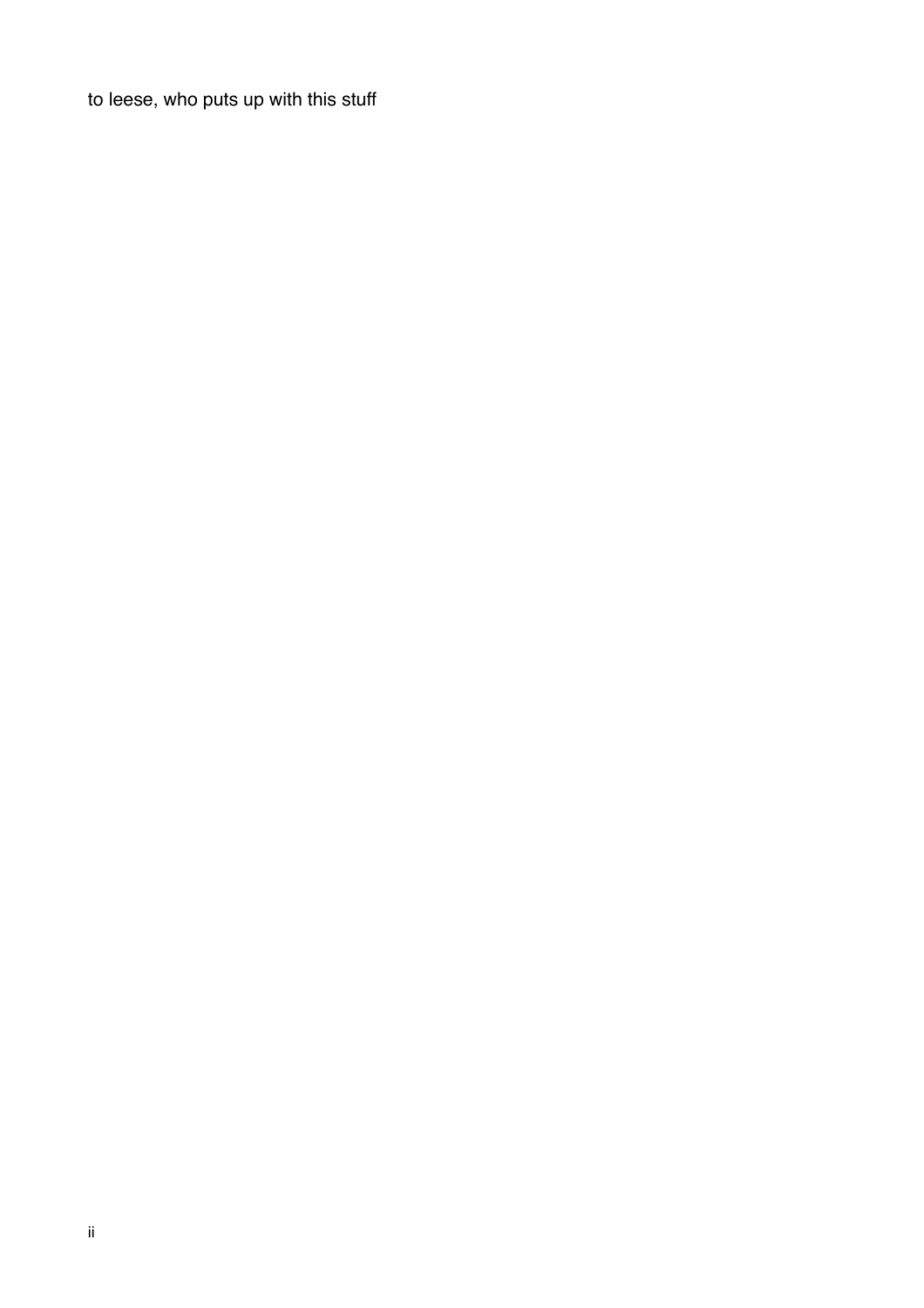# **Acknowledgements**

I would like to thank Peter Sutton for allowing me the opportunity to do this work as part of my studies at the University of Queensland.

A huge thanks must go to Ryan McBride for answering all my questions about pf and pfsync in general, and for the many hours working with me on this problem and helping me test and debug the code.

Thanks also go to Theo de Raadt, Claudio Jeker, Henning Brauer, and everyone else at the OpenBSD network hackathons who helped me through this.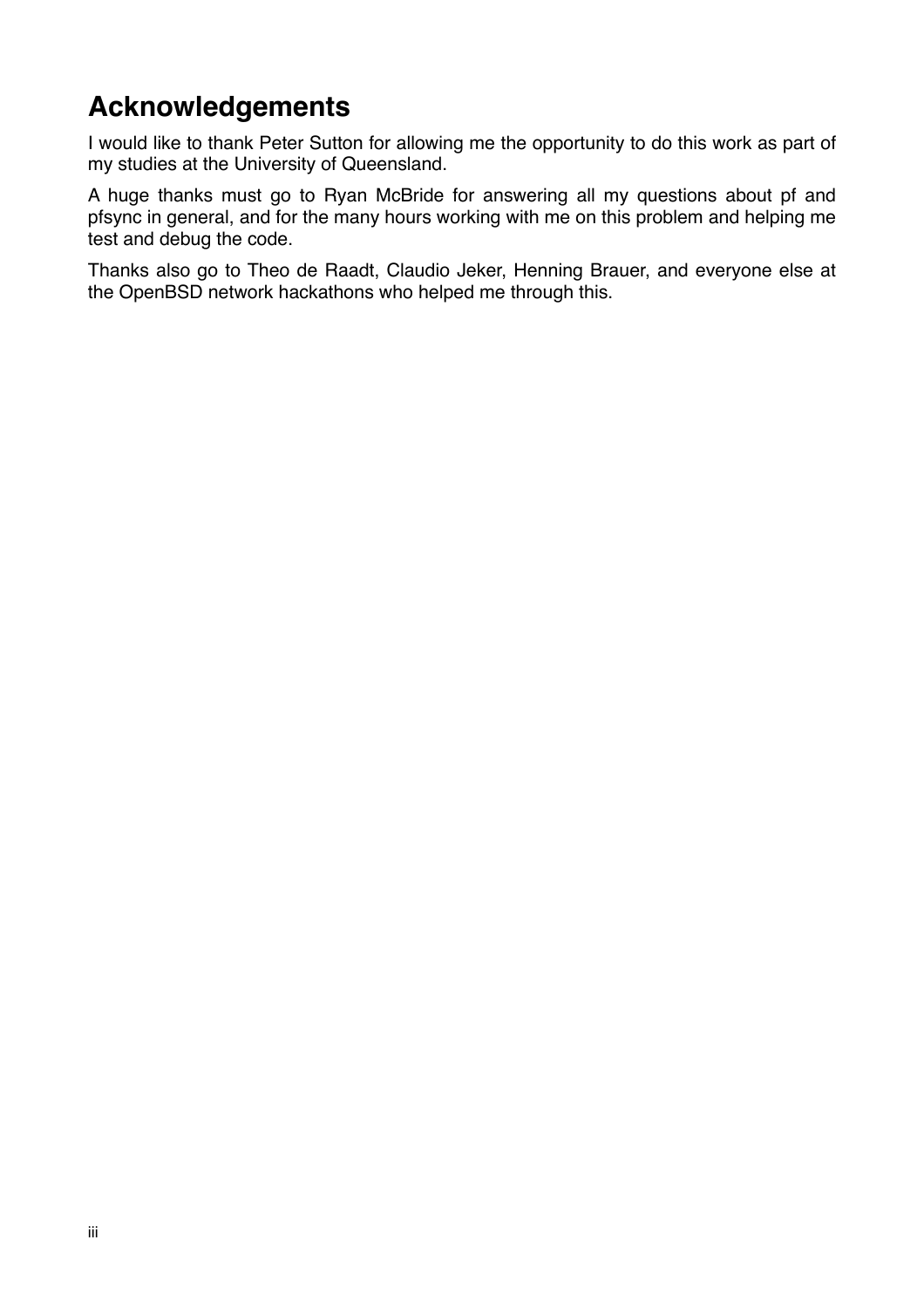# **Abstract**

The OpenBSD UNIX-like operating system has developed several technologies that make it useful in the role of an IP router and packet filtering firewall. These technologies include support for several standard routing protocols such as BGP and OSPF, a high performance stateful IP packet filter called pf, shared IP address and fail-over support with CARP (Common Address Redundancy Protocol), and a protocol called pfsync for synchronisation of the firewalls state with firewalls over a network link. These technologies together allow the deployment of two or more computers to provide redundant and highly available routers on a network.

However, when performing stateful filtering of the TCP protocol with pf, the routers must be configured in an active-passive configuration due to the current semantics of pfsync. ie, one host filters and routes all the traffic until it fails, at which point the backup system takes over the active role. It is possible to configure these computers in an active-active configuration, but if a TCP session sends traffic over one of the firewalls and receives the other half of the connection via the other firewall, the TCP session simply stalls due to a combination of pfs stateful filtering and pfsync being too slow to cope.

This report documents an attempt at solving this problem by modifying the pfsync implementation and protocol to improve support of filtering OpenBSD routers in activeactive configurations.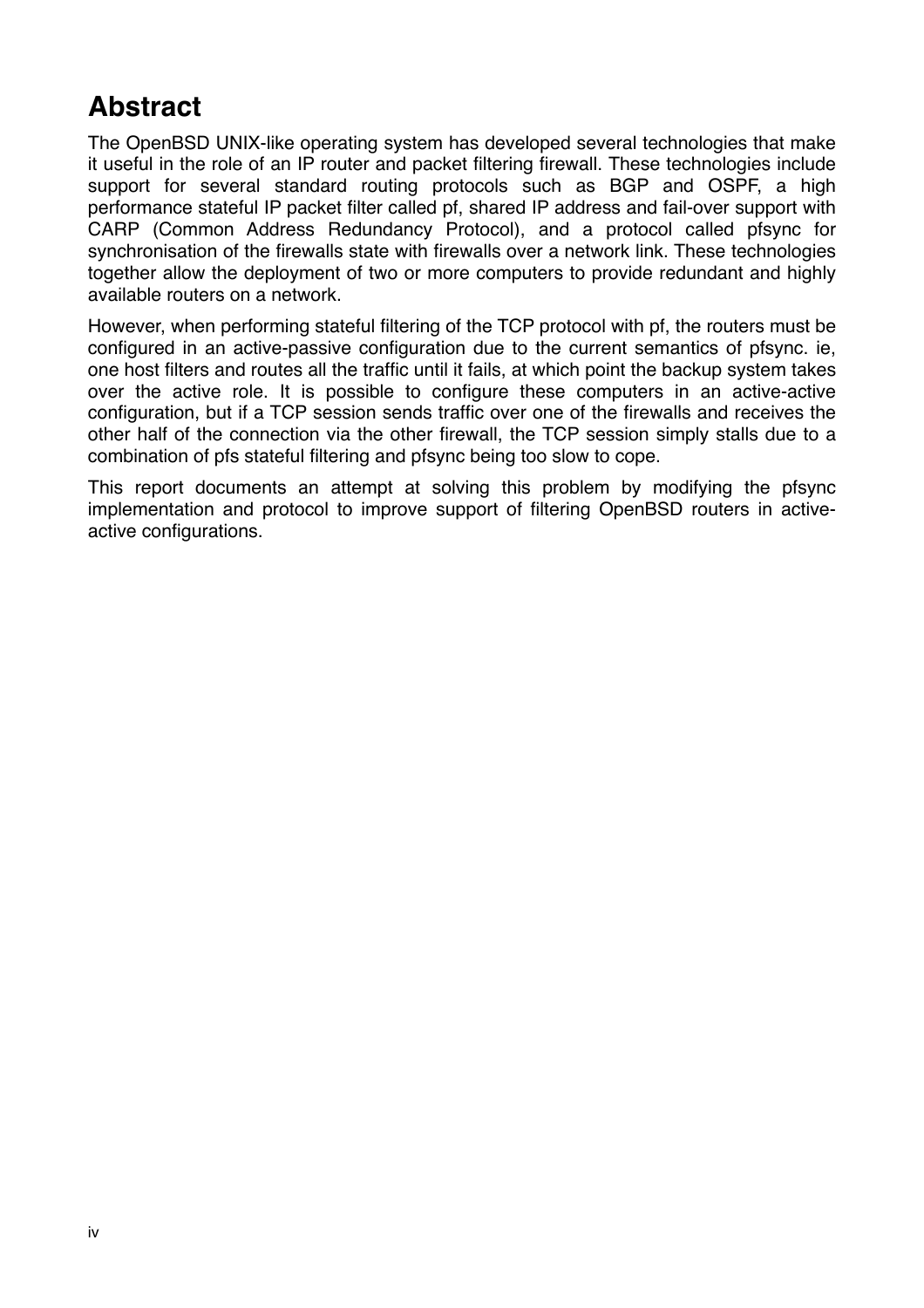| <b>Introduction</b>                                       | 6              |
|-----------------------------------------------------------|----------------|
| <b>Background</b>                                         | 6              |
| <b>OpenBSD</b>                                            | 6              |
| <b>OpenBSD As A Router</b>                                | 6              |
| pf - The OpenBSD Packet Filter                            | 6              |
| pfsync                                                    | $\overline{7}$ |
| <b>Active-Active Routers and Firewalls</b>                | 8              |
| <b>OpenBSD Kernel Semantics</b>                           | 8              |
| pfsync In Depth                                           | 9              |
| <b>Approach and Execution</b>                             | 14             |
| <b>Changes To The pfsync v4 Implementation</b>            | 14             |
| pfsync v5                                                 | 16             |
| <b>Results</b>                                            | 17             |
| Insufficient spisoftnet() Protection In The Network Stack | 18             |
| ip_output() Panic                                         | 18             |
| <b>Functional Results</b>                                 | 19             |
| <b>Conclusion</b>                                         | 19             |
| <b>Summary and Conclusion</b>                             | 19             |
| <b>Future Work</b>                                        | 20             |
| <b>Appendices</b>                                         | 21             |
| Source changes                                            | 21             |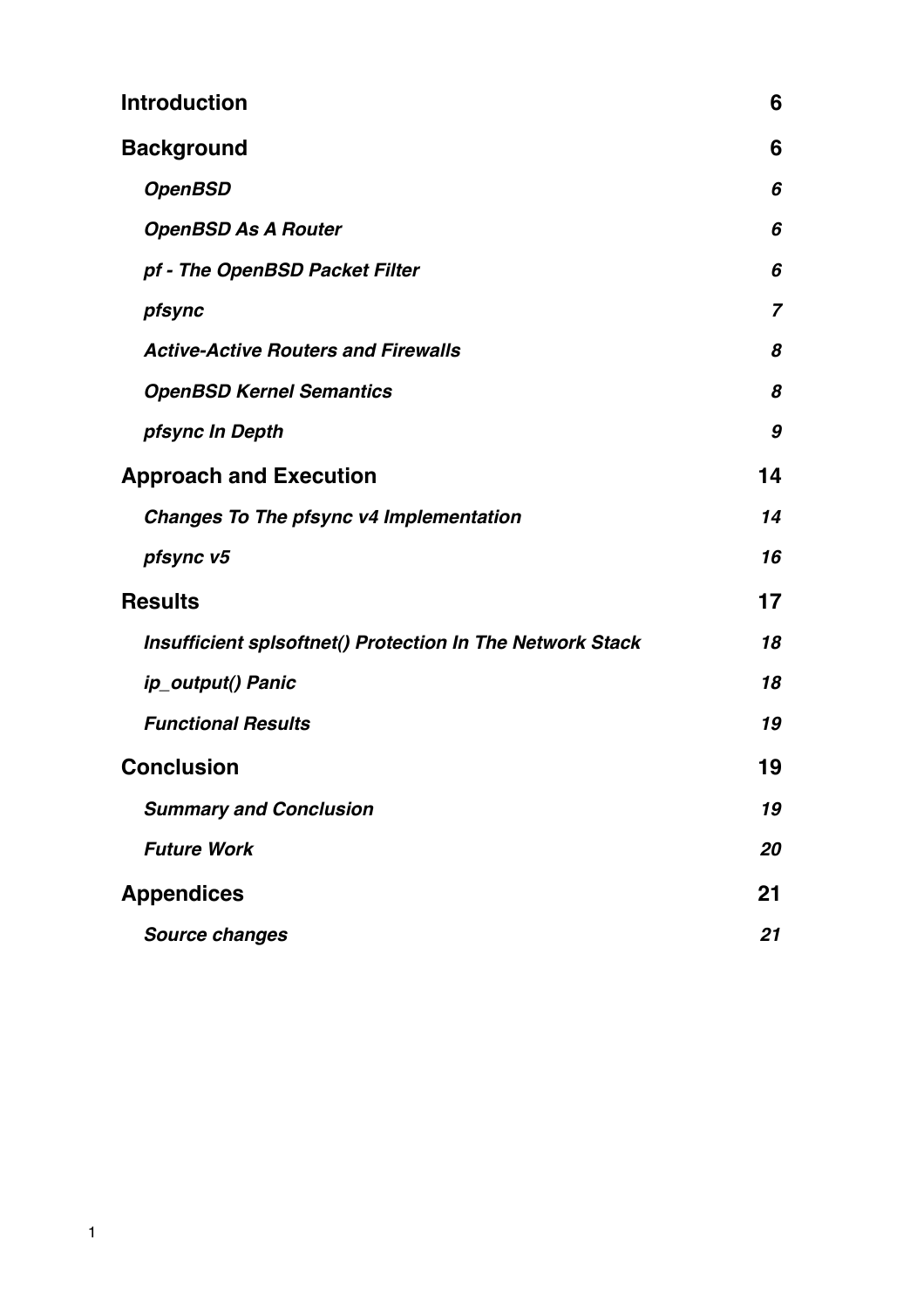# <span id="page-5-0"></span>**Introduction**

OpenBSD is becoming increasingly popular as a platform for network security services, in particular network routing and firewalling. Currently there is support for building redundant firewalls with OpenBSD using pf and pfsync in active-passive configurations, however, to scale throughput between networks protected by OpenBSD firewalls it should be possible to configure them in active-active configurations. This project is an attempt at supporting active-active OpenBSD firewalls using pf and pfsync.

This document tries to give some context to the problems with building active-active firewalls with OpenBSD currently, then goes on to explain the changes that were made to enable it.

It assumes some familiarity with the C programming language, concepts relating to the workings of operating system kernels, and the IP network protocols including TCP.

# <span id="page-5-1"></span>**Background**

#### <span id="page-5-2"></span>**OpenBSD**

OpenBSD is a general purpose UNIX-like operating system. As the name implies, it is descended from the long heritage of the Berkeley Software Distribution (BSD for short), which began as a set of modifications to the original AT&T UNIX and eventually grew into a completely independent code base.

The OpenBSD Project was created in late 1995 by Theo de Raadt who wanted to create a free and open source distribution with a focus on "portability, standardisation, correctness, proactive security, and integrated cryptography". While it is usable for a variety of tasks ranging from a desktop system up to file and print services, it is this focus on correctness and security that has let OpenBSD evolve into a highly usable and secure operating system for network security services. OpenBSD ships with a variety of software and capabilities in the base system that allow administrators to build very capable routers and firewalls.

#### <span id="page-5-3"></span>**OpenBSD As A Router**

OpenBSD can be installed on a wide variety of hardware and with some simple configuration changes can be used as a standard router on IPv4 and IPv6 networks. It also includes support for technologies such as IPsec, Ethernet VLAN (802.1Q) tagging, a wide variety of network tunnelling protocols, a high quality firewall, IP and Ethernet load balancing, and can interoperate with other routers using protocols such as OSPF and BGP.

#### <span id="page-5-4"></span>**pf - The OpenBSD Packet Filter**

For the majority of it's existence, OpenBSD has shipped with some form of packet filtering software that can be used to enforce network security policy at the IP and TCP/UDP layers for traffic flowing through an OpenBSD box. Originally the codebase included in OpenBSD was Darren Reeds IPFilter. However, in 2001 an issue with the license on that code caused it to be removed from the OpenBSD source tree.

Fortunately, shortly after its removal a developer named Daniel Hartmeier began implementing a new packet filter simply called pf. The code was quickly imported into the OpenBSD system, and development continued rapidly. Since that starting point pf has developed into an extremely capable and fast firewall.

The network policy that pf is to enforce is described in a ruleset which is parsed and loaded into pf inside the OpenBSD. These rulesets are generally just a list of pass or block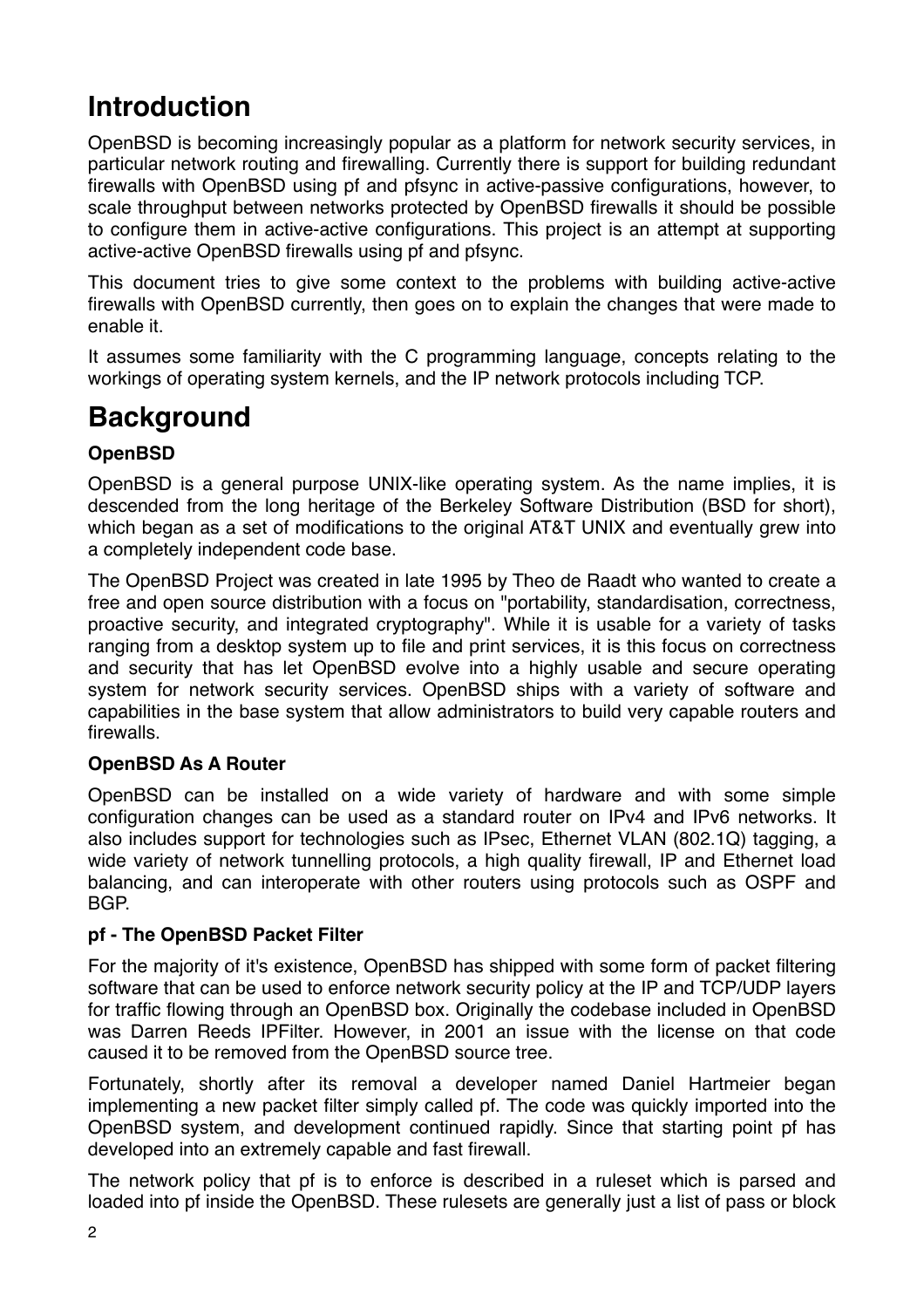rules that let you match against packets based on their address family, protocol, and if available their port number. However, pf is also able to perform actions such as normalising fragmented IP packets, and network address translation (rewriting IP addresses or port numbers inside a packet). Once loaded into the kernel the ruleset is then evaluated for every packet that enters or leaves the system. Packets going through an OpenBSD based router will be evaluated by pf twice, once coming into the network stack and again when it is leaving the stack.

Iterating over the ruleset for each and every packet going into the system can be slow though, but fortunately pf is a stateful firewall. This means that pf will try to keep track of connections going through itself. States use characteristics of the packet such as the address family, IP addresses, port numbers, and in the case of TCP, the state and sequence numbers of the connection. These states are organised into a red-black tree inside the kernel, and packets entering pf are compared against existing states before the ruleset is evaluated. If a packet matches a state, pf doesn't evaluate the ruleset and simply allows the packet though.

This means there are three benefits to the pf state table.

Firstly, there is an O(log n) cost for state lookups for a packet (where n is the number of states) vs an O(n) cost for a ruleset evaluation (where n is the number of pf rules). Since most packets will belong to an existing state they will therefore tend to match existing states, providing a huge speedup in the per packet evaluation costs.

Secondly, because pf does have some state about a connection it is able to independently check that a packet does in fact belong to an existing connection, and is not some spoofed packet with similar characteristics (ie, IP or port numbers).

Thirdly, because the state table will allow packets through for existing connections, the ruleset only has to concern itself with matching packets that create connections. This is another security benefit since without the state rules would have to be written that allow packets in both directions through a firewall. To highlight the difference, here is an example ruleset for TCP going through pf that does not take advantage of the state table:

pass in inet proto tcp from any port >1024 to \$webserver port 80 no state pass out inet proto tcp from \$webserver port 80 to any port >1024 no state

As you can see this ruleset has to allow TCP replies from the web server back through the firewall otherwise the connection will fail. A ruleset taking advantage of the state table would look like this:

pass in inet proto tcp from any to \$webserver port 80 flags S/SA

This rule only allows TCP packets with the SYN flag set (out of the SYN/ACK pair) to the webserver through the firewall. pf by default will create a state for this connection and will automatically allow replies just for that connection back through.

pf is quite scalable, meaning that with a suitable machine you can easily run firewalls with many network interfaces and with thousands of firewall rules. The number of states the firewall will manage is dependant largely on the amount of memory in the system. It is common for pf to be managing tens of thousands of concurrent state entries.

#### <span id="page-6-0"></span>**pfsync**

While it has been established that stateful firewalling is good and a necessary thing for pf to operate at speed, it is unfortunately not a good thing in the event of a firewall failing. For simply routing packets it is trivial to configure two routers with the same configuration and in the event of one failing you can simply replace the failed unit with the functional one.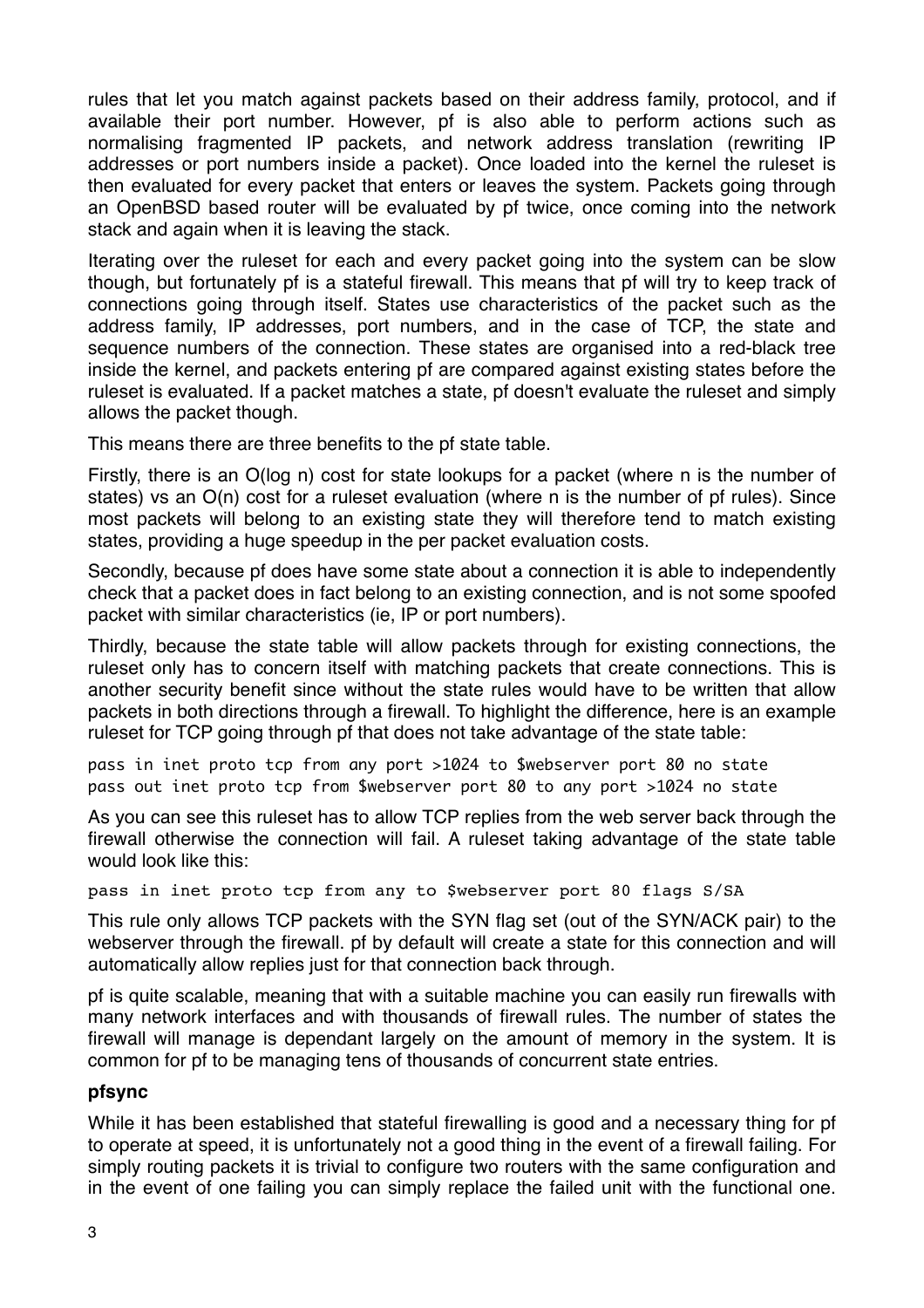There are several systems in protocols to automate that failover, indeed, OpenBSD features several such as CARP (Common Address Redundancy Protocol), ospfd (a routing daemon implementing the OSPF protocol), and bgpd (a BGP implementation). These systems allow a router to take over from a failed peer within a matter of seconds.

However, if these routers are running pf then existing network connections through the redundant peer will no longer work since it has no knowledge of the state table the failed firewall had built. To compensate for that the pfsync protocol was developed.

pfsync simply sends messages between pf firewalls that notify each other other state inserts and deletions, and most importantly, state updates. Because pf keeps track of the TCP sequence numbers it is important for it to notify its peers when those sequence numbers progress so in the event of a failure the peer knows where the TCP connection was up to.

pf with pfsync allows the deployment of fully redundant stateful firewalls. In the event of failure the redundant firewall will have a full knowledge of the current state table and will be able to continue forwarding packets for those existing connections. However, because of a semantic in the implementation of the pfsync protocol, it is currently not possible to build clusters where both firewalls are actively able to handle traffic.

#### <span id="page-7-0"></span>**Active-Active Routers and Firewalls**

It is becoming more common to deploy multiple routers between networks to increase the forwarding performance between those networks. Two routers are obviously twice as capable as a single router at forwarding traffic.

Since OpenBSD can be deployed as a firewall and router, it would be nice to be able to increase performance of such a deployment by simply adding firewalls as necessary. However, as stated above, this is currently not possible. Why this is the case is described in detail below.

#### <span id="page-7-1"></span>**OpenBSD Kernel Semantics**

pf and pfsync both operate entirely within the OpenBSD kernel, only taking configuration or monitoring requests from userland. It is therefore necessary to understand some of the semantics of the OpenBSD kernel to effectively develop software in that context.

Firstly, despite the recent development for support of multiple processors in the OpenBSD kernel, it still largely operates as if were running on a single processor system. On a SMP system only one processor is able to be running the kernel at any point in time, a semantic which is enforced by a Big Giant Lock. There are portions of the kernel which are not protected by the Big Giant Lock, but they are not relevant to this discussion. The network stack and therefore pfsync still run under the Big Giant Lock.

There are two contexts for code execution in the kernel: interrupt context and process context. The differences between these two contexts affect how the locking of data structures and code are performed, and also affects which internal kernel APIs are available or appropriate for use.

The kernel has a process context when it has been asked to perform an action by a userland process via a system call. The OpenBSD kernel is non-preemptible, meaning that any code running in the kernel has to explicitly give up control before anything else in the kernel will run. If a critical path is only modified from a process context then simply having process context is sufficient to guarantee exclusive access to that section. However, if a critical path may sleep or yield control of the CPU, then additional locking is required. The OpenBSD kernel provides reader/writer locks for processes in the kernel to lock against each other.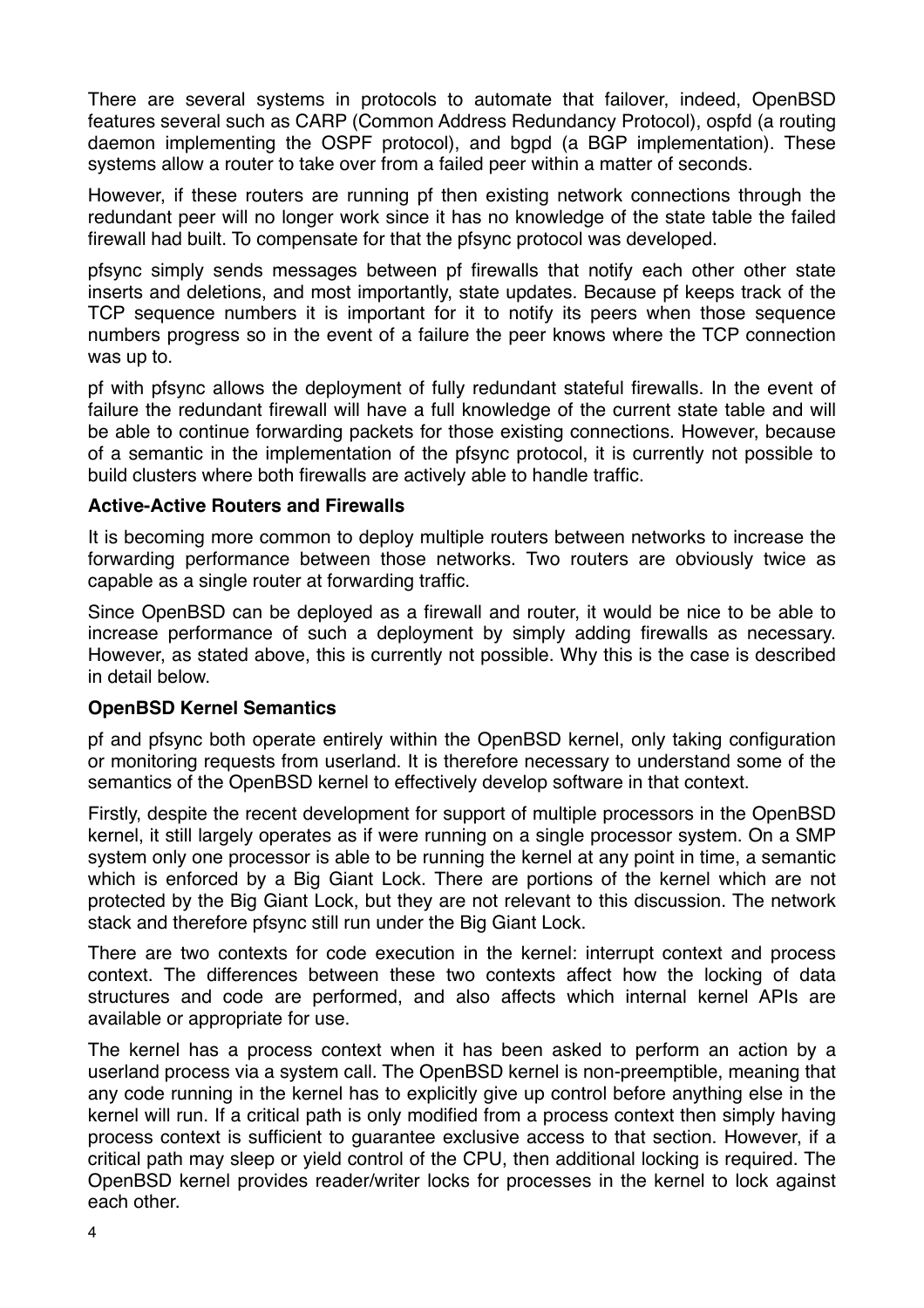The only exception to the kernel's non-preemptibility is for interrupts. Interrupt handlers may run at any time unless their interrupt source is masked and therefore prevented from running. Interrupt handlers are established at an interrupt priority level (IPL). To prevent interrupt handlers you simply mask interrupts at that level before executing your critical path. IPLs, as their name implies, are levelled. A high IPL prevents interrupt handlers established at lower priorities running at the same time. These IPLs range from IPL NONE (no interrupts are masked) up to IPL\_HIGH (all interrupts are masked). Interrupt handlers are run at their IPL, meaning that if you're currently executing code in a hardware network interrupt handler established at IPL NET, you are quaranteed that no other interrupt handler at IPL\_NET will run at the same time.

This ability to mask interrupts is the fundamental locking primitive in the OpenBSD kernel for data structures used in interrupt handlers. When a userland process enters the kernel, the effective interrupt mask level is at IPL\_NONE, meaning no interrupts are masked at all. If this code wishes to modify structures that are also handled during interrupts, it must raise the IPL to prevent those interrupt handlers from running.

The only other large difference between interrupt and process contexts is that you cannot yield in an interrupt handler. The code must return, it is not able to sleep since sleeping relies on being able to switch from the current process to a new one.

The network stack in OpenBSD runs at two IPL levels: IPL\_NET and IPL\_SOFTNET. IPL\_NET is used by drivers for network hardware and protects their data structures. The majority of the network stack runs at IPL SOFTNET which is a lower priority than IPL\_NET. Packets move between the network stack and the hardware via queues protected with IPL\_NET. This allows packet processing to occur at the same time as packets are moved on and off the hardware. Packets may be received and queued for processing while processing of other packets is still in progress. It is therefore possible for many packets to be processed in a single call to the softnet handlers.

There are several softnet interrupt handlers implemented in the OpenBSD kernel, generally one per address family. Each of these handlers can be run from software by generating a software interrupt anywhere in the kernel. pf is run when the softnet interrupt handlers for the IPv4 and IPv6 protocols are run. Each handler de-queues a packet from the hardware passes it to pf for testing. If pf passes the packet it is then allowed to go down the rest of that particular address families stack, otherwise the packet is dropped. For a packet coming out of the stack, it is tested by pf before being put on an interfaces send queue. If pf makes a change to its state table because of that packet, it in turn notifies pfsync with that state. All this occurs at IPL\_SOFTNET.

Another relevant detail about the OpenBSD kernel is that there are no readily usable high resolution timers that can be used to schedule events in the future with. The most usable timer has a resolution of 100 ticks a second. This is important to know if you're trying to mitigate some activity within the kernel.

#### <span id="page-8-0"></span>**pfsync In Depth**

pfsync can be thought of as being made up of two parts: the protocol and the implementation.

The current version of the pfsync protocol is version 4. The protocol is surprisingly simple. Each message is an IP (the protocol allows either IPv4 or IPv6) encapsulated datagram that contains a small header prefixing a series of messages. The IP protocol ID for pfsync packets is 240, it does not get encapsulated inside a UDP or TCP. The header describes the type of these messages, and the number of them to expect in the packet. Each packet may only contain messages of the one type specified in the header, and it may only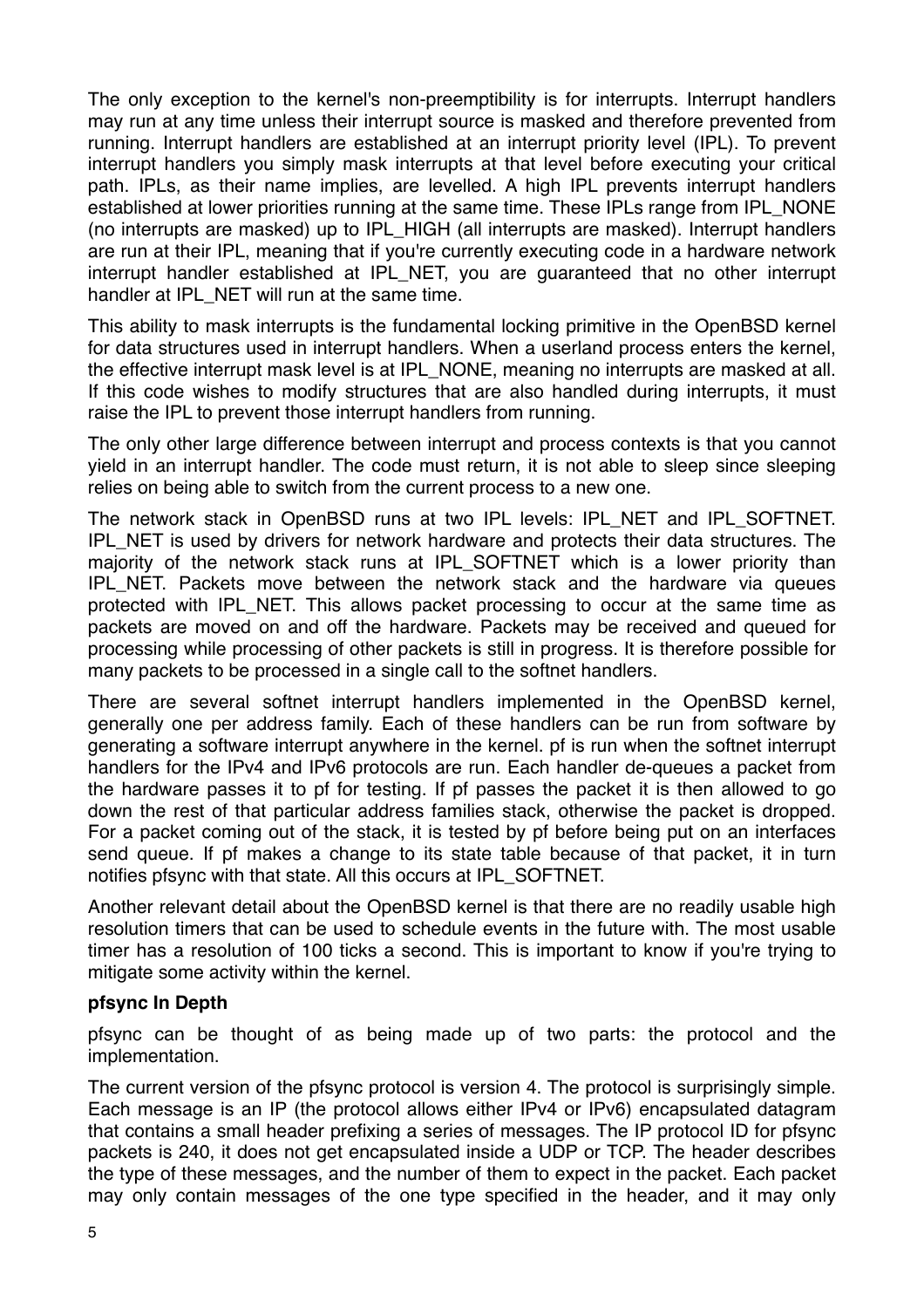include as many messages as may be contained in a single IP datagram without needing to perform fragmentation. The size of the IP datagram is determined by the medium over which it is transmitted.

An exact knowledge of the layout of the header and the messages is generally unnecessary, however, some details are useful to know.

While a pf state may be uniquely identifiable by the characteristics of the packets it represents (ie, the address family, protocol, port numbers, etc), it can be inefficient to exchange these details between pfsync peers.

To address this inefficiency, an arbitrary state must be uniquely identifiable by all peers exchanging pfsync messages by a 96 bit key made up of a 32 bit "creator id" and a 64 bit "state id". Each peer in a pfsync cluster randomly generates a 32 bit creator id on boot which uniquely identifies that particular peer within the cluster while it is alive. Each state that the peer creates must be uniquely identifiable within the system by a state id. The combination of those two values allows pfsync to uniquely refer to any state amongst all its peers.

The message types within the pfsync protocol are:

| PFSYNC_ACT_CLEAR | Clear pf state table                                                                                                                                                                                         |
|------------------|--------------------------------------------------------------------------------------------------------------------------------------------------------------------------------------------------------------|
|                  | A host will send this message when an administrator on<br>the system has requested that the state table be flushed.                                                                                          |
|                  | On receiving this message the host must flush its state<br>table.                                                                                                                                            |
| PFSYNC_ACT_INS   | Insert a new state into the state table                                                                                                                                                                      |
|                  | When pf has processed a packet and decided to create<br>state for it, it will request pfsync send a message of this<br>type to describe that state to its peers                                              |
|                  | A peer receiving this message creates a new state for the<br>traffic described in the message and inserts into its local<br>state table.                                                                     |
| PFSYNC_ACT_UPD   | Update a state                                                                                                                                                                                               |
|                  | When a packet causes a state to be modified, eg, a TCP<br>packet will move the sequence numbers within the state<br>along, it will generate a message of this type describing<br>the state.                  |
|                  | A peer receiving this message attempts to locate an<br>existing state and updates it with the new details. If no<br>state has been found it may create and insert a new state<br>with the specified details. |
| PFSYNC_ACT_DEL   | Delete a state                                                                                                                                                                                               |
|                  | When a peer has received a packet that terminates a<br>state, or a state times out, it will send a message of this<br>type.                                                                                  |
|                  | A peer receiving this message will attempt to locate this<br>state and remove it from its local state table.                                                                                                 |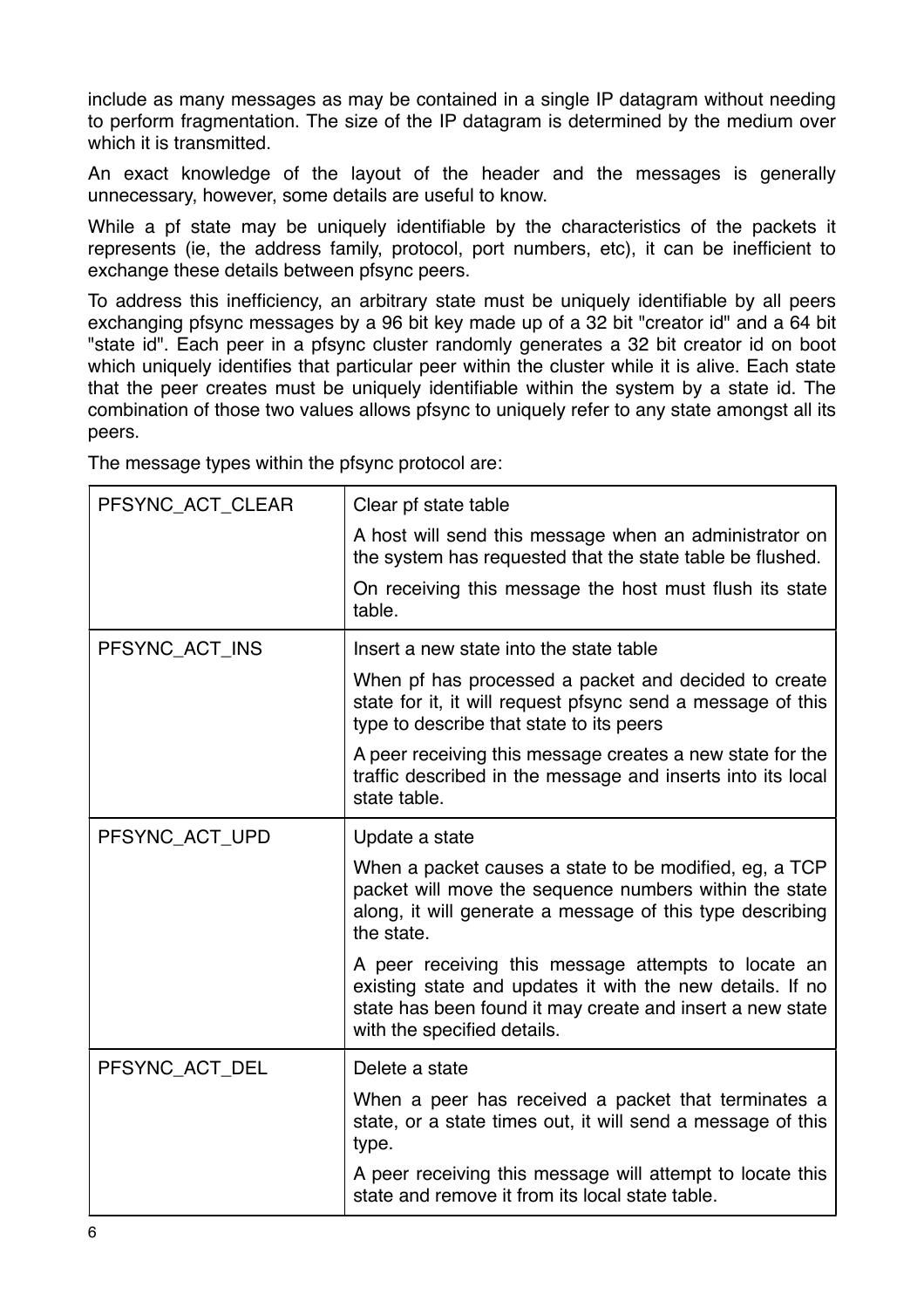| PFSYNC_ACT_UPD_C | "compressed" state update                                                                                                                                                                                                     |
|------------------|-------------------------------------------------------------------------------------------------------------------------------------------------------------------------------------------------------------------------------|
|                  | This is semantically the same as the<br>PFSYNC_ACT_UPD message, except instead of<br>exchanging all the state details it only contains the<br>creator and state ids to identify which state the update is<br>for.             |
| PFSYNC_ACT_DEL_C | "compressed" state deletion                                                                                                                                                                                                   |
|                  | This is semantically the same as the<br>PFSYNC_ACT_UPD message, except instead of<br>exchanging all the state details it only contains the<br>creator and state ids to identify which state to delete.                        |
| PFSYNC_ACT_INS_F | insert fragment                                                                                                                                                                                                               |
|                  | pf may maintain a cache of fragmented packets and<br>reassemble them to allow proper stateful filtering on<br>those fragments. This message is intended to share the<br>contents of the fragment cache between peers.         |
| PFSYNC_ACT_DEL_F | delete fragment                                                                                                                                                                                                               |
|                  | this request is intended to remove a fragment from the<br>shared fragment cache.                                                                                                                                              |
| PFSYNC_ACT_UREQ  | request "uncompressed" state update                                                                                                                                                                                           |
|                  | If a pfsync peer receives a compressed update for a<br>state it cannot locate by the creator and state ids, it can<br>request an uncompressed state update so it can enter<br>the current state details into its local table. |
|                  | A peer may request a a bulk update by sending a<br>message with the creator and state ids set to 0.                                                                                                                           |
|                  | A peer receiving this message will search its local state<br>table for an entry identified by the creator and state ids<br>and will send a message of type PFSYNC_ACT_UPD in<br>response.                                     |
|                  | If the peer receives a request with the creator and state<br>ids set to zero it will initiate a send of update messages<br>for all of its states.                                                                             |
| PFSYNC_ACT_BUS   | bulk update status                                                                                                                                                                                                            |
|                  | A peer will send this message after completing a bulk<br>send of update messages.                                                                                                                                             |
|                  | A peer receiving this message may be confident that it<br>has a usable copy of the pf state table and may actively<br>participate in the cluster.                                                                             |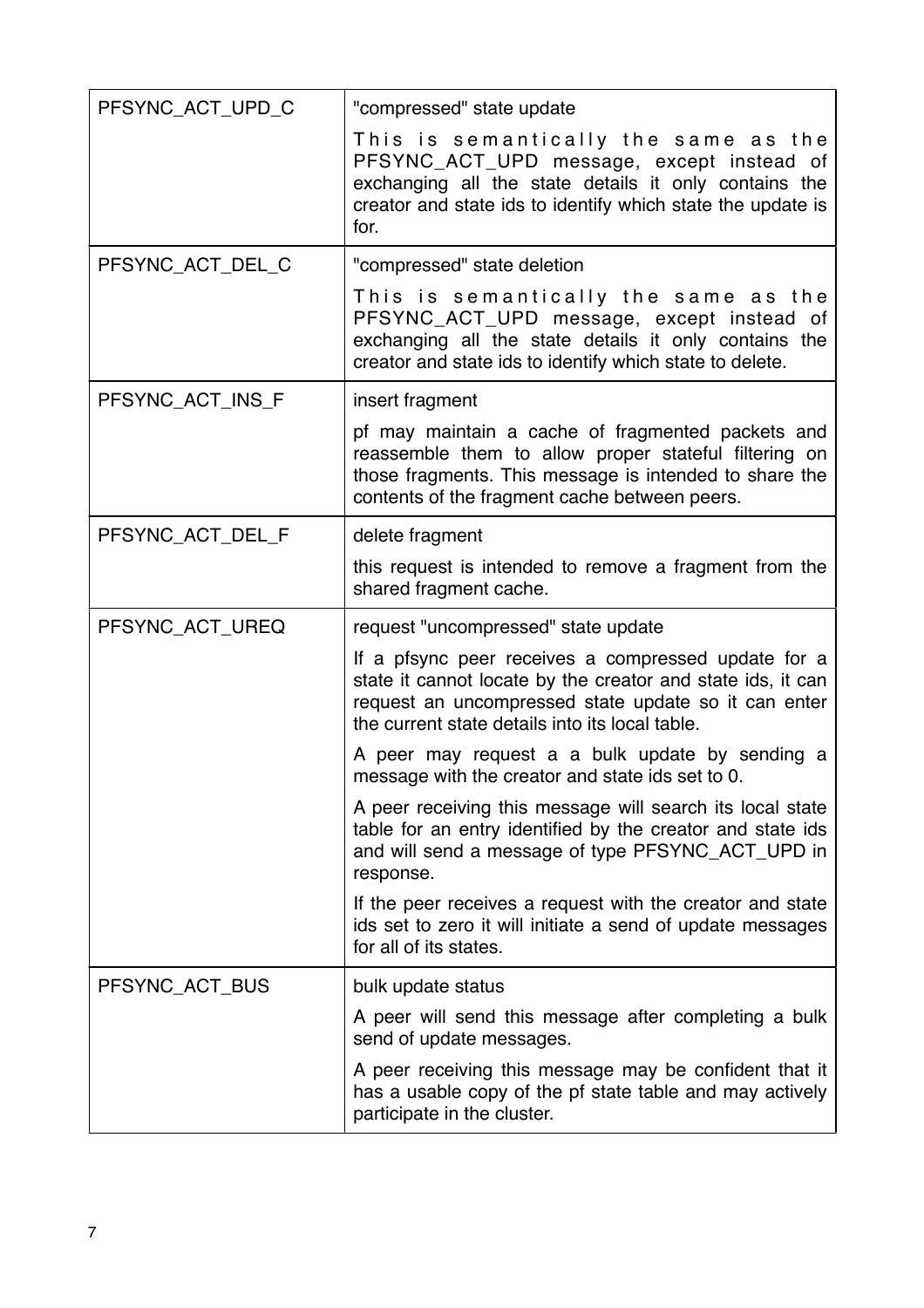| PFSYNC_ACT_TDB_UPD | TDB replay counter update                                                                                                                                                                      |
|--------------------|------------------------------------------------------------------------------------------------------------------------------------------------------------------------------------------------|
|                    | If the peer is acting as an IPsec gateway, it will send<br>updates to the replay counters on the IPsec security<br>associations to its peers.                                                  |
|                    | A peer receiving these messages will search for an IPsec<br>security association with the same parameters and<br>update the replay counters with the values provided by<br>the pfsync message. |
|                    | This can be used to provide failover for IPsec gateways                                                                                                                                        |

pfsync doesn't recognise individual peers in the cluster, it only deals with communicating with the cluster as a whole, pfsync by default sends packets to a multicast group and receives packets destined for that multicast group. If a peer receives a compressed update it knows nothing about, it will send an update request to the multicast group, not to the specific peer the compressed update came from.

The current implementation of pfsync is implemented as a pseudo network interface driver. This is largely to allow for the creation and configuration of pfsync via ifconfig, which is a familiar administration tool for network services in UNIX-like systems. Despite being a network interface it does not provide and endpoint for traffic to be routed in or out of in the kernel.

A pfsync interface requires very minimal configuration to become usable. It is enough to define which interface the pfsync packets are to be exchanged on, and then bring the pfsync interface up. If pf is active on the system then it will begin to notify pfsync of inserts, updates, deletions, and clears of states in the pf state table.

Internally pfsync builds pfsync packets on the fly when pf issues notifications to it. The first notification from pf will cause pfsync to allocate memory for a packet to be built in, and will write the message for that notification into the packet. A second notification from pf will cause pfsync to search that packet it is building for a message about that same state. If the state was found in the packet already, the message is updated with the new parameters, otherwise a new message is added to the packet about the state.

pfsync will eventually transmit the packet it is building on several events.

The first is from a timeout that is scheduled one second from when the packet was first allocated. When that timeout is hit the packet is sent out with whatever updates were made during that 1 second.

The second condition is if any particular state described in a pfsync packet is updated more than a certain number of times. The maximum number of updates a state in a packet may receive is 128 by default, but that value is configurable by the user.

Both of these conditions are there to try and mitigate against pfsync generating a single packet for each and every state update that pf notifies it of. Without this mitigation the pfsync traffic between peers in a cluster could conceivably exceed the traffic pf is firewalling.

The third condition a packet is transmitted on is caused when pfsync has to switch message types for the packet is building. Because pfsync packets may only contain messages of one type, if pfsync is notified of a different type of action to the one it was building a packet for it will simply transmit the current packet immediately. It will then allocate a new packet for messages of the new type and will start filling it in again.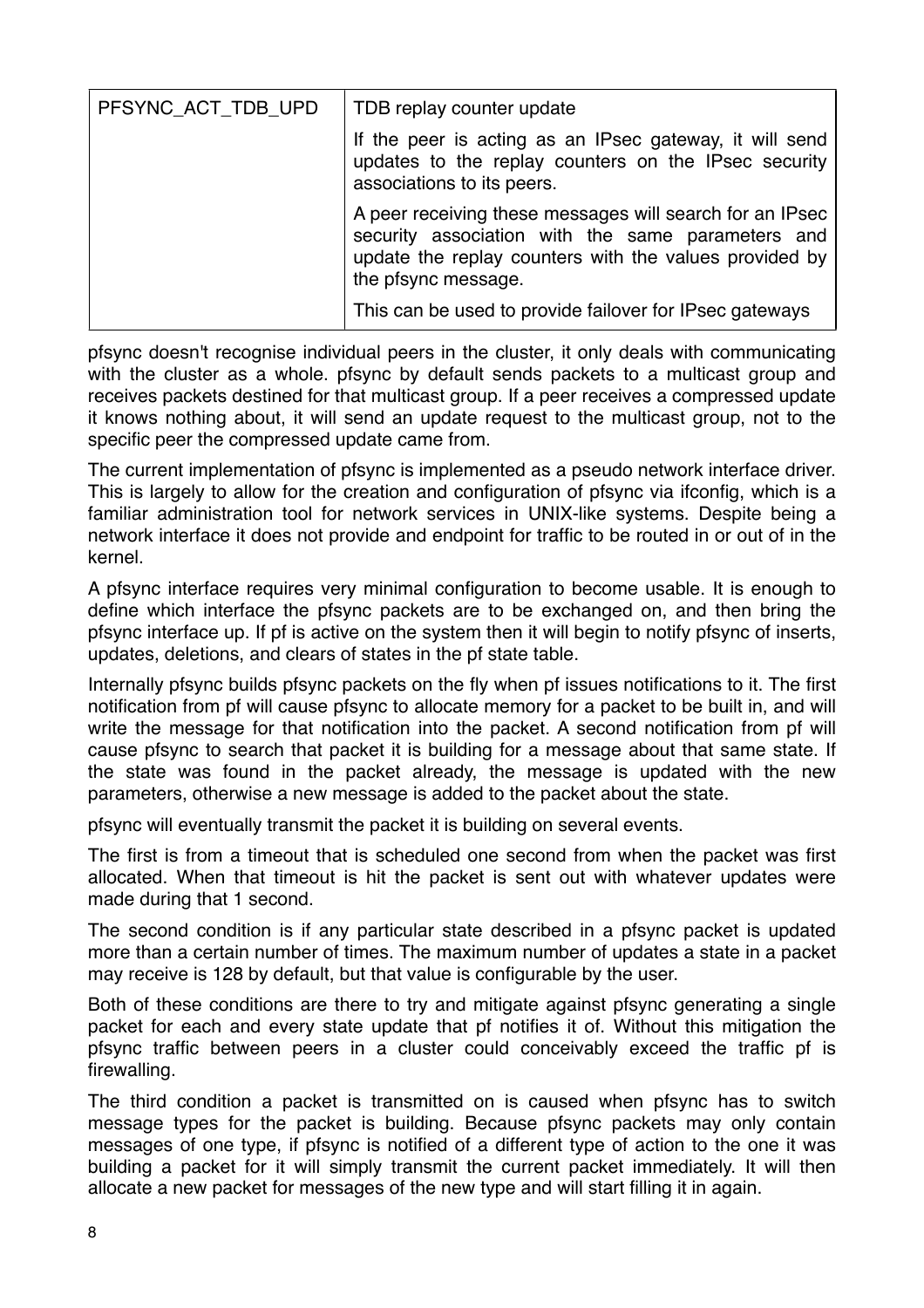The fourth condition a packet will be sent out on is if it is in response to an action that requires peers know about the change immediately. For example, if pf notifies pfsync of a state table clear, pfsync will build that packet and send it immediately. Also, if a peer requests an uncompressed update about a state, that message is also built and sent out immediately.

Lastly, if an additional message will cause the packet to grow larger than the MTU of the physical interface specified for the pfsync traffic, the current packet will be transmitted immediately.

When a pfsync packet is received by the network stack, it is sent immediately to the pfsync input routine. The input routine simply iterates over the messages that were specified by the header and takes action accordingly. Generally the implementation follows the actions that the protocol specifies that were described above. However, some aspects of the implementation of the pfsync receive code are smarter about their actions than what the protocol would imply.

For example, iot is possible that a host will receive an update for a state that has been modified locally as well as by another peer, which is quite likely when you are moving from a passive to active role in a cluster. In that situation it will try to take the most current details from the state and the update it just received and merge them together. If it has determined that the peers version is stale, it will immediately send an update of the state based on its merged information.

Also, pfsync attempts to keep track of how current it thinks it is with respect to its peers, and it feeds that state back into the system. When the pfsync interface is first brought up it marks itself as "not ok" and sends out a request for a bulk update by transmitting a PFSYNC ACT UREQ with 0s set for the creator and state ids. It is only after it has successfully received a PFSYNC\_ACT\_BUS message that it will move itself to "ok". If the firewall is using carp as part of an active-passive cluster, the pfsync ok state is used to demote the carp interfaces so it will not receive traffic until it is ready to continue forwarding traffic with the existing states. If pfsync does not receive such a message, it will request a bulk update another 12 until it times out and moves to the ok state under the assumption that it is the only peer still present.

It is worth noting that the current implementation makes no effort to mitigate against the generation of packets for actions requiring "immediate" transmission. ie, if a peer requests uncompressed updates for 8 states, the current pfsync code will generate 8 separate packets, one for each of the uncompressed updates it generates.

Also, because pfsync only builds one type of packet at a time, it is susceptible to generating excessive traffic simply because pf notifies it of different events all the time. It is uncommon for a state insert to be followed immediately by another state insert. The same is true for state deletions. It is common for pfsync to be able to build packets for several updates and mitigate against frequent sends of those packets, but that mitigation is offset by the inserts and deletes that occur too.

It is also worth noting that this implementation makes no attempt to detect if the traffic associated with a particular state is split over two of the systems in the cluster. For traffic going through a pf firewall that requires up to date state information to proceed, the lack of this detection will prevent the traffic from moving forward.

For example, because pf tracks a TCP sessions sequence numbers, and because TCP uses packets in both directions to move those sequence numbers forward, a pf firewall needs frequent updates from its peers if it can only see half the TCP packets. Without an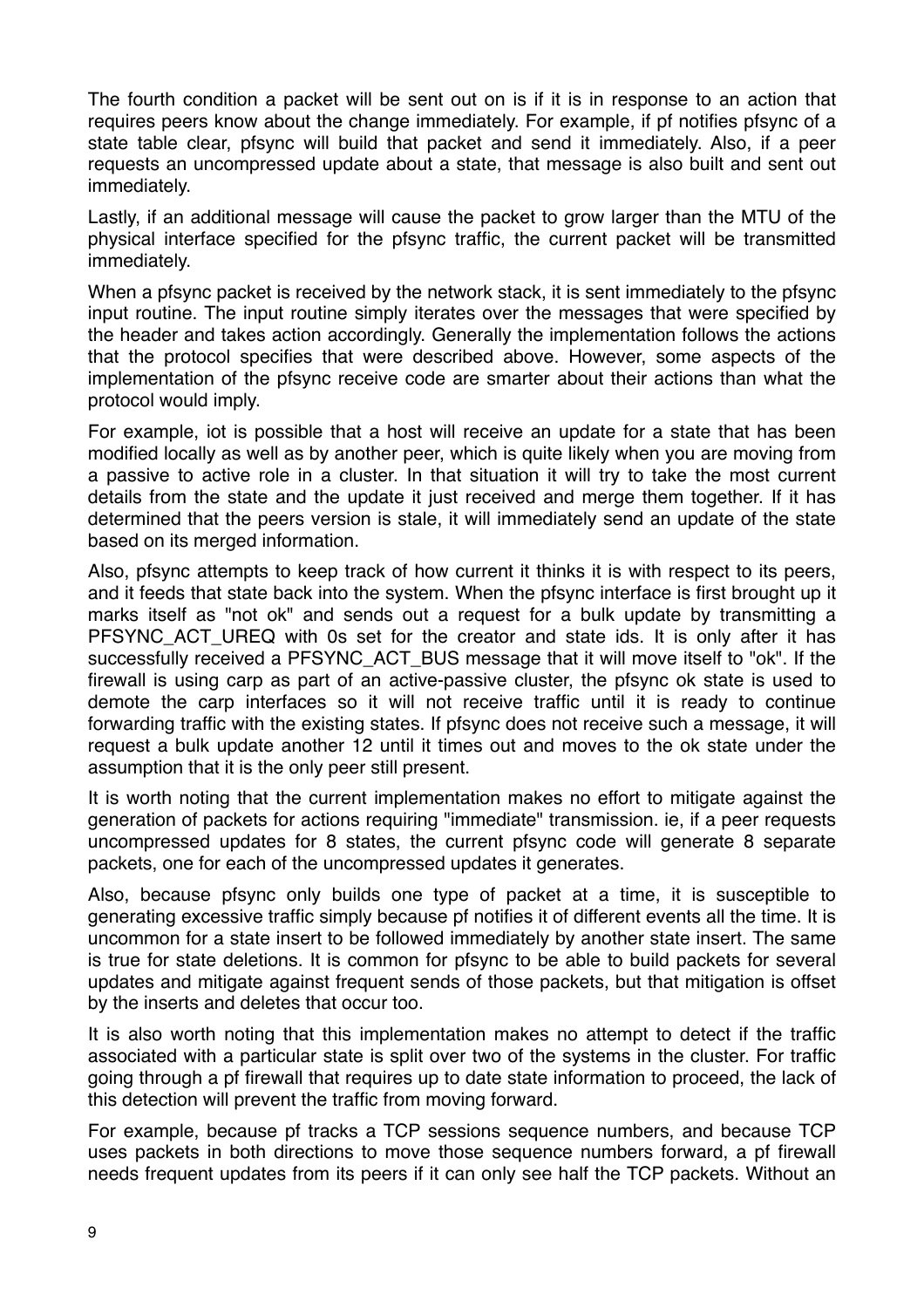update from a peer pf will not move the states sequence numbers forward. pf will drop TCP packets that move beyond the TCP sequence number windows (plus a bit of fuzz).

Because it is almost impossible for a TCP session to receive 128 updates (ie, 128 new packets from the wire) without moving the session forward, it is in the worst case only the 1 second timeout which causes pfsync to send its update out. Therefore an active-active pf cluster may only allow new packets in a TCP session through for a small portion of every second.

In response to this the TCP endpoints will back off the speed at which they send and attempt retransmission. The TCP session will move forward, but only at a small fraction of the speed that a single pf firewall would forward at.

This over mitigation of messages proves to be the fatal flaw that prevents pfsync and pf to be usable in active-active clusters.

Currently pfsync only generates and receives IPv4 datagrams.

### <span id="page-13-0"></span>**Approach and Execution**

As described in detail above, the big problem with the current implementation is that it mitigates sending of pfsync packets too much, ie, in a firewall cluster with traffic split over two peers, updates aren't exchanged rapidly enough for the states on each firewall to move forward fast enough to keep up with the actual traffic. This is especially (or perhaps only) problematic with TCP traffic, which requires extremely current information from both sides of the connection to move the TCP sequence numbers forward.

Two attempts were made to try to solve the active-active problem in pfsync, firstly simple modifications to the existing implementation, and then as a result of that an almost full blown rewrite of the code.

#### <span id="page-13-1"></span>**Changes To The pfsync v4 Implementation**

A large number of different approaches at dealing with states with traffic split over two peers in an active-active firewall cluster were evaluated and tested as part of the initial problem solving. This stage could be considered the exploratory surgery and was required so I could gain familiarity with the problem and the current implementation. However, all of the solutions except the final solution presented here were rejected as being unsuitable.

These solutions ranged from allowing packets for split TCP states to accept packets if the sequence numbers are on the edge of the window as stored in the state, to decreasing the maximum timeout on pfsync packets from 1 second down to small fractions of a second. All of these solutions either compromised the security provided by pf, or hurt the performance too much in existing use cases to be feasible.

Despite the long road to the changes made to the v4 code, the final changes were actually quite minimal. After a lot of trial and error it was decided that it was necessary for each firewall involved in a split path for TCP sessions to be notified of updates to that state as soon as possible. This in turn required the ability to detect when two peers were involved in a split path.

Detecting a split path turned out to be simple. Whenever an update to a state is received via the pfsync protocol, we record the time the update arrived at in the pf state structure. Then, when an update to the same state arrives via pf, we simply find the difference between the current time and the last time the state was updated via pf and assume the state is split if the difference is less than some arbitrary value, 4 in our case.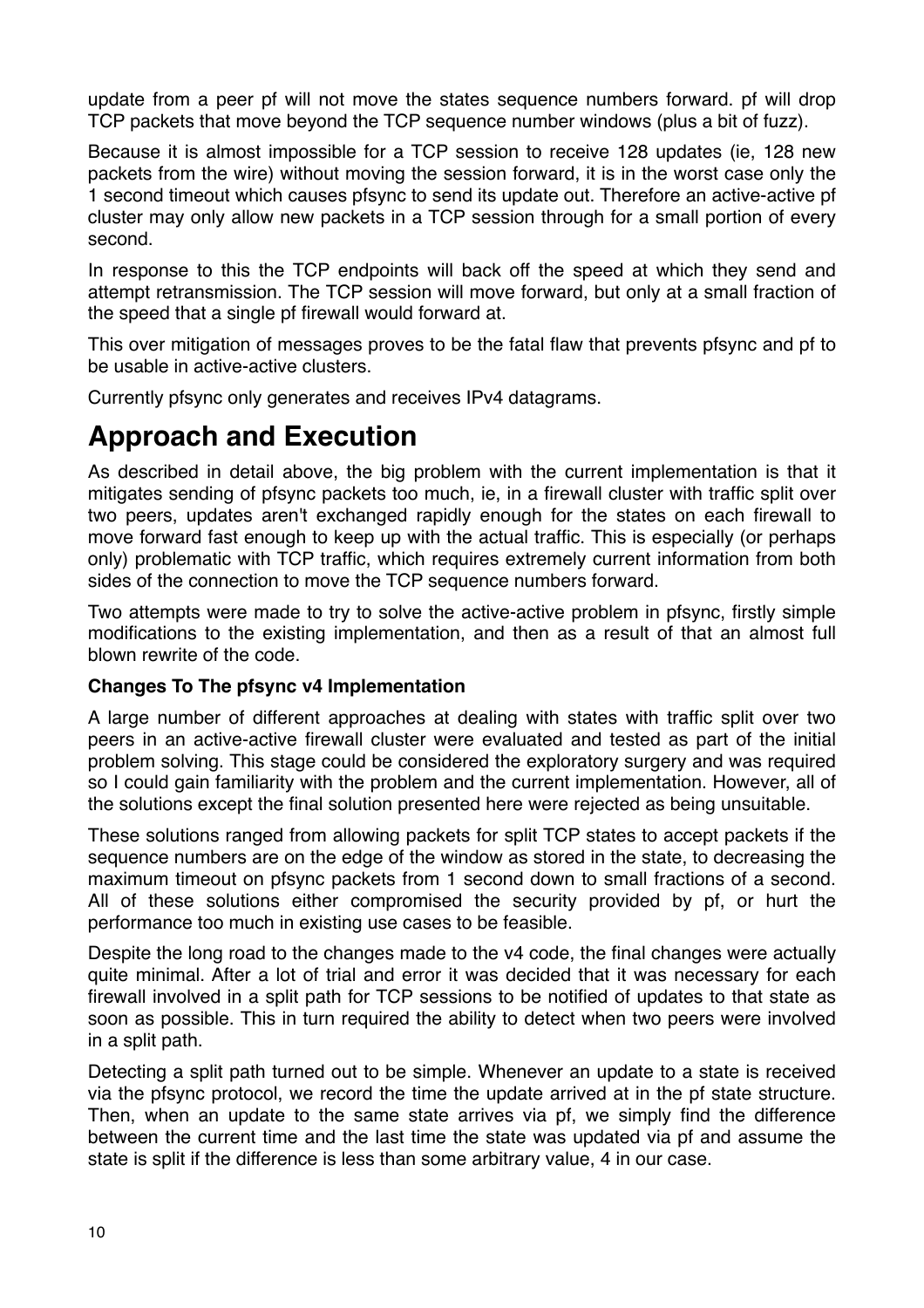If we never get an update about a state via pfsync it means no other peer was involved in handling that state, therefore the timestamp in the state will always be 0 (the default value). The comparison between it and the current time will always be greater than 4. A peer that is handling packets for that session will send pfsync packets out about it though, so that comparison will evaluate to true and we know the state is split at that point.

The other feature of this mechanism is if the paths in both directions for this state merge onto a single firewall, that firewall will no longer receive updates for the state via pfsync. The timestamp on the state will no longer be updated, and the comparison between it and the system time will eventually fail as time moves forward. This means the same mechanism for detecting split states also allows us to detect when a state is no longer split.

With that mechanism in place it was trivial to modify the code to immediately send a pfsync state update about our own state changes to the peer.

These changes were successful, ie, if you had a pair of firewalls called A and B between two networks x and y, you could configure the route from hosts on network x to network y to go via firewall A, and the routes from hosts on network y to network x on firewall B, you could then successfully run pf as a fully stateful firewall with traffic for the same session split between those two firewalls.

The problem with these code changes is that they caused pfsync to become extremely chatty. Every single packet involved in a split session going through a firewall would generate a corresponding update from pfsync. Worse, for every single update for that split session we received from the firewall peers, we hit the merge state case in the pfsync update parsing code which cause us to send an update out again. Because of this the majority of the test we did with async paths for traffic through firewalls showed the pfsync traffic between two firewalls was several times the traffic of the actual traffic we were forwarding over the firewalls. Obviously causing more load than what we're attempting to filter is unacceptable.

One of the discoveries made during the tinkering with the v4 code was that there was a race between the forwarding of a packet that caused the creation of a state, the pfsync packet it generates, and when the reply from the host the packet was for is seen by a peer.

If we forward that packet on to the host, and that host sends a reply through another firewall, it is likely that the 1 second timeout on the pfsync packet describing that state has not hit that second firewall yet. Because pf is stateful, it will probably reject or drop that reply rather than forward it on like it should.

In response to this problem a new pfsync message was created called PFSYNC\_ACT\_IACK. When a firewall creates a state, instead of forwarding the network packet that created the state on immediately, we delay transmission for a short period. While that first packet is delayed we immediately send a pfsync state insertion message. Peers that receive that state insertion message then send an insert acknowledgement message to the first firewall, which in turn uses that to trigger the transmission of the packet that was delayed. If no firewall is there to acknowledge the insert, a timeout on the packet fires and causes it to be transmitted anyway.

It was at about this point that it was decided that the code required significant surgery to avoid transmitting too many pfsync packets. Since the code was going to have to be heavily modified to fix it's behaviour, slipping an update to the wire protocol was also allowed, especially if it would help mitigate the number of packets pfsync intended to transmit.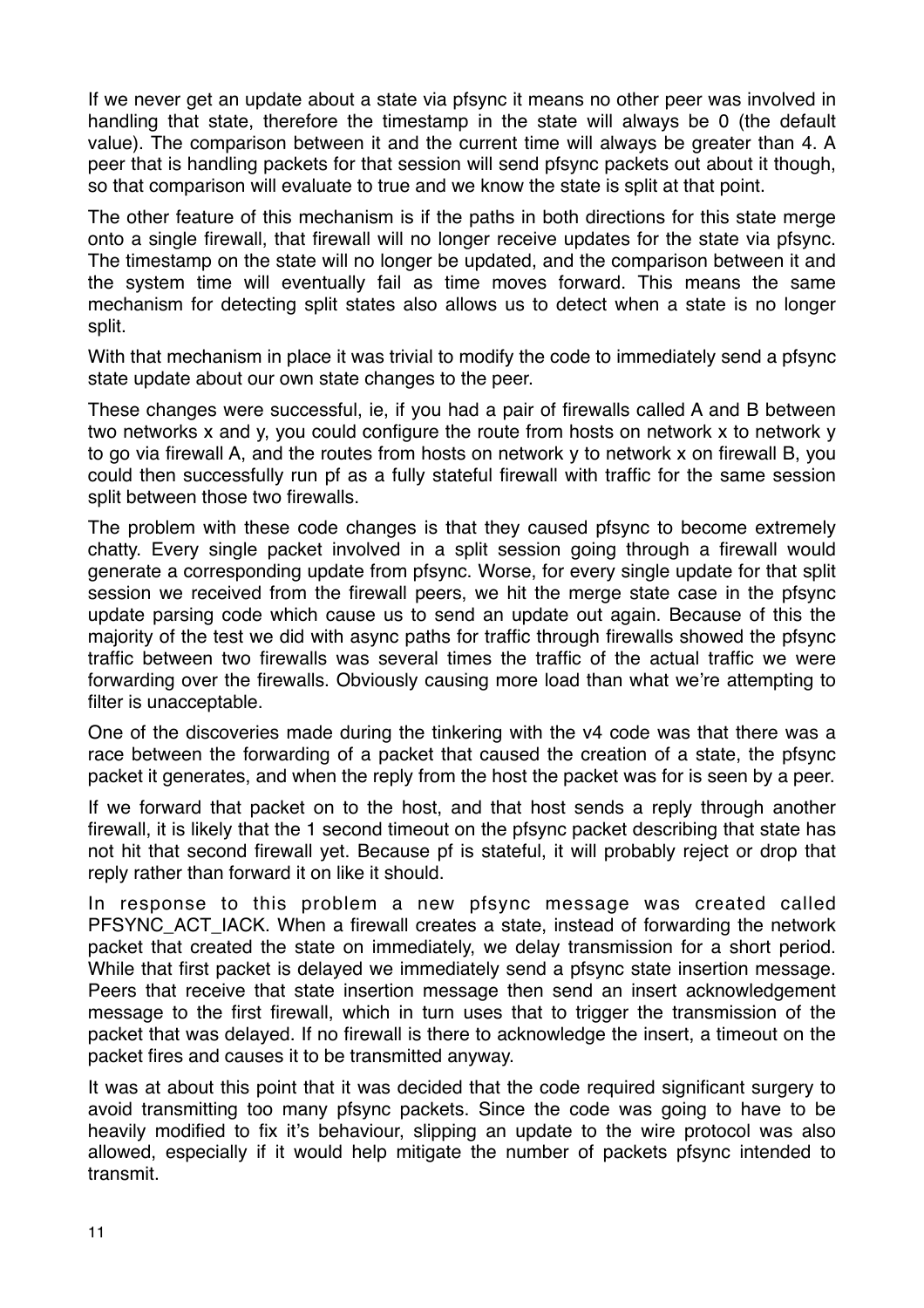To summarise, it was determined that not only does the pfsync code mitigate sending of pfsync packets too much, it also doesn't mitigate them enough.

#### <span id="page-15-0"></span>**pfsync v5**

The only really major flaw with version 4 of the pfsync protocol was its inability to contain multiple types of messages within the same frame. It could only contain packets with state inserts, or updates, or deletions, or so on, but not a mix of those message types. This becomes a problem if you're trying to mitigate the number of packets sent, but needed to send a lot of messages of different types.

Therefore the only real change between pfsync v4 and pfsync v5 was the removal of the message type and counter fields in the pfsync header, and the introduction of a subheader. Several different messages can now be placed in a pfsync packet, all prefixed by different sub-headers.

A new message type was added to the protocol as part of the new version too. To cope with the race between forwarding a packet that creates a state, and it's reply hitting a peer before the state was received by that peer, it was envisaged that the first peer forwarding the first packet would defer sending of that packet until it received an acknowledgement of the insert from a peer. That acknowledgement is represented by a new PFSYNC\_ACT\_IACK message type that simply contains the creator and state ids of the state that was just inserted.

To summarise, pfsync v5 is largely the same as pfsync v4, except for a new message type (IACK) and the ability to send multiple types of messages inside a single pfsync packet due to the addition of a sub-header in the frame format.

The following changes to the OpenBSD kernel were made to address the inadequacies discovered by the previous implementation.

Firstly, the pfsync packet parsing code in the kernel has been split up to avoid the use of switch statements to pick which code is used to parse which message types. Switch statements in C have an O(n) cost where n is the number of options you're switching between. Instead, the parser is picked by using the pfsync action in the sub-header id as an index into a table of function pointers. This moves the cost of picking a parser for a message to O(1) complexity.

Next, pfsync packet generation was moved from being done "on the fly" when pf notified us of updates, to being done only when a packet was ready to be transmitted. This in turn required that the state of a pf state with respect to pfsync be stored somewhere other than the packet currently being generated.

Previously the code determined if a state was already scheduled to be sent out on the wire by iterating over the packet in memory. This is another O(n) cost where n is the number of states scheduled in the current packet.

Because we also wanted to be able to send multiple types of messages in the same packet, it is now also necessary to mark what type of message the state had associated with it. Several queues for holding the states were created inside pfsync, one for each type of message that the state could appear in on the wire. The pf state structure was extended to record which of these queues it was currently held on. Now it is an O(1) cost to determine where a state is with respect to pfsync.

When the packet is eventually scheduled for transmission, the pfsync code walks all these queues and serialised the states into messages within the packet. As it does this iteration it simply marks the pf states as not being queued within pfsync anymore.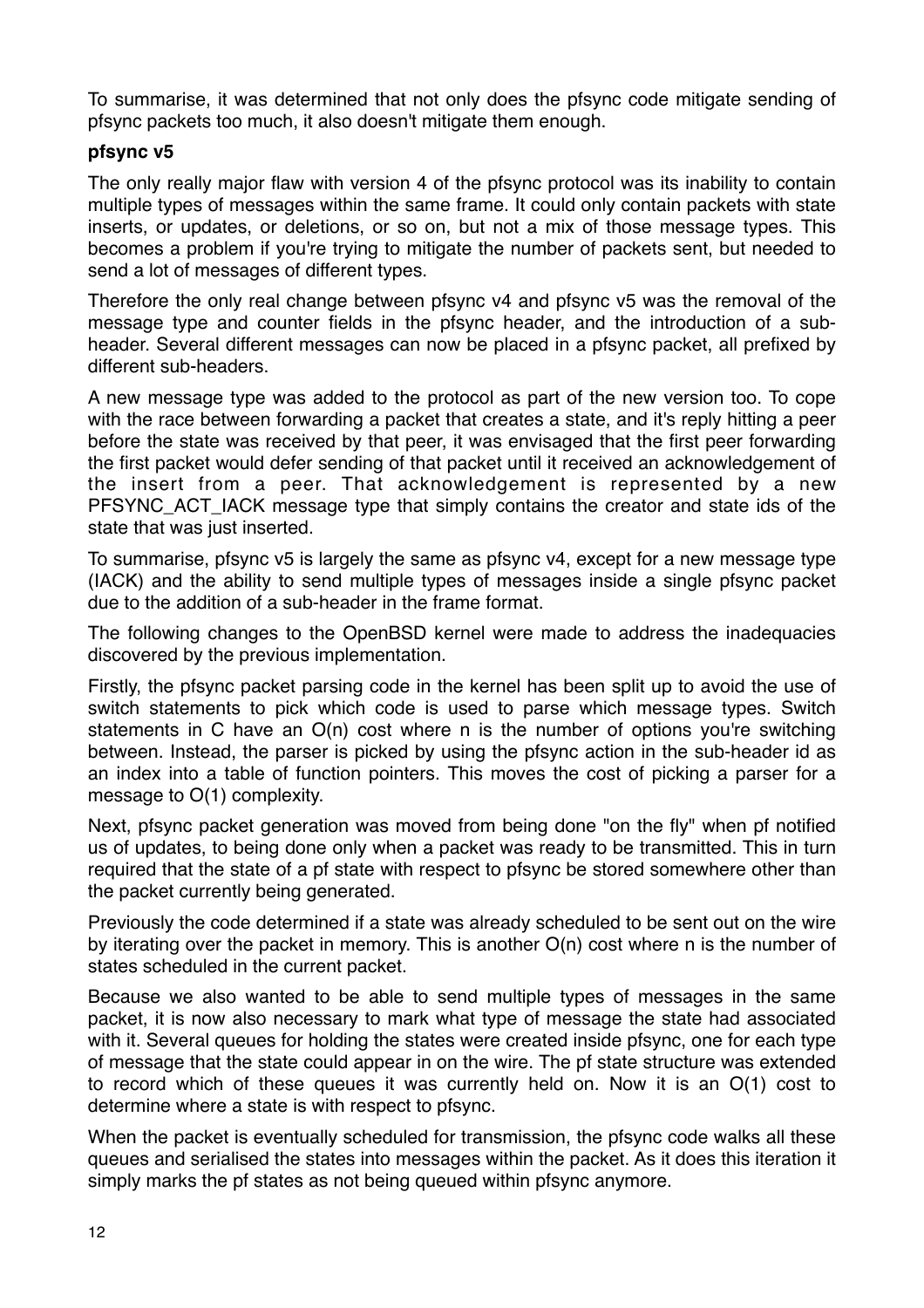Another side effect of moving to queues of states was that it is now easy to move states between queues in response to pf notifications or requests from other peers. For example, pf itself could schedule a compressed update for a state which would leave it on the compressed update queue and marked as such. A peer can then request an uncompressed update for it. Where the previous implementation would have sent the previous message out immediately so it could begin a new packet with the uncompressed message type, the new code now can trivially figure out that it should simply remove the state from the compressed update queue and place it on the uncompressed update queue and mark it as such.

Next, a mechanism to mitigate against having to send "immediate" packets out immediately was developed. Since there are no general high resolution timers available in the OpenBSD kernel, it was decided that a new softnet interrupt handler be created specifically to flush the pfsync message queues into a packet for transmission.

Because all the events in pfsync are generated by code that is running at softnet, ie, the pf tests for network packets on both the systems input and output queues and the processing of pfsync packets, it is possible to queue updates for all the states touched during that processing and schedule a softnet interrupt for the pfsync packet generator. Because that code is running at softnet it masks the pfsync packet generator scheduled at softnet and prevents from running until after all the current packet processing is finished.

Additionally, on systems with busy network interfaces it is typical that you process several dozen packets per call to the softnet interrupt handlers. Any updates requiring immediate transmission of a pfsync packet can bundle all those updates into a single update before the packet transmission code is run.

Finally, the features from the pfsync v4 reworking were brought over to the new pfsync v5 code. The time at which a pf state was last updated by a pfsync packet is stored in the pf state. If an update from pf for a state occurred within a second of the update from the pfsync system, it is determined that the traffic for that state is now split over two peers in the cluster and it is marked for "immediate" transmission by the softnet handler.

The IACK handling made against the pfsync v4 implementation was also brought over, however, instead of the pointer to the packet and its timeout being stored in the state, a separate queue for deferred packets was added to the pfsync code. This was done because the space required for the packet pointer and the timeout was considered excessively wasteful for every state to store when it was only to be used for an extremely short period of time. This was weighed against the extra cost in terms of CPU time of handling that separate queue, which was considered worth it for the memory savings.

Because of the changes to the wire protocol, tools outside the kernel that parsed pfsync packets must be updated to understand the new packet format. The only tool in the OpenBSD source tree that parses those packets is tcpdump. This program was updated to handle the new packet format as part of this work.

Overall the changes to the OpenBSD system resulted in a unified diff to the source tree touching 10 separate files and totalling over 4000 lines of changes.

### <span id="page-16-0"></span>**Results**

During the implementation of the new version of the pfsync protocol, several problems in the OpenBSD kernel were uncovered.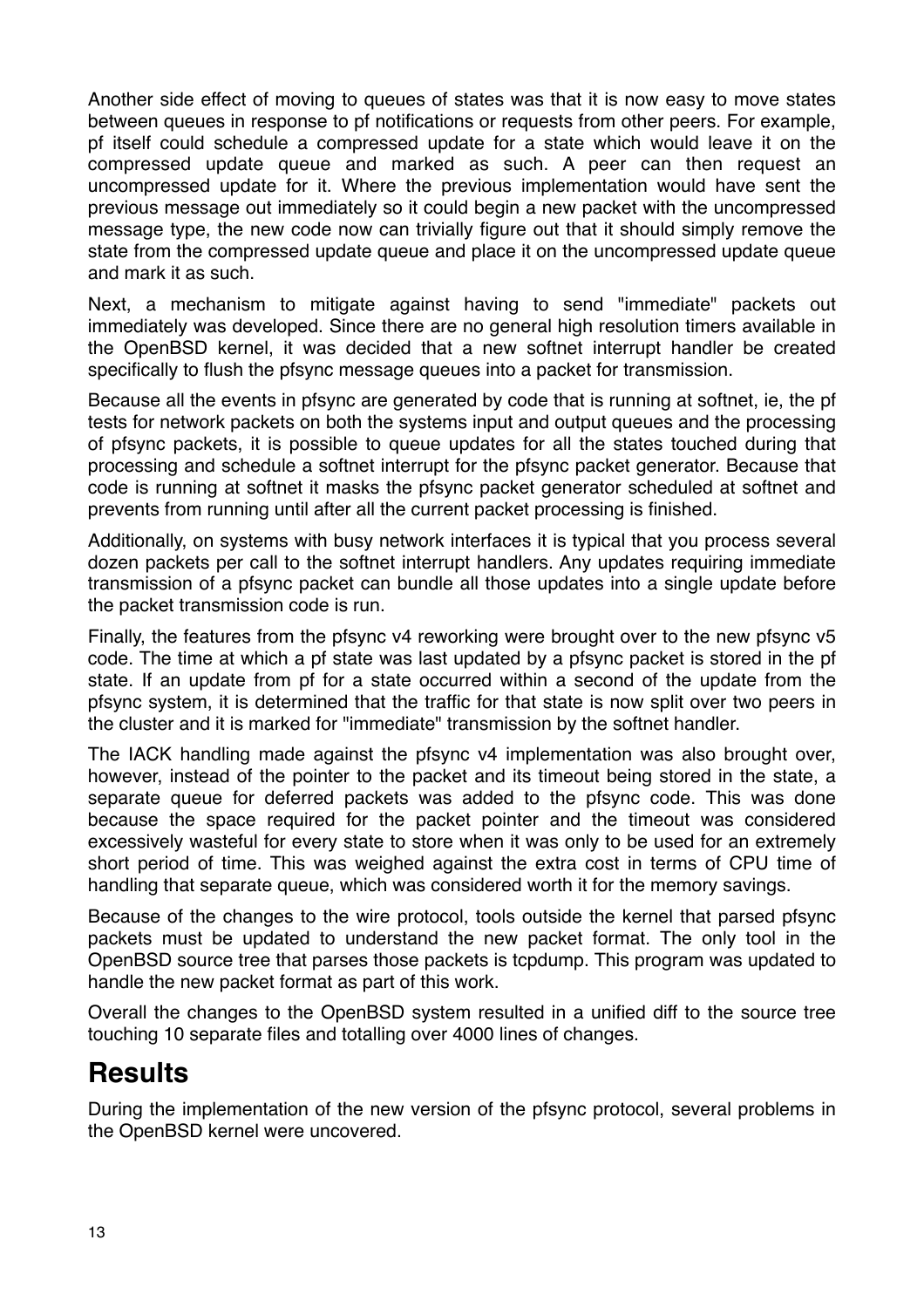#### <span id="page-17-0"></span>**Insufficient splsoftnet() Protection In The Network Stack**

The pfsync code assumed that all paths into it from pf would hold splsoftnet, which was an assumption that was necessary to guarantee that the pfsync data structures were sufficiently locked.

Testing of the code during development kept showing corrupt data structures in pfsync and in the mbuf (network packet handling structures in the OpenBSD kernel) pools. These corruption's inevitably led to panics in the OpenBSD kernel. Because of this corruption, calls to splassert (a function that checks if the current CPU interrupt mask is at least as high as the level required) were added to the entry points into the pfsync driver to check if softnet was actually held.

It was discovered that there were cases when pfsync was being called without softnet being held.

When a normal network interface is brought up, ie, configured to send and receive packets, the IPv6 protocol is also enabled on that interface and immediately generates IPv6 duplicate address detection packets. These packets are built and sent up the network stack without the spl being raised

This meant that large portions of the network stack, including pf and pfsync, were being used without appropriate protection. If the system received a packet during this time it was likely that the state in these systems would become corrupted. This was indeed the case we discovered with pfsync.

As a result of this discovery several code paths from the IPv6 stack had the necessary calls to splsoftnet() added to provide the appropriate protection required by the network stack.

This fix was developed by Ryan McBride and committed to the OpenBSD source tree. Further splasserts have also been added to other parts of the network stack to try and catch any further problems.

#### <span id="page-17-1"></span>**ip\_output() Panic**

After pfsync generates a packet to be transmitted, it hands it to the ip\_output function for it to be sent up the stack and on to the wire. A combination of three factors caused some of these packets to generate a panic.

Firstly, pfsync generates packets with the DF (don't fragment) flags set in the IP header. This means that the network stack should not break the packet up into multiple IP frames if it is too large to transmit.

Secondly, pfsync sends to a multicast address by default. This changes how ip\_output behaves internally in several ways, but most relevant here is that packets sent to multicast addresses don't necessarily result in a route lookup.

Lastly, due to an accounting error the pfsync code would generate network packets that were too large to be transmitted. When ip\_output is asked to deal with a packet larger than the interfaces MTU that has the DF flag set, it takes that opportunity to check if the route to the destination address needs to be updated with a smaller MTU.

Because the pfsync packet was being sent to a multicast address the local variable inside ip output holding the destinations route was not set. When ip output tried to use that variable to update the route's MTU it generated a system trap caused by an access to an invalid memory address.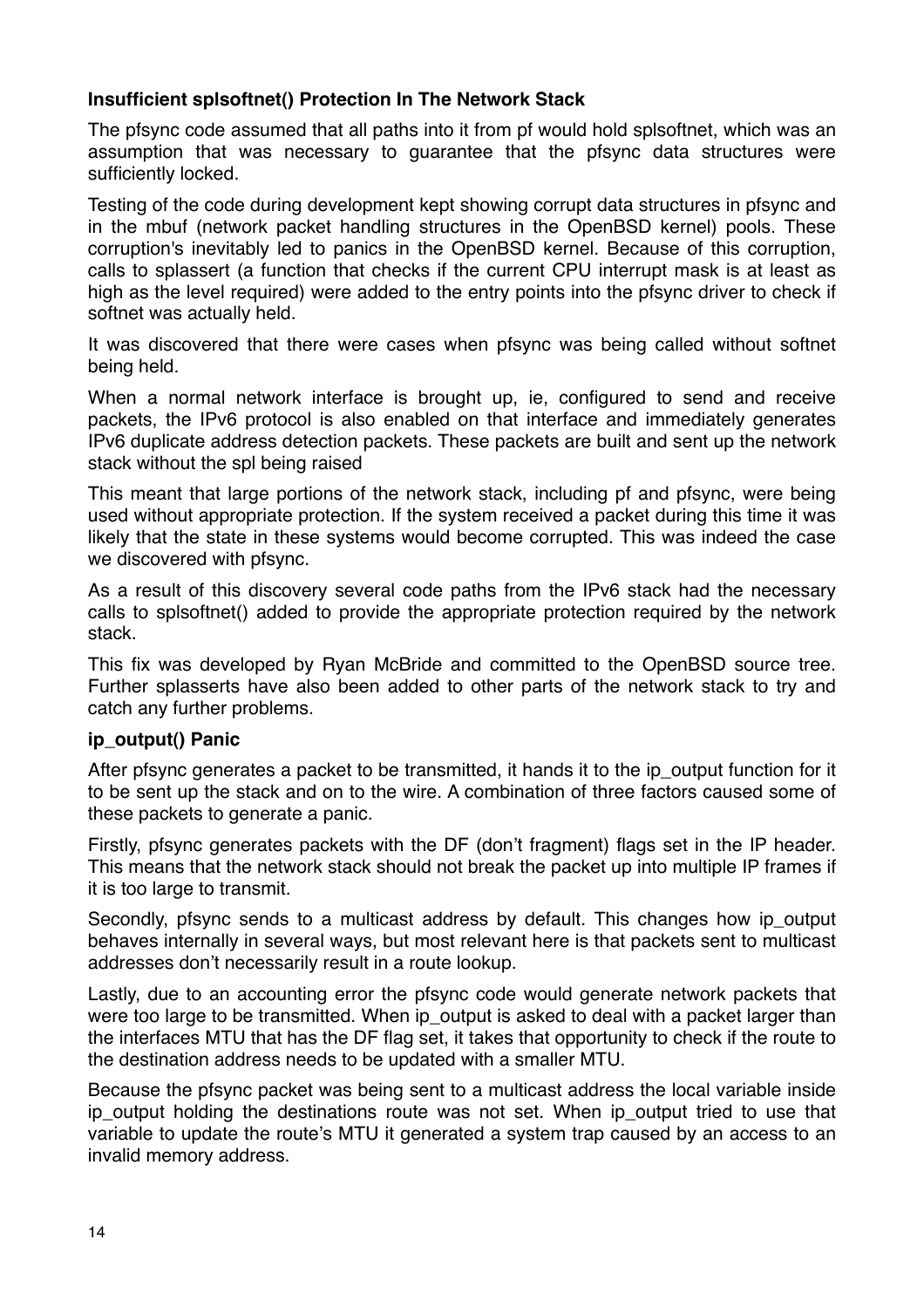The fix to this problem was developed by Claudio Jeker. A simple check to see if the route variable was not NULL was added before any attempt to use or modify the route was done. This fix was also committed to the OpenBSD source tree.

#### <span id="page-18-0"></span>**Functional Results**

Unfortunately the time taken to implement the new protocol and its handling in the OpenBSD kernel and the debug it left little time for testing and evaluation of performance. However, despite this the initial results are much better than expected.

The new code results in less pfsync messages being exchanged between pf firewalls when compared to the old code in the exact same setups. Users with active-passive setups will gain a benefit from the new code because of this, and may also gain a small amount of CPU time back due to the relative efficiency of the new implementation.

Even better, the new code makes active-active firewalls actually work.

This code was developed with the idea that async paths through pf firewalls was a worst case situation for a cluster of firewalls, and that the code modifications to support it were simply to make that case tolerable rather than unusable like the current code. Because of this it was predicted that traffic forwarded over async paths would be at a rate noticeably slower than the same traffic going over a single firewall.

This was indeed the case with the simple modifications to the pfsync v4 code base. There was a always a significant slow down with any traffic over async paths compared to the traffic sent over a single firewall.

However, it appears that the new pfsync protocol and implementation scales a lot better. Relatively slow TCP connections, (less than 10 thousand packets per second) do not experience any slow when split across async paths. At this rate it is trivial for the pfsync traffic to keep up with the rate at which the TCP session window moves forward. As the TCP packets per second increases above that threshold, the pfsync updates begin to struggle with keeping each firewalls view of the sequence numbers in sync. As a result the TCP state matching code in pf begins to drop packets that have moved beyond what it thinks the windows should be.

This result is in line with the expectation stated above. However, compared to the behaviour of the old implementation where async traffic simply stalls, this is a massive improvement.

Experience has shown that the majority of connections through a firewall tends toward lots of relatively slow streams, rather than one massively fast stream. From that point of view it is possible that the worst case behaviour with the new code will not be noticeable in practice.

The characteristics of the new protocol are also heavily dependant on the behaviour of the hardware that it is running on. The quality of the interrupt mitigation and the choice on network cards has a heavy influence on how many packets are processed at softnet. It is unfortunate that more time was not available to gain some understanding of these interactions.

### <span id="page-18-1"></span>**Conclusion**

#### <span id="page-18-2"></span>**Summary and Conclusion**

The new protocol and the rewrite of the pfsync kernel code is a success. Not only does it allow active-active firewall clusters to be built, but it also improves the performance for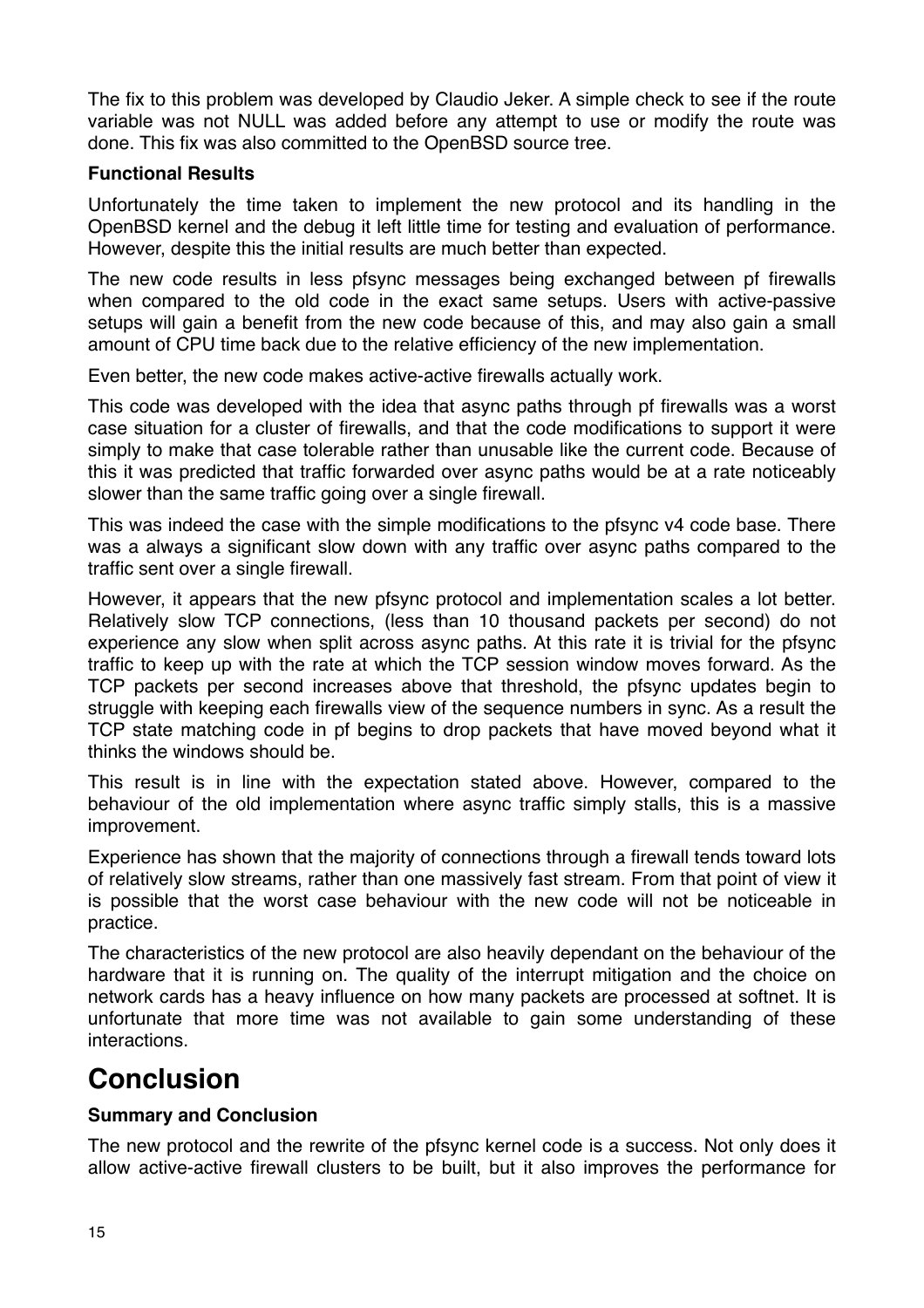currently supported active-passive configurations by reducing the network load of the associated pfsync traffic.

With this code it is now possible to increase the throughput between two networks by adding firewalls, rather than having to scale the performance of a single active firewall which takes all the load. Each peer in such an active-active cluster will be able to act as an independent gateway from the point of view of the client systems, but the network administrator will still have the ability to apply policy with the pf firewall and not have to give up security for the performance gained by running multiple gateways. Effort should be spent attempting to engineer the network so both the send and receive path will travel over the one firewall, but if that engineering fails it is possible that the service will degrade rather fail.

#### <span id="page-19-0"></span>**Future Work**

Despite the improvement the code is still relatively immature and is not currently considered a complete replacement for the previous pfsync implementation. Testing between firewalls based on different CPU architectures is required to ensure no endian or alignment issues exist in the code base. Previously supported features such as the IPsec security association syncing also need to be tested to ensure the new version of the protocol and implementation support those features.

There are also some hard to fix issues with the new implementation when you move from sync traffic paths to async paths. The TCP state merge code in the state update input path seems to reject valid information which can leave a peer without the most recent information required to forward already existing connections.

Working through those issues should be a relatively trivial task given the right hardware. but was impossible to do in the time available.

It is also unlikely that this code will make it to the OpenBSD 4.5 release for these same reasons, but it is almost a certainty that it will be integrated into the 4.6 release. Work with other OpenBSD developers is continuing to ensure the code is reliable enough for inclusion in the source tree.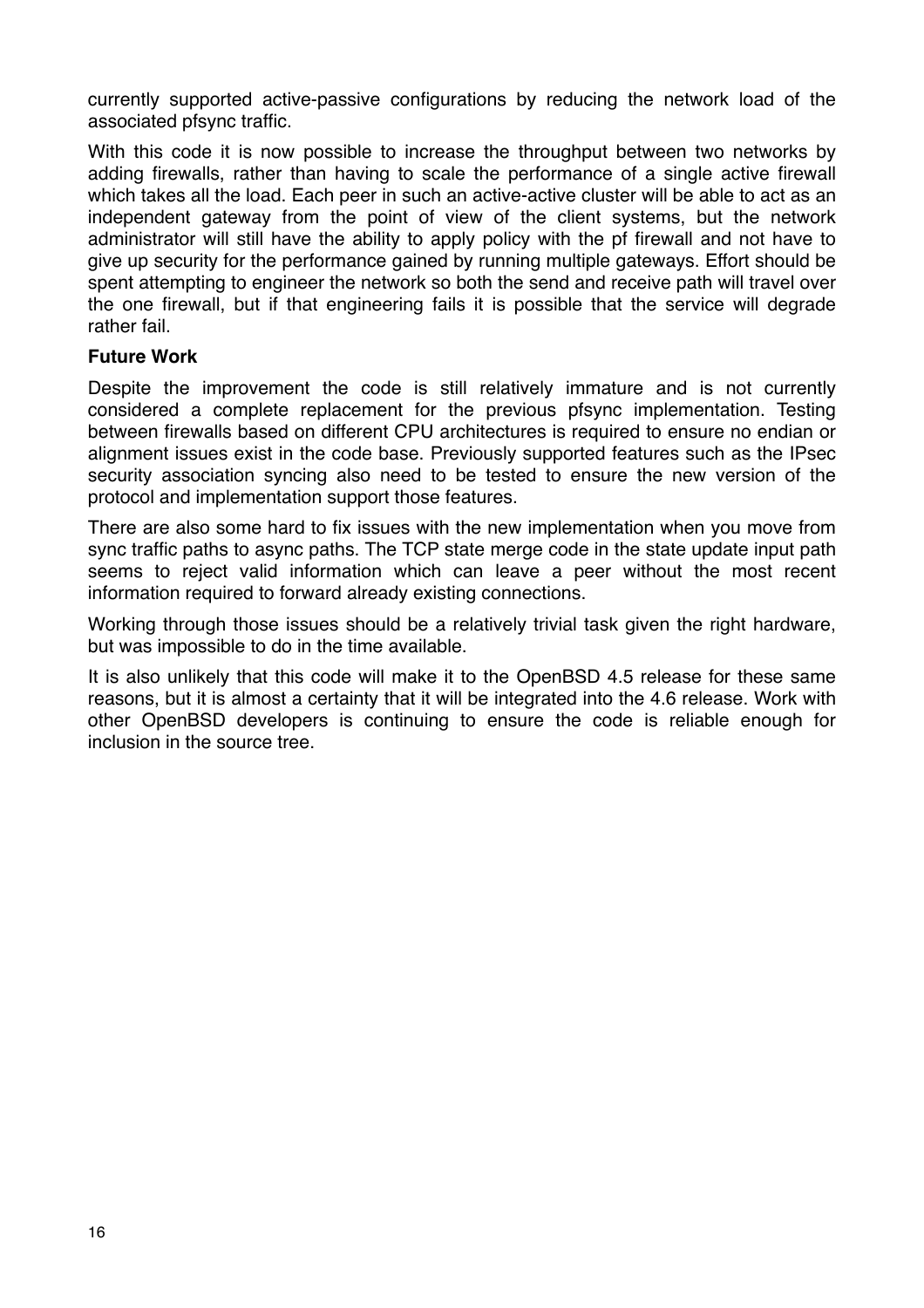### <span id="page-20-0"></span>**Appendices**

#### <span id="page-20-1"></span>**Source changes**

This is a unified diff to the OpenBSD source tree that implements the new protocol and code to support it. This applies to a -current source tree as at the 2nd of February, 2009.

```
Index: sys/net/if_pfsync.c
```

```
===================================================================
RCS file: /cvs/src/sys/net/if pfsync.c,v
retrieving revision 1.102
diff -u -p -r1.102 if pfsync.c
--- sys/net/if_pfsync.c 21 Dec 2008 23:41:26 -0000 1.102
+++ sys/net/if_pfsync.c 4 Feb 2009 05:18:14 -0000
@@ -37,16 +37,17 @@
 #include <sys/timeout.h>
 #include <sys/kernel.h>
 #include <sys/sysctl.h>
+#include <sys/pool.h>
  #include <net/if.h>
 #include <net/if types.h>
 #include <net/route.h>
  #include <net/bpf.h>
+#include <net/netisr.h>
  #include <netinet/in.h>
 #include <netinet/if ether.h>
 #include <netinet/tcp.h>
  #include <netinet/tcp_seq.h>
-#include <sys/pool.h>
 #ifdef INET
  #include <netinet/in_systm.h>
@@ -70,15 +71,132 @@
 #include "bpfilter.h"
 #include "pfsync.h"
-#define PFSYNC MINMTU
     (sizeof(struct pfsync header) + sizeof(struct pf state))
+#define PFSYNC_MINPKT ( \
+ sizeof(struct ip) + \
+ sizeof(struct pfsync header) + \setminus+ sizeof(struct pfsync_subheader) + \
+ sizeof(struct pfsync_eof))
-#ifdef PFSYNCDEBUG
-\text{\#define } DPRINTF(x) do { if (pfsyncdebug) printf x ; } while (0)
-int pfsyncdebug;
-#else
-#define DPRINTF(x)
-#endif
+struct pfsync_pkt {
+ struct ip *ip;
+ struct in addr src;
+ u int8 t flags;
+};
1
```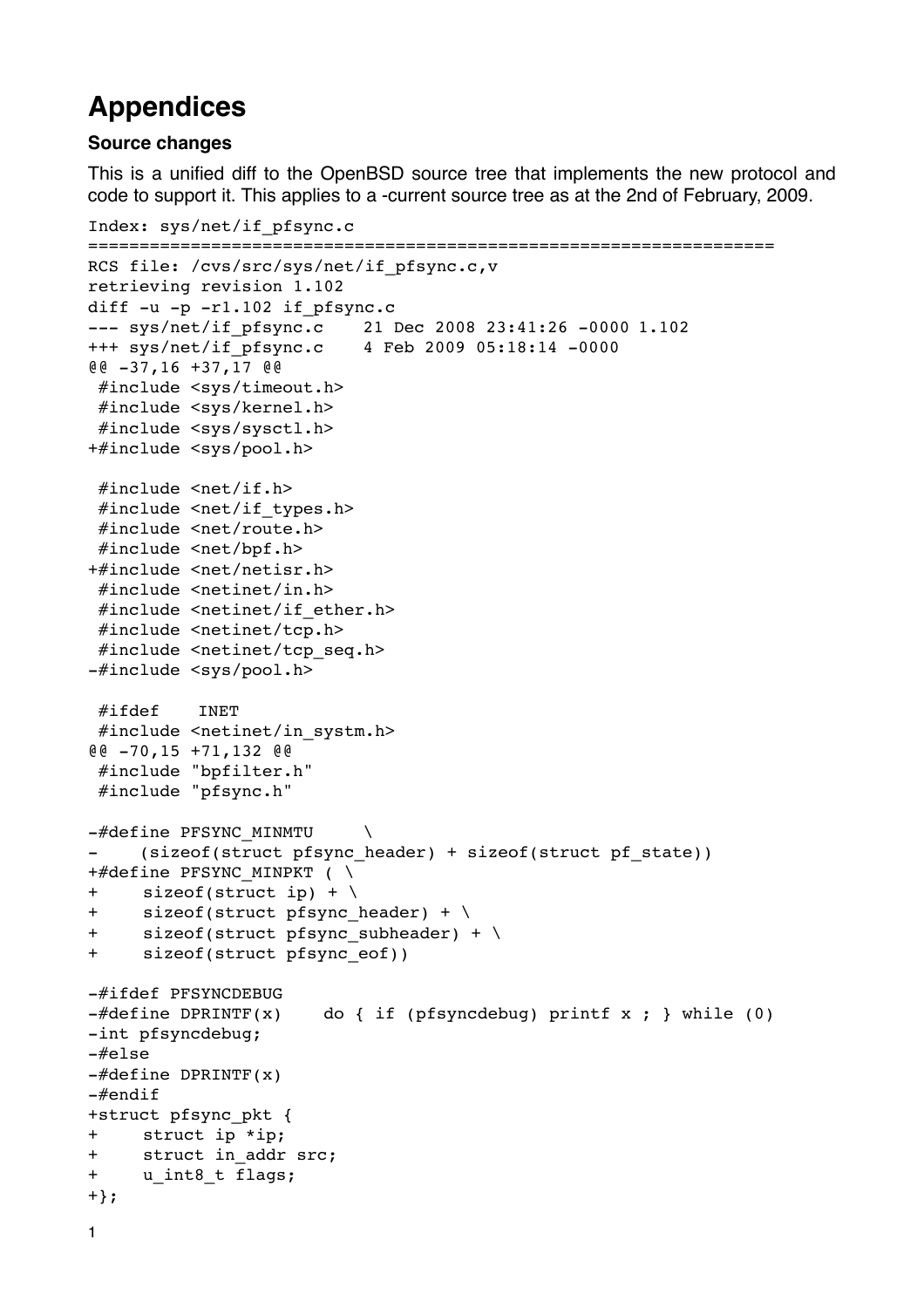```
+
+int pfsync input hmac(struct mbuf *, int);
+
+int pfsync upd tcp(struct pf state *, struct pfsync state peer *,
+ struct pfsync state peer *);
+
+int pfsync in clr(struct pfsync pkt *, struct mbuf *, int, int);
+int pfsync_in_ins(struct pfsync_pkt *, struct mbuf *, int, int);
+int pfsync in iack(struct pfsync pkt *, struct mbuf *, int, int);
+int pfsync_in_upd(struct pfsync_pkt *, struct mbuf *, int, int);
+int pfsync_in_upd_c(struct pfsync_pkt *, struct mbuf *, int, int);
+int pfsync in ureq(struct pfsync pkt *, struct mbuf *, int, int);
+int pfsync_in_del(struct pfsync_pkt *, struct mbuf *, int, int);
+int pfsync in del c(struct pfsync pkt *, struct mbuf *, int, int);
+int pfsync_in_bus(struct pfsync_pkt *, struct mbuf *, int, int);
+int pfsync in tdb(struct pfsync pkt *, struct mbuf *, int, int);
+int pfsync in eof(struct pfsync pkt *, struct mbuf *, int, int);
++int pfsync in error(struct pfsync pkt *, struct mbuf *, int, int);
+
+int (*pfsync acts[])(struct pfsync pkt *, struct mbuf *, int, int) = {
+ pfsync in clr, / /* PFSYNC ACT CLR */
+ pfsync in ins, / /* PFSYNC ACT INS */
+ pfsync in iack, / /* PFSYNC ACT INS ACK */
+ pfsync in upd, / PFSYNC ACT UPD */+ pfsync in upd c, /* PFSYNC ACT UPD C */+ pfsync in ureq, / /* PFSYNC ACT UPD REQ */
+ pfsync in del, / /* PFSYNC ACT DEL */
+ pfsync in del c, /* PFSYNC ACT DEL C */
+ pfsync_in_error,

 /* PFSYNC_ACT_INS_F */
+ pfsync_in_error, /* PFSYNC_ACT DEL F */
+ pfsync in bus, /* PFSYNC ACT BUS */
+ pfsync in tdb, / /* PFSYNC ACT TDB */
+ pfsync in eof /* PFSYNC ACT EOF */
+};
+
+struct pfsync_q {
+ int (*write)(struct pf state *, struct mbuf *, int);
+ size t len;
+ u_int8_t action;
+};
+
+/* we have one of these for every PFSYNC S */+int pfsync out state(struct pf state *, struct mbuf *, int);
+int pfsync out iack(struct pf state *, struct mbuf *, int);
+int pfsync_out_upd_c(struct pf_state *, struct mbuf *, int);
+int pfsync out del(struct pf state *, struct mbuf *, int);
+
+struct pfsync_q pfsync_qs[] = {
+ { pfsync_out_state, sizeof(struct pfsync_state), 
PFSYNC ACT INS },
+ { pfsync_out_iack, sizeof(struct pfsync_ins_ack), 
PFSYNC ACT INS ACK },
+ { pfsync_out_state, sizeof(struct pfsync_state), 
PFSYNC ACT UPD },
```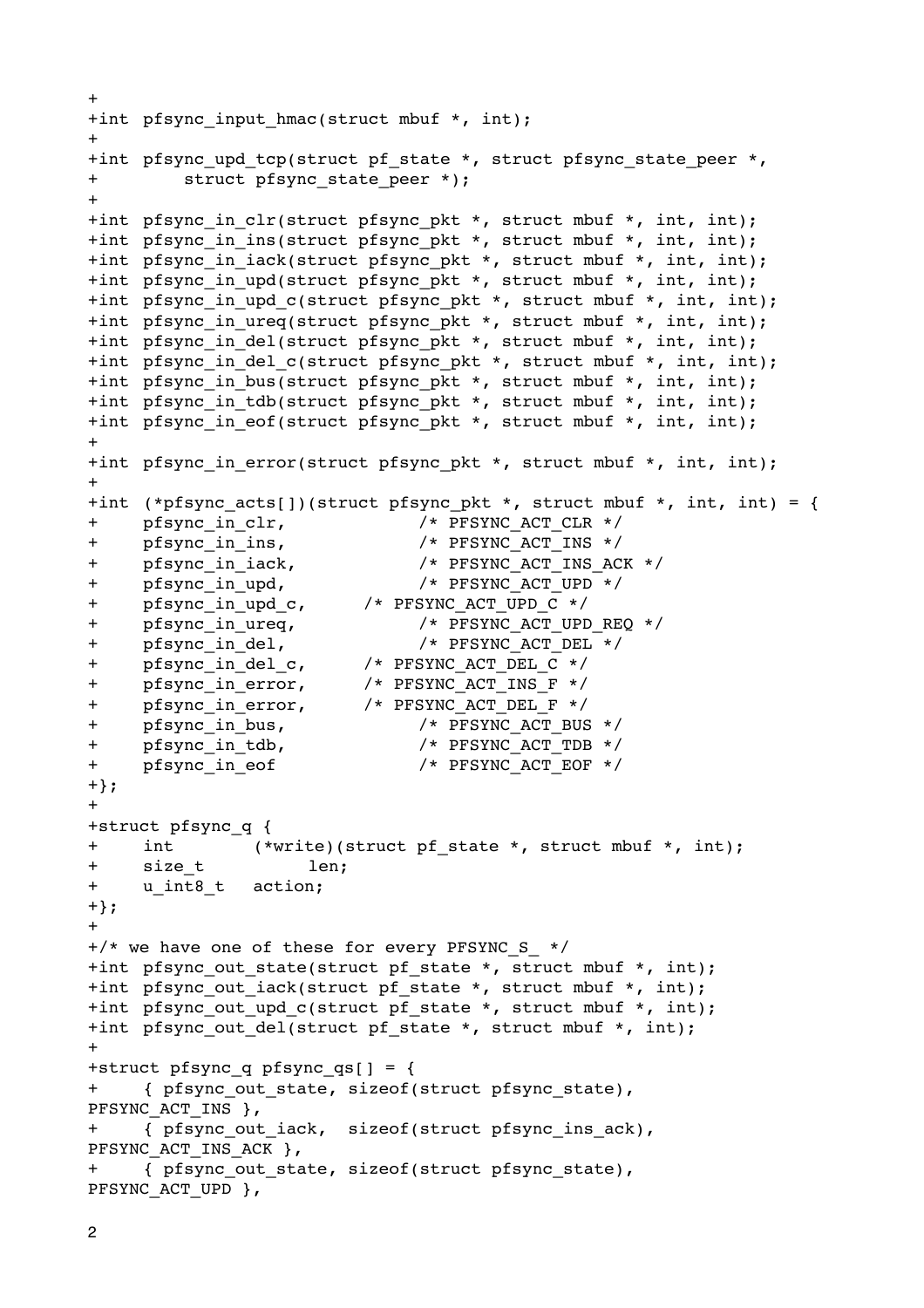```
+ { pfsync_out_upd_c, sizeof(struct pfsync_upd_c), 
PFSYNC ACT UPD C },
+ { pfsync_out_del, sizeof(struct pfsync_del_c), 
PFSYNC ACT DEL C }
+};
+
+void pfsync q ins(struct pf state *, int);
+void pfsync_q_del(struct pf_state *);
+
+struct pfsync_upd_req_item {
+ TAILQ ENTRY(pfsync upd req item)ur entry;
+ struct pfsync upd req bur msq;
+};
+TAILQ HEAD(pfsync upd reqs, pfsync upd req item);
+
+struct pfsync_deferral {
+ TAILQ ENTRY(pfsync deferral) bd entry;
+ struct pf state *pd st;
+ struct mbuf

 *pd_m;
+ struct timeout pd tmo;
+};
+TAILQ HEAD(pfsync deferrals, pfsync deferral);
+
+#define PFSYNC PLSIZE MAX(sizeof(struct pfsync upd req item), \
+

 sizeof(struct pfsync_deferral))
+
+int pfsync out tdb(struct tdb *, struct mbuf *, int);
+
+struct pfsync_softc {
+ struct ifnet sc if;
+ struct ifnet *sc_sync_if;
+
+ struct pool sc pool;
+
+ struct ip moptions sc imo;
+
+ struct in addr sc sync peer;
+ u_int8_t sc_maxupdates;
+
+ struct ip sc_template;
+
+ struct pf state queue sc qs[PFSYNC S COUNT];
+ size t sc len;
+
+ struct pfsync upd reqs sc upd req list;
+
+ struct pfsync deferrals sc deferrals;
+ u int sc deferred;
+
+ void

 *sc_plus;
+ size t sc pluslen;
+
+ u int32 t sc ureq sent;
+ int sc bulk tries;
+ struct timeout sc_bulkfail_tmo;
+
3
```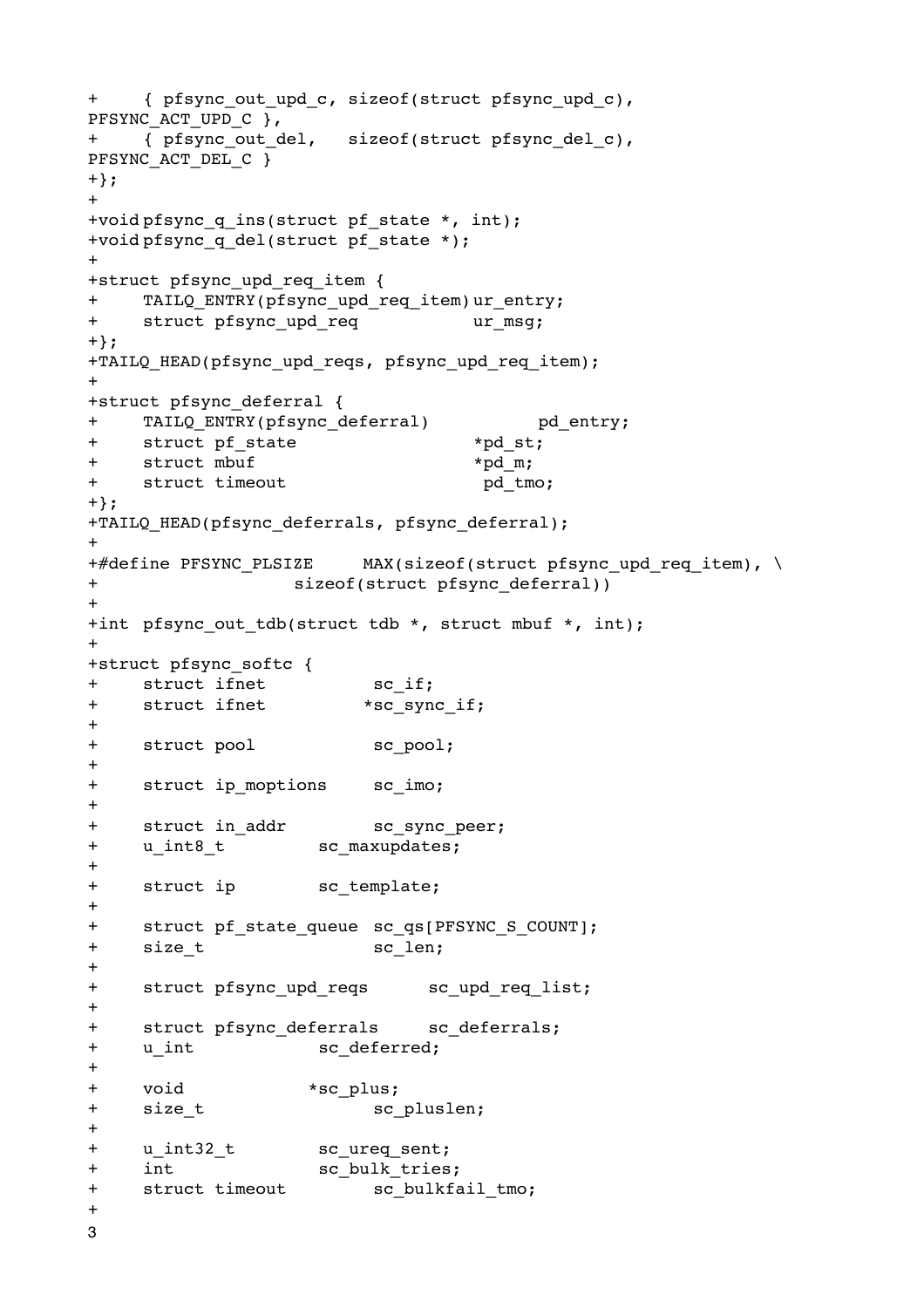```
+ u int32 t sc ureq received;
+ struct pf_state

 *sc_bulk_next;
+ struct pf state *sc bulk last;
+ struct timeout sc bulk tmo;
+
+ TAILQ HEAD(, tdb) sc tdb q;
+
+ struct timeout sc_tmo;
+};
struct pfsync softc *pfsyncif = NULL;
  struct pfsyncstats pfsyncstats;
@@ -86,7 +204,6 @@ struct pfsyncstats pfsyncstats;
  void pfsyncattach(int);
 int pfsync clone create(struct if clone *, int);
 int pfsync clone destroy(struct ifnet *);
-void pfsync_setmtu(struct_pfsync_softc *, int);
 int pfsync alloc scrub memory(struct pfsync state peer *,
         struct pf state peer *);
void pfsync update net tdb(struct pfsync tdb *);
@@ -95,51 +212,31 @@ int pfsyncoutput(struct ifnet *, struct 
 int pfsyncioctl(struct ifnet *, u long, caddr t);
 void pfsyncstart(struct ifnet *);
-struct mbuf *pfsync qet mbuf(struct pfsync softc *, u int8 t, void **);
-int pfsync request update(struct pfsync state upd *, struct in addr *);
-int pfsync sendout(struct pfsync softc *);
+struct mbuf *pfsync if dequeue(struct ifnet *);
+struct mbuf *pfsync qet mbuf(struct pfsync softc *);
+
+void pfsync deferred(struct pf state *, int);
+void pfsync_undefer(struct pfsync_deferral *, int);
+void pfsync_defer_tmo(void *);
+
+void pfsync request_update(u_int32_t, u_int64_t);
+void pfsync update state req(struct pf state *);
+
+void pfsync_drop(struct pfsync_softc *);
+void pfsync_sendout(void);
+void pfsync send plus(void *, size t);
 int pfsync tdb sendout(struct pfsync softc *);
 int pfsync sendout mbuf(struct pfsync softc *, struct mbuf *);
 void pfsync_timeout(void *);
void pfsync tdb timeout(void *);
void pfsync_send_bus(struct_pfsync_softc *, u_int8_t);
-void pfsync bulk update(void *);
-void pfsync_bulkfail(void *);
-
-struct pfsync pkt {
     struct ip *ip;
- struct in addr src;
- u_int8_t flags;
-};
-
-void pfsync4 input(struct pfsync pkt *, struct mbuf *);
```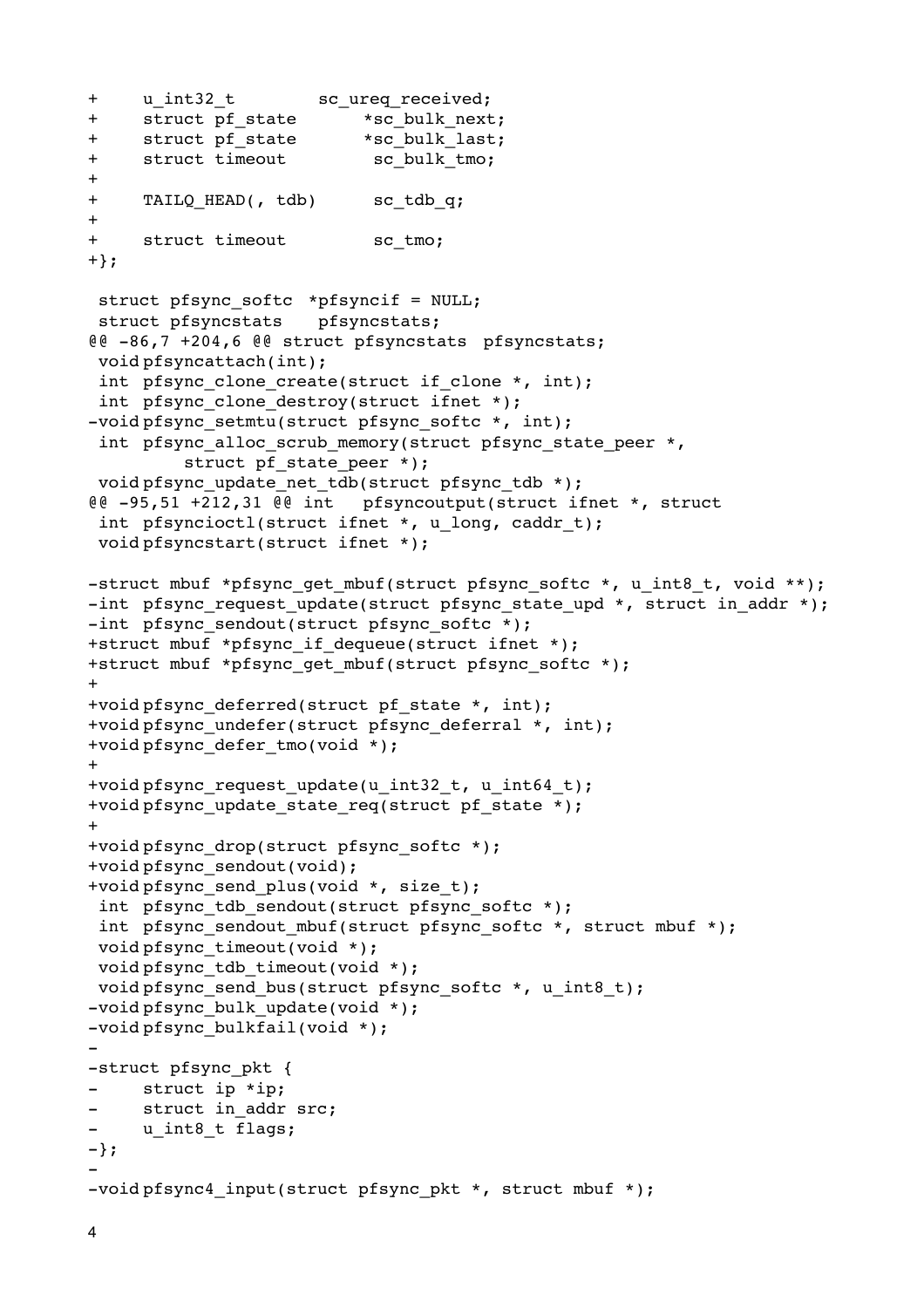```
-int pfsync4 in clr(struct pfsync pkt *, struct mbuf *, int, int);
-int pfsync4 in ins(struct pfsync pkt *, struct mbuf *, int, int);
-int pfsync4 in upd(struct pfsync pkt *, struct mbuf *, int, int);
-int pfsync4 in del(struct pfsync pkt *, struct mbuf *, int, int);
-int pfsync4 in upd c(struct pfsync pkt *, struct mbuf *, int, int);
-int pfsync4 in del c(struct pfsync pkt *, struct mbuf *, int, int);
-int pfsync4 in ureq(struct pfsync pkt *, struct mbuf *, int, int);
-int pfsync4_in_bus(struct pfsync_pkt *, struct mbuf *, int, int);
-int pfsync4 in tdb upd(struct pfsync pkt *, struct mbuf *, int, int);
-
-int pfsync4 in error(struct pfsync pkt *, struct mbuf *, int, int);
-
-int (*pfsync4 acts[])(struct pfsync pkt *, struct mbuf *, int, int) = {
- pfsync4 in clr, / /* PFSYNC ACT CLR */
- pfsync4 in ins, / /* PFSYNC ACT INS */
- pfsync4 in upd, / PFSYNC ACT UPD */
- pfsync4 in del, /* PFSYNC ACT DEL */
- pfsync4 in upd c, / /* PFSYNC ACT UPD C */
- pfsync4_in_del_c, /* PFSYNC_ACT_DEL_C */
- pfsync4 in error, / /* PFSYNC ACT INS F */
- pfsync4_in_error,

 /* PFSYNC_ACT_DEL_F */
- pfsync4 in ureq, / PFSYNC_ACT_UREQ */
- pfsync4 in bus, /* PFSYNC ACT BUS */
- pfsync4 in tdb upd /* PFSYNC ACT TDB UPD */
-};
+void pfsync_bulk_start(void);
+void pfsync bulk status(u_int8_t);
+void pfsync_bulk_update(void *);
+void pfsync_bulk_fail(void *);
+#define PFSYNC_MAX_BULKTRIES 12
  int pfsync_sync_ok;
struct if clonepfsync cloner =
@@ -153,46 +250,50 @@ pfsyncattach(int npfsync)
  int
 pfsync clone create(struct if clone *ifc, int unit)
  {
     struct pfsync softc *sc;
     struct ifnet *ifp;
+ int q;
     if (unit != 0)

 return (EINVAL);
     pfsync_sync_ok = 1;if ((pfsyncif = malloc(sizeof(*pfsyncif), M_DEVBUF,
- M_NOWAIT | M_ZERO)) == NULL)
+
+ sc = malloc(sizeof(*pfsyncif), M_DEVBUF, M_NOWAIT | M_ZERO);
+ if (sc == \text{NULL})

 return (ENOMEM);
- pfsyncif->sc mbuf = NULL;
- pfsyncif->sc_mbuf_net = NULL;
- pfsyncif->sc mbuf tdb = NULL;
- pfsyncif->sc statep.s = NULL;
5
```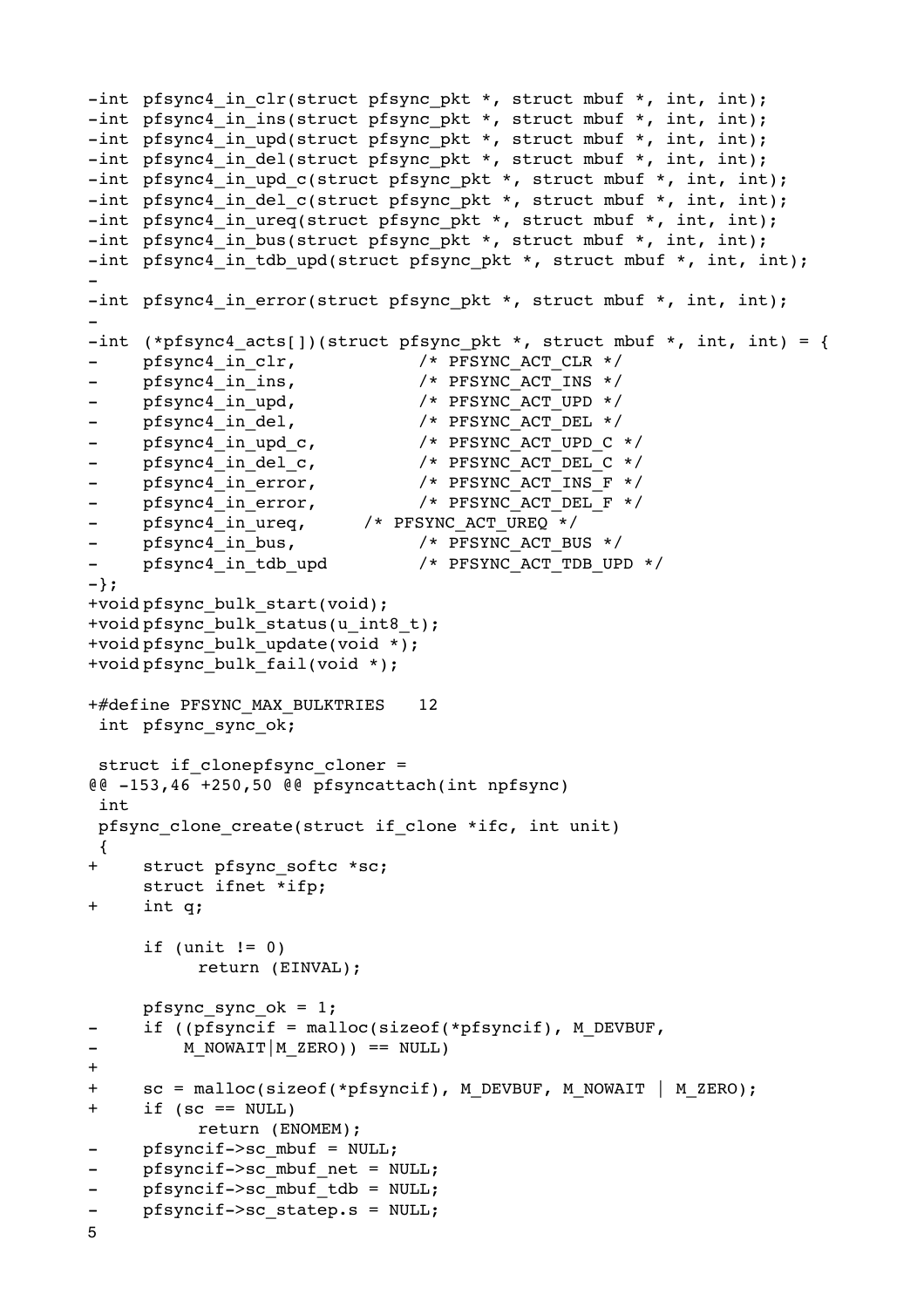```
- pfsyncif->sc statep net.s = NULL;
- pfsyncif->sc statep tdb.t = NULL;
- pfsyncif->sc maxupdates = 128;
- pfsyncif->sc sync peer.s addr = INADDR PFSYNC GROUP;
- pfsyncif->sc sendaddr.s addr = INADDR PFSYNC GROUP;
- pfsyncif->sc_ureq_received = 0;
- pfsyncif->sc ureq sent = 0;
- pfsyncif->sc_bulk_send_next = NULL;
- pfsyncif->sc_bulk_terminator = NULL;
- pfsyncif->sc_imo.imo membership = (struct in multi **)malloc(
+
+ for (q = 0; q < PFSYNC S COUNT; q++)
+ TAILQ INIT(&sc->sc_qs[q]);
+
+ pool_init(&sc->sc_pool, PFSYNC_PLSIZE, 0, 0, 0, "pfsync", NULL);
+ TAILQ INIT(&sc->sc upd req list);
+ TAILO INIT(&sc->sc deferrals);
+ sc->sc deferred = 0;
+
+ sc->sc_len = PFSYNC_MINPKT;
+ sc->sc maxupdates = 128;
+
+ sc->sc imo.imo membership = (struct in multi **)malloc(
         (sizeof(struct in multi *) * IP MIN MEMBERSHIPS), M_IPMOPTS,
         M_WAITOK|M_ZERO);
- pfsyncif->sc_imo.imo_max_memberships = IP_MIN_MEMBERSHIPS;
- ifp = &pfsyncif->sc if;
+ M_WAITOK | M_ZERO);
+ sc->sc_imo.imo_max_memberships = IP_MIN_MEMBERSHIPS;
+
+ ifp = &sc->sc if;snprintf(ifp->if_xname, sizeof ifp->if_xname, "pfsync%d", unit);
     if p-> if softc = pfsyncif;+ ifp->if softc = sc;
     ifp->if_ioctl = pfsyncioctl;
     ifp->if_output = pfsyncoutput;
     ifp->if start = pfsyncstart;
     ifp->if_type = IFT_PFSYNC;
     ifp->if snd.ifq maxlen = ifqmaxlen;
     - ifp->if_hdrlen = PFSYNC_HDRLEN;
- pfsync setmtu(pfsyncif, ETHERMTU);
- timeout set(&pfsyncif->sc tmo, pfsync timeout, pfsyncif);
- timeout set(&pfsyncif->sc tdb tmo, pfsync tdb timeout, pfsyncif);
- timeout_set(&pfsyncif->sc_bulk_tmo, pfsync_bulk_update, pfsyncif);
- timeout set(&pfsyncif->sc bulkfail tmo, pfsync bulkfail, pfsyncif);
+ ifp->if_hdrlen = sizeof(struct pfsync_header);
+ if p->if mtu = 1500; /* XXX */
+ ifp->if hardmtu = MCLBYTES; /* XXX */
+ timeout set(&sc->sc tmo, pfsync timeout, sc);
+ timeout set(&sc->sc bulk tmo, pfsync bulk update, sc);
+ timeout set(&sc->sc bulkfail tmo, pfsync bulk fail, sc);
+
     if attach(ifp);
     if alloc sadl(ifp);
@@ -201,9 +302,11 @@ pfsync_clone_create(struct if_clone *ifc
6
```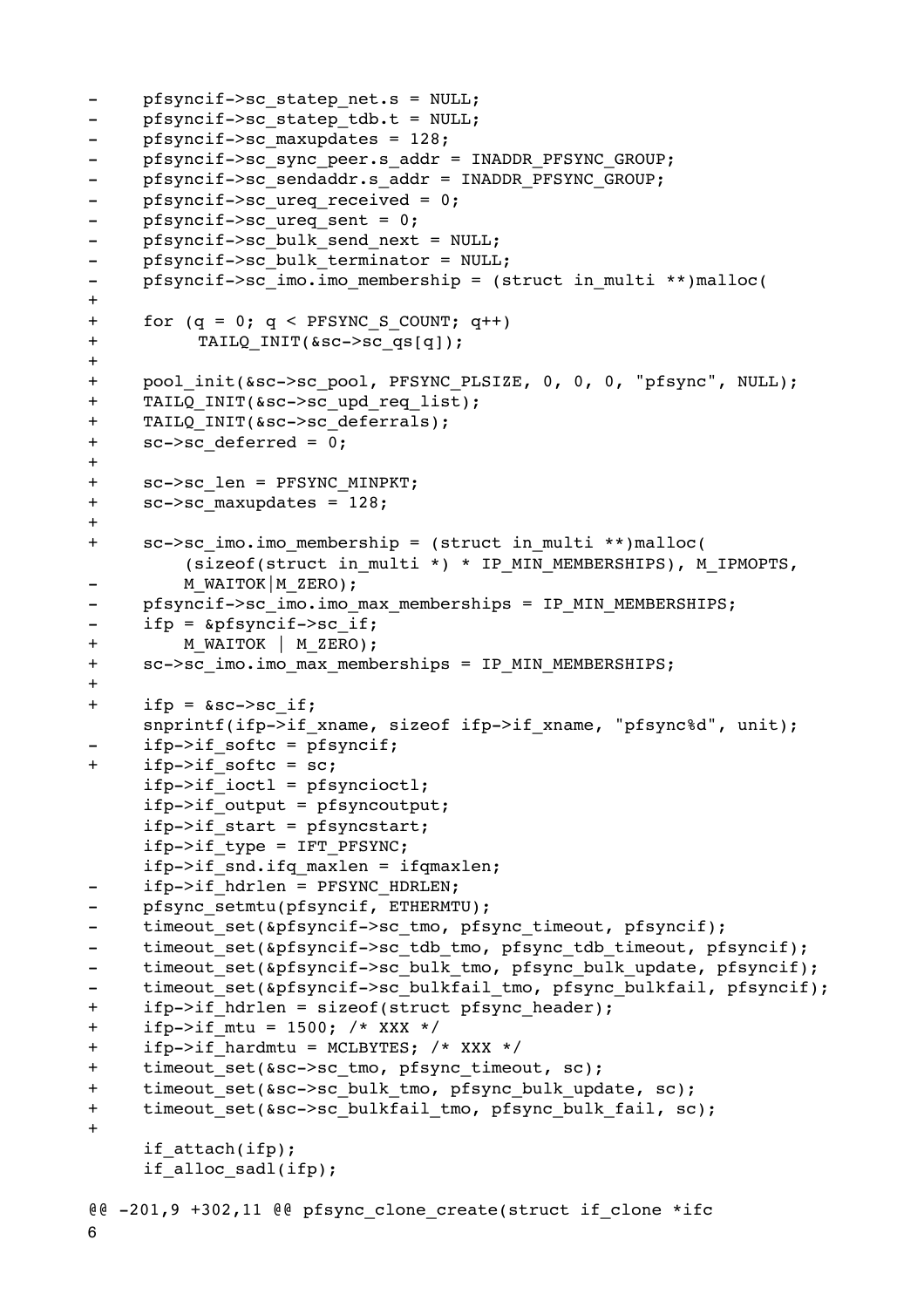#endif

```
#if NBPFILTER > 0
     bpfattach(&pfsyncif->sc_if.if_bpf, ifp, DLT_PFSYNC, PFSYNC_HDRLEN);
+ bpfattach(&sc->sc_if.if_bpf, ifp, DLT_PFSYNC, PFSYNC HDRLEN);
 #endif
+ pfsyncif = sc;
+
     return (0);
  }
@@ -212,10 +315,8 @@ pfsync_clone_destroy(struct ifnet *ifp)
  {
     struct pfsync_softc *sc = ifp->if_softc;
     timeout del(&sc->sc tmo);
     timeout del(&sc->sc tdb tmo);
     timeout del(&sc->sc bulk tmo);
     timeout del(&sc->sc bulkfail tmo);
+ timeout del(&sc->sc tmo);
#if NCARP > 0if (!pfsync_sync_ok)
          carp group demote adj(&sc->sc if, -1);
@@ -224,12 +325,34 @@ pfsync_clone_destroy(struct ifnet *ifp)
     bpfdetach(ifp);
 #endif
     if detach(ifp);
- free(pfsyncif->sc_imo.imo_membership, M_IPMOPTS);
- free(pfsyncif, M_DEVBUF);
+
+ pfsync drop(sc);
+
+ while (sc->sc_deferred > 0)
+ pfsync undefer(TAILQ_FIRST(&sc->sc_deferrals), 0);
+
+ pool destroy(&sc->sc pool);
+ free(sc->sc_imo.imo_membership, M_IPMOPTS);
+ free(sc, M_DEVBUF);
+
     pfsyncif = NULL;
+
     return (0);
  }
+struct mbuf *
+pfsync if dequeue(struct ifnet *ifp)
+\{+ struct mbuf *m;
+ int s;
+
+ s = split(t);+ IF DEQUEUE(&ifp->if snd, m);
+ splx(s);
+
+ return (m);
7
```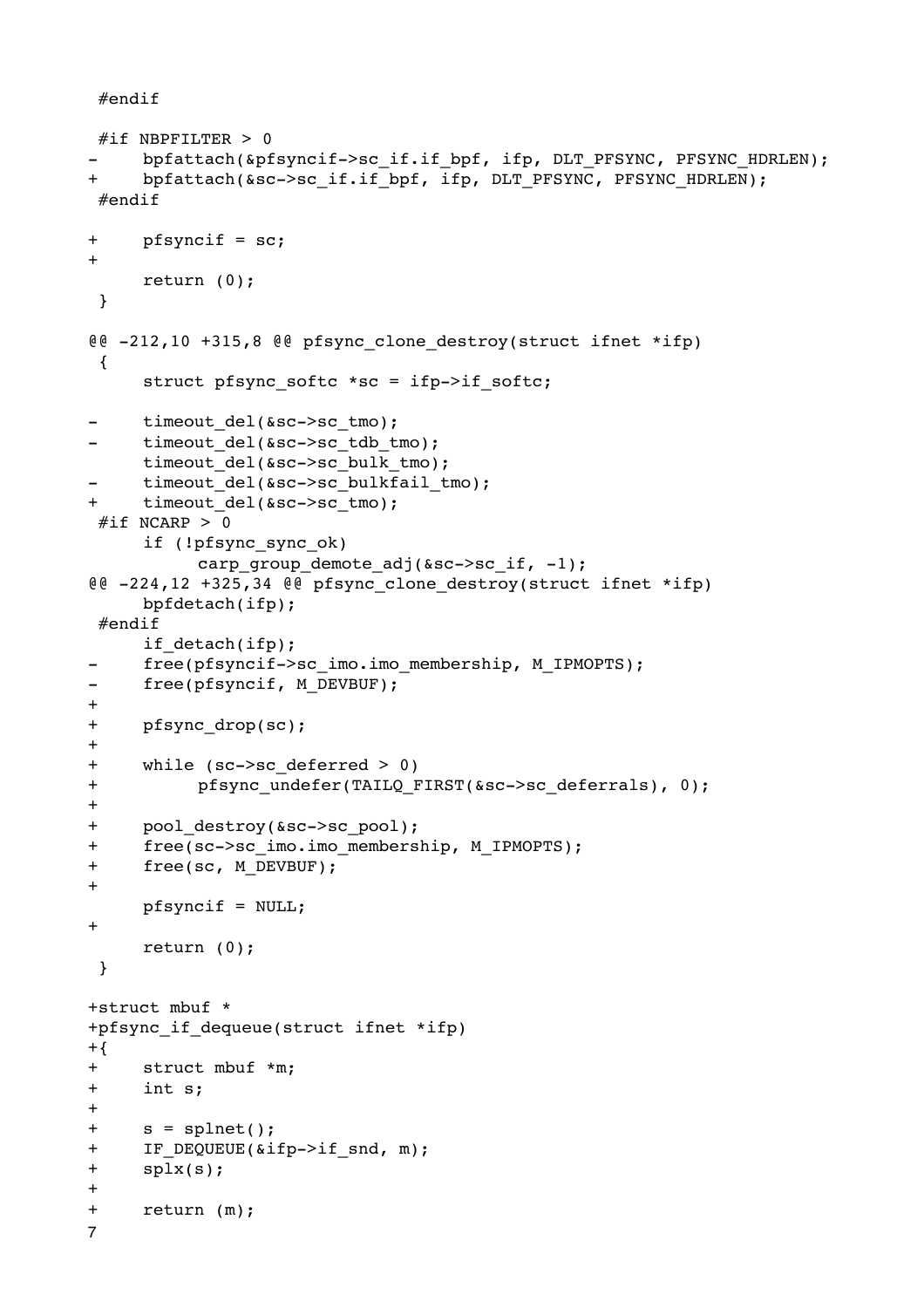```
+}
+ /*
  * Start output on the pfsync interface.
   */
@@ -237,18 +360,10 @@ void
  pfsyncstart(struct ifnet *ifp)
  {
     struct mbuf *m;
     int s;
- for (;;) {
          s = splnet();
+ while ((m = pfsync_if_dequeue(ifp)) != NULL) {

 IF_DROP(&ifp->if_snd);
- IF DEQUEUE(&ifp->if snd, m);
-

 splx(s);
-
- if (m == NULL)-

 return;
-

 else
               m freem(m);
+ m freem(m);
     }
  }
@@ -423,8 +538,6 @@ pfsync_state_import(struct pfsync_state 
     st->log = sp->log;st->timeout = sp->timeout;
     st->state flags = sp->state flags;
     if (!(flags & PFSYNC SI IOCTL))
          st->sync_flags = PFSTATE_FROMSYNC;
     bcopy(sp->id, &st->id, sizeof(st->id));
     st->creatorid = sp->creatorid;
@@ -436,19 +549,31 @@ pfsync_state_import(struct pfsync_state 
     st->anchor.ptr = NULL;
     st->rt kif = NULL;
- st->pfsync time = 0;
-
+ st->pfsync time = time second;
+ st->sync state = PFSYNC S NONE;
     /* XXX when we have nat rule/anchors, use STATE INC COUNTERS */r->states_cur++;
     r->states_tot++;
+ if (!ISSET(flags, PFSYNC_SI_IOCTL))
+ SET(st->state flags, PFSTATE NOSYNC);
+
     if ((error = pf\_state\_insert(kif, skw, sks, st)) != 0) {
          /* XXX when we have nat rule/anchors, use STATE DEC COUNTERS
*/

 r->states_cur--;

 goto cleanup_state;
```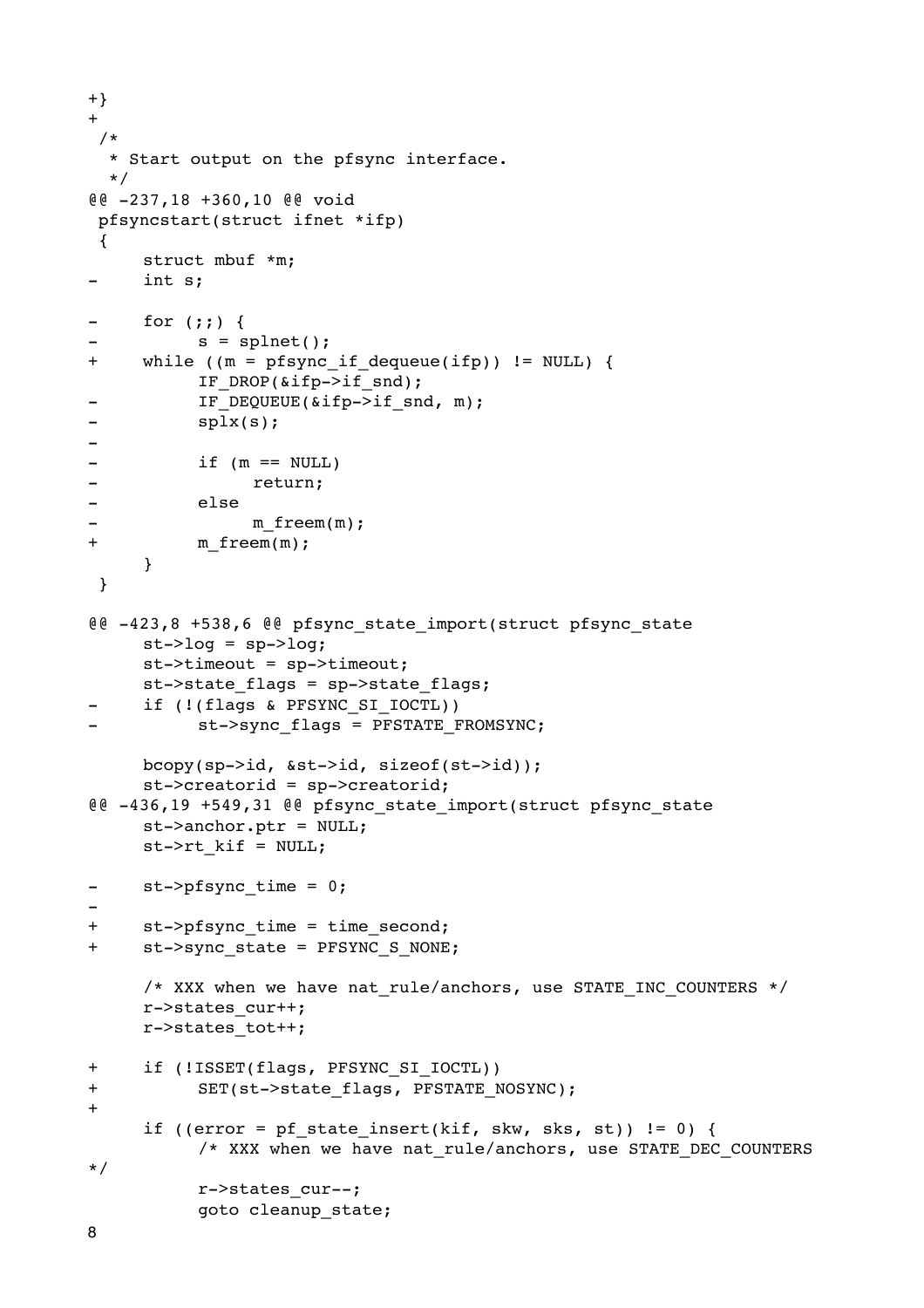```
}
+ if (!ISSET(flags, PFSYNC_SI_IOCTL)) {
+ CLR(st->state flags, PFSTATE NOSYNC);
+ if (ISSET(st->state flags, PFSTATE ACK)) {
+ pfsync q ins(st, PFSYNC S IACK);
+

 schednetisr(NETISR_PFSYNC);
+

 }
+ }
+ CLR(st->state flags, PFSTATE ACK);
+
     return (0);
  cleanup:
@@ -478,31 +603,33 @@ pfsync_input(struct mbuf *m, ...)
     struct pfsync_pkt pkt;
     struct ip *ip = mtod(m, struct ip *);
     struct pfsync header *ph;
+ struct pfsync subheader subh;
     int offset;
     int action, count;
     int rv;
     pfsyncstats.pfsyncs_ipackets++;
     /* verify that we have a sync interface configured */
     if (!sc || !sc->sc sync ifp || !pf_status.running)
+ if (!sc || !sc->sc_sync_if || !pf_status.running)

 goto done;
     /* verify that the packet came in on the right interface */
     if (sc->sc sync ifp != m->m pkthdr.rcvif) {
+ if (sc->sc sync if != m->m pkthdr.rcvif) {

 pfsyncstats.pfsyncs_badif++;

 goto done;
     }
- /* verify that the IP TTL is 255. */
+ sc->sc_if.if_ipackets++;
+ sc->sc if.if ibytes += m->m pkthdr.len;
+
+ /* verify that the IP TTL is 255. */
     if (ip->ip_ttl != PFSYNC_DFLTTL) {

 pfsyncstats.pfsyncs_badttl++;

 goto done;
     }
     offset = ip->ip hl << 2;
-
     if (m->m_pkthdr.len < offset + sizeof(*ph)) {

 pfsyncstats.pfsyncs_hdrops++;

 goto done;
@@ -523,103 +650,121 @@ pfsync_input(struct mbuf *m, ...)

 goto done;
     }
```
9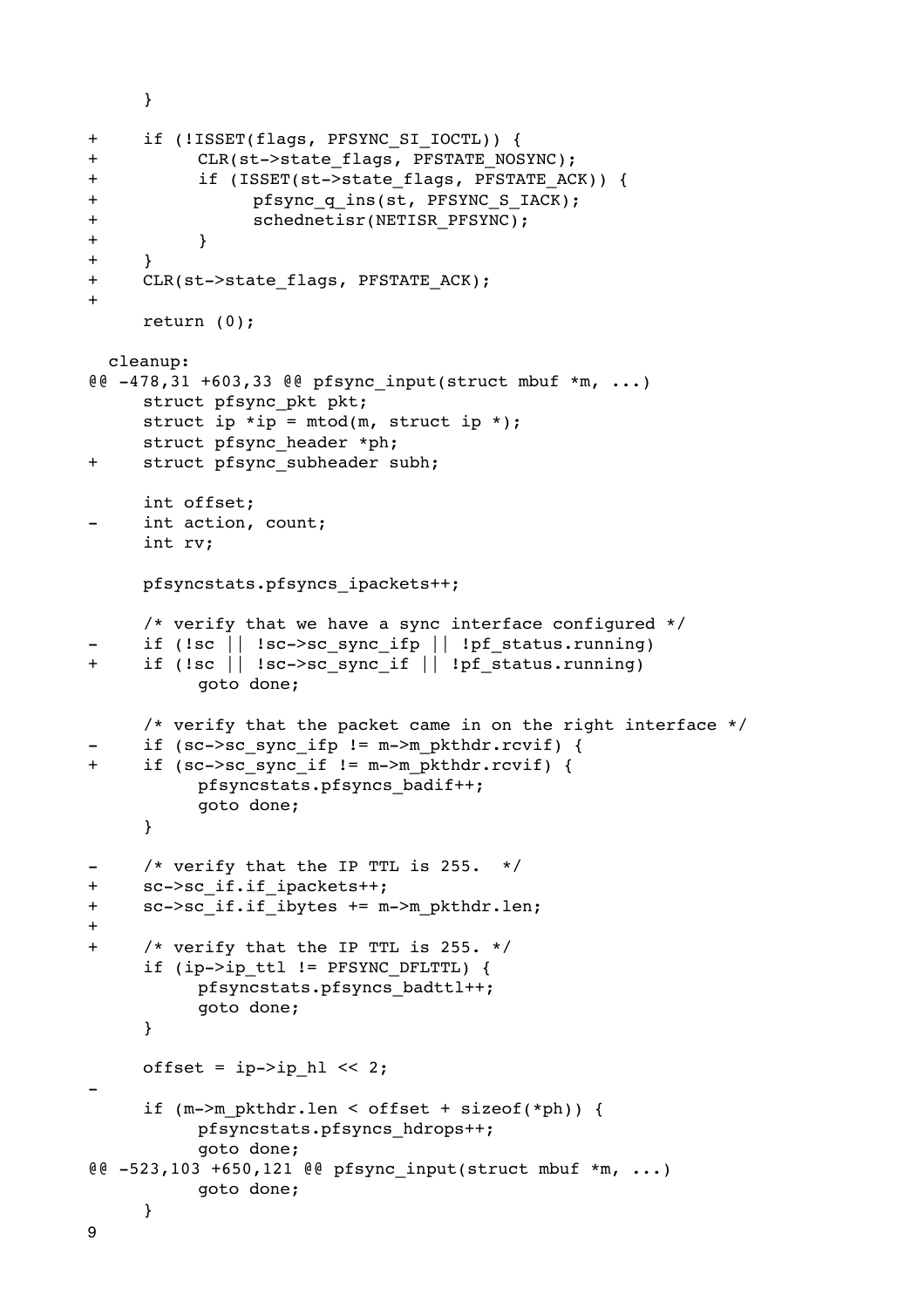```
- action = ph->action;
- count = ph->count;
-
- /* make sure it's a valid action code */
- if (action >= PFSYNC ACT MAX) {
          -

 pfsyncstats.pfsyncs_badact++;
+#if 0+ if (pfsync input hmac(m, offset) != 0) {
+

 /* XXX stats */

 goto done;
     }
+#endif
     /* Cheaper to grab this now than having to mess with mbufs later */
     pk\cdot ip = ip;pkt.src = ip->ip src;pkt.flags = 0;if (!bcmp(&ph->pf_chksum, &pf_status.pf_chksum,
PF_MD5_DIGEST_LENGTH))
+ if (!bcmp(&ph->pfcksum, &pf_status.pf_chksum, 
PF_MD5_DIGEST_LENGTH))

 pkt.flags |= PFSYNC_SI_CKSUM;
     offset += sizeof(*ph);
     rv = (*pfsync4 acts[action])(&pkt, m, offset, count);
- if (rv == -1))
-

 return;
+ for (;;) {
+ m copydata(m, offset, sizeof(subh), (caddr t) &subh);
+

 offset += sizeof(subh);
+
+

 if (subh.action >= PFSYNC_ACT_MAX) {
+ pfsyncstats.pfsyncs badact++;
+

 goto done;
+

 }
+
+ rv = (*pfsync acts[subh.action])(&pkt, m, offset,+

 ntohs(subh.count));
+ if (rv == -1)
+

 return;
+
+

 offset += rv;
+ }
 done:
     m freem(m);
  }
 int
-pfsync4_in_clr(struct pfsync_pkt *pkt, struct mbuf *m, int offset, int 
count)
+pfsync in clr(struct pfsync pkt *pkt, struct mbuf *m, int offset, int
count)
  {
10
```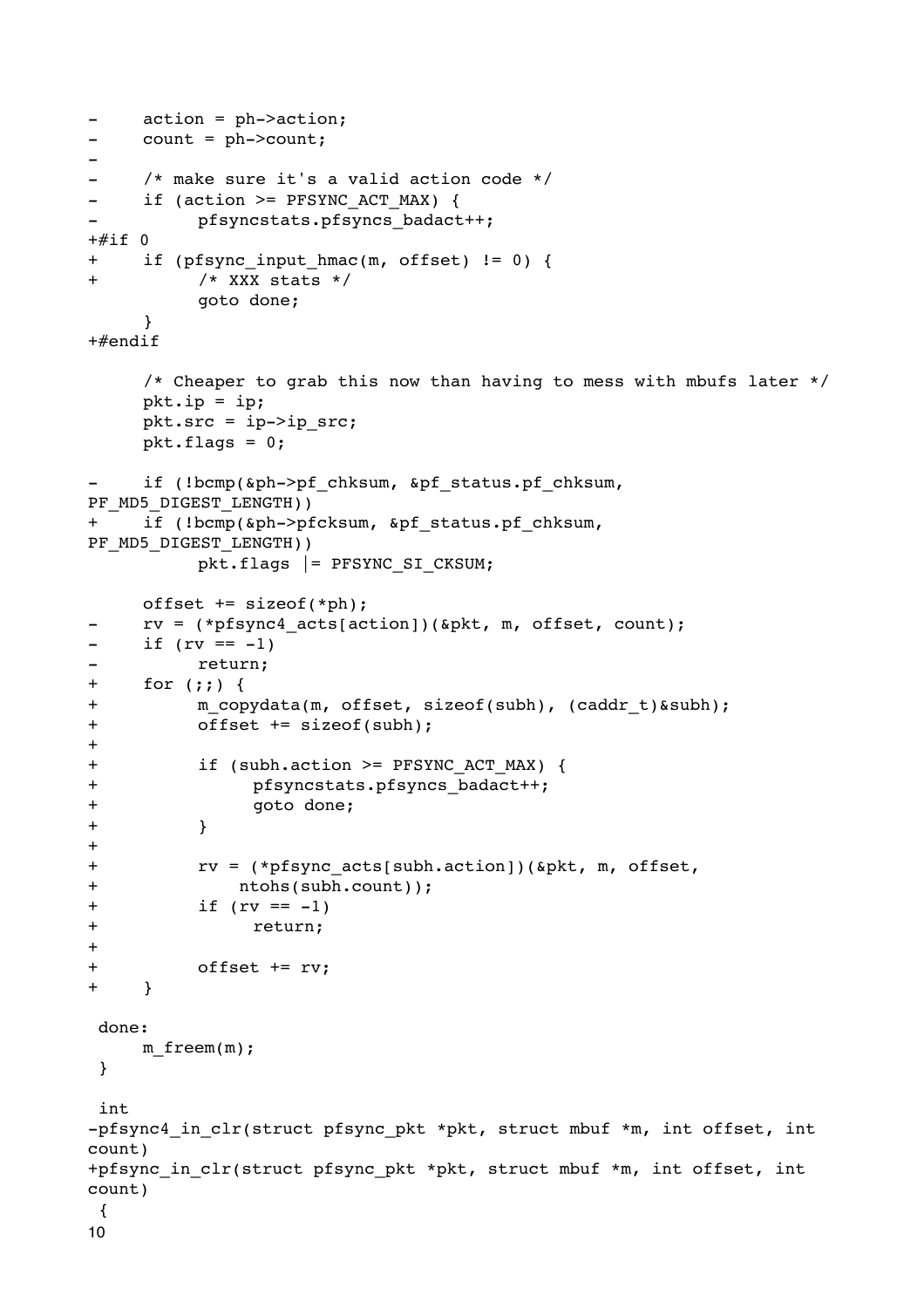```
+ struct pfsync clr *clr;
    struct mbuf *mp;
    int offp;
+ int len = sizeof(*clr) * count;
+ int i, offp;
- struct pfsync state clr *cp;
    struct pf state *nexts;
+ struct pf state *st, *nexts;
    struct pf state key *sk, *nextsk;
       struct pf state item *si;
- struct pf state *st;
    struct pfi kif *kif;
+ struct pf state item *si;
    u_int32_t creatorid;
    int s;
    mp = m pulldown(m, offset, sizeof(*cp), &offp);
+ mp = m_pulldown(m, offset, len, &offp);
    if (mp == NULL) {

 pfsyncstats.pfsyncs_badlen++;
         return (-1);
    }
    cp = (struct pfsync state clr *)(mp->m data + offp);+ clr = (struct pfsync clr *)(mp->m data + offp);
    s =splsoftnet();
- if (cp->ifname[0] == '\0') {
- for (st = RB_MIN(pf_state_tree_id, &tree_id); st; st = nexts)
{
-

 nexts = RB_NEXT(pf_state_tree_id, &tree_id, st);
             if (st->creatorid == creatorid) {
- St->sync_flags |= PFSTATE_FROMSYNC;
- pf unlink state(st);
+ for (i = 0; i < count; i++) {
+

 creatorid = clr[i].creatorid;
+
+

 if (clr[i].ifname[0] == '\0') {
+ for (st = RB MIN(pf state tree id, &tree id);
+

 st; st = nexts) {
+ hexts = RB NEXT(pf state tree id, &tree id, st);
+

 if (st->creatorid == creatorid) {
+ SET(st->state flags, PFSTATE NOSYNC);
+ pf_unlink_state(st);
+

 }

 }
-

 }
- } else if ((kif = pfi kif qet(cp->ifname)) != NULL) {
-

 /* XXX correct? */
         for (sk = RB MIN(pf state tree, &pf statetbl);
-

 sk; sk = nextsk) {
-

 nextsk = RB_NEXT(pf_state_tree, &pf_statetbl, sk);
- TAILQ FOREACH(si, &sk->states, entry) {
-

 if (si->s->creatorid == creatorid &&
-

 si->s->kif == kif) {
- si->s->sync_flags |= PFSTATE_FROMSYNC;
11
```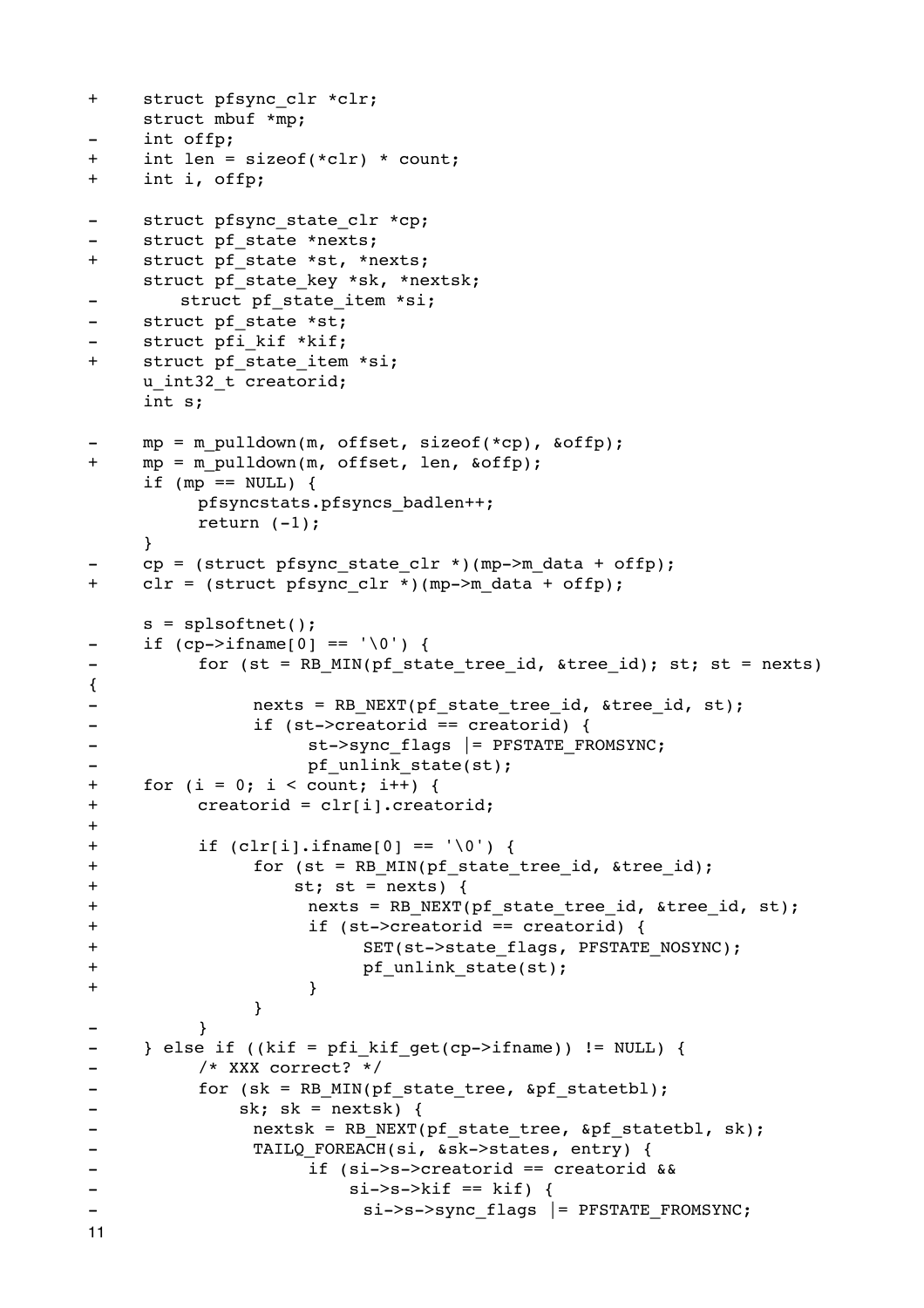```
- pf_unlink_state(si->s);
+

 } else {
+ if (pfi kif get(clr[i].ifname) == NULL)+

 continue;
+
+

 /* XXX correct? */
+ for (sk = RB MIN(pf state tree, &pf statetbl);
+

 sk; sk = nextsk) {
+ nextsk = RB NEXT(pf state tree,
+

 &pf_statetbl, sk);
+

 TAILQ_FOREACH(si, &sk->states, entry) {
+

 if (si->s->creatorid == creatorid) {
+ SET(si->s->state flags,
+ PFSTATE_NOSYNC);
+ pf_unlink_state(si->s);
+ \qquad \qquad \}

 }

 }

 }
    }
    splx(s);
    return (sizeof(*cp));
+ return (len);
 }
 int
-pfsync4 in ins(struct pfsync pkt *pkt, struct mbuf *m, int offset, int
count)
+pfsync_in_ins(struct pfsync_pkt *pkt, struct mbuf *m, int offset, int 
count)
 {
    struct pfsync state *sp, *spa;
    int s;
-
    struct mbuf *mp;
- int len = count * sizeof(*sp);
- int offp;
- int i;
+ struct pfsync_state *sa, *sp;
+ int len = sizeof(*sp) * count;
+ int i, offp;
+
+ int s;
    mp = m_pulldown(m, offset, len, &offp);
    if (mp == NULL) {

 pfsyncstats.pfsyncs_badlen++;
        return (-1);
    }
    spa = (struct pfsync state *)(mp->m data + offp);+ sa = (struct pfsync_state *)(mp->m_data + offp);
    s =splsoftnet();
    for (i = 0; i < count; i++) {
        sp = \alpha spa[i];12
```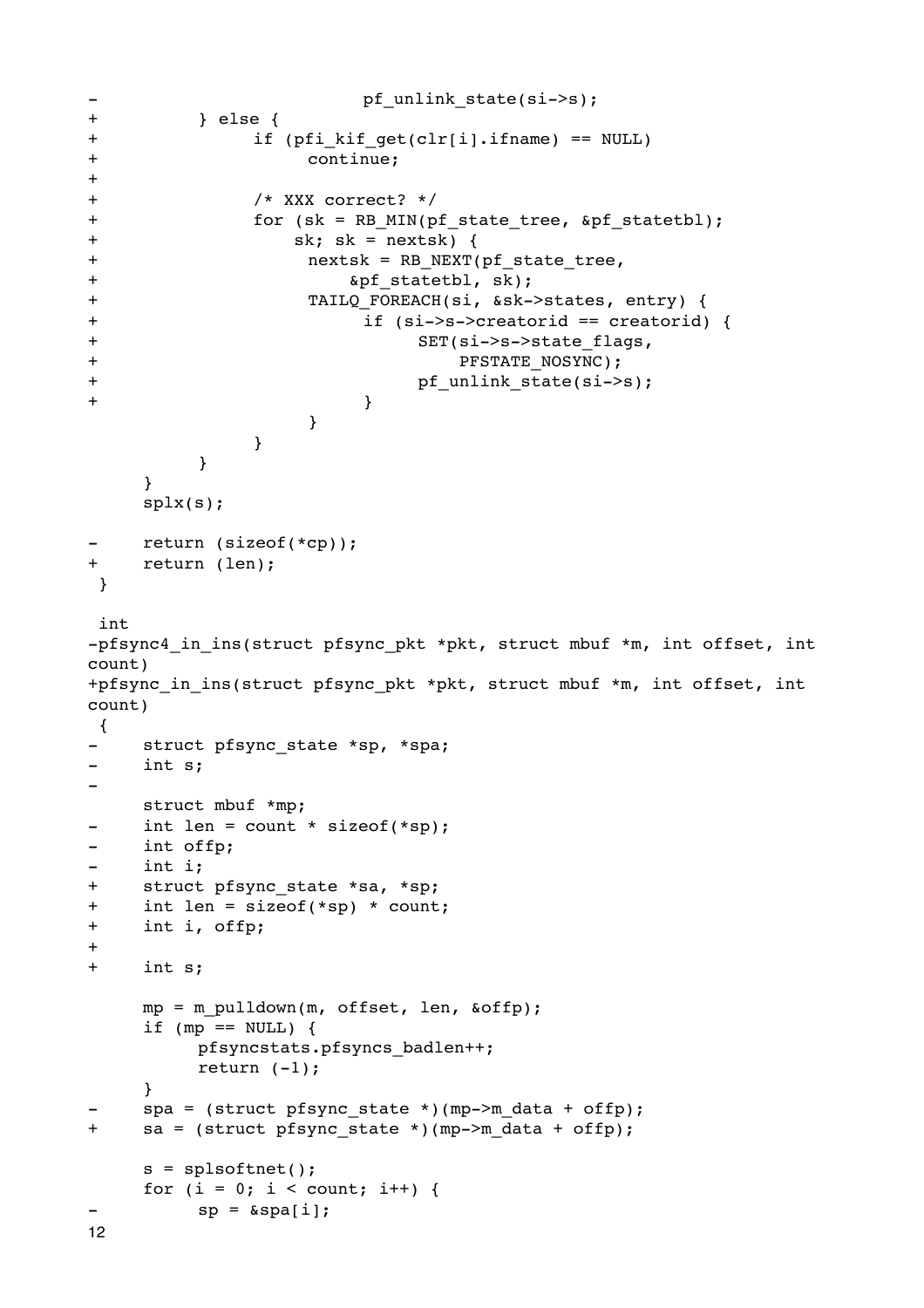```
+ sp = \&sa[i];

 /* check for invalid values */
          if (sp->timeout >= PFTM MAX ||
@@ -628,7 +773,7 @@ pfsync4_in_ins(struct pfsync_pkt *pkt, s
              sp->direction > PF_OUT ||
              (sp->af != AF INFT & & sp->af != AF INFT6)) {

 if (pf_status.debug >= PF_DEBUG_MISC) {
                     printf("pfsync_input: PFSYNC_ACT_INS: "
+

 printf("pfsync_input: PFSYNC5_ACT_INS: "

 "invalid value\n");

 }

 pfsyncstats.pfsyncs_badval++;
@@ -636,7 +781,7 @@ pfsync4_in_ins(struct pfsync_pkt *pkt, s

 }
          if (pfsync state import(sp, pkt->flags) == ENOMEM) {
               -

 /* drop out */
+

 /* drop out, but process the rest of the actions */

 break;

 }
     }
@@ -646,34 +791,129 @@ pfsync4_in_ins(struct pfsync_pkt *pkt, s
  }
  int
-pfsync4 in upd(struct pfsync pkt *pkt, struct mbuf *m, int offset, int
count)
+pfsync in iack(struct pfsync pkt *pkt, struct mbuf *m, int offset, int
count)
  {
     struct pfsync softc *sc = pfsyncif;
     struct pfsync state *sp, *spa;
+ struct pfsync ins ack *ia, *iaa;
     struct pf state cmp id key;
- struct pf state key *sk;
     struct pf state *st;
- int stale, sfail;
- int flags;
+
+ struct mbuf *mp;
+ int len = count * sizeof(*ia);
+ int offp, i;
     int s;
+ mp = m_pulldown(m, offset, len, &offp);
+ if (mp == NULL) {
+ pfsyncstats.pfsyncs badlen++;
+

 return (-1);
+ }
+ iaa = (struct pfsync ins ack *)(mp->m data + offp);
+
+ s = splsoftnet();
+ for (i = 0; i < count; i++) {
+

 ia = &iaa[i];
+
13
```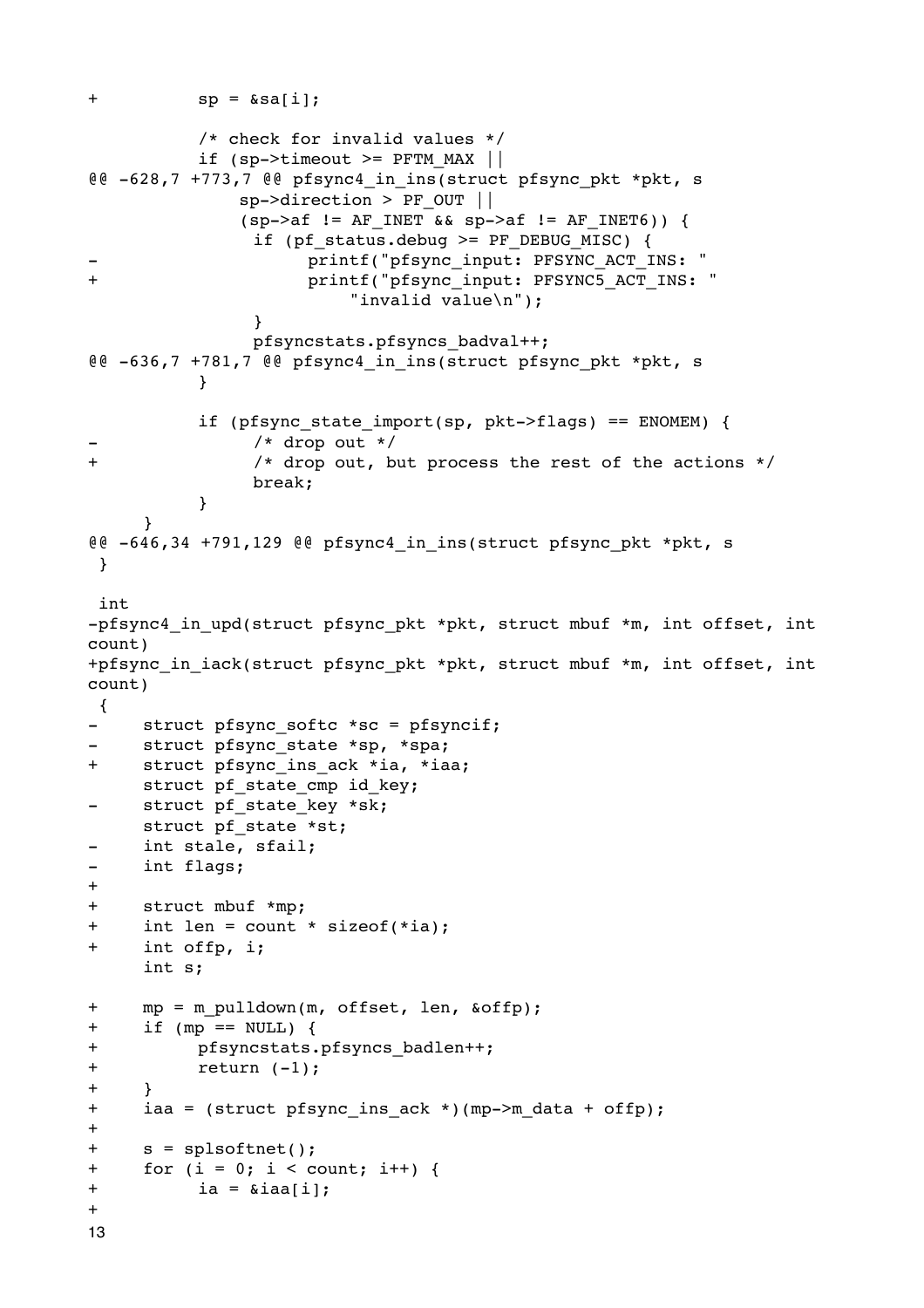```
+ bcopy(&ia->id, &id key.id, sizeof(id key.id));
+    id key.creatorid = ia->creatorid;
+
+ st = pf find state byid(&id key);
+

 if (st == NULL)
+

 continue;
+
+

 if (ISSET(st->state_flags, PFSTATE_ACK))
+

 pfsync_deferred(st, 0);
+ }
+ splx(s);
+ /*
+ * XXX this is not yet implemented, but we know the size of the
+ * message so we can skip it.
+ */
+
+ return (count * sizeof(struct pfsync ins ack));
+}
+
+int
+pfsync upd tcp(struct pf state *st, struct pfsync state peer *src,
+ struct pfsync state peer *dst)
+{
+ int sfail = 0;
+ int split = 0;
+
+ if (st->src.state < src->state ||
+ ! SEQ GT(st->src.seqlo, ntohl(src->seqlo))) {
+

 pf_state_peer_ntoh(src, &st->src);
+

 split++;
+ }
+ if (st->dst.state < dst->state ||
+ !SEQ_GT(st->dst.seqlo, ntohl(dst->seqlo))) {
+ pf state peer ntoh(dst, &st->dst);
+

 split++;
+ }
+
+ switch (split) {
+ case 0:
+ case 1:
+

 sfail = 1;
+

 break;
+ case 2:
+

 sfail = -1;
+

 break;
+ }
+#if 0+ /*
+ * The state should never go backwards except
+ * for syn-proxy states. Neither should the
+ * sequence window slide backwards.
+ */
+ if (st->src.state > src->state &&
+ (st->src.state < PF_TCPS_PROXY_SRC ||
+ src->state >= PF TCPS PROXY SRC))
+

 sfail = 1;
14
```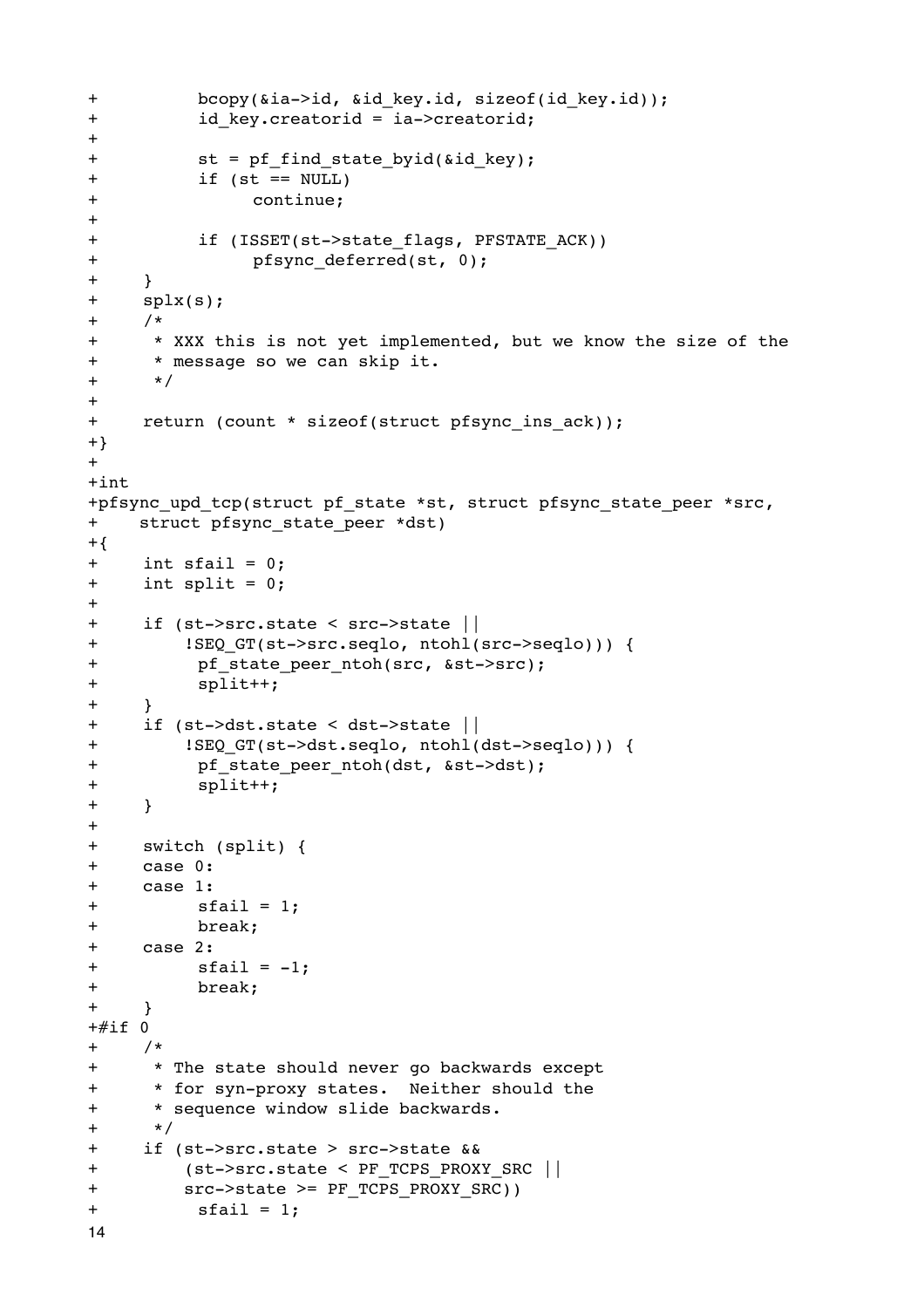```
+ else if (SEQ_GT(st->src.seqlo, ntohl(src->seqlo)))
+

 sfail = 3;
+ else if (st->dst.state > dst->state) {
+

 /* There might still be useful
+

 * information about the src state here,
+

 * so import that part of the update,
+

 * then "fail" so we send the updated
+

 * state back to the peer who is missing
+

 * our what we know. */
+ pf state peer ntoh(src, &st->src);
+

 /* XXX do anything with timeouts? */
+

 sfail = 7;
+ } else if (st->dst.state >= TCPS_SYN_SENT &&
+ SEQ_GT(st->dst.seqlo, ntohl(dst->seqlo)))
+

 sfail = 4;
+#endif
+
+ return (sfail);
+}
+
+int
+pfsync in upd(struct pfsync pkt *pkt, struct mbuf *m, int offset, int
count)
+{
+// struct pfsync_softc *sc = pfsyncif;
+ struct pfsync state *sa, *sp;
+ struct pf state cmp id key;
+ struct pf state key *sk;
+ struct pf state *st;
+ int sfail;
+
     struct mbuf *mp;
     int len = count * sizeof(*sp);
     int offp;
- int i;
+ int offp, i;
+ int s;
     mp = m pulldown(m, offset, len, \deltaoffp);
     if (mp == NULL) {

 pfsyncstats.pfsyncs_badlen++;
          return (-1);
     }
     spa = (struct pfsync state *)(mp->m data + offp);+ sa = (struct pfsync state *)(mp->m data + offp);
     s =splsoftnet();
     for (i = 0; i < count; i++) {
          sp = \&spa[i];-
          flags = PFSYNC FLAG STALE;
+

 sp = &sa[i];

 /* check for invalid values */
          if (sp->timeout >= PFTM MAX ||
@@ -693,40 +933,19 @@ pfsync4_in_upd(struct pfsync_pkt *pkt, s
15
```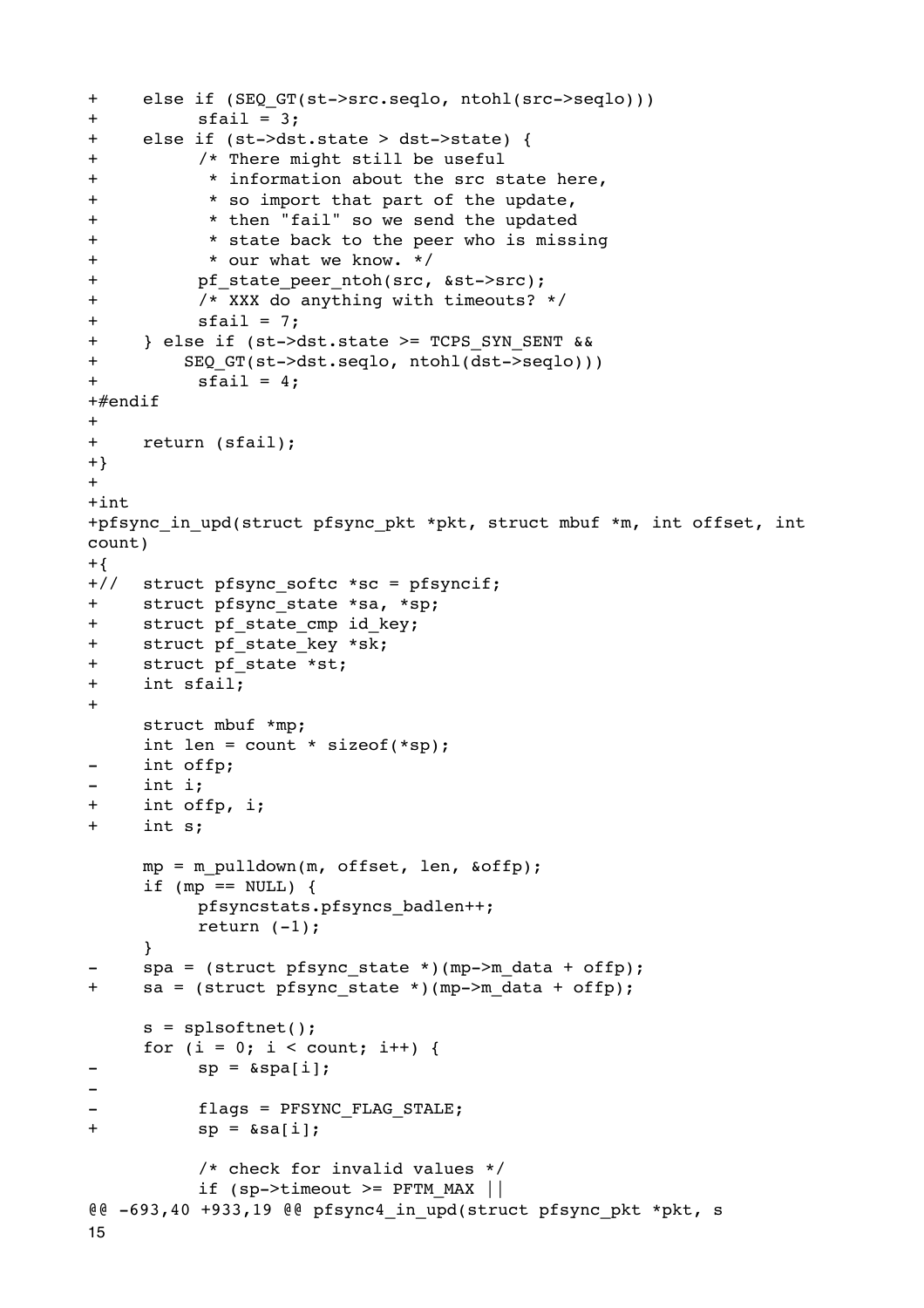```
st = pf find state byid(\deltaid key);
        if (st == NULL) {

 /* insert the update */
             if (pfsync state import(sp, flags))
+

 if (pfsync_state_import(sp, 0))

 pfsyncstats.pfsyncs_badstate++;

 continue;

 }
        sk = st->key[PF SK WIRE]; /* XXX right one? */
+ if (ISSET(st->state flags, PFSTATE ACK))
+ pfsync deferred(st, 1);
+
+ sk = st->key[PF SK WIRE]; /* XXX right one? */
        \text{stail} = 0;- if (sk->proto == IPPROTO TCP) {
– /*
- • * The state should never go backwards except
- * for syn-proxy states. Neither should the
- * sequence window slide backwards.
-

 */
-

 if (st->src.state > sp->src.state &&
- (st->src.state < PF_TCPS_PROXY_SRC ||
- Sp->src.state >= PF_TCPS_PROXY_SRC))
-

 sfail = 1;
- 

else if (SEQ_GT(st->src.seqlo, ntohl(sp->src.seqlo)))
-<br>
-<br>
else if (st->dst = 3;<br>
else if (st->dst
             else if (st->dst.state > sp->dst.state) {
- \sqrt{*} There might still be useful
- The state of the state is the state here,
- The so import that part of the update,
- Then "fail" so we send the updated
- * state back to the peer who is missing
- * our what we know. */
- pf state peer ntoh(&sp->src, &st->src);
-

 /* XXX do anything with timeouts? */
- sfail = 7;
-

 flags = 0;
-

 } else if (st->dst.state >= TCPS_SYN_SENT &&
- SEQ_GT(st->dst.seqlo, ntohl(sp->dst.seqlo)))
- sfail = 4;-

 } else {
+

 if (sk->proto == IPPROTO_TCP)
+ sfail = pfsync upd tcp(st, &sp->src, &sp->dst);
+

 else {

 /*

 * Non-TCP protocol state machine always go

 * forwards
@@ -736,339 +955,279 @@ pfsync4_in_upd(struct pfsync_pkt *pkt, s

 else if (st->dst.state > sp->dst.state)
                 \text{stail} = 6;

 }
        if (sfail) {
             if (pf status.debug >= PF DEBUG MISC)
                 printf("pfsync: %s stale update "
-

 "(%d) id: %016llx "
16
```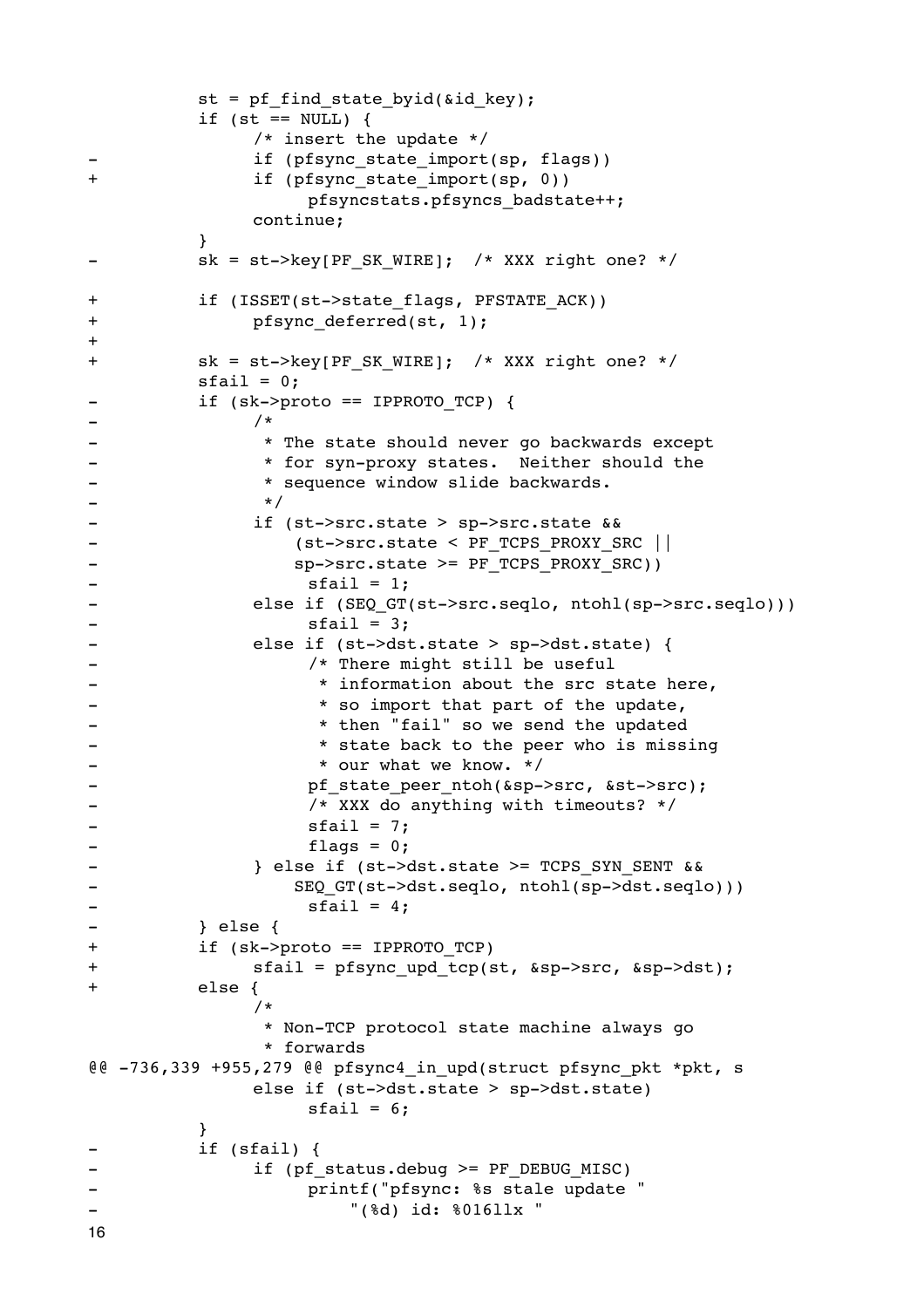```
- "creatorid: 808x\ n",
-

 (sfail < 7 ? "ignoring"
-

 : "partial"), sfail,
-

 betoh64(st->id),
+
+

 if (sfail > 0) {
+ if (pf status.debug \ge PF DEBUG MISC) {
+

 printf("pfsync: %s stale update (%d)"
+

 " id: %016llx creatorid: %08x\n",
+

 (sfail < 7 ? "ignoring" : "partial"),
+

 sfail, betoh64(st->id),

 ntohl(st->creatorid));
+

 }

 pfsyncstats.pfsyncs_stale++;
-    if (!(sp->sync flags & PFSTATE STALE)) {
- The same of the vector and the state, send it */
-    if (sc->sc_mbuf != NULL && !stale)
- pfsync sendout(sc);
- stale++;
-

 if (!st->sync_flags)
- Example 20 Propriate PESYNC ACT UPD,
- st, flags);
- \qquad \qquad }
+ pfsync update state(st);
+

 schednetisr(NETISR_PFSYNC);

 continue;
+

 } else if (sfail == 0) {
+ pfsync alloc_scrub_memory(&sp->dst, &st->dst);
+

 pf_state_peer_ntoh(&sp->src, &st->src);
+ pf state peer ntoh(&sp->dst, &st->dst);

 }
        pfsync alloc scrub memory(&sp->dst, &st->dst);
        pf state peer ntoh(&sp->src, &st->src);
        pf state peer ntoh(&sp->dst, &st->dst);
        st->expire = ntohl(sp->expire) + time second;

 st->timeout = sp->timeout;
+ st->pfsync time = time second;
    }
    if (stale & s c->scmbuf != NULL)
        pfsync sendout(sc);
    splx(s);
    return (len);
 }
 int
-pfsync4 in del(struct pfsync pkt *pkt, struct mbuf *m, int offset, int
count)
+pfsync in upd c(struct pfsync pkt *pkt, struct mbuf *m, int offset, int
count)
 {
    struct pfsync state *sp, *spa;
+// struct pfsync softc *sc = pfsyncif;
+ struct pfsync upd c *ua, *up;
+ struct pf state key *sk;
17
```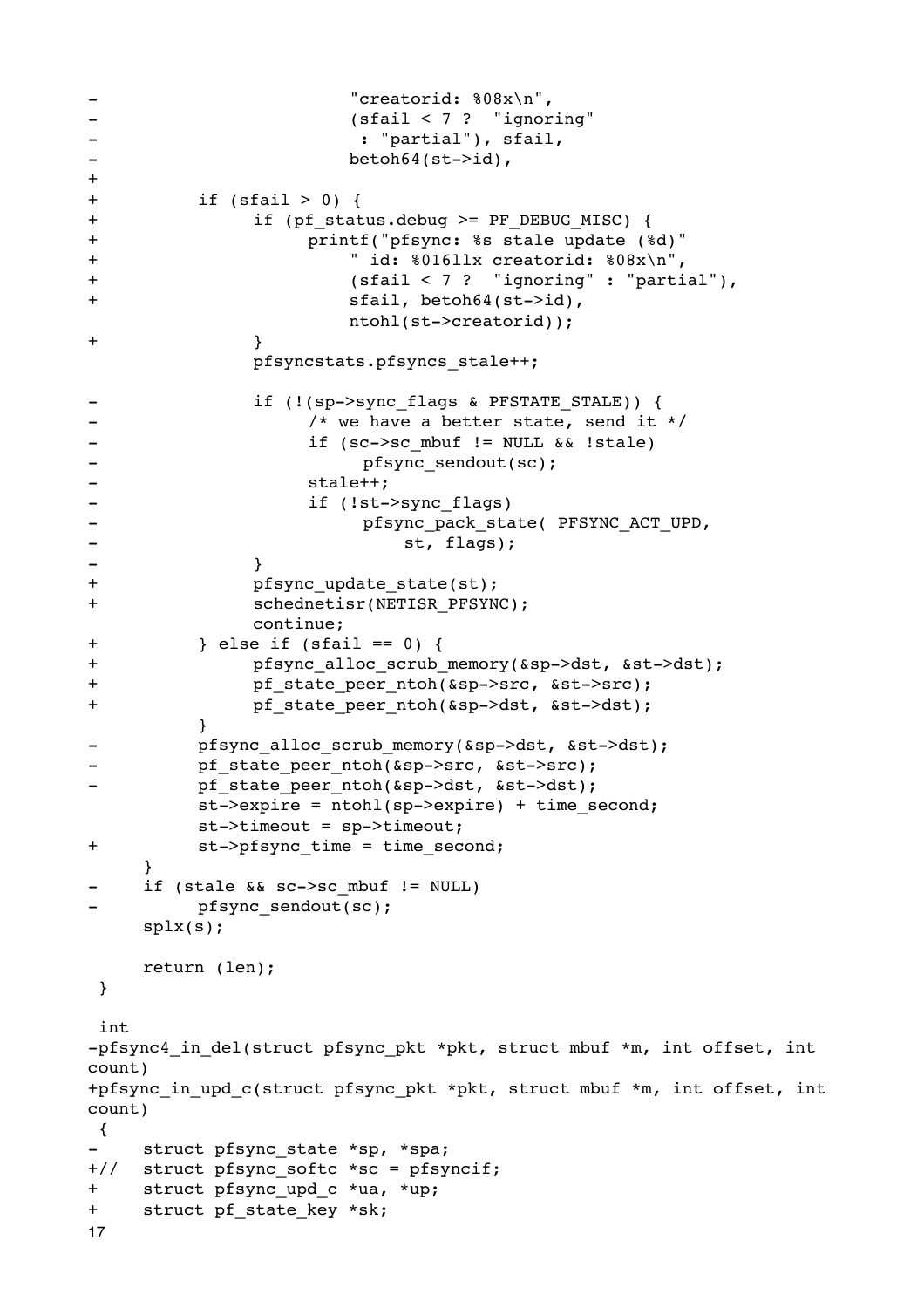```
struct pf state cmp id key;
    struct pf state *st;
- int s;
-
- struct mbuf *mp;
- int len = count * sizeof(*sp);
- int offp;
- int i;
-
- mp = m pulldown(m, offset, len, &offp);
- if (mp == NULL) {
- pfsyncstats.pfsyncs badlen++;
- return (-1);
- }
- spa = (struct pfsync_state *)(mp->m_data + offp);
-
- s = splsoftnet();
- for (i = 0; i < count; i++) {
- sp = \&spaj;-
- bcopy(sp->id, &id key.id, sizeof(id key.id));
- id key.creatorid = sp->creatorid;
-
- st = pf find state byid(&id key);
-

 if (st == NULL) {
- pfsyncstats.pfsyncs_badstate++;
-

 continue;
-

 }
- st->sync_flags |= PFSTATE_FROMSYNC;
- pf_unlink_state(st);
- }
- splx(s);
\overline{\phantom{a}}return (len);
-}
-int
-pfsync4 in upd c(struct pfsync pkt *pkt, struct mbuf *m, int offset,
int count)
-{
- struct pfsync softc *sc = pfsyncif;
- struct pfsync state upd *up, *upa;
- struct pf state cmp id key;
- struct pf state key *sk;
- struct pf state *st;
- int stale, sfail;
- int update requested;
- int s;
+ int len = count * sizeof(*up);
+ int sfail;
    struct mbuf *mp;
- int len = count * sizeof(*up);
- int offp;
- int i;
+ int offp, i;
18
```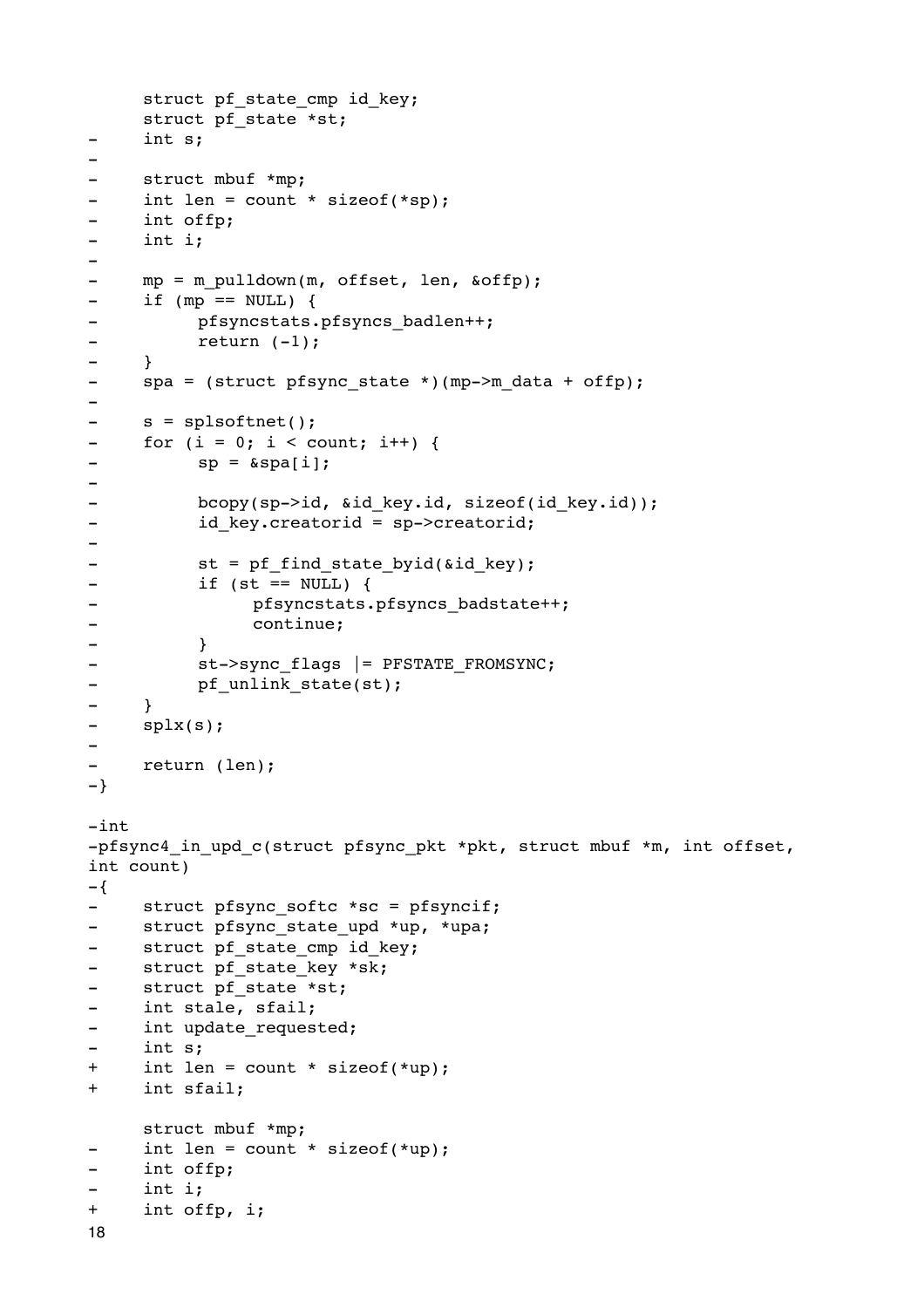```
+ int s;
     mp = m pulldown(m, offset, len, \deltaoffp);
     if (mp == NULL) {

 pfsyncstats.pfsyncs_badlen++;
          return (-1);
     }
     upa = (struct pfsync_state_upd *)(mp->m_data + offp);+ ua = (struct pfsync upd c *)(mp->m data + offp);
     s = splnet();+ s = splsoftnet();
     for (i = 0; i < count; i++) {
          up = \alpha upa[i];+

 up = &ua[i];

 /* check for invalid values */
          if (up->timeout >= PFTM MAX ||
             up->src.state > PF_TCPS_PROXY_DST ||

 up->dst.state > PF_TCPS_PROXY_DST) {
               if (pf status.debug >= PF DEBUG MISC)
+ if (pf status.debug \ge PF DEBUG MISC) {

 printf("pfsync_input: "

 "PFSYNC_ACT_UPD_C: "

 "invalid value\n");
+

 }

 pfsyncstats.pfsyncs_badval++;

 continue;

 }
          bcopy(up->id, &id key.id, sizeof(id key.id));
+ bcopy(&up->id, &id key.id, sizeof(id key.id));
          id key.creatorid = up->creatorid;
          st = pf find state byid(&id key);
          if (st == NULL) {

 /* We don't have this state. Ask for it. */
- Switch (pfsync_request_update(up, &pkt->src)) {
-

 case 0:
- update_requested = 1;
-

 break;
-

 case ENOMEM:
-

 break;
- default:
- pfsyncstats.pfsyncs_badstate++;
-

 break;
- \qquad \qquad }
+ pfsync request update(id key.creatorid, id key.id);

 continue;

 }
+

 if (ISSET(st->state_flags, PFSTATE_ACK))
+ pfsync deferred(st, 1);
+
          sk = st->key[PF SK WIRE]; /* XXX right one? */
          \text{stail} = 0;19
```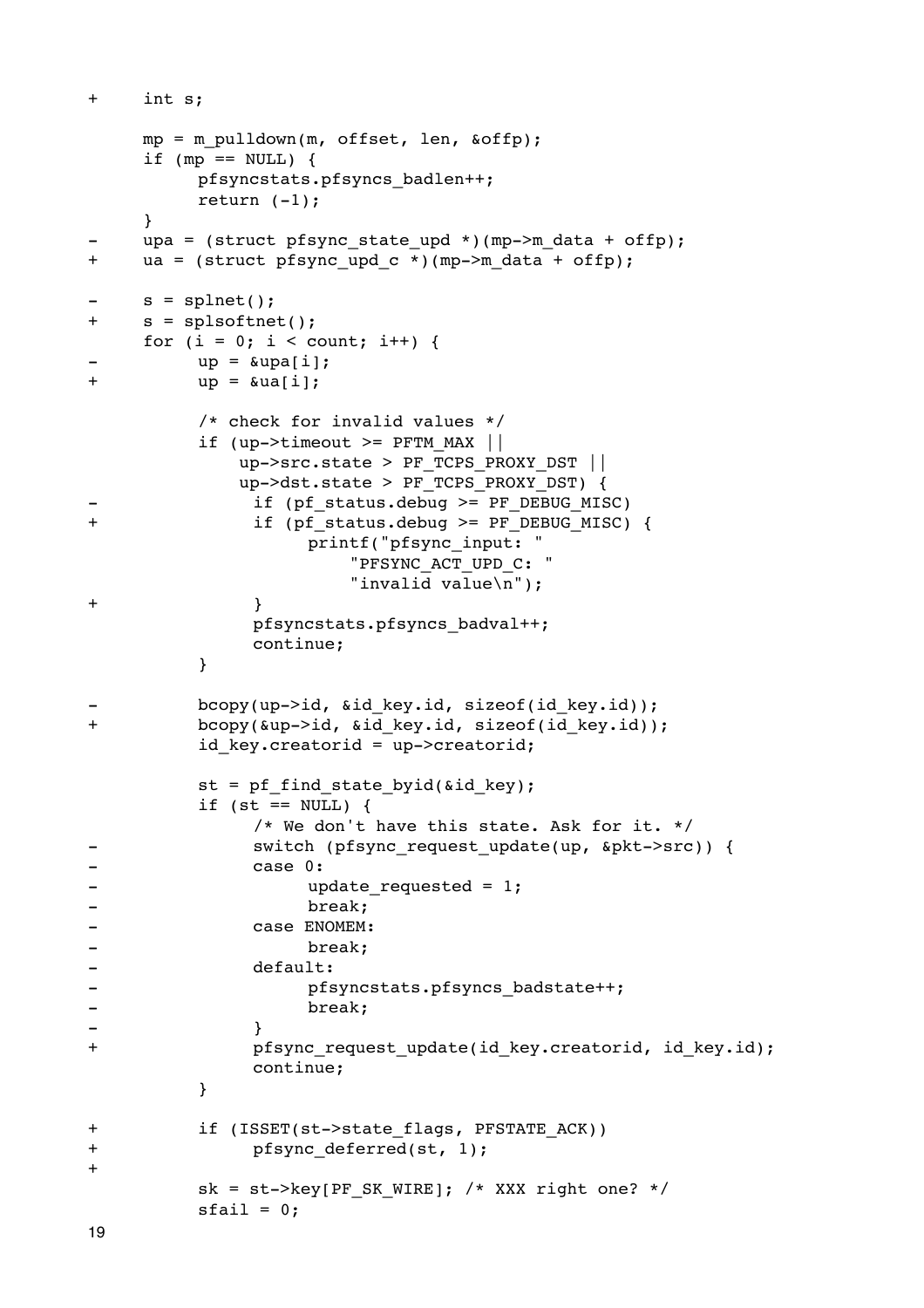```
- if (sk->proto == IPPROTO TCP) {
– /*
- The state should never go backwards except
- * for syn-proxy states. Neither should the
- * sequence window slide backwards.
-

 */
-

 if (st->src.state > up->src.state &&
-

 (st->src.state < PF_TCPS_PROXY_SRC ||
                up->src.state >= PF TCPS PROXY SRC))
- sfail = 1;
-

 else if (st->dst.state > up->dst.state)
- sfail = 2;- 

else if (SEQ GT(st->src.seqlo, ntohl(up->src.seqlo)))
- sfail = 3;-

 else if (st->dst.state >= TCPS_SYN_SENT &&
- SEQ GT(st->dst.seqlo, ntohl(up->dst.seqlo)))
- sfail = 4;-

 } else {
+

 if (sk->proto == IPPROTO_TCP)
+ sfail = pfsync upd tcp(st, &up->src, &up->dst);
+

 else {

 /*
-

 * Non-TCP protocol state machine always go
             -

 * forwards
+

 * Non-TCP protocol state machine always go forwards
 */

 if (st->src.state > up->src.state)
                 \text{stail} = 5;

 else if (st->dst.state > up->dst.state)
                 sfail = 6;

 }
        if (sfail) {
- 

if (pf status.debug >= PF DEBUG MISC)
+
+

 if (sfail > 0) {
+ if (pf status.debug \geq PF DEBUG MISC) {

 printf("pfsync: ignoring stale update "

 "(%d) id: %016llx "

 "creatorid: %08x\n", sfail,
                    betoh64(st->id),

 ntohl(st->creatorid));
+

 }

 pfsyncstats.pfsyncs_stale++;
             /* we have a better state, send it out */
             if ((!stale || update_requested) & &
                sc->sc mbuf != NULL) {
- pfsync_sendout(sc);
- update requested = 0;
- \qquad \qquad }
-

 stale++;
-

 if (!st->sync_flags)
-

 pfsync_pack_state(PFSYNC_ACT_UPD, st,
- PFSYNC FLAG STALE);
+ pfsync update state(st);
+

 schednetisr(NETISR_PFSYNC);
20
```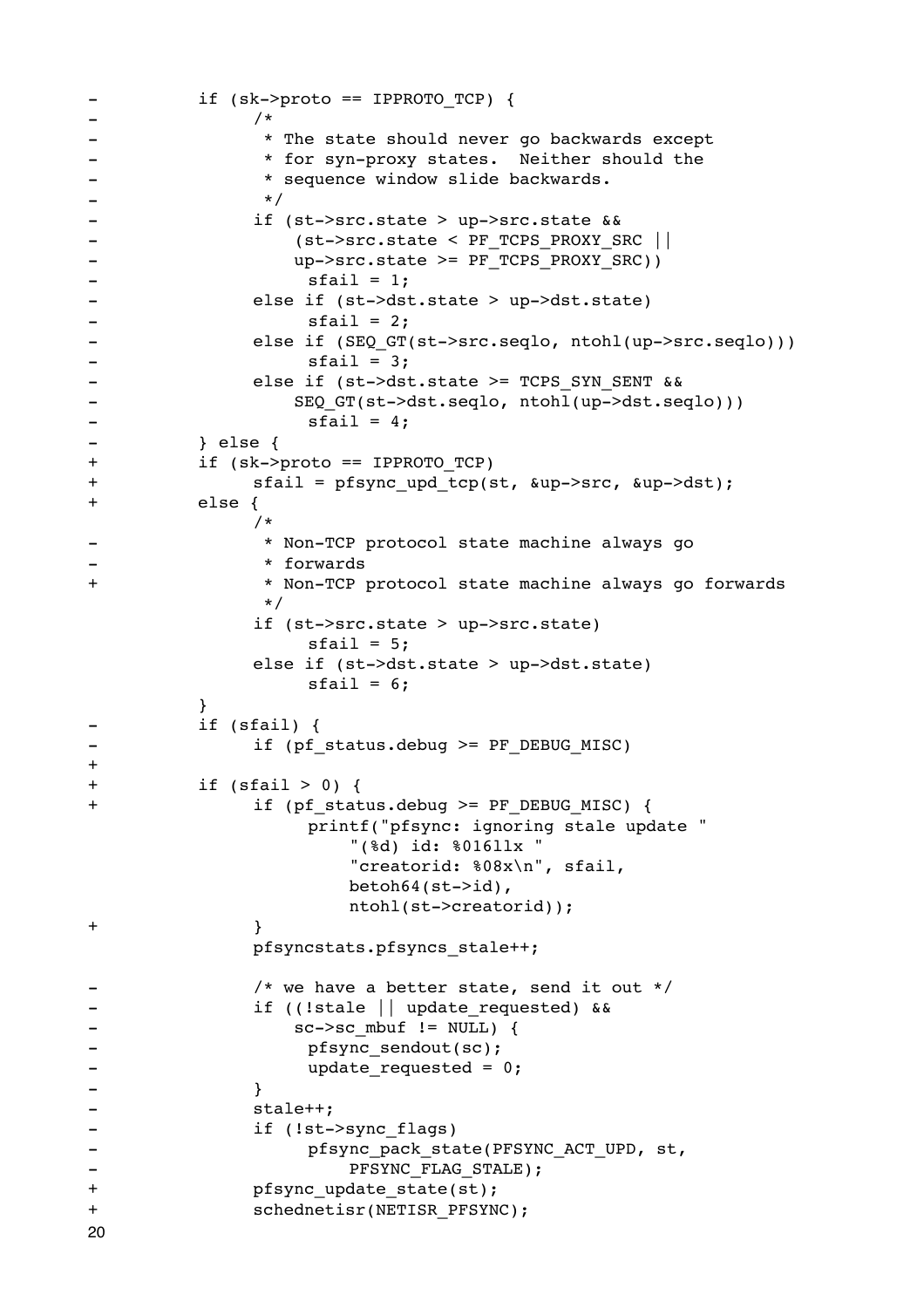```

 continue;
+

 } else if (sfail == 0) {
+

 pfsync_alloc_scrub_memory(&up->dst, &st->dst);
+ pf state peer ntoh(&up->src, &st->src);
+ pf state peer ntoh(&up->dst, &st->dst);

 }
          pfsync alloc scrub memory(&up->dst, &st->dst);
          pf state peer ntoh(&up->src, &st->src);
          pf state peer ntoh(&up->dst, &st->dst);
          st->expire = ntohl(up->expire) + time second;

 st->timeout = up->timeout;
+ st->pfsync time = time second;
     }
- if ((update requested || stale) && sc->sc mbuf)
          -

 pfsync_sendout(sc);
     splx(s);
     return (len);
  }
+int pfsync_req_del;
+
 int
-pfsync4 in del c(struct pfsync pkt *pkt, struct mbuf *m, int offset,
int count)
+pfsync in ureq(struct pfsync pkt *pkt, struct mbuf *m, int offset, int
count)
 {
- struct pfsync state del *dp, *dpa;
+ struct pfsync_upd_req *ur, *ura;
+ struct mbuf *mp;
+ int len = count * sizeof(*ur);
+ int i, offp;
+
     struct pf state cmp id key;
     struct pf state *st;
- int s;
-
- struct mbuf *mp;
- int len = count * sizeof(*dp);
- int offp;
     int i;
     mp = m pulldown(m, offset, len, \deltaoffp);
     if (mp == NULL) {

 pfsyncstats.pfsyncs_badlen++;
          return (-1);
     }
     dpa = (struct pfsync_state_de_del *)(mp->m_data + offp);+ ura = (struct pfsync upd req *)(mp->m data + offp);
- s = splsoftnet();
     for (i = 0; i < count; i++) {
          dp = \alpha dpa[i];+

 ur = &ura[i];
```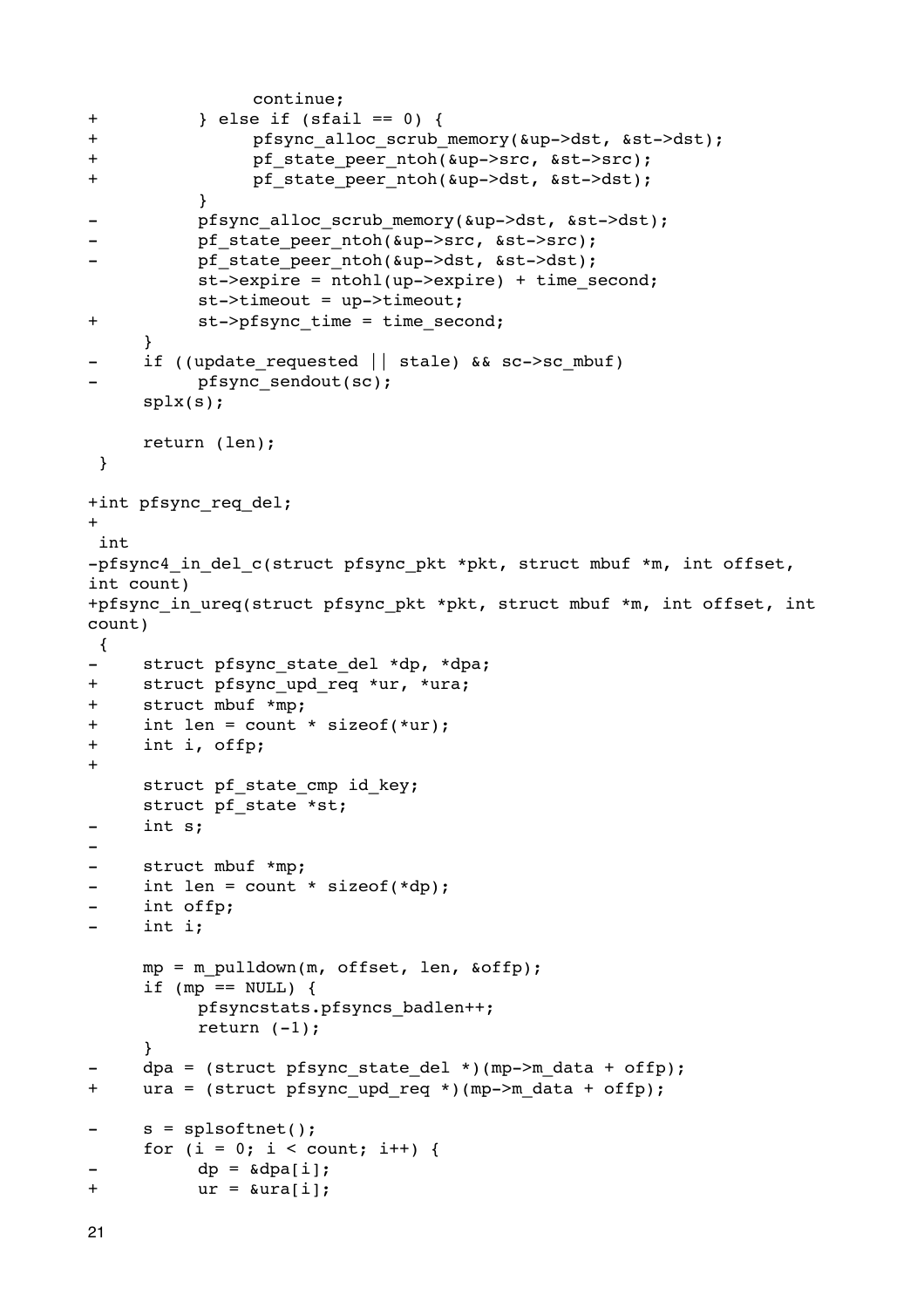```
- bcopy(dp->id, &id key.id, sizeof(id key.id));
-   id_key.creatorid = dp->creatorid;
+ bcopy(&ur->id, &id key.id, sizeof(id key.id));
+

 id_key.creatorid = ur->creatorid;
         st = pf find state byid(&id key);
-

 if (st == NULL) {
- pfsyncstats.pfsyncs_badstate++;
-

 continue;
+

 if (id_key.id == 0 && id_key.creatorid == 0)
+ pfsync bulk start();
+

 else {
+ st = pf find state byid(&id key);
+

 if (st == NULL) {
+

 pfsyncstats.pfsyncs_badstate++;
+

 continue;
+

 }
+
+

 if (st->timeout == PFTM_UNLINKED)
+

 pfsync_req_del++;
+
+ pfsync update state req(st);

 }
- st->sync_flags |= PFSTATE_FROMSYNC;
         pf unlink state(st);
    }
- splx(s);
    return (len);
 }
 int
-pfsync4 in error(struct pfsync pkt *pkt, struct mbuf *m, int offset,
int count)
+pfsync in del(struct pfsync pkt *pkt, struct mbuf *m, int offset, int
count)
 {
- m freem(m);
- return (-1);
+ struct mbuf *mp;
+ struct pfsync state *sa, *sp;
+ struct pf state cmp id key;
+ struct pf state *st;
+ int len = count * sizeof(*sp);
+ int offp, i;
+ int s;
+
+ mp = m pulldown(m, offset, len, &offp);
+ if (mp == NULL) {
+ pfsyncstats.pfsyncs badlen++;
+

 return (-1);
+ }
+ sa = (struct pfsync state *)(mp->m data + offp);
+
+ s = splsoftnet();
+ for (i = 0; i < count; i++) {
22
```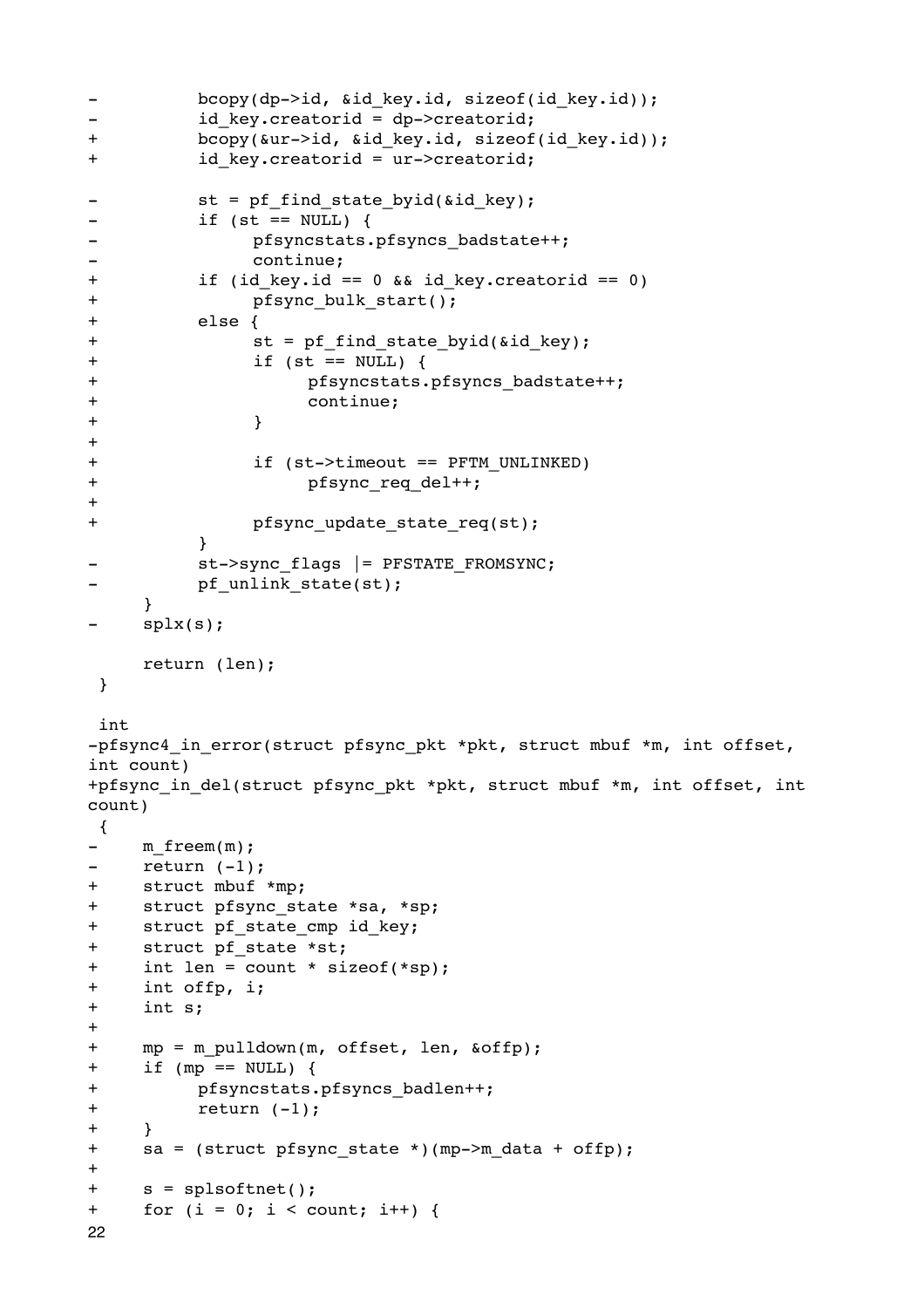```
+

 bcopy(sp->id, &id_key.id, sizeof(id_key.id));
+ id key.creatorid = sp->creatorid;
+
+ st = pf find state byid(&id key);
+

 if (st == NULL) {
+ pfsyncstats.pfsyncs badstate++;
+

 continue;
+

 }
+ SET(st->state flags, PFSTATE NOSYNC);
+ pf_unlink_state(st);
+ }
+ splx(s);
+
+ return (len);
 }
 int
-pfsync4 in ureq(struct pfsync pkt *pkt, struct mbuf *m, int offset, int
count)
+pfsync in del c(struct pfsync pkt *pkt, struct mbuf *m, int offset, int
count)
 {
- struct pfsync softc *sc = pfsyncif;
- struct pfsync state upd req *rup, *rupa;
+ struct mbuf *mp;
+ struct pfsync del c *sa, *sp;
     struct pf_state_cmp id_key;
     struct pf state *st;
+ int len = count * sizeof(*sp);
+ int offp, i;
     int s;
- struct mbuf *mp;
     int len = count * sizeof(*rup);
- int offp;
- int i;
-
     mp = m pulldown(m, offset, len, \deltaoffp);
     if (mp == NULL) {

 pfsyncstats.pfsyncs_badlen++;
          return (-1);
     }
     rupa = (struct pfsync state upd req *)(mp->m data + offp);
+ sa = (struct pfsync del c *)(mp->m data + offp);
     s = splsoftnet();
     if (sc->sc mbuf != NULL)
          pfsync sendout(sc);
-
     for (i = 0; i < count; i++) {
             rup = \&rupa[i];+

 sp = &sa[i];
          bcopy(rup->id, &id key.id, sizeof(id key.id));
          id key.creatorid = rup->creatorid;
+ bcopy(&sp->id, &id key.id, sizeof(id key.id));
23
```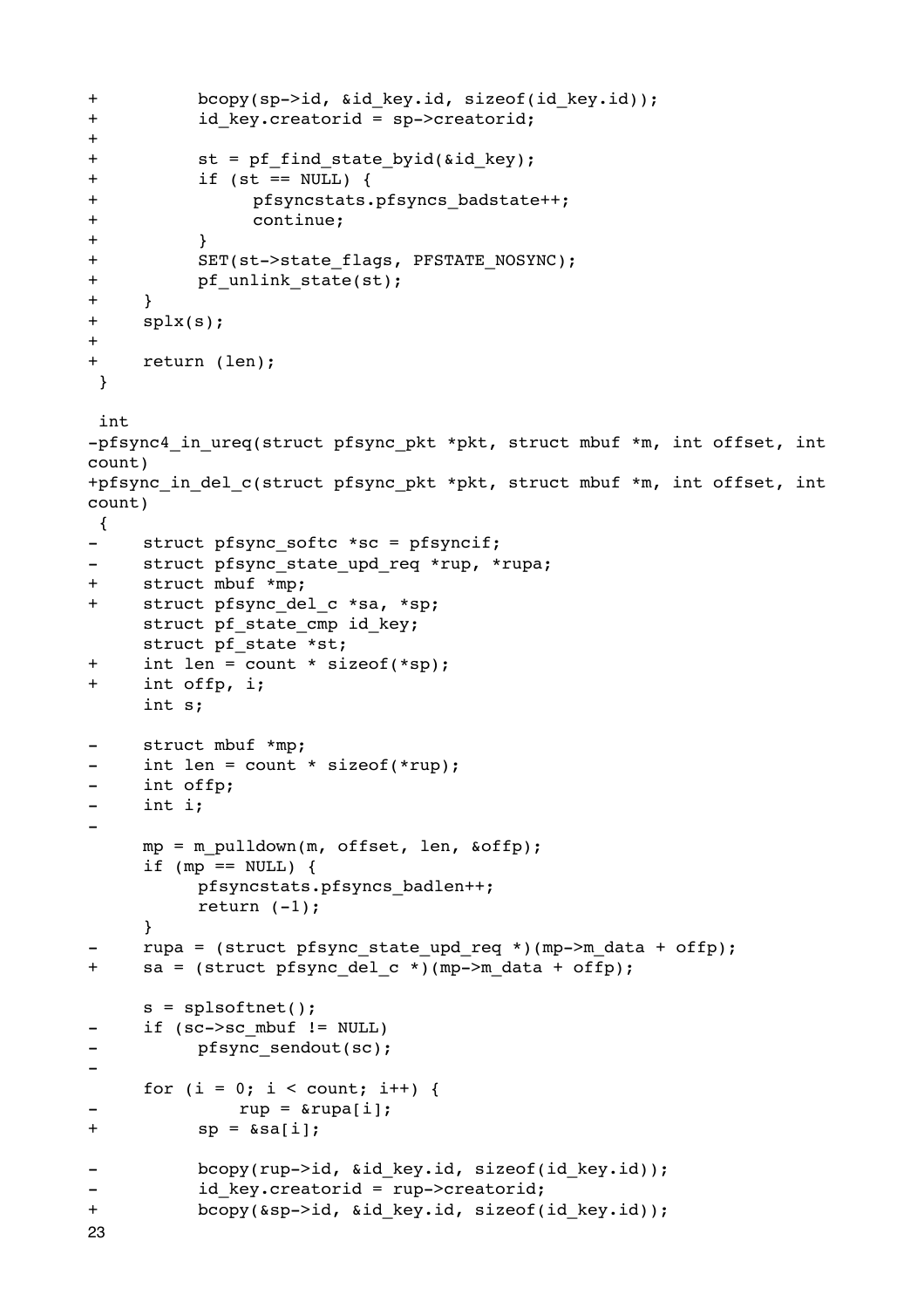```
+ id key.creatorid = sp->creatorid;
        if (id key.id == 0 && id key.creatorid == 0) {
- sc->sc ureq received = time uptime;
- if (sc->sc bulk send next == NULL)- Sc->sc bulk send next =
- TAILQ_FIRST(&state_list);
-

 sc->sc_bulk_terminator = sc->sc_bulk_send_next;
             if (pf status.debug >= PF DEBUG MISC)
-

 printf("pfsync: received "
- "bulk update request\n");
- Pfsync send bus(sc, PFSYNC BUS START);
- timeout add sec(&sc->sc bulk tmo, 1);
-

 } else {
- St = pf_find_state_byid(&id_key);
-

 if (st == NULL) {
- pfsyncstats.pfsyncs badstate++;
-

 continue;
- \qquad \qquad }
- if (!st->sync flags)
- pfsync pack state(PFSYNC ACT UPD, st, 0);
+ st = pf find state byid(&id key);
+

 if (st == NULL) {
+

 pfsyncstats.pfsyncs_badstate++;
+

 continue;

 }
- }
- if (sc->sc_mbuf != NULL)
- pfsync sendout(sc);
+ SET(st->state flags, PFSTATE NOSYNC);
+ pf unlink state(st);
+ }
    splx(s);
    return (len);
 }
 int
-pfsync4_in_bus(struct pfsync_pkt *pkt, struct mbuf *m, int offset, int 
count)
+pfsync in bus(struct pfsync pkt *pkt, struct mbuf *m, int offset, int
count)
 {
    struct pfsync softc *sc = pfsyncif;
- struct pfsync_state_bus *bus;
-
+ struct pfsync bus *bus;
    struct mbuf *mp;
+ int len = count * sizeof(*bus);
    int offp;
    /* If we're not waiting for a bulk update, who cares. */
    if (sc->sc ureq sent == 0)
        return (sizeof(*bus));
+

 return (len);
24
```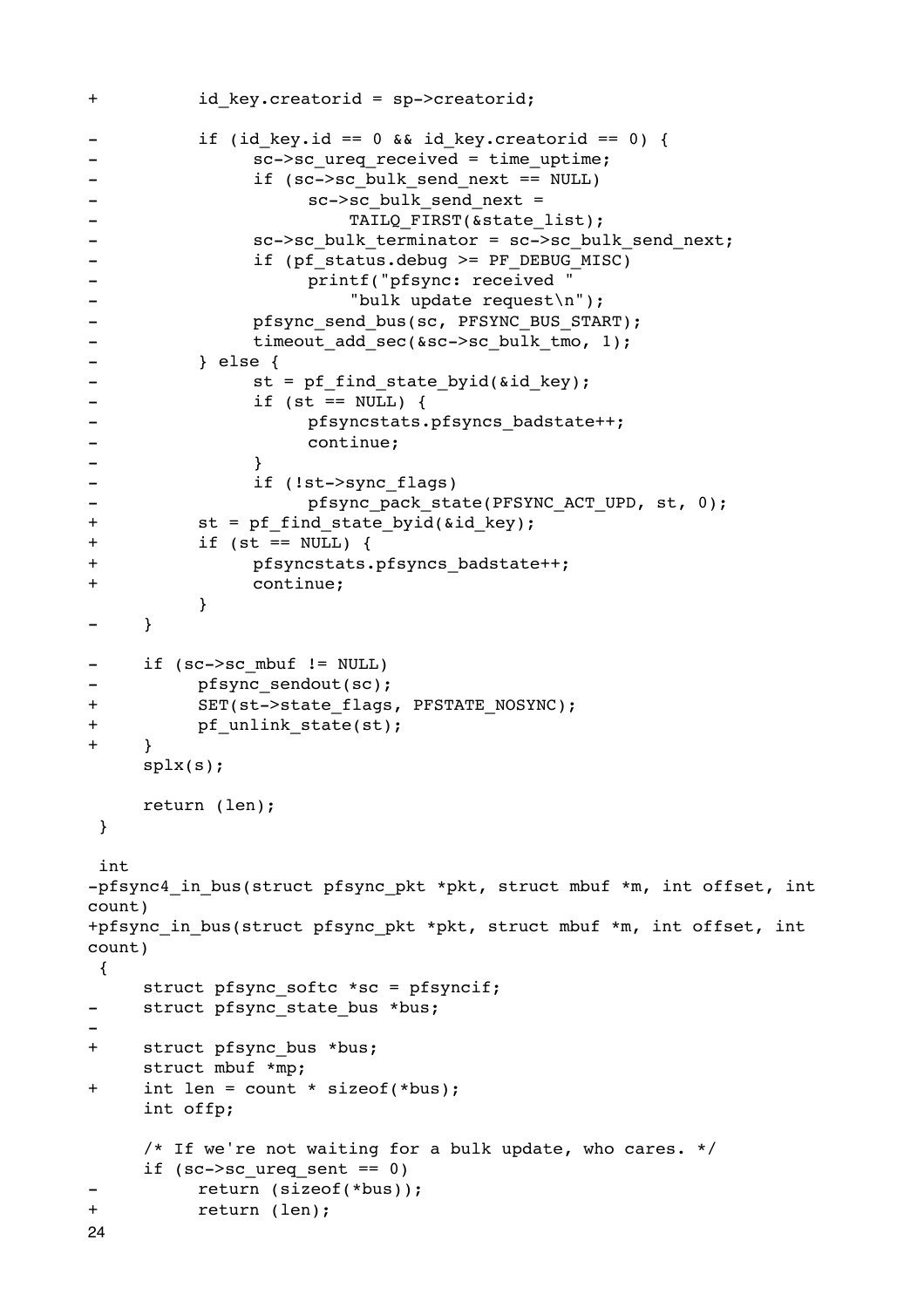```
mp = m pulldown(m, offset, sizeof(*bus), &offp);
+ mp = m pulldown(m, offset, len, &offp);
     if (mp == NULL) {

 pfsyncstats.pfsyncs_badlen++;
          return (-1);
     }
     bus = (struct pfsync_state_bus *)(mp->m_data + offp);
+ bus = (struct pfsync bus *)(mp->m data + offp);
     switch (bus->status) {
     case PFSYNC_BUS_START:
          timeout add(&sc->sc bulkfail tmo,
+ timeout add sec(&sc->sc bulkfail tmo, 5); /* XXX magic */
+#if XXX
               pf_pool_limits[PF_LIMIT_STATES].limit /

 (PFSYNC_BULKPACKETS * sc->sc_maxcount));
+#endif

 if (pf_status.debug >= PF_DEBUG_MISC)
                -

 printf("pfsync: received bulk "
                    "update start\n");
+

 printf("pfsync: received bulk update start\n");

 break;
+
     case PFSYNC_BUS_END:
          if (time uptime - ntohl(bus->endtime) >=
               sc->sc ureq sent) {
@@ -1092,33 +1251,31 @@ pfsync4_in_bus(struct pfsync_pkt *pkt, s

 break;
     }
     return (sizeof(*bus));
+ return (len);
  }
  int
-pfsync4 in tdb upd(struct pfsync pkt *pkt, struct mbuf *m, int offset,
     int count)
+pfsync in tdb(struct pfsync pkt *pkt, struct mbuf *m, int offset, int
count)
  {
     struct pfsync tdb *pt;
- int len = count * sizeof(*pt);
-
-#ifdef IPSEC
     int s;
+ int len = count * sizeof(struct pfsync tdb);
+#if 0 && defined(IPSEC)
+ struct pfsync tdb *tp;
     struct mbuf *mp;
     int offp;
     int i;
+ int s;
     mp = m pulldown(m, offset, len, &offp);
25
```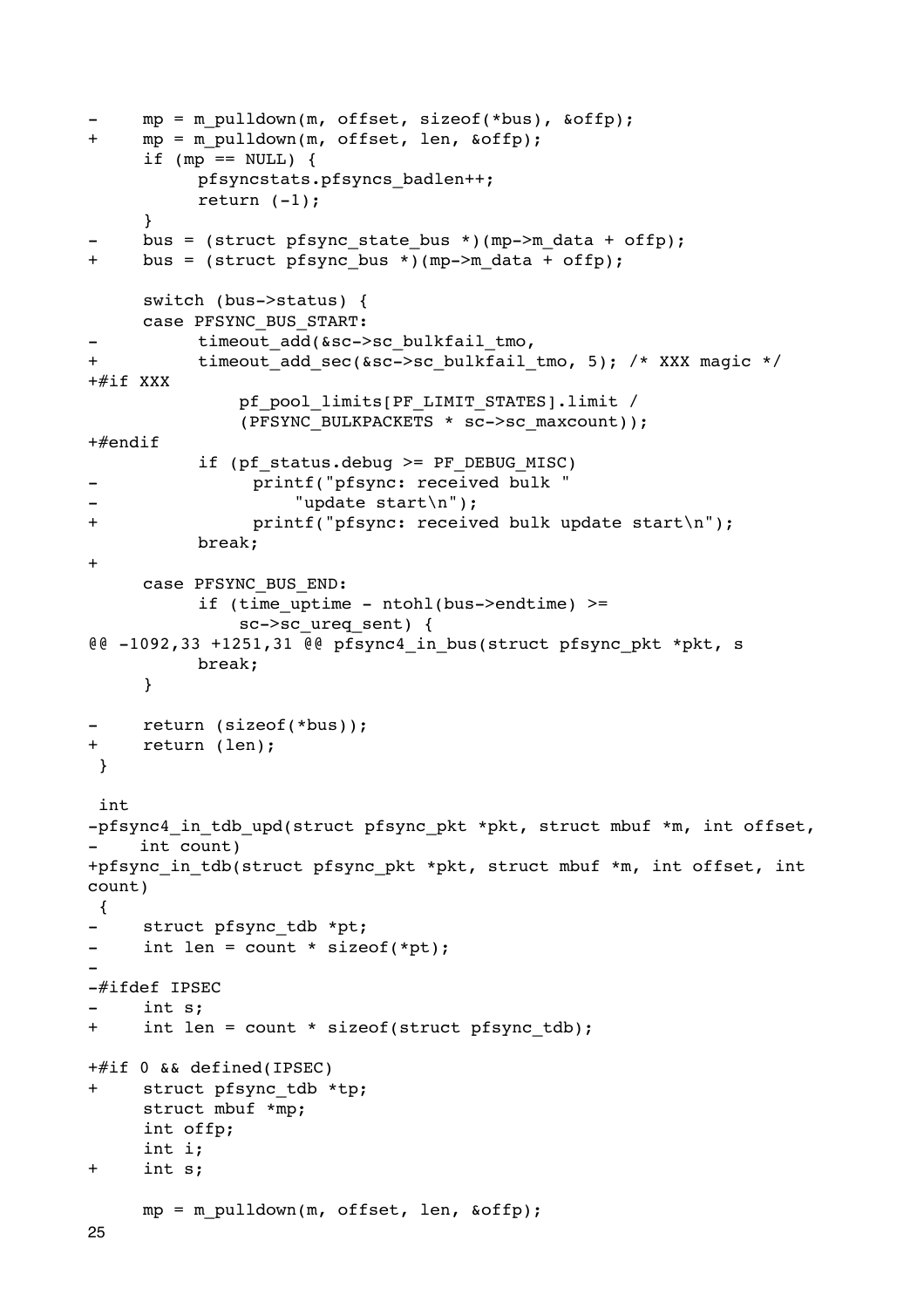```
if (mp == NULL) {
           pfsyncstats.pfsyncs badlen++;
           return (-1);
     \lambdapt = (struct pfsync tdb *)(mp->m data + offp);
+tp = (struct pfsync tdb *)(mp->m data + offp);s = splsoftnet();
     for (i = 0; i < count; i++)pfsync update net tdb(&pt[i]);
\ddot{+}pfsync update net tdb(&tp[i]); /* XXX */
     splx(s);#endif
@@ -1126,6 +1283,27 @@ pfsync4_in_tdb_upd(struct pfsync_pkt *pk
 \lambdaint
+pfsync in eof(struct pfsync pkt *pkt, struct mbuf *m, int offset, int
count)
+{
     /* check if we are at the right place in the packet */+if (offset != m->m pkthdr.len - sizeof(struct pfsync eof))
+pfsyncstats.pfsyncs badact++;
+\ddagger+/* we're done. free and let the caller return */
+m freem(m);
\ddot{+}return (-1);
+}
++int+pfsync in error(struct pfsync pkt *pkt, struct mbuf *m, int offset, int
count)
+{
+pfsyncstats.pfsyncs badact++;
++m freem(m);
+return (-1);
+}
++intpfsyncoutput(struct ifnet *ifp, struct mbuf *m, struct sockaddr *dst,
     struct rtentry *rt)
@@ -1143,12 +1321,15 @@ pfsyncioctl(struct ifnet *ifp, u long cm
     struct ip_moptions *imo = &sc->sc_imo;
     struct pfsyncreq pfsyncr;
     struct ifnet
                      *sifp;
     struct ip *ip;
\boldsymbol{+}int s, error;
     switch (cmd) {
+#if 0case STOCSTFADDR:
     case SIOCAIFADDR:
     case SIOCSIFDSTADDR:
```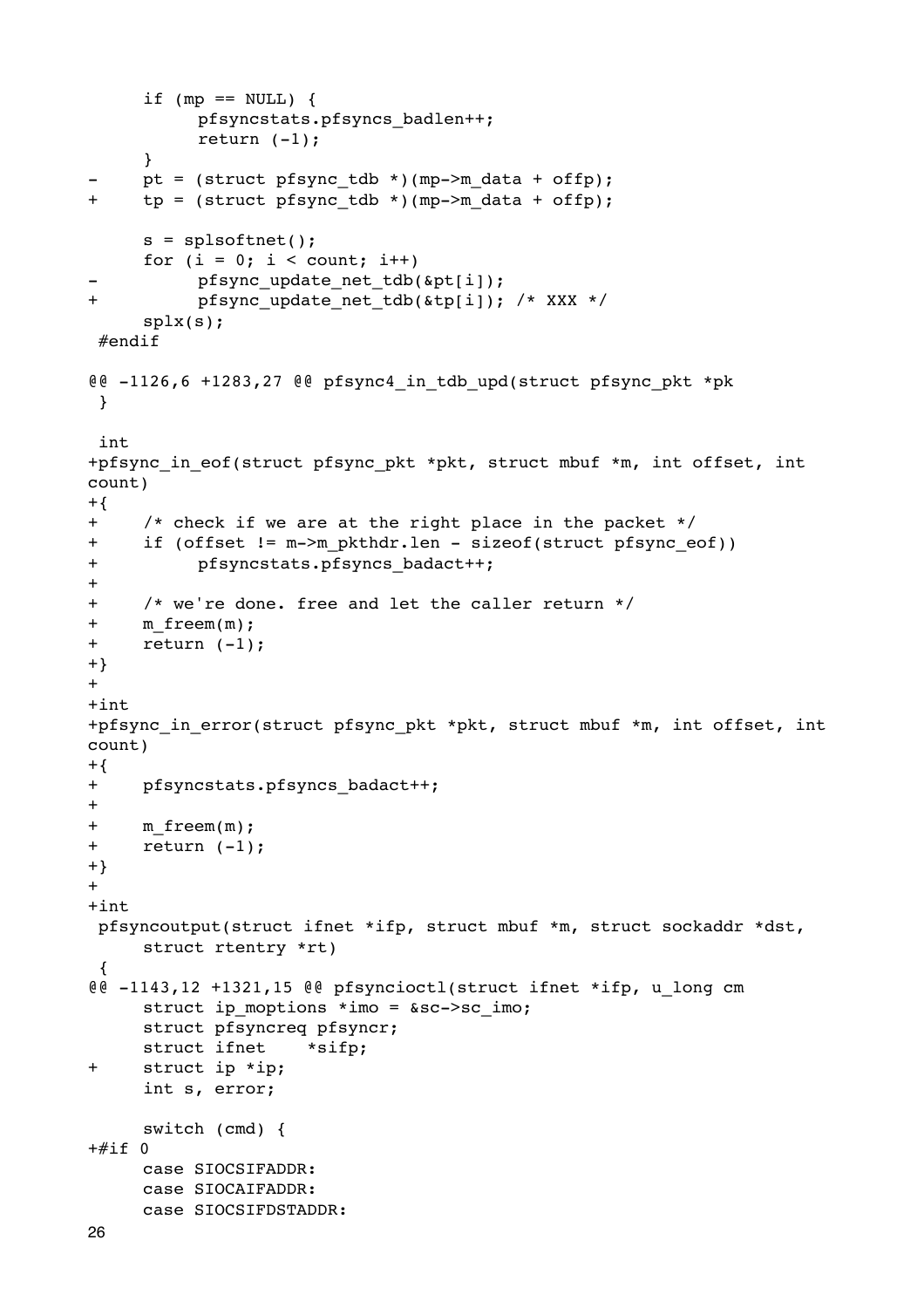```
+#endif
      case SIOCSIFFLAGS:
            if (ifp->if flags & IFF UP)
                   ifp->if flags |= IFF RUNNING;@@ -1156,26 +1337,27 @@ pfsyncioctl(struct ifnet *ifp, u_long cm
                   ifp->if flags & = \sim IFF RUNNING;
            break;
      case SIOCSIFMTU:
            if (ifr->ifr mtu < PFSYNC MINMTU)
\ddot{+}if (ifr->ifr mtu <= PFSYNC MINPKT)
                   return (EINVAL);
            if (ifr->ifr mtu > MCLBYTES)
            if (ifr->ifr mtu > MCLBYTES) /* XXX could be bigger */
\ddot{+}ifr \rightarrow ifr mtu = MCLBYTES;
            s = splnet();
            if (ifr->ifr mtu < ifp->if mtu)
\overline{a}pfsync sendout(sc);
\frac{1}{2}\overline{\phantom{0}}pfsync setmtu(sc, ifr->ifr mtu);
\overline{a}splx(s);
\ddot{}if (ifr->ifr mtu < ifp->if mtu) {
\ddot{}s = splnet();
\ddotmarkpfsync sendout();
\ddotmarksplx(s);\ddotmark\ddot{+}ifp->if mtu = ifr->ifr mtu;
            break;
      case SIOCGETPFSYNC:
            bzero(&pfsyncr, sizeof(pfsyncr));
            if (sc->sc sync if p)if (sc->sc_sync_if) {
+strlcpy(pfsyncr.pfsyncr syncdev,
                        sc->sc sync ifp->if xname, IFNAMSIZ);
+sc->sc sync if->if xname, IFNAMSIZ);
\ddot{+}\mathcal{F}pfsyncr.pfsyncr syncpeer = sc->sc sync peer;
            pfsyncr.pfsyncr maxupdates = sc->sc maxupdates;
            if ((error = copyout(&pfsyncr, ifr->ifr data,
sizeof(pfsyncr)))return (error);
\qquad \qquad -\rightarrowbreak;
\ddot{}return (copyout(&pfsyncr, ifr->ifr data, sizeof(pfsyncr)));
+case SIOCSETPFSYNC:
             if ((error = suser(p, p->p acflag)) != 0)
                   return (error);
@@ -1193,17 +1375,10 @@ pfsyncioctl(struct ifnet *ifp, u_long cm
            sc->sc maxupdates = pfsyncr.pfsyncr maxupdates;
            if (pfsyncr.pfsyncr syncdev[0] == 0) {
                   sc->sc sync ifp = NULL;if (sc->sc mbuf net != NULL) {
\overline{\phantom{a}}\overline{a}/* Don't keep stale pfsync packets around. */
\overline{\phantom{0}}s = splnet();
                         m_freem(sc->sc mbuf net);
\overline{a}sc->sc mbuf net = NULL;\overline{\phantom{a}}\overline{a}sc->sc statep net.s = NULL;
27
```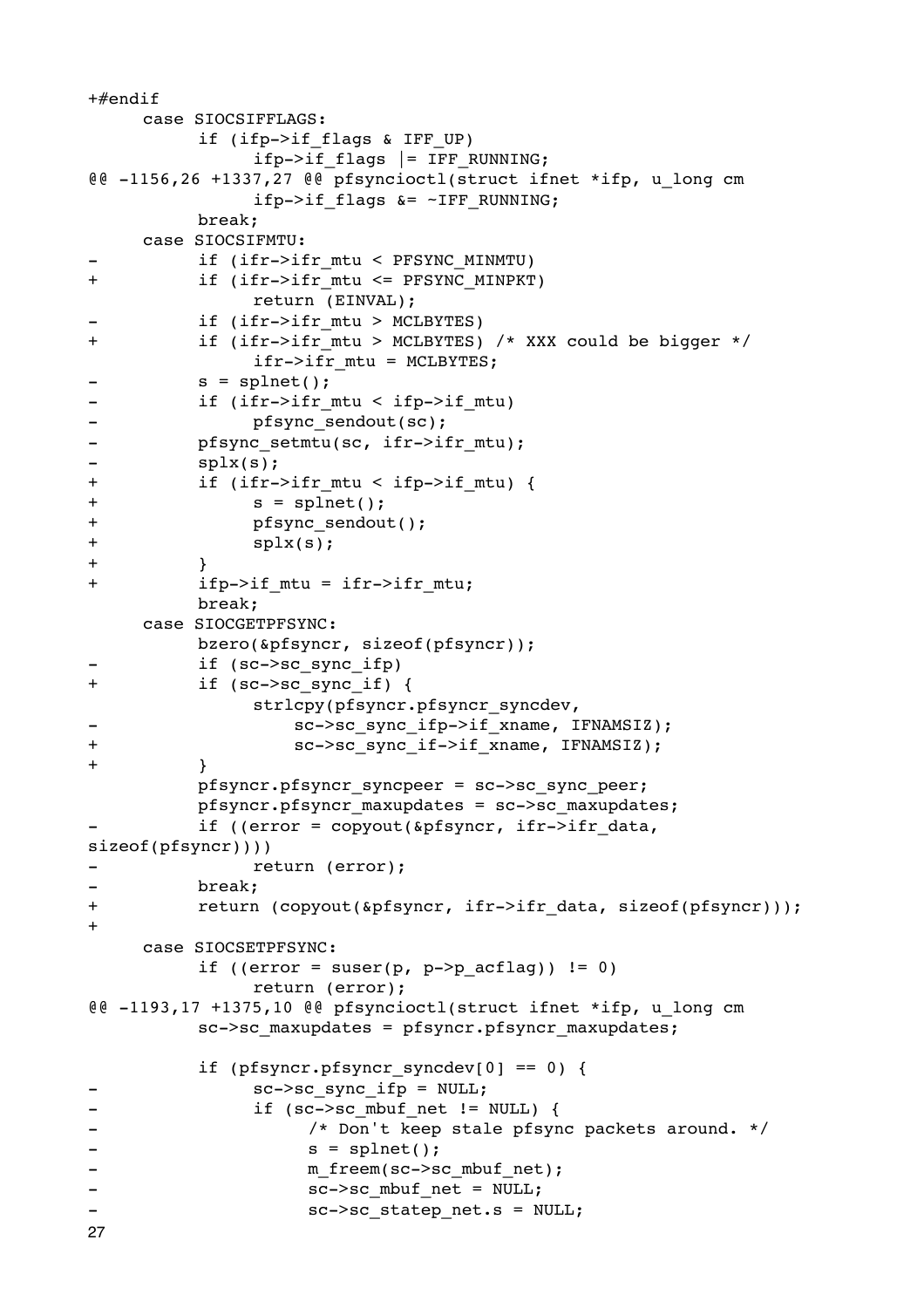```
splx(s);\rightarrow}
\ddot{}sc->sc sync if = NULL;
                  if (imo->imo num memberships > 0) {
                         in delmulti(imo->imo membership[--imo-
>imo num memberships]);
                         in delmulti(imo->imo membership[
\boldsymbol{+}--imo->imo num memberships]);
\ddot{}imo->imo multicast ifp = NULL;
                  \lambdabreak;
@@ -1214,25 +1389,23 @@ pfsyncioctl(struct ifnet *ifp, u long cm
            s = splnet();
            if (sifp->if_mtu < sc->sc_if.fit_mtu(sc->sc sync ifp != NULL &&sifp\rightarrow if mtu < sc->sc sync ifp->if mtu) ||
\ddotmark(sc->sc sync if != NULL &&sifp\rightarrow if mtu < sc->sc sync if->if mtu) ||
\ddot{}sifp->if mtu < MCLBYTES - sizeof(struct ip))
                  pfsync sendout(sc);
\overline{a}sc->sc sync ifp = sifp;
\overline{\phantom{0}}pfsync setmtu(sc, sc->sc if.if mtu);
\overline{a}\ddaggerpfsync sendout();
+sc->sc sync if = sifp;
            if (imo->imo num memberships > 0) {
                  in delmulti(imo->imo membership[--imo-
>imo num memberships]);
                  imo->imo multicast ifp = NULL;
            \}if (sc->sc sync ifp &&
\ddot{+}if (sc->sc sync if \&\&sc->sc sync peer.s addr == INADDR PFSYNC GROUP) {
                  struct in addr addr;
                  if (!(sc->sc sync ifp->if flags & IFF MULTICAST)) {
                         sc->sc sync ifp = NULL;
\ddot{}if (!(sc->sc sync if->if flags & IFF MULTICAST)) {
\overline{+}sc->sc sync if = NULL;
                         splx(s);return (EADDRNOTAVAIL);
                  \mathcal{E}@@ -1240,19 +1413,31 @@ pfsyncioctl(struct ifnet *ifp, u_long cm
                  addr.s addr = IMADDR PFSYNC GROUP;if (\text{imo->imo membership}[0] =in_addmulti(&addr, sc->sc_sync ifp)) == NULL) {
                         sc->sc sync ifp = NULL;
\overline{\phantom{a}}\ddaggerin_addmulti(&addr, sc->sc_sync_if)) == NULL) {
                         sc->sc sync if = NULL;
\ddot{+}splx(s);return (ENOBUFS);
                  \mathcal{E}28
```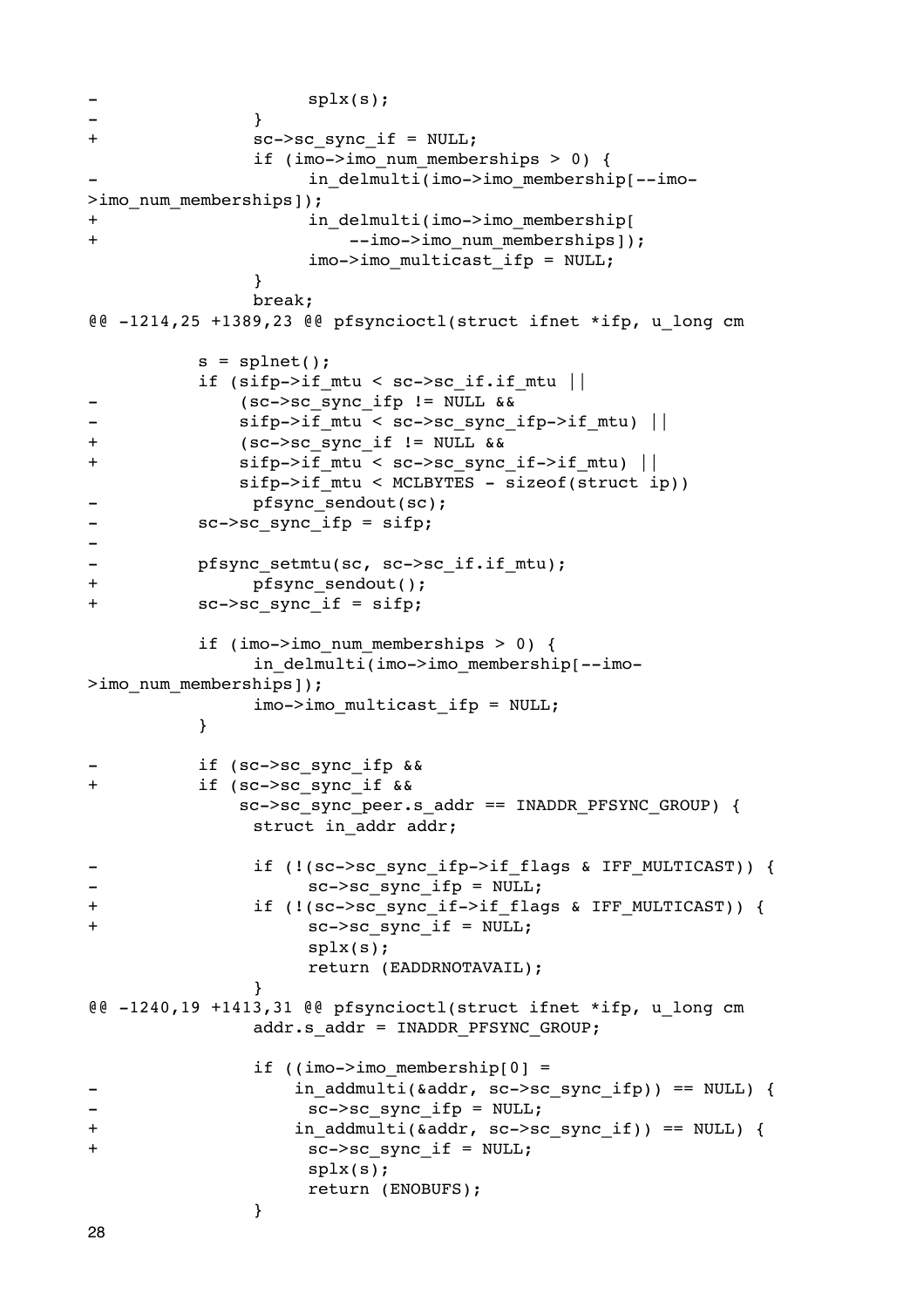```

 imo->imo_num_memberships++;
               imo->imo multicast ifp = sc->sc sync ifp;
+    imo->imo multicast ifp = sc->sc sync if;
               imo->imo multicast ttl = PFSYNC_DFLTTL;
               imo->imo multicast loop = 0;

 }
          -

 if (sc->sc_sync_ifp ||
              sc->sc_sendaddr.s_addr != INADDR_PFSYNC_GROUP) {
+ ip = &sc->sc template;
+

 bzero(ip, sizeof(*ip));
+   ip->ip v = IPVERSION;
+   ip->ip    hl = sizeof(sc->sc template) >> 2;
+    ip->ip tos = IPTOS LOWDELAY;
+

 /* len and id are set later */
+    ip->ip off = htons(IP DF);
+    ip->ip ttl = PFSYNC DFLTTL;
+   ip->ip p = IPPROTO PFSYNC;
+    ip->ip src.s addr = INADDR ANY;
+    ip->ip dst.s addr = sc->sc sync peer.s addr;
+
+ if (sc->sc sync if) {
+#if 0

 /* Request a full state table update. */
               sc->sc ureq sent = time uptime;
#if NCARP > 0@@ -1263,12 +1448,9 @@ pfsyncioctl(struct ifnet *ifp, u_long cm

 if (pf_status.debug >= PF_DEBUG_MISC)

 printf("pfsync: requesting bulk update\n");
               timeout add sec(&sc->sc bulkfail tmo, 5);
               error = pfsync request update(NULL, NULL);
-

 if (error == ENOMEM) {
                    splx(s);
                    return (ENOMEM);
- \qquad \qquad }
- pfsync sendout(sc);
+

 /* XXX bulks done this way? */
+ pfsync request update(0, 0);
+#endif

 }

 splx(s);
@@ -1281,691 +1463,683 @@ pfsyncioctl(struct ifnet *ifp, u_long cm
     return (0);
 }
-void
-pfsync setmtu(struct pfsync softc *sc, int mtu req)
+int
+pfsync out state(struct pf state *st, struct mbuf *m, int offset)
 {
     int mtu;
+ struct pfsync state *sp = (struct pfsync state *)(m->m data +
offset);
- if (sc->sc sync ifp && sc->sc sync ifp->if mtu < mtu req)
29
```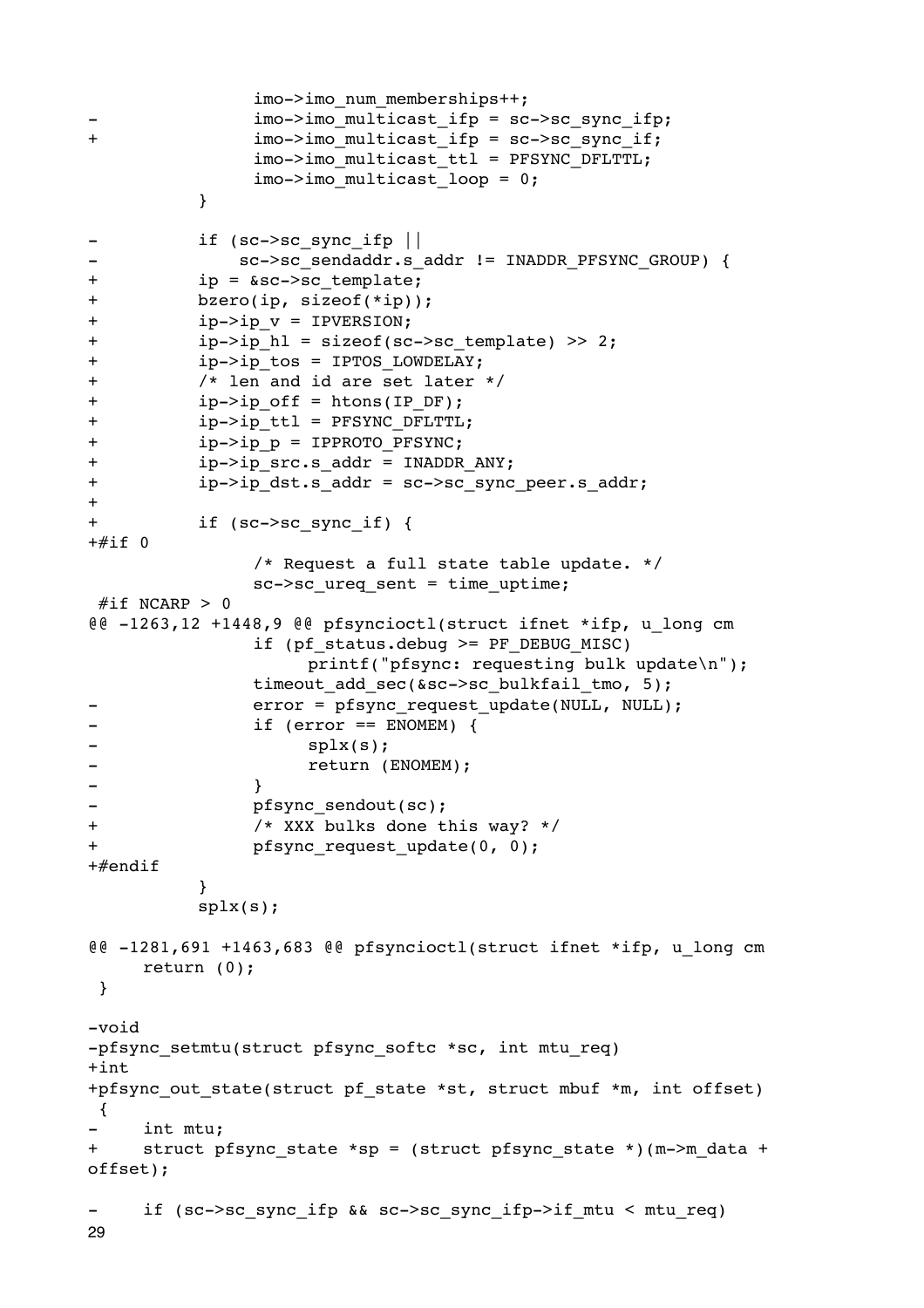```
mtu = sc->sc sync ifp->if mtu;
- else
         -

 mtu = mtu_req;
+ pfsync state export(sp, st);
- sc->sc maxcount = (mtu - sizeof(struct pfsync header)) /
        sizeof(struct pfsync_state);
- if (sc->sc maxcount > 254)
        sc->sc maxcount = 254;
- sc->sc_if.if_mtu = sizeof(struct pfsync_header) +
- sc->sc maxcount * sizeof(struct pfsync state);
+ return (sizeof(*sp));
 }
-struct mbuf *
-pfsync qet mbuf(struct pfsync softc *sc, u int8 t action, void **sp)
+int
+pfsync out iack(struct pf state *st, struct mbuf *m, int offset)
 {
    struct pfsync header *h;
- struct mbuf *m;
    int len;
+ struct pfsync ins ack *iack =
+ (struct pfsync ins ack *)(m->m data + offset);
- MGETHDR(m, M_DONTWAIT, MT_DATA);
- if (m == NULL) {
- SC->sc_if.if_oerrors++;
-

 return (NULL);
- }
+ iack->id = st->id;
+ iack->creatorid = st->creatorid;
- switch (action) {
- case PFSYNC ACT CLR:
-

 len = sizeof(struct pfsync_header) +
- sizeof(struct pfsync state clr);
-

 break;
- case PFSYNC ACT UPD C:
- len = (sc->sc_maxcount * sizeof(struct pfsync_state_upd)) +
- sizeof(struct pfsync header);
-

 break;
- case PFSYNC ACT DEL C:
- len = (sc->sc_maxcount * sizeof(struct pfsync_state_del)) +
- sizeof(struct pfsync header);
-

 break;
- case PFSYNC ACT UREQ:
- len = (sc->sc_maxcount * sizeof(struct pfsync_state_upd_req))
+
             sizeof(struct pfsync header);
-

 break;
- case PFSYNC ACT BUS:
- len = sizeof(struct pfsync header) +
- sizeof(struct pfsync state bus);
         -

 break;
- case PFSYNC ACT TDB UPD:
```
30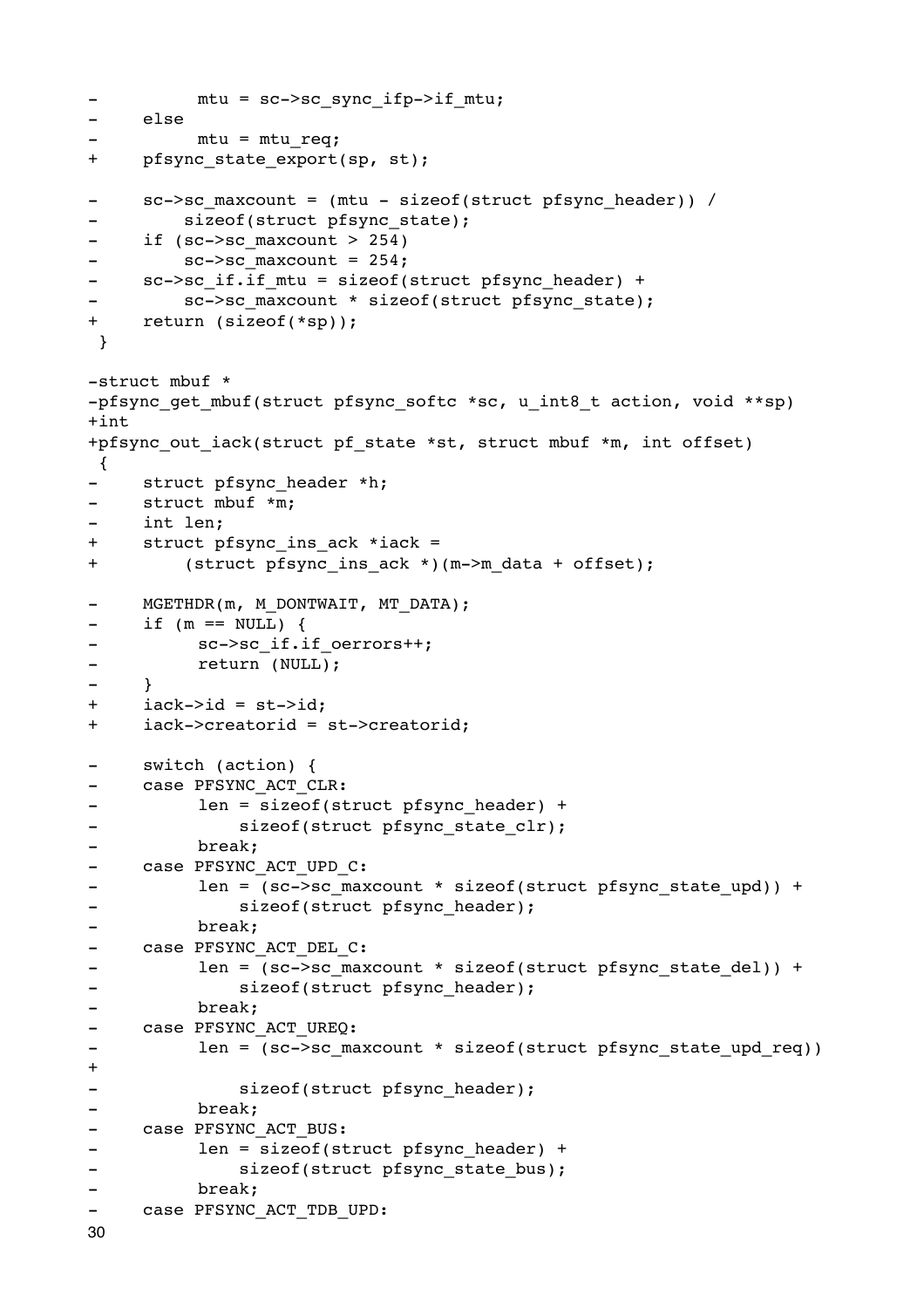```
- len = (sc->sc maxcount * sizeof(struct pfsync tdb)) +
- sizeof(struct pfsync header);
-

 break;
- default:
- len = (sc->sc_maxcount * sizeof(struct pfsync_state)) +
- sizeof(struct pfsync header);
-

 break;
- }
+ return (sizeof(*iack));
+}
- if (len > MHLEN) {
- MCLGET(m, M_DONTWAIT);
- if ((m->m_flags & M_EXT) == 0) {
- m_free(m);
- SC->sc_if.if_oerrors++;
-

 return (NULL);
-

 }
         m->m data += (MCLBYTES - len) \< (sizeof(long) - 1);
- } else
         MH ALIGN(m, len);
+int
+pfsync out upd c(struct pf state *st, struct mbuf *m, int offset)
+{
+ struct pfsync upd c *up = (struct pfsync upd c *)(m->m data +
offset);
+
+ up-> id = st-> id;+ pf state peer hton(&st->src, &up->src);
+ pf_state_peer_hton(&st->dst, &up->dst);
+ up->creatorid = st->creatorid;
- m->m pkthdr.rcvif = NULL;
    m\rightarrow m pkthdr.len = m\rightarrow m len = sizeof(struct pfsync header);
- h = mtod(m, struct pfsync header *);
- h->version = PFSYNC VERSION;
-h->af = 0;-h->count = 0;
- h->action = action;
- if (action != PFSYNC_ACT_TDB_UPD)
- bcopy(&pf status.pf chksum, &h->pf chksum,
- PF_MD5_DIGEST_LENGTH);
-
- *sp = (void *)((char *)h + PFSYNC HDRLEN);
- if (action == PFSYNC ACT TDB UPD)
- timeout_add_sec(&sc->sc_tdb_tmo, 1);
+ up->expire = pf state expires(st);
+ if (up->expire <= time_second)
+

 up->expire = htonl(0);
    else
         timeout add sec(&sc->sc tmo, 1);
- return (m);
+

 up->expire = htonl(up->expire - time_second);
+ up->timeout = st->timeout;
+
+ bzero(up-> pad, sizeof(up-> pad)); /* XXX */
31
```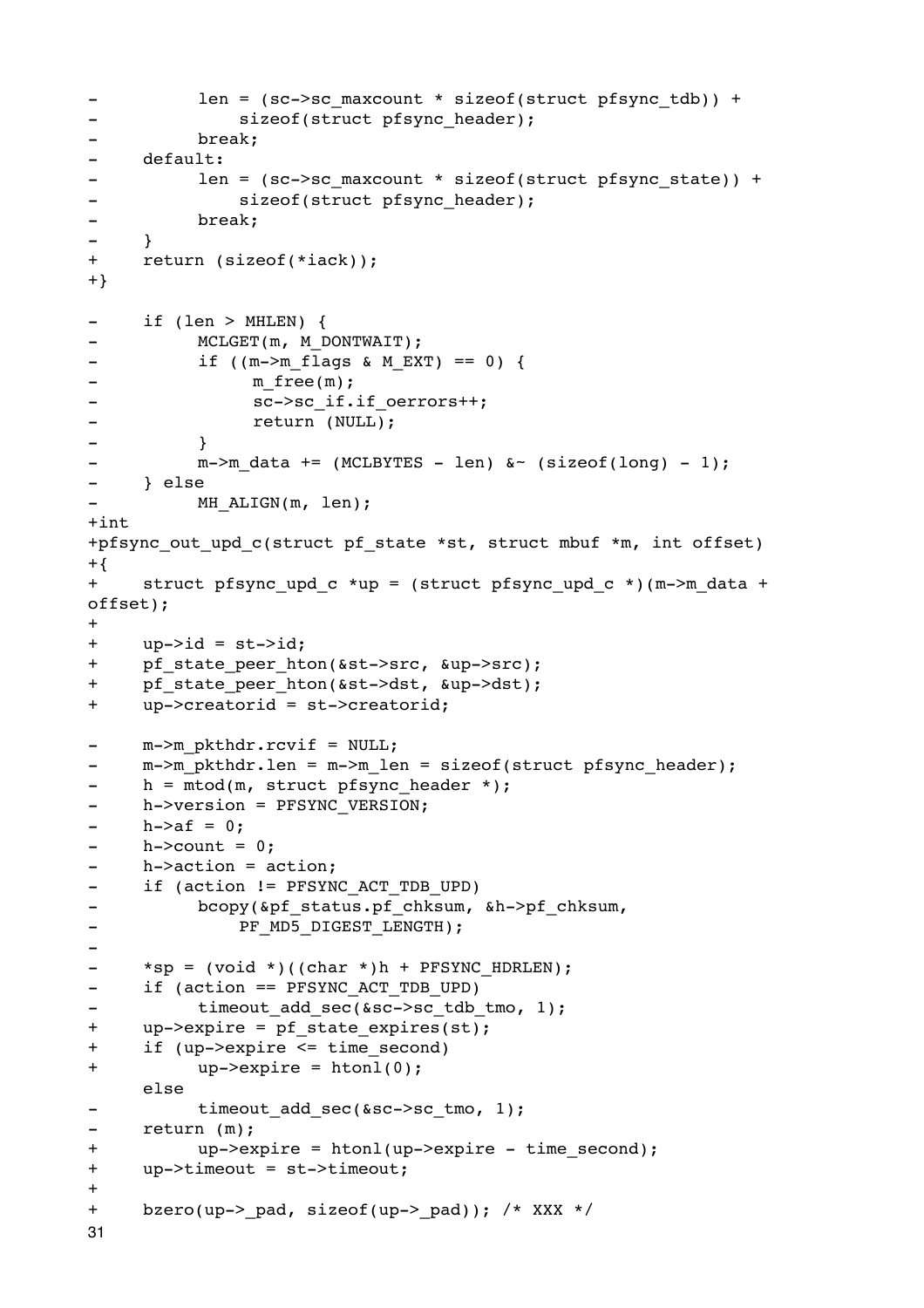```
+
+ return (sizeof(*up));
 }
 int
-pfsync pack state(u int8 t action, struct pf state *st, int flags)
+pfsync out del(struct pf state *st, struct mbuf *m, int offset)
 {
    struct ifnet *ifp = NULL;- struct pfsync softc *sc = pfsyncif;
- struct pfsync header *h, *h_net;
    struct pfsync state *sp = NULL;
- struct pfsync state upd *up = NULL;
- struct pfsync state del *dp = NULL;
- int s, ret = 0;
    u int8 t i = 255, newaction = 0;
+ struct pfsync del c *dp = (struct pfsync del c *)(m->m data +
offset);
- if (sc == NULL)
-

 return (0);
    ifp = &csc \rightarrow sc if;
+ dp->id = st->id;+ dp->creatorid = st->creatorid;
- /*
- * If a packet falls in the forest and there's nobody around to
- * hear, does it make a sound?
- */
- if (ifp->if_bpf == NULL && sc->sc_sync_ifp == NULL &&
        sc->sc sync peer.s addr == INADDR PFSYNC GROUP) {
- /* Don't leave any stale pfsync packets hanging around. */
-

 if (sc->sc_mbuf != NULL) {
- m_freem(sc->sc_mbuf);
- SC->sc_mbuf = NULL;
- SC->sc_statep.s = NULL;
+ SET(st->state flags, PFSTATE NOSYNC);
+
+ return (sizeof(*dp));
+}
+
+void
+pfsync_drop(struct pfsync_softc *sc)
+{
+ struct pf state *st;
+ struct pfsync_upd_req_item *ur;
+ struct tdb *t;
+ int q;
+
+ for (q = 0; q < PFSYNC S COUNT; q++) {
+

 if (TAILQ_EMPTY(&sc->sc_qs[q]))
+

 continue;
+
+ TAILQ FOREACH(st, &sc->sc qs[q], sync list) {
+#ifdef PFSYNC_DEBUG
+ KASSERT(st->sync state == q);
32
```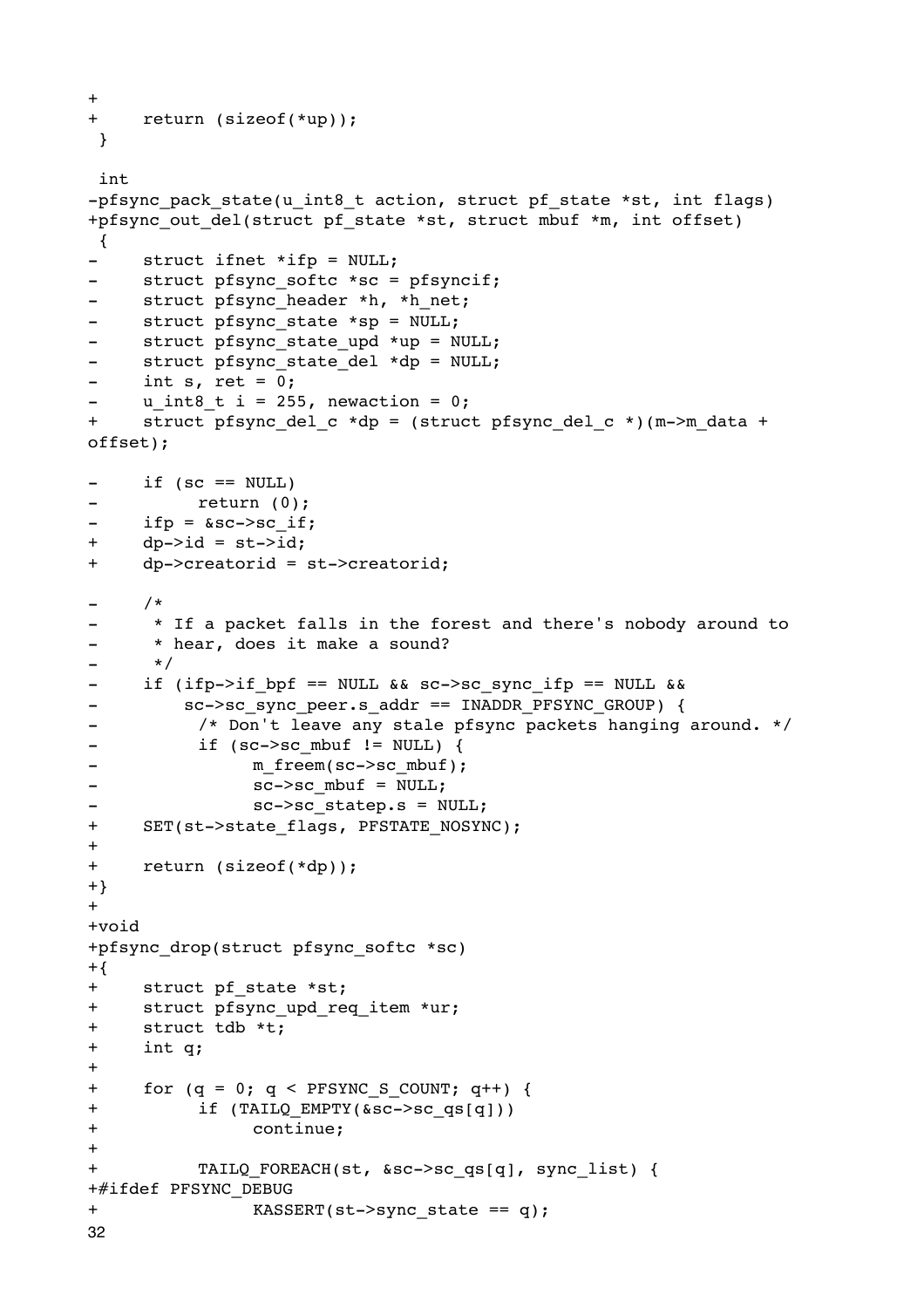```
+#endif
+ st->sync_state = PFSYNC_S_NONE;

 }
          return (0);
+ TAILQ_INIT(&sc->sc_qs[q]);
     }
- if (action >= PFSYNC ACT MAX)
          -

 return (EINVAL);
+ while ((ur = TAILQ FIRST(&sc->sc upd req list)) != NULL) {
+ TAILQ REMOVE(&sc->sc upd req list, ur, ur entry);
+ pool put(&sc->sc pool, ur);
+ }
- s = splnet();
- if (sc->sc_mbuf == NULL) {
- if ((sc->sc mbuf = pfsync get mbuf(sc, action,
- (void *) &sc->sc_statep.s)) == NULL) {
-

 splx(s);
-

 return (ENOMEM);
-

 }
- h = mtod(sc->sc_mbuf, struct pfsync header *):
- } else {
- h = mtod(sc->sc mbuf, struct pfsync header *);
-

 if (h->action != action) {
- pfsync sendout(sc);
-    if ((sc->sc_mbuf = pfsync_get_mbuf(sc, action,
- (void *)&sc->sc_statep.s)) == NULL) {
- splx(s);
-

 return (ENOMEM);
- \qquad \qquad }
- h = mtod(sc->sc_mbuf, struct pfsync header *);
-

 } else {
– /*
- <br>
* If it's an update, look in the packet to see if
- * we already have an update for the state.
-

 */
-   if (action == PFSYNC_ACT_UPD && sc->sc_maxupdates) {
-

 struct pfsync_state *usp =
- (void *)((char *)h + PFSYNC_HDRLEN);
-
-

 for (i = 0; i < h->count; i++) {
-

 if (!memcmp(usp->id, &st->id,
- PFSYNC ID LEN) &&
- usp->creatorid == st->creatorid) {
- \text{sp} = \text{usp};- sp->updates++;
- break;
- \qquad \qquad \qquad \qquad \qquad \qquad \qquad \qquad \qquad \qquad \qquad \qquad \qquad \qquad \qquad \qquad \qquad \qquad \qquad \qquad \qquad \qquad \qquad \qquad \qquad \qquad \qquad \qquad \qquad \qquad \qquad \qquad \qquad \qquad \qquad \qquad - usp++;
- \qquad \qquad \qquad \qquad \qquad \qquad \qquad \qquad \qquad \qquad \qquad \qquad \qquad \qquad \qquad \qquad \qquad \qquad \qquad \qquad \qquad \qquad \qquad \qquad \qquad \qquad \qquad \qquad \qquad \qquad \qquad \qquad \qquad \qquad \qquad \qquad - \qquad \qquad }
-

 }
+ sc->sc_plus = NULL;
+
+ if (!TAILQ EMPTY(&sc->sc tdb q)) {
33
```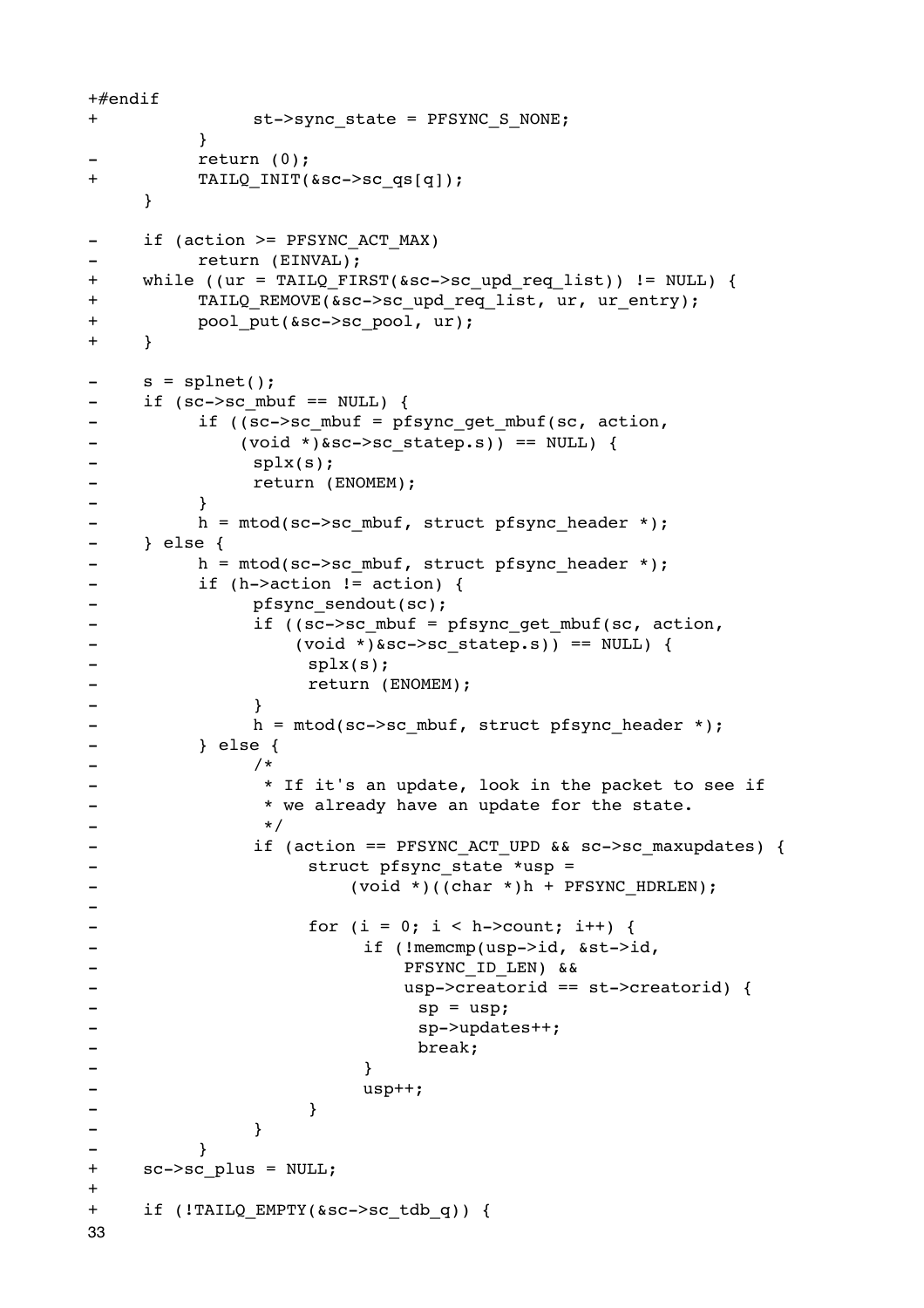```
\ddot{+}TAILQ FOREACH(t, &sc->sc tdb q, tdb sync entry)
\ddot{+}CLR(t->tdb flags, TDBF PFSYNC);
\begin{array}{c} + \end{array}\ddot{+}TAILQ INIT(&sc->sc tdb q);
       \mathcal{E}st->pfsync time = time uptime;
\overline{\phantom{a}}sc->sc len = PFSYNC MINPKT;
++}
++void
+pfsync sendout(void)
+{
       struct pfsync softc *sc = pfsyncif;
++#if NBPFILTER > 0
+struct ifnet *ifp = &sc->sc if;
+\#endif
+struct mbuf *m;
       struct ip *ip;
++struct pfsync header *ph;
       struct pfsync subheader *subh;
++struct pf state *st;
\begin{array}{c} + \end{array}struct pfsync upd req item *ur;
\ddot{+}struct tdb *t;
       if (sp == NULL) {
\blacksquare/* not a "duplicate" update */
\blacksquarei = 255;\overline{a}sp = sc->sc statep.s++;\qquad \qquadsc->sc mbuf->m pkthdr.len =
\overline{\phantom{0}}sc->sc mbuf->m len += sizeof(struct pfsync state);
\overline{a}h->count++;
\blacksquarebzero(sp, sizeof(*sp));\ddot{}int offset;
+int q, count = 0;
              pfsync state export(sp, st);
+splassert(IPL NET);
              if (flags & PFSYNC_FLAG_STALE)
\overline{\phantom{0}}sp->sync_flags |= PFSTATE_STALE;
\overline{a}\overline{a}\} else {
              pf state peer hton(&st->src, &sp->src);
\overline{\phantom{a}}pf state peer hton(&st->dst, &sp->dst);
\ddot{+}if (sc == NULL || sc->sc len == PFSYNC MINPKT)
+return;
              if (st->expire \leq time second)\overline{a}sp->expire = htonl(0);\rightarrowelse
\overline{\phantom{0}}sp->expire = htonl(st->expire - time second);\overline{a}\ddot{}MGETHDR(m, M_DONTWAIT, MT_DATA);
\ddot{+}if (m == NULL) {
\ddot{+}sc->sc if.if oerrors++;
+pfsyncstats.pfsyncs_onomem++;
+pfsync drop(sc);
34
```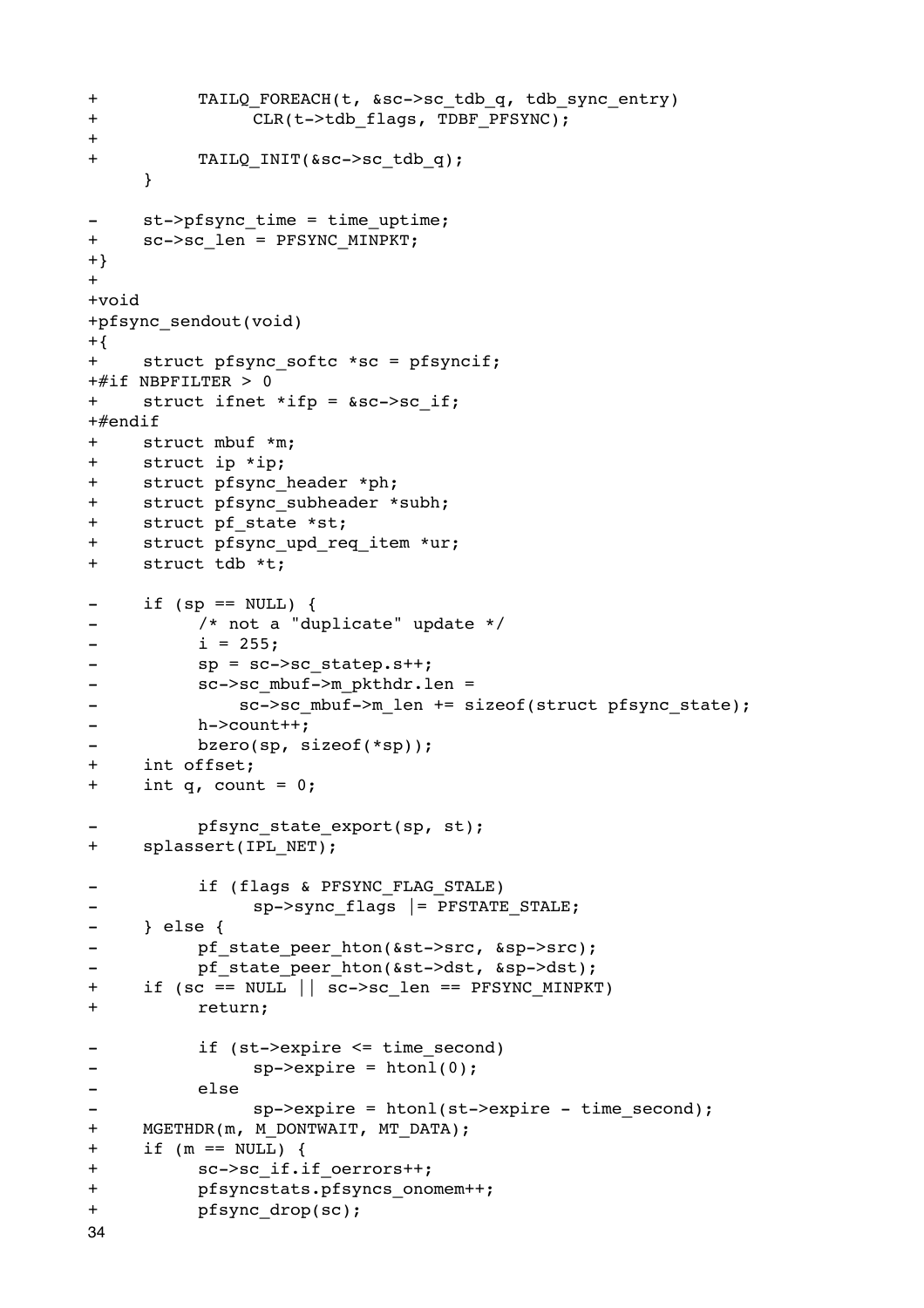```
+

 return;
    }
    /* do we need to build "compressed" actions for network transfer?
*/
- if (sc->sc sync ifp && flags & PFSYNC FLAG COMPRESS) {
-

 switch (action) {
-

 case PFSYNC_ACT_UPD:
- hewaction = PFSYNC ACT UPD C;
-

 break;
- Case PFSYNC ACT DEL:
- hewaction = PFSYNC ACT DEL C;
-

 break;
-

 default:
- \hspace{1.6cm} /* by default we just send the uncompressed states */
-

 break;
+ if (max linkhdr + sc->sc len > MHLEN) {
+ MCLGETI(m, M_DONTWAIT, NULL, max_linkhdr + sc->sc_len);
+ if (!ISSET(m->m_flags, M_EXT)) {
+ m free(m);
+ sc->sc_if.if_oerrors++;
+ pfsyncstats.pfsyncs_onomem++;
+

 pfsync_drop(sc);
+

 return;

 }
    }
+ m->m_data += max_linkhdr;
+ m->m len = m->m pkthdr.len = sc->sc len;
- if (newaction) {
        if (sc->sc mbuf net == NULL) {
-  if ((sc->sc_mbuf_net = pfsync_get_mbuf(sc, newaction,
- (void *)&sc->sc statep net.s)) == NULL) {
- splx(s);
- Teturn (ENOMEM);
- \qquad \qquad }
-

 }
- h net = mtod(sc->sc mbuf net, struct pfsync header *);
+ /* build the ip header */
+ ip = (struct ip *)m->m data;
+ bcopy(&sc->sc template, ip, sizeof(*ip));
+ offset = sizeof(*ip);
+
+ ip->ip len = htons(m->m_pkthdr.len);
+ ip->ip id = htons(ip randomid());
+
+ /* build the pfsync header */
+ ph = (struct pfsync header *)(m->m data + offset);
+ bzero(ph, sizeof(*ph));
+ offset += sizeof(*ph);
-

 switch (newaction) {
- case PFSYNC ACT UPD C:
-

 if (i != 255) {
-

 up = (void *)((char *)h_net +
- PFSYNC HDRLEN + (i * sizeof(*up)));
```
35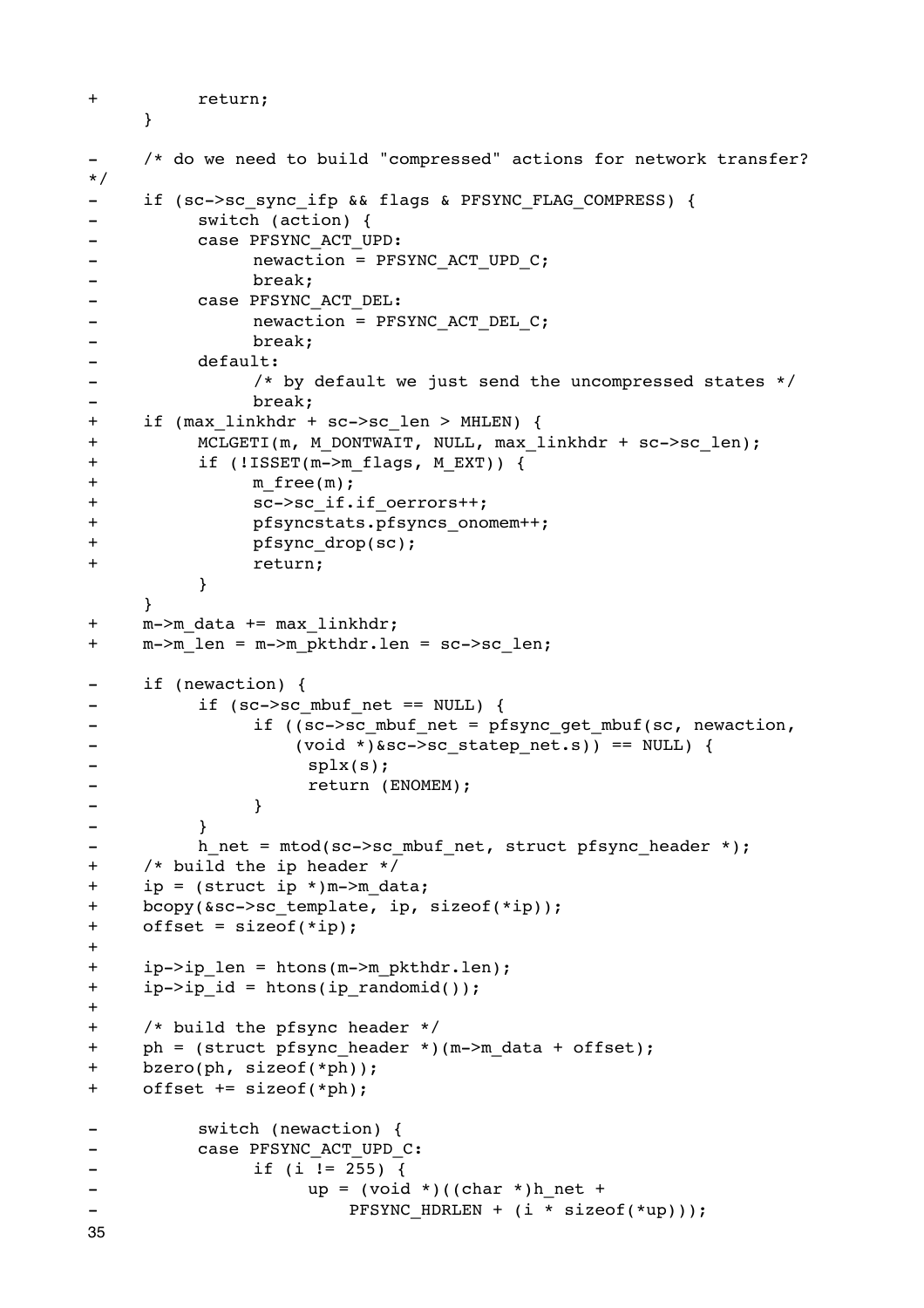```
- up->updates++;
-

 } else {
- h net->count++;
- sc->sc mbuf net->m pkthdr.len =
- sc->sc_mbuf_net->m_len += sizeof(*up);
- 
up = sc->sc statep net.u++;
-
-

 bzero(up, sizeof(*up));
- bcopy(&st->id, up->id, sizeof(up->id));
- 
up->creatorid = st->creatorid;
- \qquad \qquad }
- 
up->timeout = st->timeout;
- 
up->expire = sp->expire;
- up->src = sp->src;
- up->dst = sp->dst;
-

 break;
- Case PFSYNC ACT DEL C:
- Sc->sc mbuf net->m pkthdr.len =
-

 sc->sc_mbuf_net->m_len += sizeof(*dp);
- dp = sc->sc statep net.d++;
- h net->count++;
-
-

 bzero(dp, sizeof(*dp));
- bcopy(&st->id, dp->id, sizeof(dp->id));
- dp->creatorid = st->creatorid;
-

 break;
+ ph->version = PFSYNC_VERSION;
+ ph->len = htons(sc->sc len - sizeof(*ip));
+ bcopy(pf status.pf chksum, ph->pfcksum, PF_MD5_DIGEST_LENGTH);
+
+ /* walk the queues */
+ for (q = 0; q < PFSYNC S COUNT; q++) {
+

 if (TAILQ_EMPTY(&sc->sc_qs[q]))
+

 continue;
+
+ subh = (struct pfsync subheader *)(m->m data + offset);
+

 offset += sizeof(*subh);
+
+

 count = 0;
+

 TAILQ_FOREACH(st, &sc->sc_qs[q], sync_list) {
+#ifdef PFSYNC_DEBUG
+ KASSERT(st->sync state == q);
+#endif
+
+

 offset += pfsync_qs[q].write(st, m, offset);
+

 st->sync_state = PFSYNC_S_NONE;
+

 count++;

 }
+ TAILQ_INIT(&sc->sc_qs[q]);
+
+

 bzero(subh, sizeof(*subh));
+

 subh->action = pfsync_qs[q].action;
+

 subh->count = htons(count);
    }
- if (h->count == sc->sc maxcount ||
36
```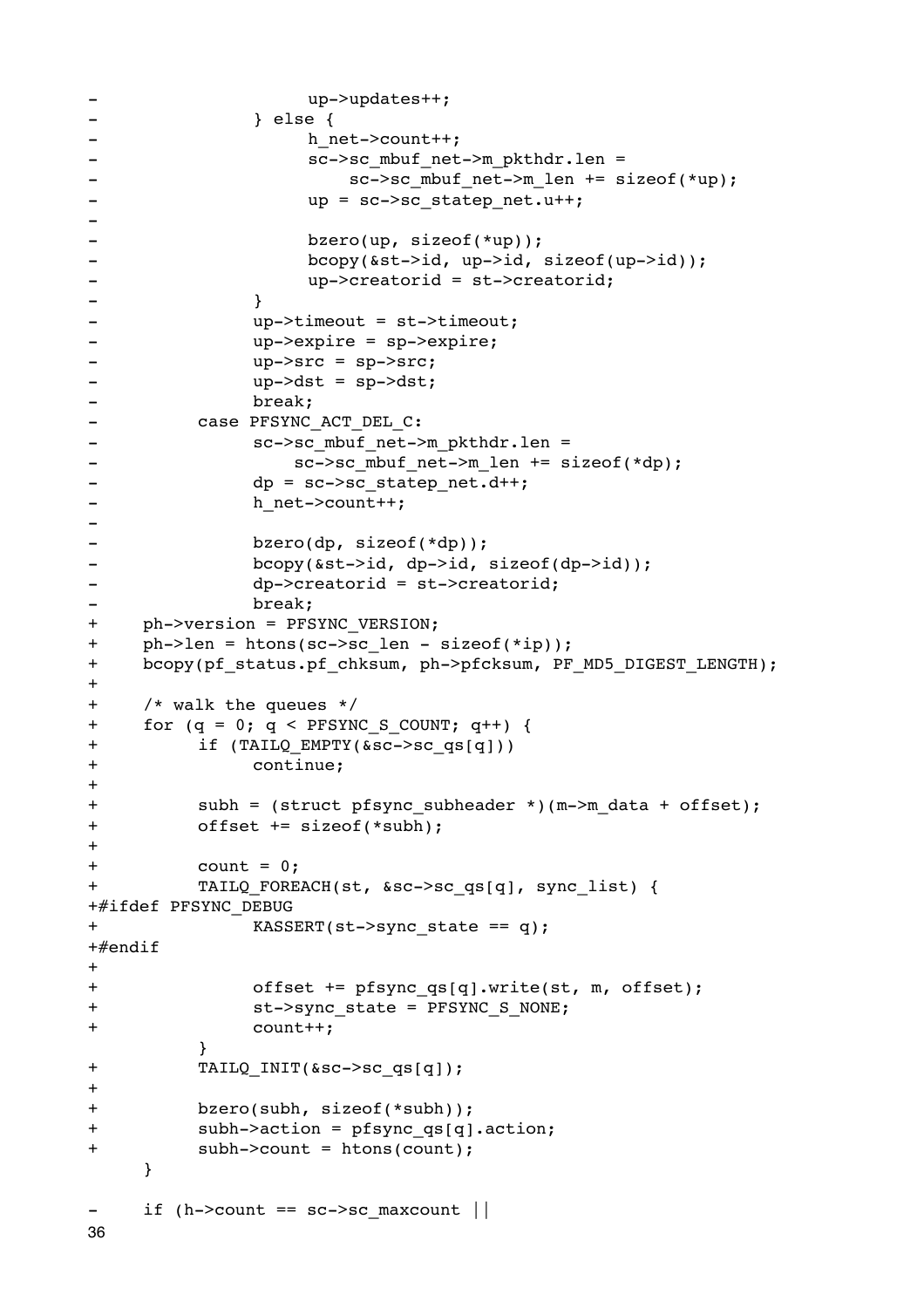```
- (sc->sc_maxupdates && (sp->updates >= sc->sc_maxupdates)))
- Tet = pfsync sendout(sc);
+ if (!TAILQ EMPTY(&sc->sc upd req list)) {
+ subh = (struct pfsync subheader *)(m->m data + offset);
+

 offset += sizeof(*subh);
- splx(s);
- return (ret);
-}
+

 count = 0;
+ while ((ur = TAILQ FIRST(&sc->sc upd req list)) != NULL) {
+ TAILQ REMOVE(&sc->sc upd req list, ur, ur entry);
-\prime* This must be called in splnet() */
-int
-pfsync request update(struct pfsync state upd *up, struct in addr *src)
-{
    struct pfsync header *h;
- struct pfsync softc *sc = pfsyncif;
- struct pfsync state upd req *rup;
- int ret = 0;+ bcopy(&ur->ur_msq, m->m_data + offset,
+

 sizeof(ur->ur_msg));
+

 offset += sizeof(ur->ur_msg);
- if (sc == NULL)
         return (0);
+ pool put(&sc->sc_pool, ur);
- if (sc->sc_mbuf == NULL) {
         if ((sc->sc_mbuf = pfsync get mbuf(sc, PFSYNC ACT UREQ,
- (void *)&sc->sc statep.s)) == NULL)
-

 return (ENOMEM);
         h = mtod(sc->sc mbuf, struct pfsync header *);
- } else {
- h = mtod(sc->sc mbuf, struct pfsync header *);
- if (h->action != PFSYNC_ACT_UREQ) {
- pfsync sendout(sc);
-    if ((sc->sc_mbuf) = pfsync_set_mbuf(sec, PFSYNC_ACT_UREQ,- (void *) &sc->sc_statep.s)) == NULL)
-

 return (ENOMEM);
- h = mtod(sc->sc mbuf, struct pfsync header *);
+

 count++;

 }
- }
    if (src != NULL)- sc->sc sendaddr = *src;
- sc->sc mbuf->m pkthdr.len = sc->sc mbuf->m len += sizeof(*rup);
    h->count++;
- rup = sc->sc statep.r++;
- bzero(rup, sizeof(*rup));
- if (up != NULL) {
- bcopy(up->id, rup->id, sizeof(rup->id));
- 
rup->creatorid = up->creatorid;
+

 bzero(subh, sizeof(*subh));
37
```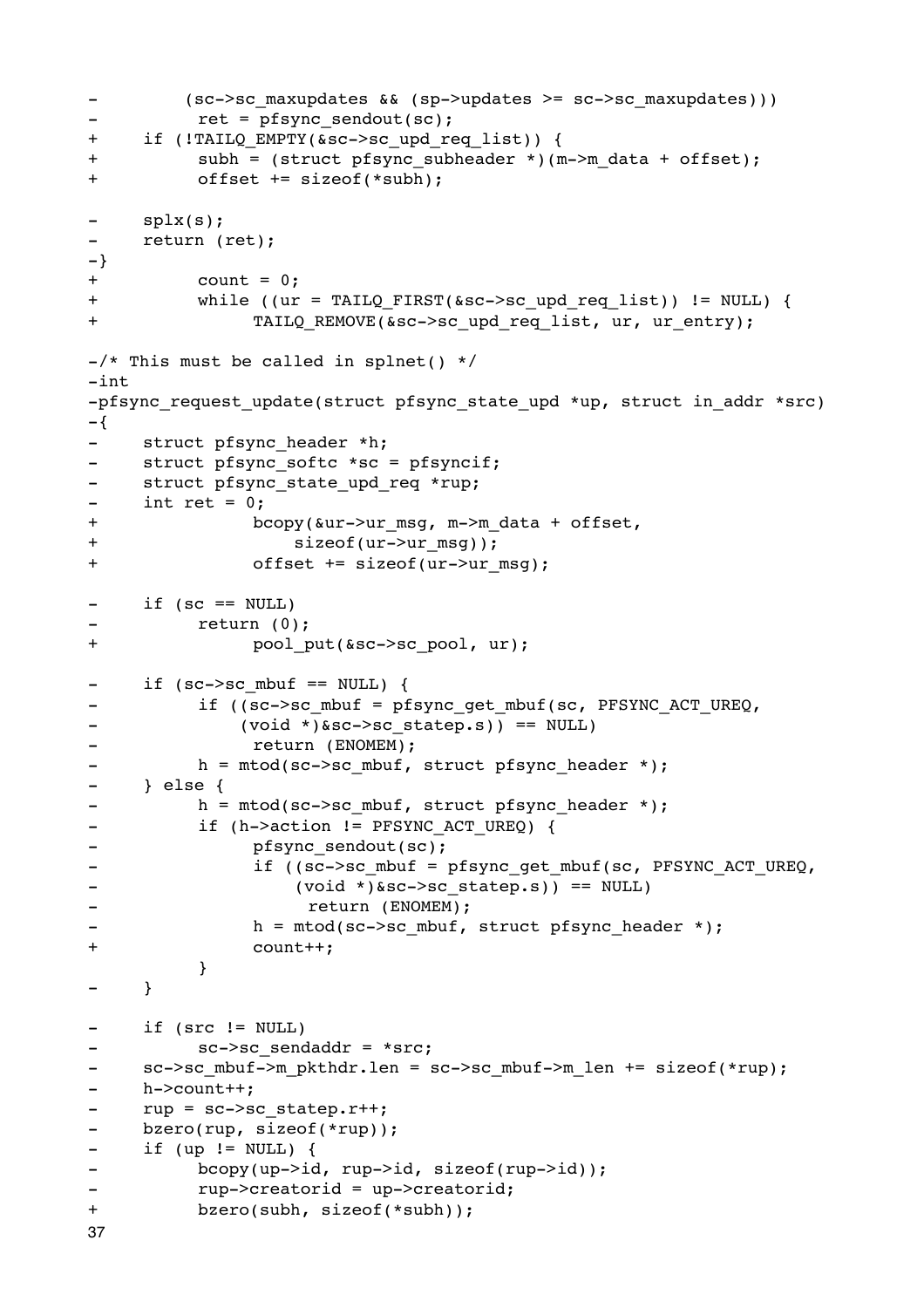```
+ subh->action = PFSYNC ACT UPD REQ;
+

 subh->count = htons(count);
    }
- if (h->count == sc->sc maxcount)
         ret = pfsync sendout(sc);
+ /* has someone built a custom region for us to add? */
+ if (sc->sc_plus != NULL) {
+ bcopy(sc->sc_plus, m->m_data + offset, sc->sc_pluslen);
+

 offset += sc->sc_pluslen;
- return (ret);
-}
+ sc->sc plus = NULL;
+ }
-int
-pfsync clear states(u int32 t creatorid, char *ifname)
-{
- struct pfsync softc *sc = pfsyncif;
- struct pfsync state clr *cp;
    int s, ret;
+ if (!TAILQ EMPTY(&sc->sc tdb q)) {
+ subh = (struct pfsync subheader *)(m->m data + offset);
+

 offset += sizeof(*subh);
- if (sc == NULL)
-

 return (0);
+

 count = 0;
+

 TAILQ_FOREACH(t, &sc->sc_tdb_q, tdb_sync_entry) {
+

 offset += pfsync_out_tdb(t, m, offset);
+ CLR(t->tdb flags, TDBF PFSYNC);
    s = splnet();- if (sc->sc mbuf != NULL)
- pfsync sendout(sc);
- if ((sc->sc_mbuf = pfsync_get_mbuf(sc, PFSYNC_ACT_CLR,
- (void *)&sc->sc_statep.c)) == NULL) {
-

 splx(s);
- return (ENOMEM);
+

 count++;
+

 }
+

 TAILQ_INIT(&sc->sc_tdb_q);
+
+

 bzero(subh, sizeof(*subh));
+

 subh->action = PFSYNC_ACT_TDB;
+

 subh->count = htons(count);
    }
- sc->sc_mbuf->m_pkthdr.len = sc->sc_mbuf->m_len += sizeof(*cp);
    cp = sc->sc statep.c;- cp->creatorid = creatorid;
- if (ifname != NULL)
         strlcpy(cp->ifname, ifname, IFNAMSIZ);
- ret = (pfsync sendout(sc));
- splx(s);
38
```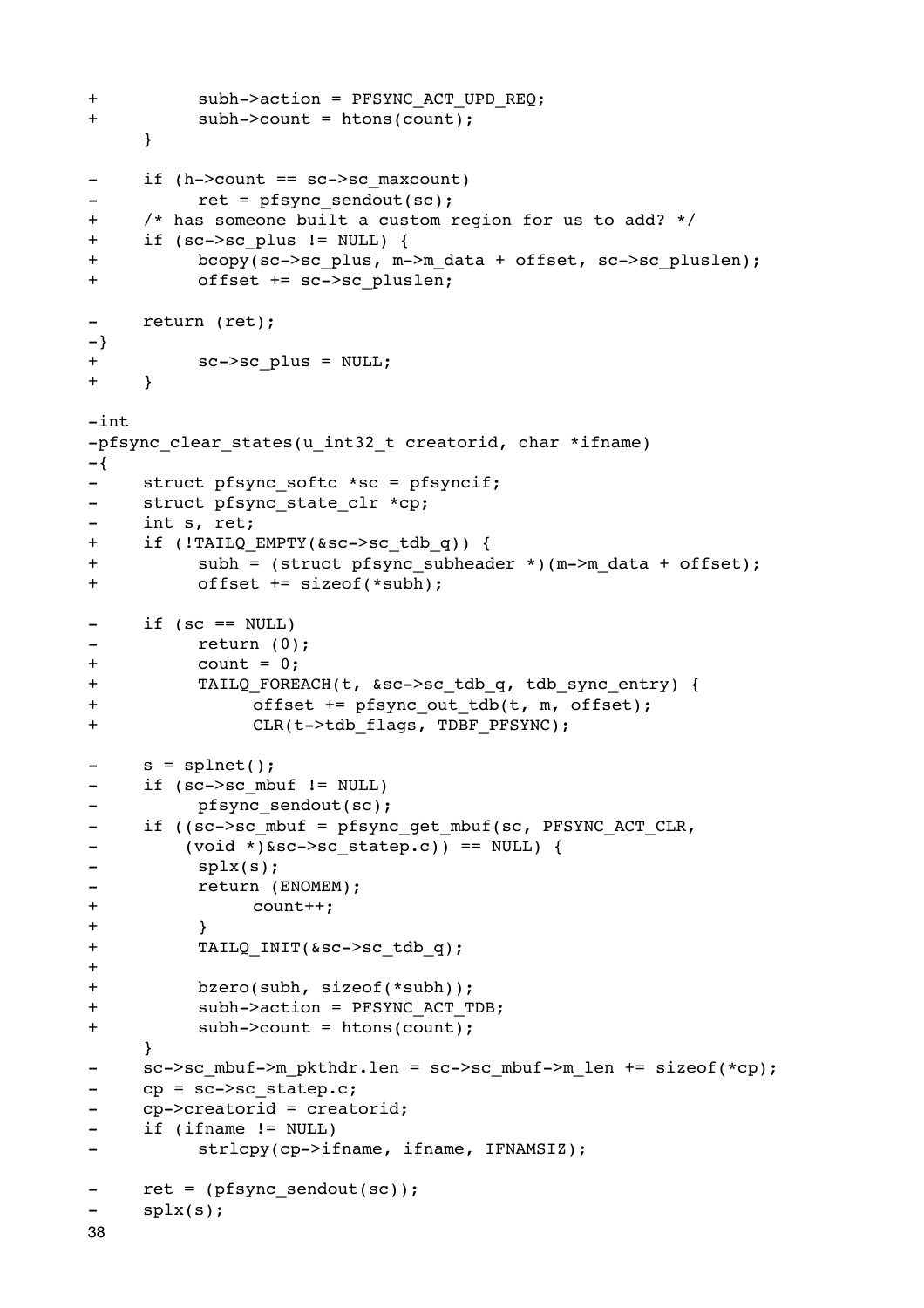```
return (ret);
\equiv-\}subh = (struct pfsyncsubheader *)(m->m_data + offset);+offset += sizeof(*subh);
+-void
-pfsync timeout(void *v)
-\{\equivstruct pfsync softc *sc = v;
\overline{a}int s;
+bzero(subh, sizeof(*subh));
\ddot{+}subh->action = PFSYNC ACT EOF;
+subh->count = htons(1);s = splnet();
\blacksquarepfsync sendout(sc);
\overline{a}splx(s) ;
\overline{a}+/* XXX write checksum in EOF here */
\ddot{+}+/* we're done, let's put it on the wire */+#if NBPFILTER > 0
      if (ifp->if bpf) {
+\pmm->m data += sizeof(*ip);
+m->m len = m->m pkthdr.len = sc->sc len - sizeof(*ip);
            bpf_mtap(ifp->if_bpf, m, BPF DIRECTION OUT);
\ddagger\ddot{}m->m data -= sizeof(*ip);
+m->m len = m->m pkthdr.len = sc->sc len;
\ddot{+}\lambda#endif+sc->sc if.if opackets++;
      sc->sc if.if obytes += m->m pkthdr.len;
\boldsymbol{+}++if (ip output(m, NULL, NULL, IP RAWOUTPUT, \&c>-&>sc imo, NULL) == 0)
\ddot{}pfsyncstats.pfsyncs opackets++;
\boldsymbol{+}else
\ddot{}pfsyncstats.pfsyncs oerrors++;
\ddot{+}+/* start again */\ddot{+}sc->sc len = PFSYNC MINPKT;
 \mathcal{F}void
-pfsync tdb timeout(void *v)
+pfsync insert state(struct pf state *st)
 \left\{ \right.struct pfsync_softc *sc = v;
      int s;
+struct pfsync softc *sc = pfsyncif;
      s = splnet()pfsync tdb sendout(sc);
\overline{a}\equivsplx(s);\ddot{+}splassert(IPL SOFTNET);
\ddot{+}+if (ISSET(st->rule.ptr->rule flag, PFRULE NOSYNC) ||+st->key[PF SK WIRE]->proto == IPPROTO PFSYNC) {
39
```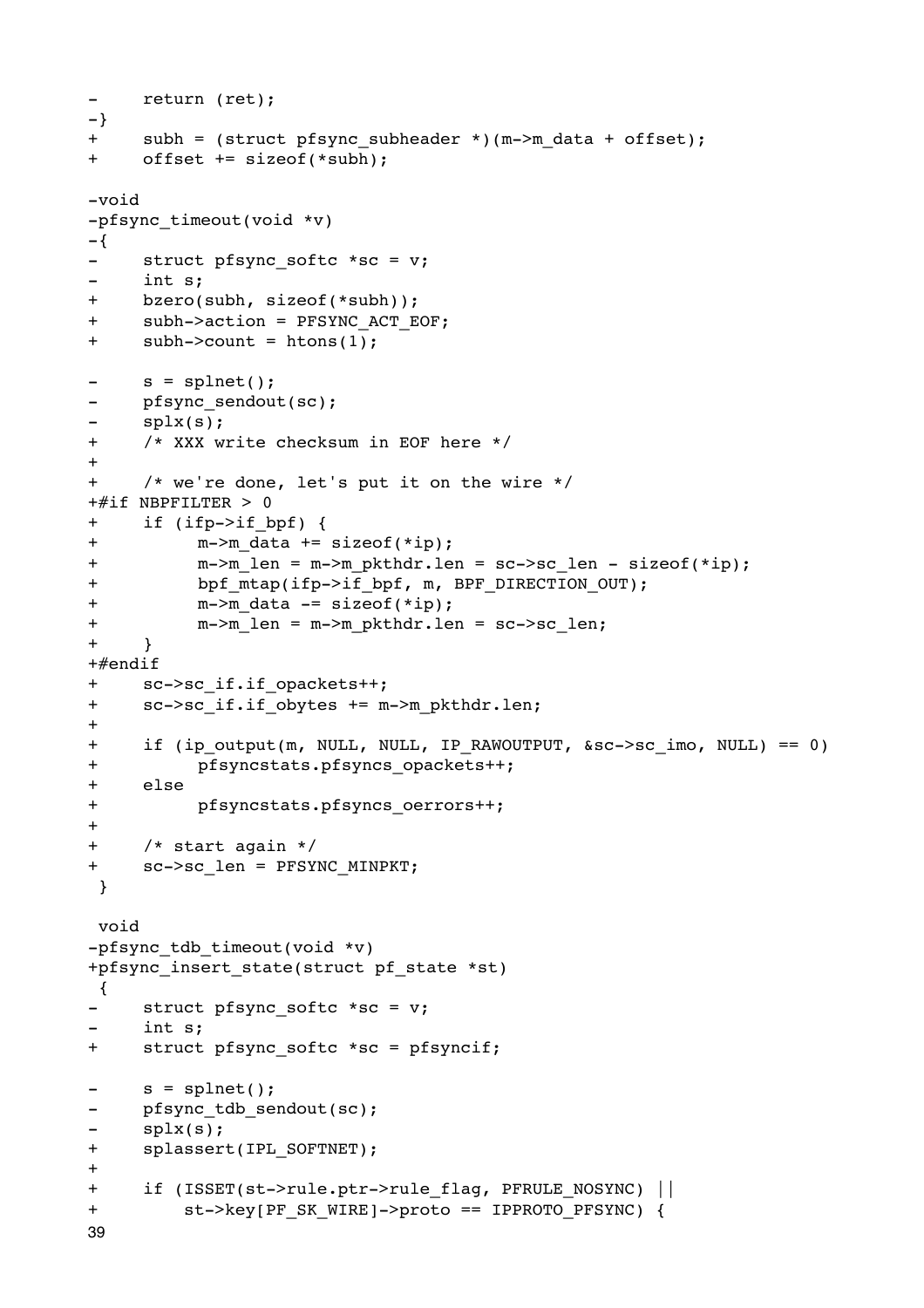```
+ SET(st->state flags, PFSTATE NOSYNC);
+

 return;
+ }
+
+ if (sc == NULL || ISSET(st->state flags, PFSTATE NOSYNC))
+

 return;
++#ifdef PFSYNC_DEBUG
+ KASSERT(st->sync state == PFSYNC S NONE);
+#endif
+
+ if (sc->sc_len == PFSYNC_MINPKT)
+ timeout add sec(&sc->sc tmo, 1);
+
+ pfsync_q_ins(st, PFSYNC_S_INS);
+
+ if (ISSET(st->state flags, PFSTATE ACK))
+

 schednetisr(NETISR_PFSYNC);
+ else
+ st->sync updates = 0;
+}
+
+int defer = 10;
+
+int
+pfsync defer(struct pf state *st, struct mbuf *m)
+{}+ struct pfsync softc *sc = pfsyncif;
+ struct pfsync_deferral *pd;
+
+ splassert(IPL_SOFTNET);
+
+ if (sc->sc_deferred >= 128)
+

 pfsync_undefer(TAILQ_FIRST(&sc->sc_deferrals), 0);
+
+ pd = pool qet(&sc->sc pool, M_NOWAIT);
+ if (pd == NULL)
+

 return (0);
+ sc->sc deferred++;
+
+ m->m pkthdr.pf.flags |= PF TAG GENERATED;
+ SET(st->state flags, PFSTATE ACK);
+
+ pd->pd st = st;
+ pd \rightarrow pd m = m;
+
+ TAILQ INSERT TAIL(&sc->sc deferrals, pd, pd entry);
+ timeout set(&pd->pd tmo, pfsync defer tmo, pd);
+ timeout add(&pd->pd tmo, defer);
+
+ return (1);
  }
-\prime* This must be called in splnet() */
 void
-pfsync send bus(struct pfsync softc *sc, u int8 t status)
40
```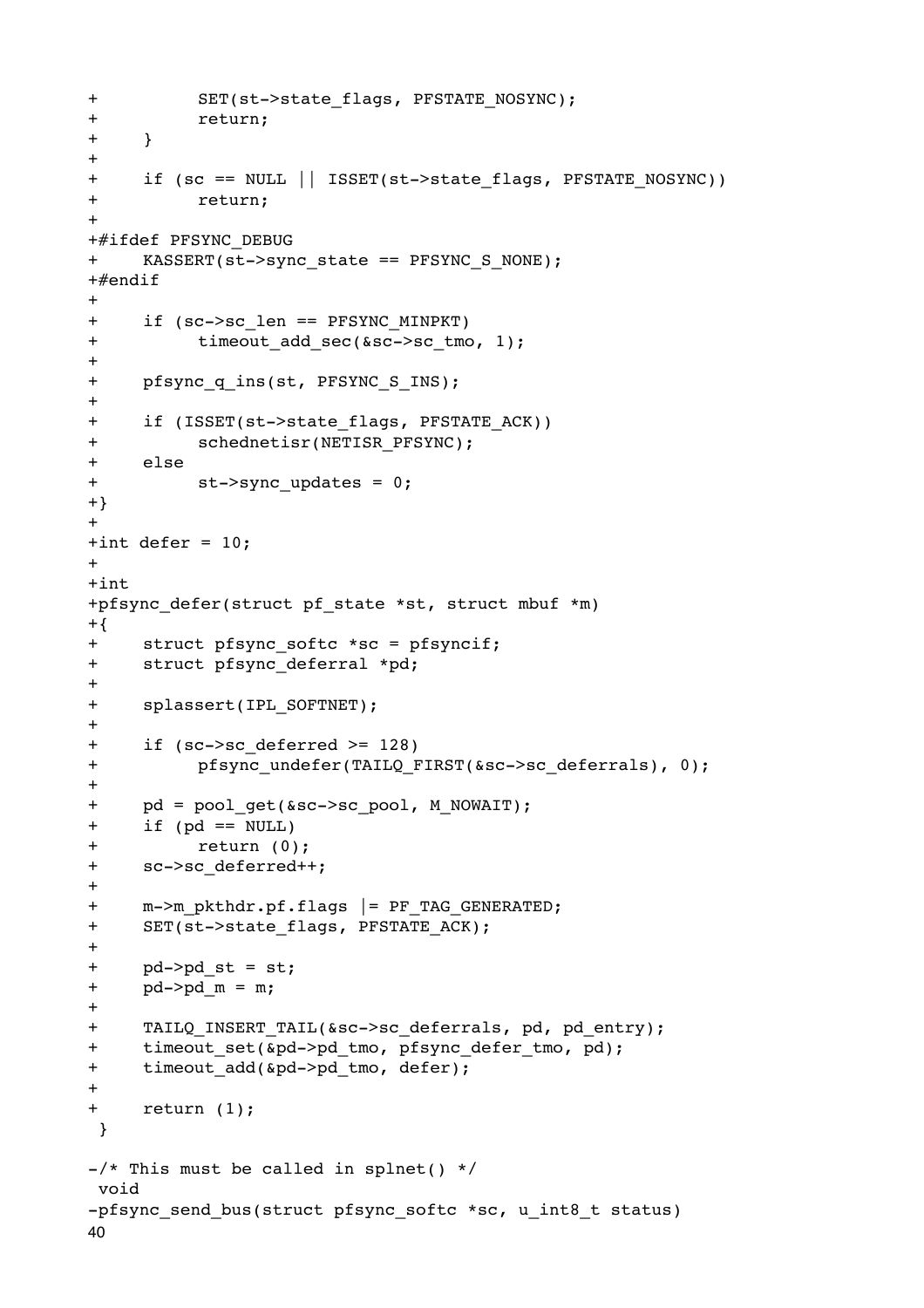```
+pfsync undefer(struct pfsync deferral *pd, int drop)
 \{struct pfsync state bus *bus;
\overline{\phantom{a}}+struct pfsync softc *sc = pfsyncif;
\ddot{}int s;
+\ddot{+}splassert(IPL SOFTNET);
       if (sc->scmbuf != NULL)\overline{\phantom{a}}pfsync sendout(sc);
+TAILQ REMOVE(&sc->sc deferrals, pd, pd entry);
\ddot{+}sc->sc deferred--;
       if (pfsync sync ok &&
\overline{\phantom{a}}(sc->sc_mbuf = pfsync_get_mbuf(sc, PFSYNC_ACT_BUS,
\overline{a}(void * )&sc->sc statep.b)) != NULL) {
              sc->sc mbuf->m pkthdr.len = sc->sc mbuf->m len +=
sizeof(*bus);bus = sc->sc statep.b;\overline{\phantom{a}}\overline{\phantom{a}}bus->creatorid = pf status.hostid;
             bus \rightarrow status = status;\overline{a}bus->endtime = htonl(time uptime - sc->sc ureq received);
              pfsync sendout(sc);
\overline{a}+CLR(pd->pd st->state flags, PFSTATE ACK);
       timeout del(\delta pd->pdtmo); /* bah */
\ddagger\ddot{+}if (drop)
+m_freem(pd->pd_m);
\ddot{+}else \{\begin{array}{c} + \end{array}s = splnet();
\begin{array}{c} + \end{array}ip_output(pd->pd_m, (void *)NULL, (void *)NULL, 0,
\ddot{}(void *)NULL, (void *)NULL);
\ddot{+}splx(s);\mathcal{E}\ddagger+pool put(&sc->sc pool, pd);
 \mathcal{E}void
-pfsync bulk update(void *v)
+pfsync_defer_tmo(void *arg)
 \{struct pfsync softc *sc = v;
\overline{a}int s, i = 0;
\simstruct pf state *state;
+int s;
       s = splnet();
       if (sc->scmbuf != NULL)\overline{a}pfsync sendout(sc);
\overline{a}+s = splsoftnet();
+pfsync undefer(arg, 0);
+splx(s);+}
       /*
        * Grab at most PFSYNC BULKPACKETS worth of states which have not
\overline{a}41
```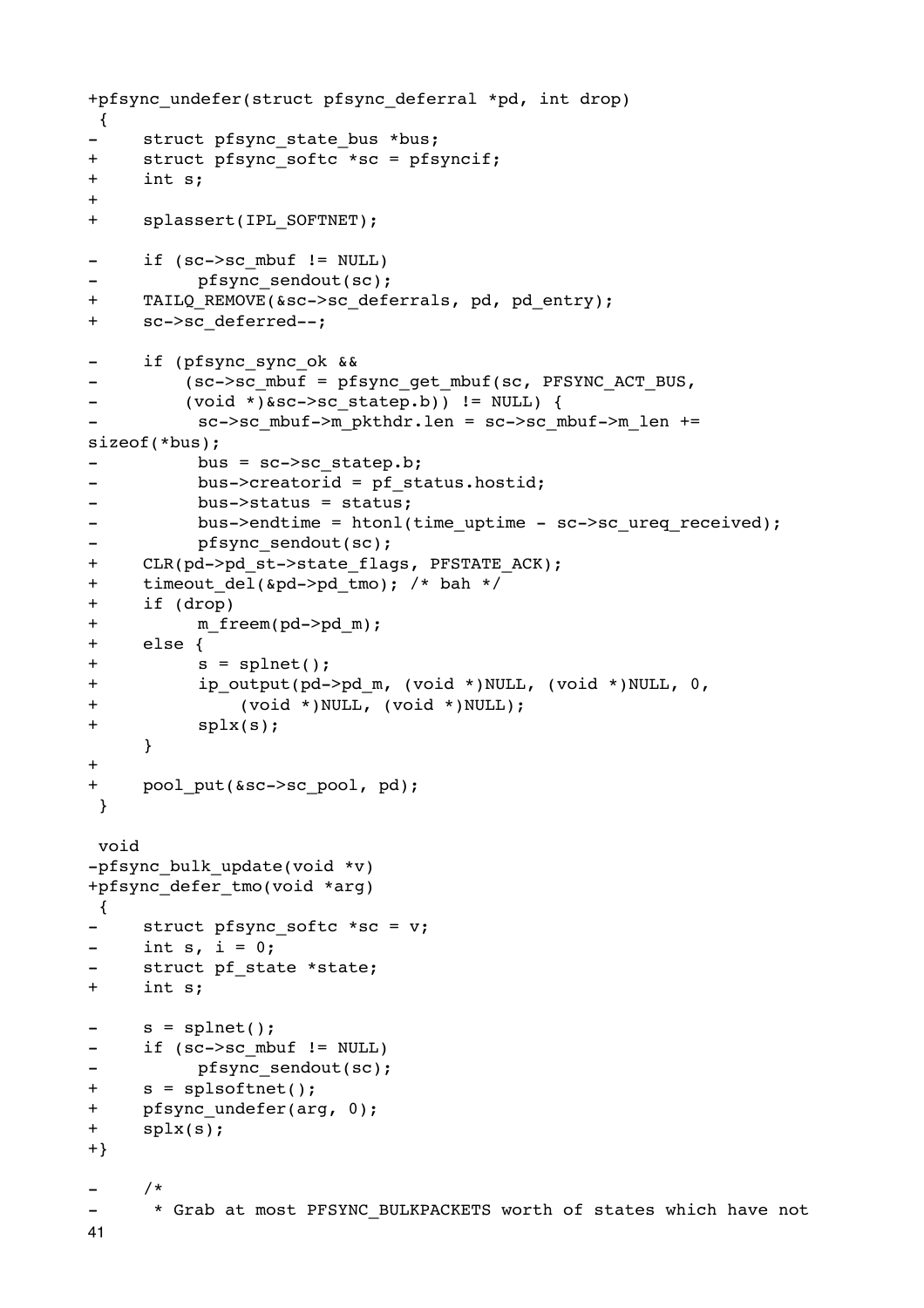```
- * been sent since the latest request was made.
- */
- state = sc->sc bulk send next;
- if (state)
-

 do {
- \hspace{1.6cm} /* send state update if syncable and not already sent */
- 
if (!state->sync flags
- \&&\text{state-} and \&&\text{state-}- 6& state->pfsync time <= sc->sc ureq received) {
- The pfsync pack state(PFSYNC ACT UPD, state, 0);
- i++;- \qquad \qquad }
+void
+pfsync deferred(struct pf state *st, int drop)
+{
+ struct pfsync softc *sc = pfsyncif;
+ struct pfsync deferral *pd;
-

 /* figure next state to send */
- State = TAILQ NEXT(state, entry list);
+ TAILQ FOREACH(pd, &sc->sc deferrals, pd entry) {
+

 if (pd->pd_st == st) {
+

 pfsync_undefer(pd, drop);
+

 return;
+ }
+ }
- \frac{1}{x} /* wrap to start of list if we hit the end */
-

 if (!state)
- State = TAILQ_FIRST(&state_list);
         } while (i < sc->sc maxcount * PFSYNC BULKPACKETS & &
- state != sc->sc bulk terminator);
-
- if (!state || state == sc->sc_bulk_terminator) {
-

 /* we're done */
- Pfsync send bus(sc, PFSYNC BUS END);
- sc->sc ureq received = 0;
- sc->sc_bulk_send_next = NULL;
- sc->sc bulk terminator = NULL;
- timeout_del(&sc->sc_bulk_tmo);
- 
if (pf status.debug >= PF DEBUG MISC)
- 
printf("pfsync: bulk update complete\n");
- } else {
         /* look again for more in a bit */
- timeout add(&sc->sc bulk tmo, 1);
- sc->sc_bulk_send_next = state;
+ panic("pfsync send deferred: unable to find deferred state");
+}
++u_int pfsync_upds = 0;
++void
+pfsync update state(struct pf state *st)
+\{+ struct pfsync softc *sc = pfsyncif;
+ int sync = 0;
42
```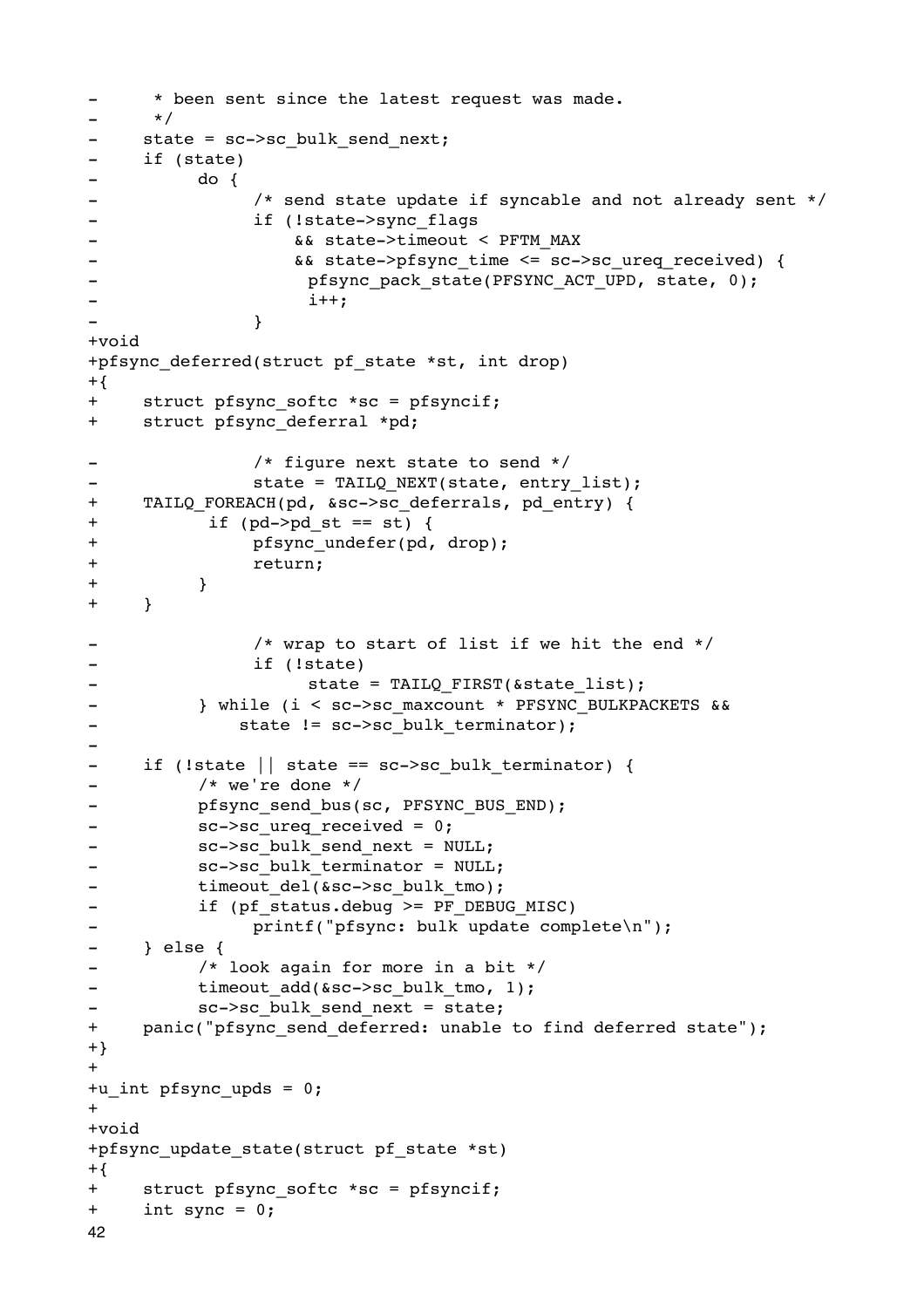```
+ splassert(IPL_SOFTNET);
+
+ if (sc == NULL)
+

 return;
+
+ if (ISSET(st->state flags, PFSTATE ACK))
+

 pfsync_deferred(st, 0);
+ if (ISSET(st->state flags, PFSTATE NOSYNC)) {
+ if (st->sync state != PFSYNC S NONE)
+

 pfsync_q_del(st);
+

 return;
+ }
+
+ if (sc->sc_len == PFSYNC_MINPKT)
+ timeout add sec(&sc->sc tmo, 1);
+
+ switch (st->sync_state) {
+ case PFSYNC_S_UPD_C:
+ case PFSYNC_S_UPD:
+ case PFSYNC_S_INS:
+

 /* we're already handling it */
+
+

 st->sync_updates++;
+ if (st->sync updates >= sc->sc maxupdates)
+ sync = 1;
+

 break;
+
+ case PFSYNC_S_IACK:
+

 pfsync_q_del(st);
+ case PFSYNC_S_NONE:
+ pfsync q ins(st, PFSYNC S UPD C);
+ st->sync updates = 0;
+

 break;
+
+ default:
+ panic("pfsync update state: unexpected sync state %d",
+

 st->sync_state);
+ }
+
+ if (sync || (time_second - st->pfsync_time) < 2) {
+

 pfsync_upds++;
+

 schednetisr(NETISR_PFSYNC);
    }
- if (sc->sc_mbuf != NULL)
-

 pfsync_sendout(sc);
    splx(s); }
 void
-pfsync bulkfail(void *v)
+pfsync_request_update(u_int32_t creatorid, u_int64_t id)
 {
- struct pfsync softc *sc = v;
- int s, error;
+ struct pfsync softc *sc = pfsyncif;
43
```
+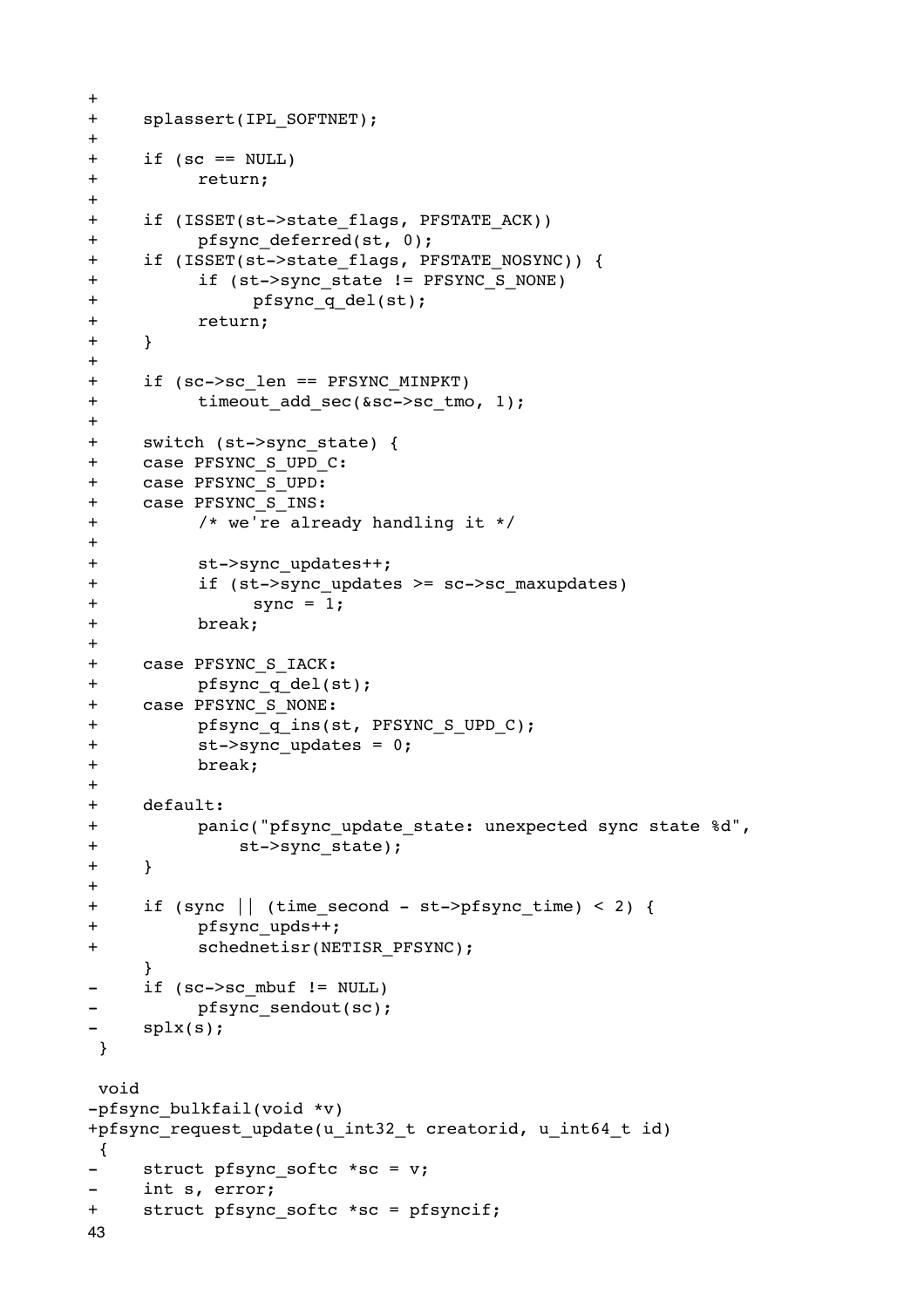```
+ struct pfsync upd req item *item;
+ size t nlen = sizeof(struct pfsync upd req);
+ int s;
- if (sc->sc bulk tries++ < PFSYNC MAX BULKTRIES) {
         /* Try again in a bit */
- timeout add sec(&sc->sc bulkfail tmo, 5);
+ /*
+ * this code does nothing to prevent multiple update requests for 
the
+ * same state being generated.
+ */
+
+ item = pool get(&sc->sc pool, PR_NOWAIT);
+ if (item == NULL) {
+

 /* XXX stats */
+

 return;
+ }
+
+ item->ur msq.id = id;
+ item->ur msg.creatorid = creatorid;
+
+ if (TAILQ EMPTY(&sc->sc upd req list))
+

 nlen += sizeof(struct pfsync_subheader);
+
+ if (sc->sc len + nlen > sc->sc if.if mtu) {
         s = splnet();
- error = pfsync request update(NULL, NULL);
-

 if (error == ENOMEM) {
-

 if (pf_status.debug >= PF_DEBUG_MISC)
                   printf("pfsync: cannot allocate mbufs for "
- "bulk update\n");
-

 } else
              -

 pfsync_sendout(sc);
+

 pfsync_sendout();

 splx(s);
- } else {
         /* Pretend like the transfer was ok */
- sc->sc ureq sent = 0;
         sc->sc_bulk_tries = 0;
-\#if NCARP > 0
- if (!pfsync sync ok)
              carp_group_demote_adj(&sc->sc_if, -1);
-#endif
- pfsync_sync_ok = 1;
- 
if (pf_status.debug >= PF_DEBUG_MISC)
              printf("pfsync: failed to receive "
- "bulk update status\n");
- timeout del(&sc->sc bulkfail tmo);
+
+

 nlen = sizeof(struct pfsync_subheader) +
+

 sizeof(struct pfsync_upd_req);
    }
+
+ TAILQ_INSERT_TAIL(&sc->sc_upd_req_list, item, ur_entry);
+ sc->sc len += nlen;
44
```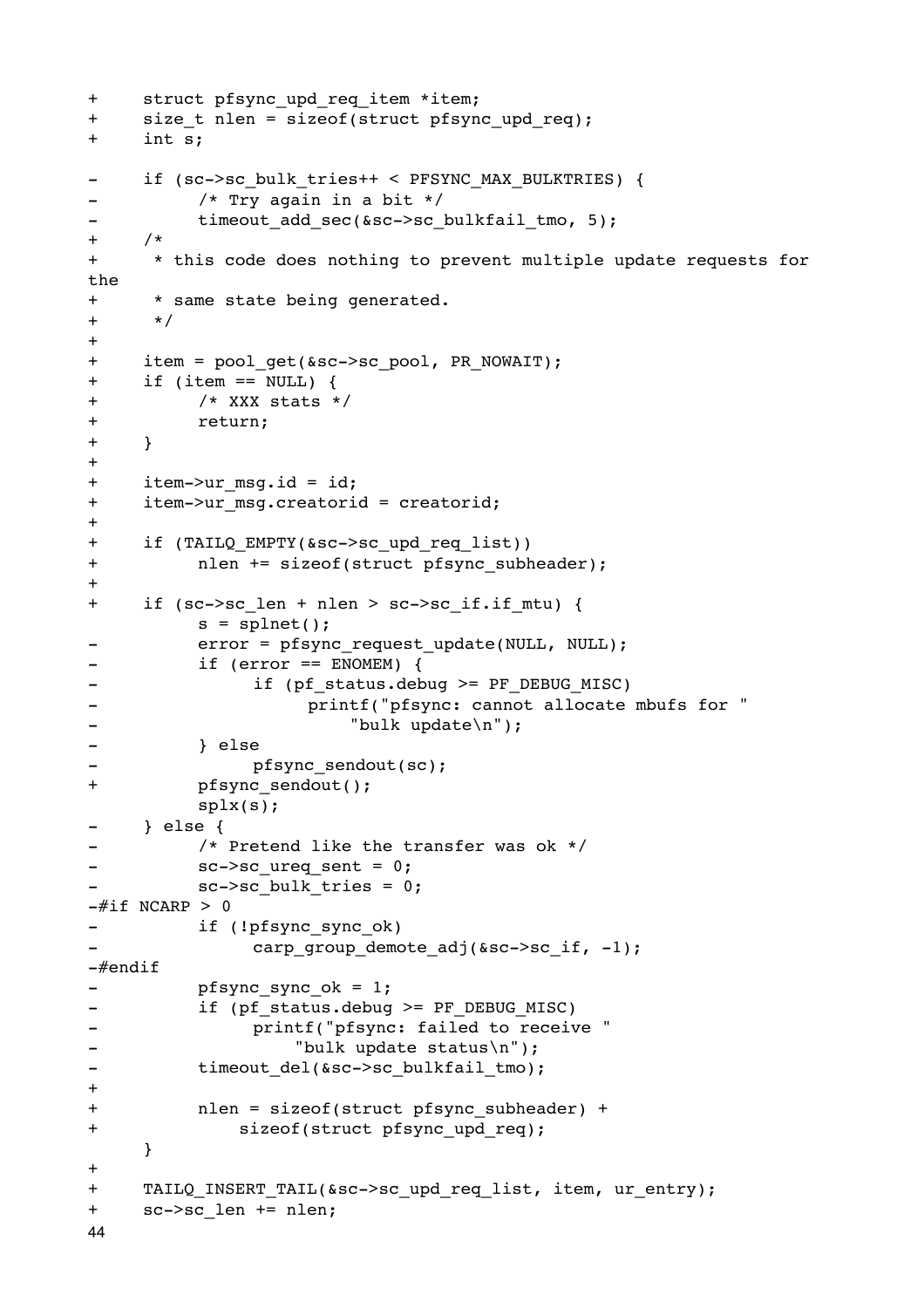```
+
+ schednetisr(NETISR PFSYNC);
 }
-\prime* This must be called in splnet() */-int
-pfsync sendout(struct pfsync softc *sc)
+void
+pfsync update state req(struct pf state *st)
 {
-\#if NBPFILTER > 0
- struct ifnet *ifp = &sc->sc if;
-#endif
    struct mbuf *m;
+ struct pfsync_softc *sc = pfsyncif;
- timeout del(&sc->sc tmo);
+ if (sc == NULL)
+

 panic("pfsync_update_state_req: nonexistant instance");
- if (sc->sc_mbuf == NULL)
         return (0);
- m = sc->sc mbuf;
- sc->sc mbuf = NULL;
- sc->sc statep.s = NULL;
+ if (ISSET(st->state flags, PFSTATE NOSYNC)) {
+ if (st->sync state != PFSYNC S NONE)
+

 pfsync_q_del(st);
+

 return;
+ }
-#if NBPFILTER > 0
- if (ifp->if bpf)
         bpf mtap(ifp->if bpf, m, BPF DIRECTION OUT);
-#endif
+ switch (st->sync_state) {
+ case PFSYNC_S_UPD_C:
+ case PFSYNC_S_IACK:
+ pfsync q del(st);
+ case PFSYNC_S_NONE:
+ pfsync q ins(st, PFSYNC S UPD);
+

 schednetisr(NETISR_PFSYNC);
+

 return;
- if (sc->sc mbuf net) {
-

 m_freem(m);
- m = sc->sc mbuf net;
- SC->sc mbuf net = NULL;
- sc->sc statep net.s = NULL;
- }
+ case PFSYNC_S_INS:
+ case PFSYNC_S_UPD:
+ case PFSYNC_S_DEL:
+

 /* we're already handling it */
+

 return;
```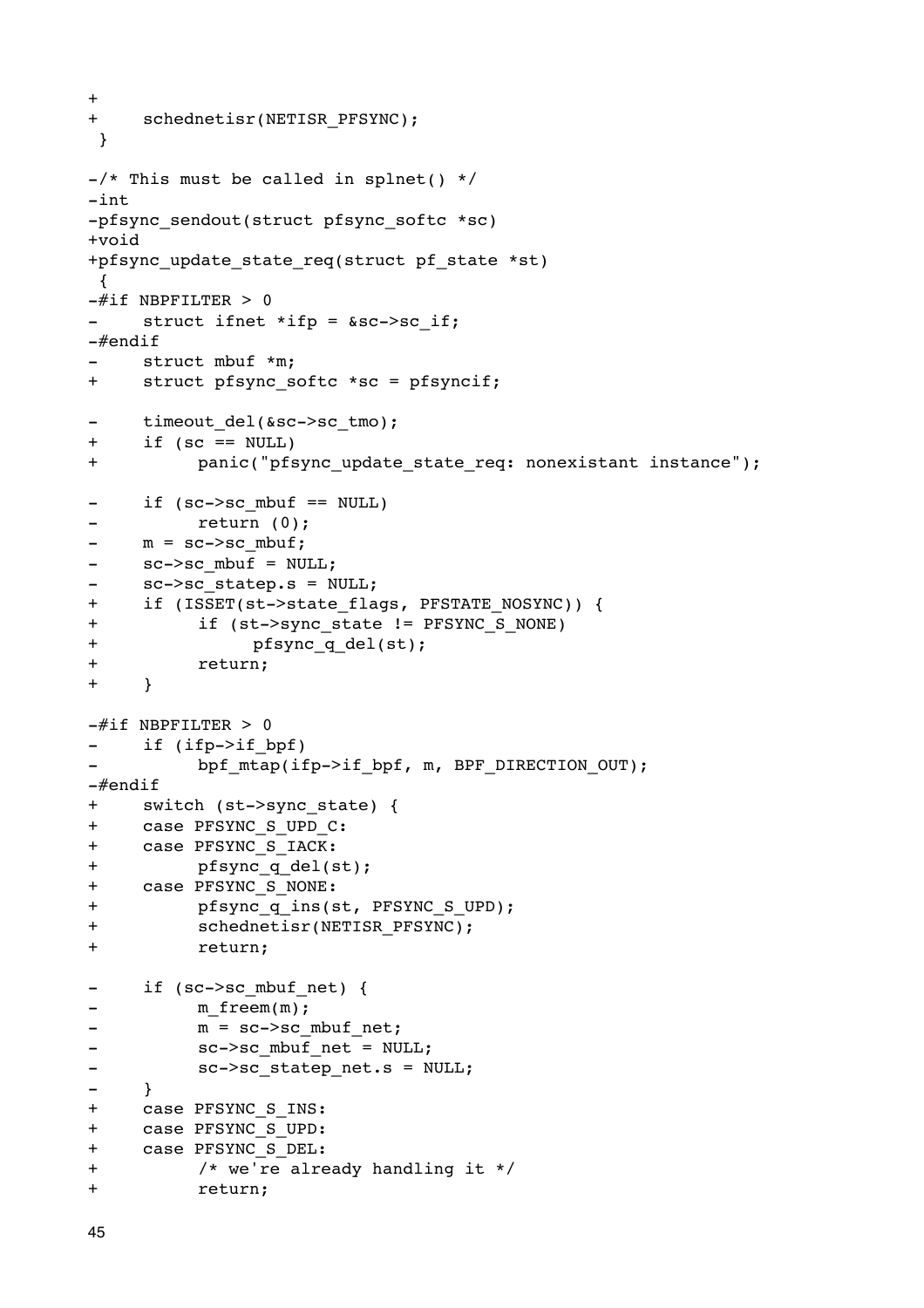```
return pfsync sendout mbuf(sc, m);
\equiv\ddot{}default:
\begin{array}{c} + \end{array}panic("pfsync update state req: unexpected sync state %d",
\begin{array}{c} + \end{array}st->sync state);
\ddot{}\mathcal{E}\rightarrow-int-pfsync tdb sendout(struct pfsync softc *sc)
+void
+pfsync delete state(struct pf state *st)
\left\{ \right.-\#if NBPFILTER > 0
       struct ifnet *ifp = &sc->sc if;
\sim-\#endif
       struct mbuf *m:
+struct pfsync softc *sc = pfsyncif;
       timeout del(&sc->sc tdb tmo);
\equiv\ddot{+}splassert(IPL SOFTNET);
       if (sc->sc mbuf tdb == NULL)return (0);
\overline{\phantom{0}}m = sc->sc mbuf tdb;\equivsc->sc mbuf tdb = NULL;
\frac{1}{2}sc->sc statep tdb.t = NULL;
\blacksquareif (\text{sc} == \text{NULL})+\ddot{+}return:
-\#if NBPFILTER > 0
       if (ifp->if bpf)
\equivbpf mtap(ifp->if bpf, m, BPF DIRECTION OUT);
-\#endif
       if (ISSET(st->state flags, PFSTATE ACK))
++pfsync deferred(st, 1);
       if (ISSET(st->state flags, PFSTATE NOSYNC)) {
\begin{array}{c} + \end{array}\ddot{+}if (st->sync state != PFSYNC S NONE)
\ddot{+}pfsync_q del(st);
\ddot{+}return;
\begin{array}{c} + \end{array}\mathcal{E}\ddot{}\ddot{}if (sc->sc len == PFSYNC MINPKT)\ddaggertimeout add sec(&sc->sc tmo, 1);
+switch (st->sync state) {
\ddagger\ddagcase PFSYNC_S_INS:
              /* we never got to tell the world so just forget about it */
\boldsymbol{+}\ddot{+}pfsync q del(st);
\ddot{}return;
       return pfsync sendout mbuf(sc, m);
\equiv\ddot{}case PFSYNC S UPD C:
       case PFSYNC S UPD:
\ddot{+}case PFSYNC S IACK:
++pfsync q del(st);
+/* FALLTHROUGH to putting it on the del list */
46
```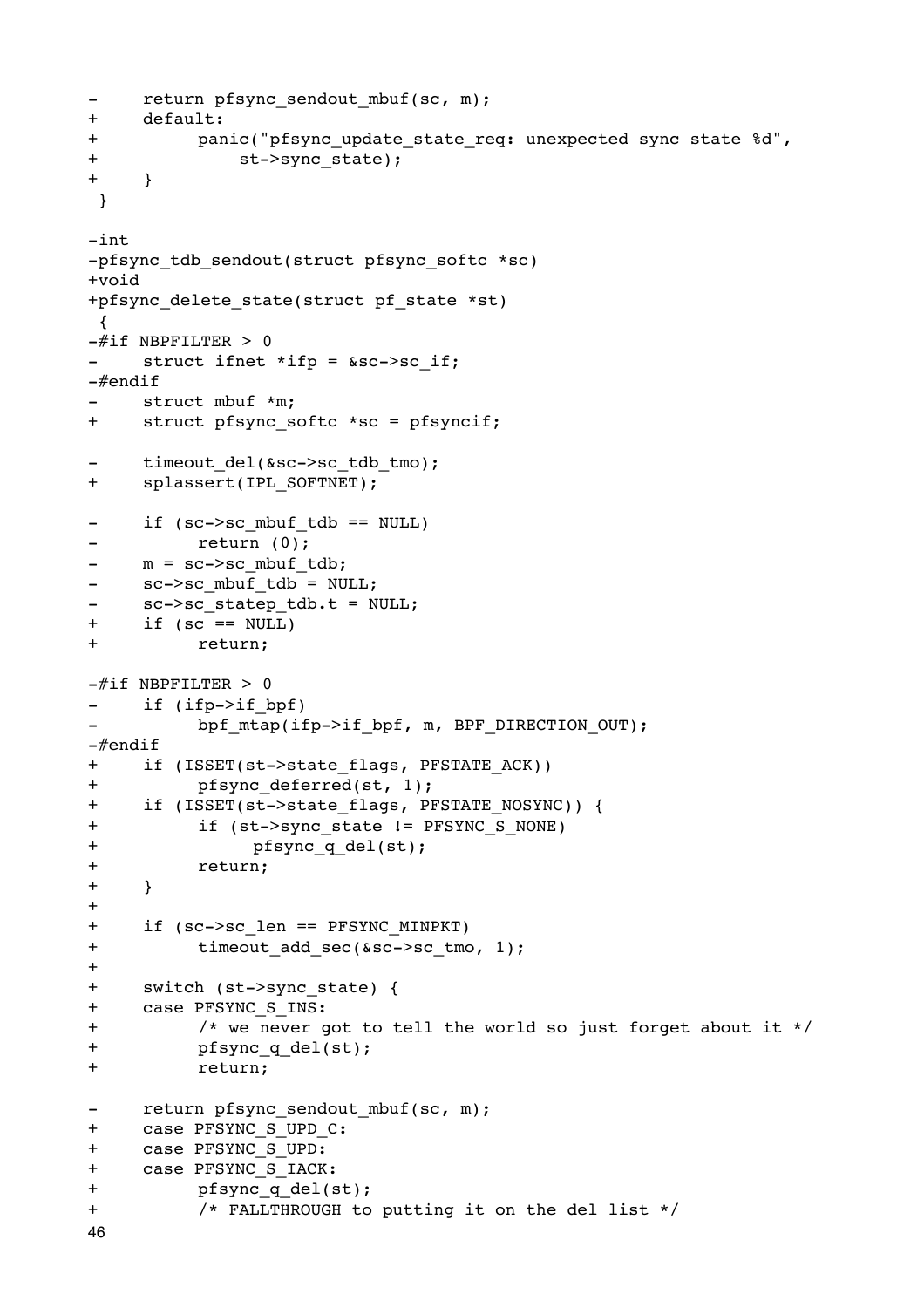```
+\ddot{}case PFSYNC S NONE:
\begin{array}{c} + \end{array}pfsync q ins(st, PFSYNC S DEL);
\begin{array}{c} + \end{array}return;
\ddot{}\ddot{+}default:
\ddot{+}panic("pfsync delete state: unexpected sync state %d",
\ddaggerst->sync_state);
\begin{array}{c} + \end{array}\mathcal{E}\rightarrow-int-pfsync sendout mbuf(struct pfsync softc *sc, struct mbuf *m)
+void
+pfsync_clear_states(u_int32_t creatorid, const char *ifname)
 \left\{ \right.struct sockaddr sa;
\overline{a}struct ip *ip;
\overline{a}struct \{+\begin{array}{c} + \end{array}struct pfsync subheader subh;
\ddot{+}struct pfsync clr clr;
+} packed r;
\overline{a}if (sc->sc sync ifp ||sc->sc sync peer.s addr != INADDR PFSYNC GROUP) {
                M PREPEND(m, sizeof(struct ip), M DONTWAIT);
\blacksquareif (m == NULL) {
\overline{a}pfsyncstats.pfsyncs onomem++;
\frac{1}{2}return (0);
\qquad \qquad -\overline{\phantom{0}}\mathcal{F}\frac{1}{2}ip = m \text{total}(m, \text{struct ip *});
                ip->ip v = IPVERSION;
\blacksquare\blacksquareip->ip h1 = sizeof(*ip) >> 2;
                ip \rightarrow ip tos = IPTOS LOWDELAY;
\overline{\phantom{0}}ip \rightarrow ip len = htons(m->m pkthdr.len);
\frac{1}{2}\overline{a}ip->ip id = htons(ip randomid());
                ip->ip_off = htons/IP DF);\overline{a}ip->ip_ttl = PFSYNC_PFLTTL;\blacksquareip->ip p = IPPROTO PFSYNC;\overline{\phantom{a}}ip->ip_sum = 0;\overline{\phantom{0}}\ddot{+}struct pfsync softc *sc = pfsyncif;
                bzero(\&sa, sizeof(sa));\overline{a}ip \rightarrow ip src.s addr = INADDR ANY;
        splassert(IPL SOFTNET);
\ddot{+}\boldsymbol{+}\ddot{+}if (\text{sc} == \text{NULL})\ddot{+}return;
                if (sc->sc sendaddr.s addr == IMADDR PFSYNC GROUP)m->m flags |= M MCAST;\overline{a}ip \rightarrow ip dst = sc->sc sendaddr;
                sc->sc sendaddr.s addr = sc->sc sync peer.s addr;
\ddot{+}bzero(\&r, sizeof(r));pfsyncstats.pfsyncs opackets++;
47
```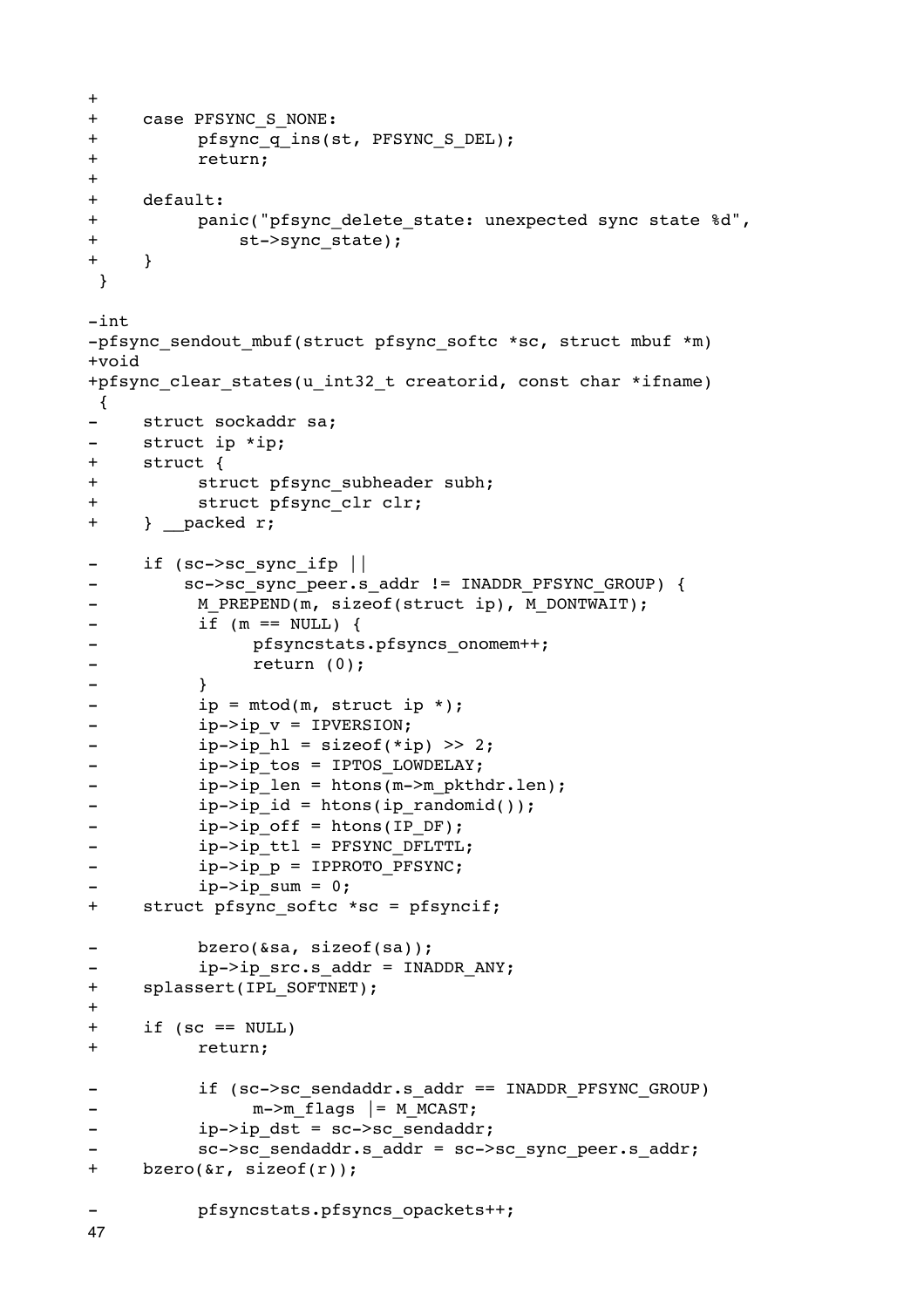```
+r.subh.action = PFSYNC ACT CLR;+r.subh.count = htons(1);if (ip output(m, NULL, NULL, IP RAWOUTPUT, &sc->sc imo, NULL))
                   pfsyncstats.pfsyncs oerrors++;
\overline{a}} else
             m freem(m);
      strlcpy(r.clr.ifname, ifname, sizeof(r.clr.ifname));
+\ddot{+}r.clr.creatorid = creatorid;
      return (0);
\ddot{+}pfsync send plus(\&r, sizeof(r));
 \rightarrow-#ifdef IPSEC
-/* Update an in-kernel tdb. Silently fail if no tdb is found. */
void
-pfsync update net tdb(struct pfsync tdb *pt)
+pfsync q ins(struct pf state *st, int q)
\{\blacksquarestruct tdb
                          *tdb;
      int
                           s:\ddot{+}struct pfsync softc *sc = pfsyncif;
+size t nlen = pfsync qs[q].len;
+int s;
      /* check for invalid values */\overline{a}if (ntohl(pt-> spi) \leq SPI RESERVED MAX(pt->dst.sa.sa_family != AF_INET &&
\equivpt->dst.sa.sa family != AF INET6))
\overline{\phantom{m}}goto bad;
\overline{\phantom{0}}\blacksquares = spltdb();
      tdb = gettdb(pt->spl, &pt->dst, pt->sproto);
\overline{\phantom{0}}if (tdb) {
\overline{a}\blacksquarept->rpl = ntohl(pt->rpl);pt->cur bytes = betoh64(pt->cur bytes);
\frac{1}{2}\overline{\phantom{0}}/* Neither replay nor byte counter should ever decrease. */
\overline{\phantom{a}}if (pt->rpl < tdb-&gt;tdb rpl ||
\qquad \qquad \blacksquarept->cur bytes < tdb->tdb cur bytes) {
\overline{a}splx(s);\overline{a}goto bad;
\overline{a}KASSERT(st->sync state == PFSYNC S NONE) ;
+\ddot{}+#if 1 || defined(PFSYNC DEBUG)
+if (sc->sc len < PFSYNC MINPKT)
             panic("pfsync pkt len is too low %d", sc->sc len);
++#endif
      if (TAILQ EMPTY(\&sc->sc qs[q]))+\ddot{}nlen += sizeof(struct pfsync_subheader);
             tdb->tdb rpl = pt->rpl;
             tdb->tdb cur bytes = pt->cur bytes;
      if (sc->sc len + nlen > sc->sc_if.if_mtu) {
+48
```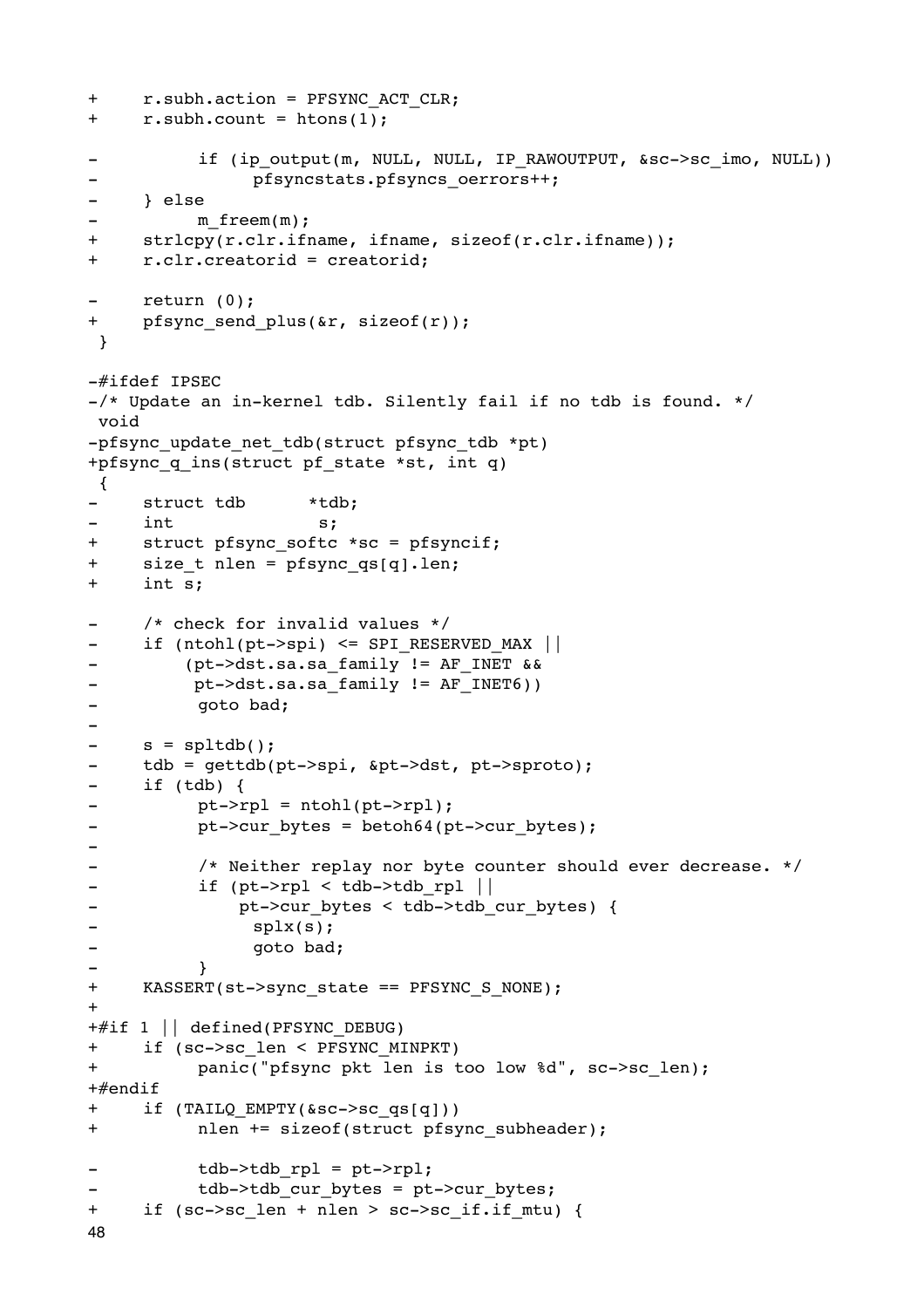```
+

 s = splnet();
+

 pfsync_sendout();
+

 splx(s);
+
+

 nlen = sizeof(struct pfsync_subheader) + pfsync_qs[q].len;
     }
     splx(s);- return;
- bad:
- if (pf status.debug >= PF DEBUG MISC)
         printf("pfsync_insert: PFSYNC_ACT_TDB_UPD: "
             "invalid value\n");
- pfsyncstats.pfsyncs badstate++;
- return;
+ sc->sc len += nlen;
+ TAILQ INSERT TAIL(&sc->sc qs[q], st, sync list);
+ st->sync state = q;
 }
-\prime* One of our local tdbs have been updated, need to sync rpl with
others */
-int
-pfsync update tdb(struct tdb *tdb, int output)
+void
+pfsync_q_del(struct pf_state *st)
 {
     struct ifnet *ifp = NULL;struct pfsync softc *sc = pfsyncif;
- struct pfsync_header *h;
     struct pfsync tdb *pt = NULL;int s, i, ret;
+ int q = st->sync_state;
- if (sc == NULL)
         return (0);
+ KASSERT(st->sync_state != PFSYNC_S_NONE);
- ifp = \&sc ->sc if;
- if (ifp->if_bpf == NULL && sc->sc_sync_ifp == NULL &&
- sc->sc sync peer.s addr == INADDR PFSYNC GROUP) {
- \prime /* Don't leave any stale pfsync packets hanging around. */
- if (sc->sc_mbuf_tdb != NULL) {
- m freem(sc->sc mbuf tdb);
- SC->sc_mbuf_tdb = NULL;
- SC->sc_statep_tdb.t = NULL;
-

 }
-

 return (0);
- }
+ sc->sc len -= pfsync qs[q].len;
+ TAILQ REMOVE(&sc->sc qs[q], st, sync list);
+ st->sync_state = PFSYNC_S_NONE;
- s = splnet();
- if (sc->sc mbuf tdb == NULL) {
          if ((sc->sc_mbuf_tdb = pfsync_get_mbuf(sc, PFSYNC ACT TDB UPD,
49
```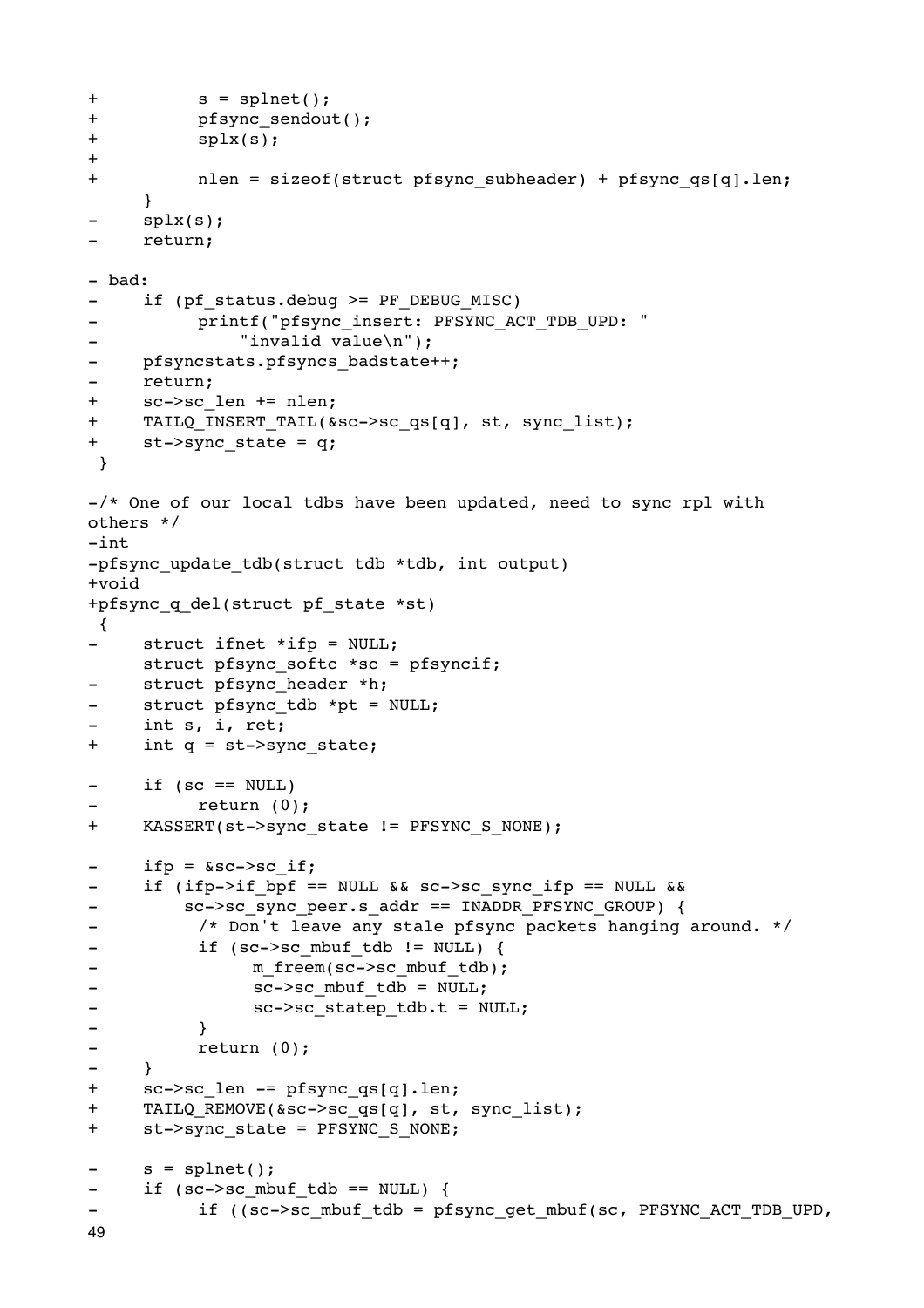```
(void * )&sc->sc statep tdb.t)) == NULL)+if (TAILQ EMPTY(\&sc->sc qs[q]))+sc->sc len -= sizeof(struct pfsync subheader);
+}
++void
+pfsync update tdb(struct tdb *t, int output)
+{
       struct pfsync softc *sc = pfsyncif;
++size t nlen = sizeof(struct pfsync tdb);
\ddot{+}int s;
\ddot{+}\ddot{+}if (\text{sc} == \text{NULL})\begin{array}{c} + \end{array}return;
\ddot{+}\ddot{+}if (!ISSET(t->tdb \text{ flags}, TDBF PFSYNC)) {
\ddot{+}if (TAILQ EMPTY(\&sc->sc tdb q))\ddot{+}nlen += sizeof(struct pfsync subheader);
\ddot{+}\ddot{+}if (sc->sc len + nlen > sc->sc if.if mtu) {
\ddot{+}s = splnet();
\ddot{}pfsync sendout();
                       splx(s);return (ENOMEM);
\overline{\phantom{0}}\overline{a}\mathcal{E}h = mtod(sc->sc mbuf tdb, struct pfsync header *);
\blacksquare\overline{a}\} else {
               h = mtod(sc->sc mbuf tdb, struct pfsync header *);
\overline{\phantom{0}}if (h->action != PFSYNC ACT TDB UPD) {
\qquad \qquad -/*\blacksquare* XXX will never happen as long as there's
\qquad \qquad* only one "TDB action".
\blacksquare\star/\blacksquarepfsync tdb sendout(sc);
\overline{\phantom{0}}sc->sc mbuf tdb = pfsync get mbuf(sc,
\frac{1}{2}\overline{a}PFSYNC ACT TDB UPD, (void *)&sc->sc statep tdb.t);
                       if (sc->sc mbuf tdb == NULL) {
\overline{\phantom{0}}splx(s);\overline{a}\frac{1}{2}return (ENOMEM);
\overline{\phantom{0}}\mathcal{F}h = mtod(sc->sc mbuf tdb, struct pfsync header *);
\blacksquare} else if (sc->sc maxupdates) {
\blacksquare/*
\frac{1}{2}* If it's an update, look in the packet to see if
\qquad \qquad -* we already have an update for the state.
\overline{a}\overline{\phantom{0}}\star/struct pfsync tdb *u =
                             (void *)((char *h + PFSYNC HDRLEN);\overline{\phantom{a}}for (i = 0; !pt & \& i < h-&gt;count; i++) {
                               if (tdb->tdb spi == u->spi & &
\overline{\phantom{a}}\overline{a}tdb->tdb sproto == u->sproto &&
                                     !bcmp(&tdb->tdb dst, &u->dst,
\frac{1}{2}\overline{\phantom{a}}SA LEN(\&u->dst.sa))) {
                                      pt = u;\overline{\phantom{a}}\overline{a}pt->updates++;
50
```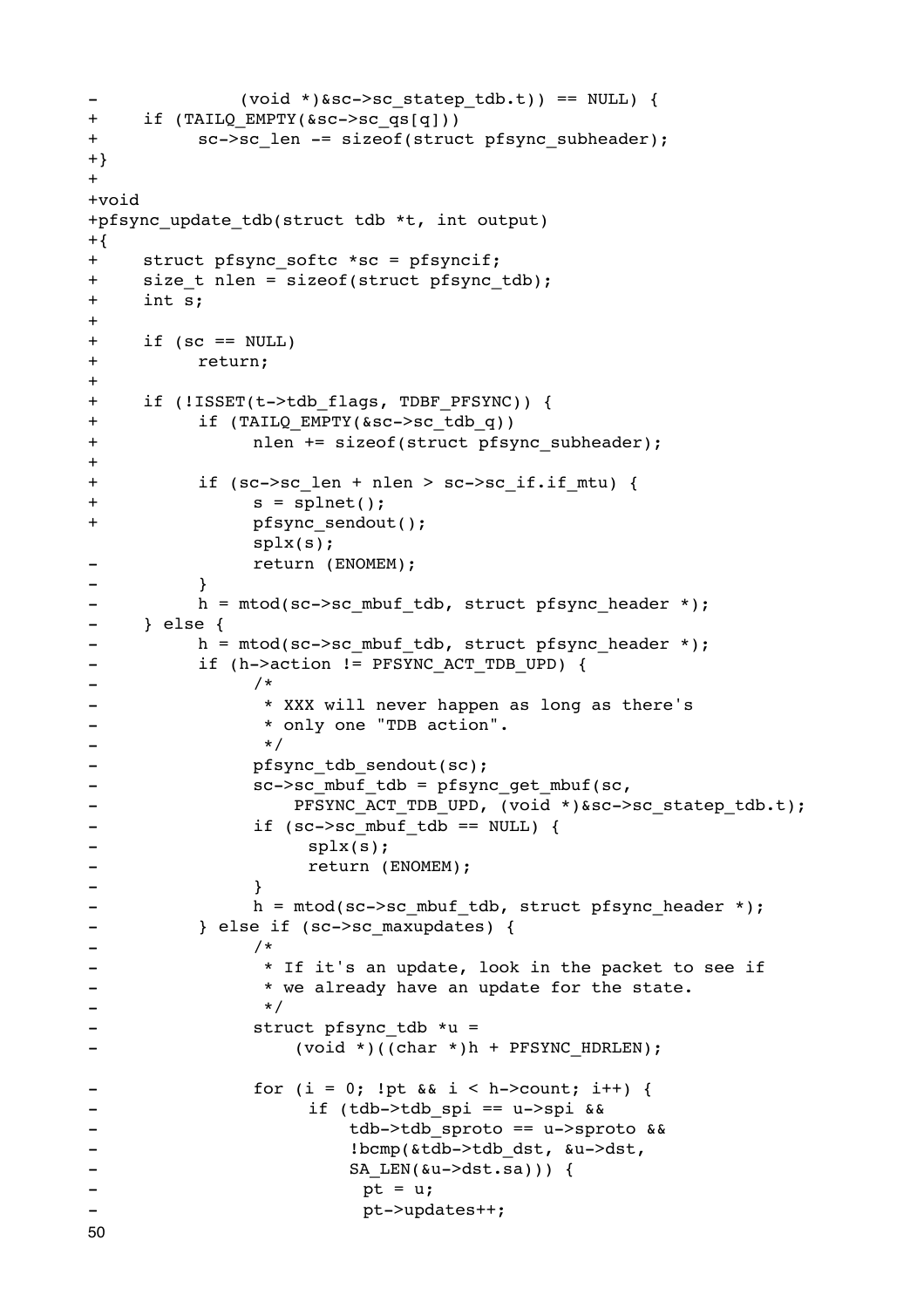```
- \qquad \qquad \qquad \qquad \qquad \qquad \qquad \qquad \qquad \qquad \qquad \qquad \qquad \qquad \qquad \qquad \qquad \qquad \qquad \qquad \qquad \qquad \qquad \qquad \qquad \qquad \qquad \qquad \qquad \qquad \qquad \qquad \qquad \qquad \qquad \qquad - u++;- \qquad \qquad }
+

 nlen = sizeof(struct pfsync_subheader) +
+

 sizeof(struct pfsync_tdb);

 }
- }
- if (pt == NULL) {
-

 /* not a "duplicate" update */
- pt = sc->sc_statep_tdb.t++;
           sc->sc_mbuf_tdb->m_pkthdr.len =
- sc->sc mbuf tdb->m len += sizeof(struct pfsync tdb);
-

 h->count++;
- bzero(pt, sizeof(*pt));
-
-    pt->spi = tdb->tdb spi;
- memcpy(&pt->dst, &tdb->tdb dst, sizeof pt->dst);
- pt->sproto = tdb->tdb sproto;
+ sc->sc len += nlen;
+ TAILQ INSERT TAIL(&sc->sc tdb q, t, tdb sync entry);
+ SET(t->tdb_flags, TDBF PFSYNC);
+ t->tdb updates = 0;
+ } else {
+ if (++t->tdb updates >= sc->sc maxupdates)
+

 schednetisr(NETISR_PFSYNC);
     }
+ if (output)
+

 SET(t->tdb_flags, TDBF_PFSYNC_RPL);
+ else
+ CLR(t->tdb flags, TDBF PFSYNC RPL);
+}
+
+void
+pfsync_delete_tdb(struct tdb *t)
+{
+ struct pfsync softc *sc = pfsyncif;
+
+ if (sc == NULL || !ISSET(t->tdb_flags, TDBF_PFSYNC))
+

 return;
+
+ sc->sc len -= sizeof(struct pfsync tdb);
+ TAILQ REMOVE(&sc->sc tdb q, t, tdb sync entry);
+ CLR(t->tdb flags, TDBF PFSYNC);
+
+ if (TAILQ EMPTY(&sc->sc tdb q))
+ sc->sc len -= sizeof(struct pfsync subheader);
+}
+
+int
+pfsync_out_tdb(struct tdb *t, struct mbuf *m, int offset)
+{
+ struct pfsync tdb *ut = (struct pfsync tdb *)(m->m data + offset);
+
+ bzero(ut, sizeof(*ut));
51
```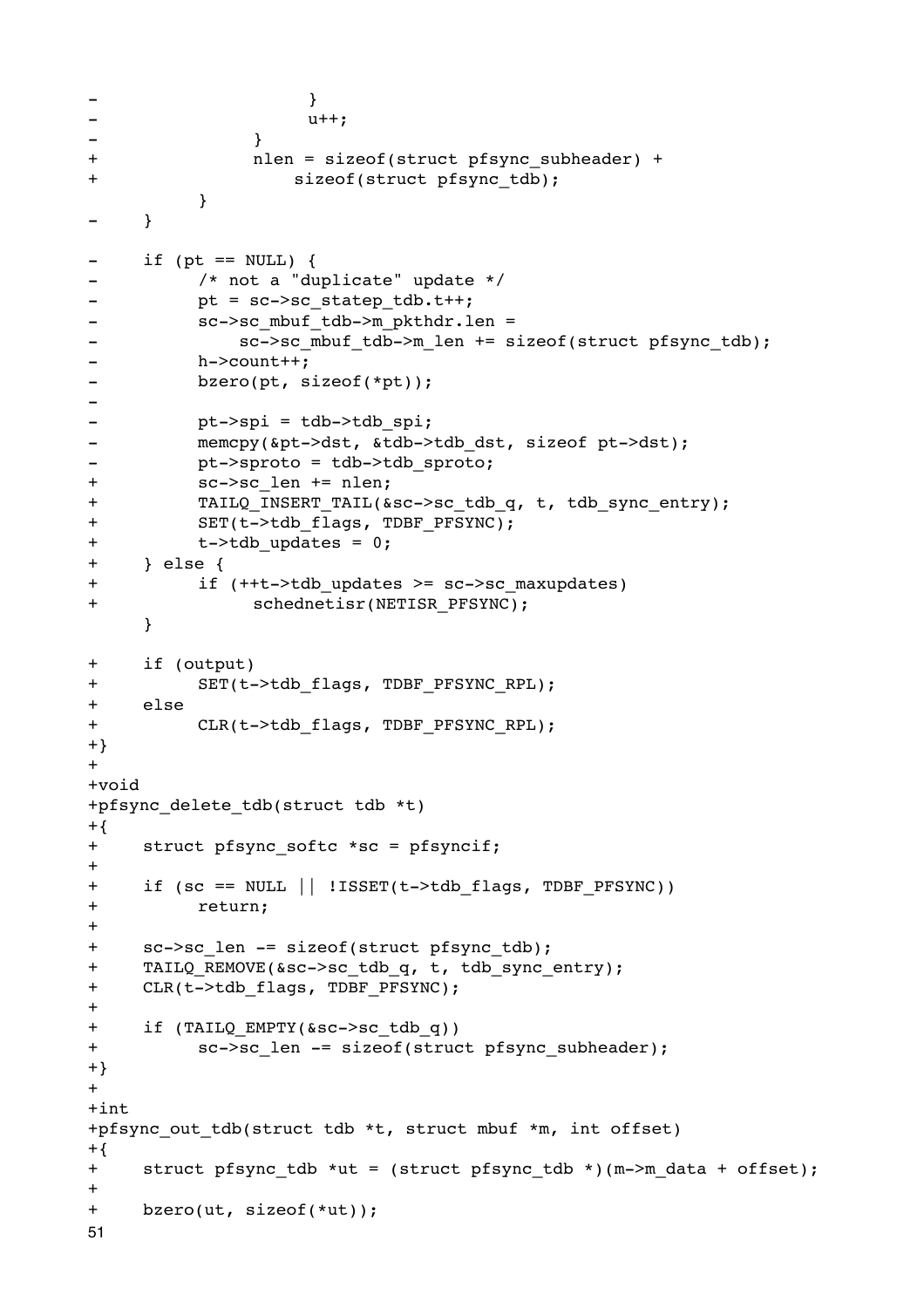```
+ ut->spi = t->tdb_spi;
+ bcopy(&t->tdb dst, &ut->dst, sizeof(ut->dst));
     /*
      * When a failover happens, the master's rpl is probably above
      * what we see here (we may be up to a second late), so
@0 -1984,17 +2158,184 @0 pfsync update tdb(struct tdb *tdb, int o
       * this edge case.
       */
 #define RPL_INCR 16384
     pt->rpl = htonl(tdb->tdb_rpl + (output ? RPL INCR : 0));- pt->cur bytes = htobe64(tdb->tdb cur bytes);
+ ut->rpl = htonl(t->tdb rpl + (ISSET(t->tdb flags,
TDBF_PFSYNC_RPL) ?
+ RPL_INCR : 0));
+ ut->cur_bytes = htobe64(t->tdb_cur_bytes);
+ ut->sproto = t->tdb_sproto;
- if (h->count == sc->sc maxcount ||- (sc->sc_maxupdates && (pt->updates >= sc->sc_maxupdates)))
-    ret = pfsync tdb sendout(sc);
+ return (sizeof(*ut));
+}
     splx(s);- return (ret);
+void
+pfsync_bulk_start(void)
+\{+ struct pfsync softc *sc = pfsyncif;
+
+ sc->sc ureq received = time uptime;
+
+ if (sc->sc bulk next == NULL)
+ sc->sc bulk next = TAILQ FIRST(&state list);
+ sc->sc bulk last = sc->sc bulk next;
+
+ if (pf status.debug >= PF DEBUG MISC)
+

 printf("pfsync: received bulk update request\n");
+
+ pfsync_bulk_status(PFSYNC_BUS_START);
+ pfsync bulk update(sc);
+}
++void
+pfsync_bulk_update(void *arg)
+{
+ struct pfsync softc *sc = arg;
+ struct pf state *st = sc->sc bulk next;
+ int i = 0;
+
+ do {
+ if (st->sync state == PFSYNC S NONE &&
+

 st->timeout < PFTM_MAX &&
+ st->pfsync time <= sc->sc ureq received) {
+ pfsync update state req(st);
+

 i++;
52
```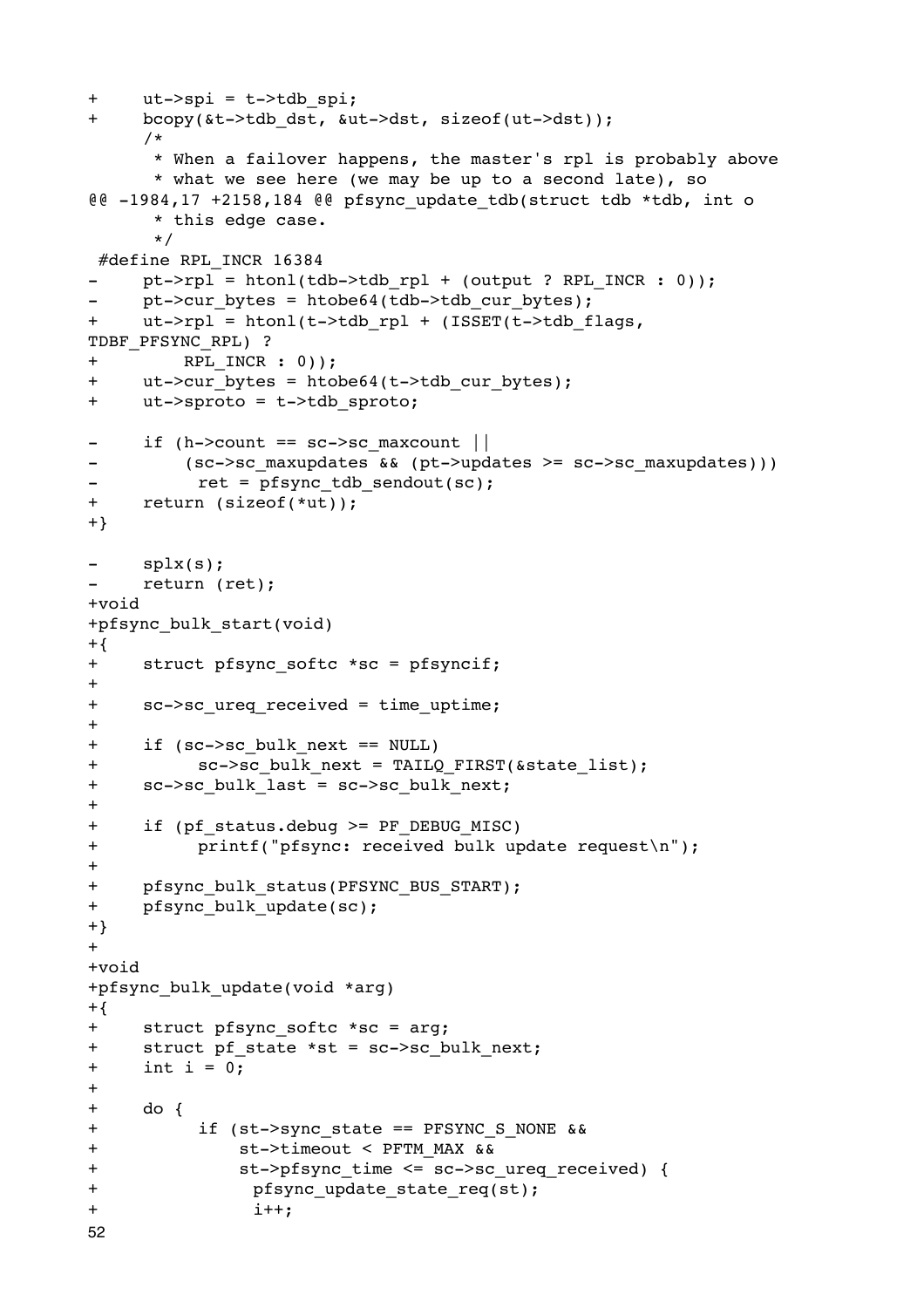```
+

 }
+
+ st = TAILQ NEXT(st, entry list);
+

 if (st == NULL)
+ st = TAILQ FIRST(\&state list);+
+ if (i > 0 && TAILQ EMPTY(&sc->sc qs[PFSYNC S UPD])) {
+

 sc->sc_bulk_next = st;
+ timeout add(&sc->sc bulk tmo, 1);
+

 return;
+

 }
+ } while (st != sc->sc bulk last);
+
+ /* we're done */
+ sc->sc_bulk_next = NULL;
+ sc->sc bulk last = NULL;
+ pfsync bulk status(PFSYNC BUS END);
 }
+
+void
+pfsync bulk status(u_int8 t status)
+\{+ struct {
+

 struct pfsync_subheader subh;
+ struct pfsync bus bus;
+ } packed r;
+
+ struct pfsync softc *sc = pfsyncif;
+
+ bzero(&r, sizeof(r));
+
+ r.subh.action = PFSYNC_ACT_BUS;
+ r.subh.count = htons(1);
+
+ r.bus.creatorid = pf_status.hostid;
+ r.bus.endtime = htonl(time uptime - sc->sc ureq received);
+ r.bus.status = status;
+
+ pfsync send plus(&r, sizeof(r));
+}
+
+void
+pfsync_bulk_fail(void *arg)
+{
+ struct pfsync softc *sc = arg;
+
+ if (sc->sc bulk tries++ < PFSYNC MAX BULKTRIES) {
+

 /* Try again */
+

 timeout_add_sec(&sc->sc_bulkfail_tmo, 5);
+ pfsync request update(0, 0);
+ } else {
+

 /* Pretend like the transfer was ok */
+ sc->sc ureq sent = 0;
+ sc->sc bulk tries = 0;
+#if NCARP > 0+

 if (!pfsync_sync_ok)
53
```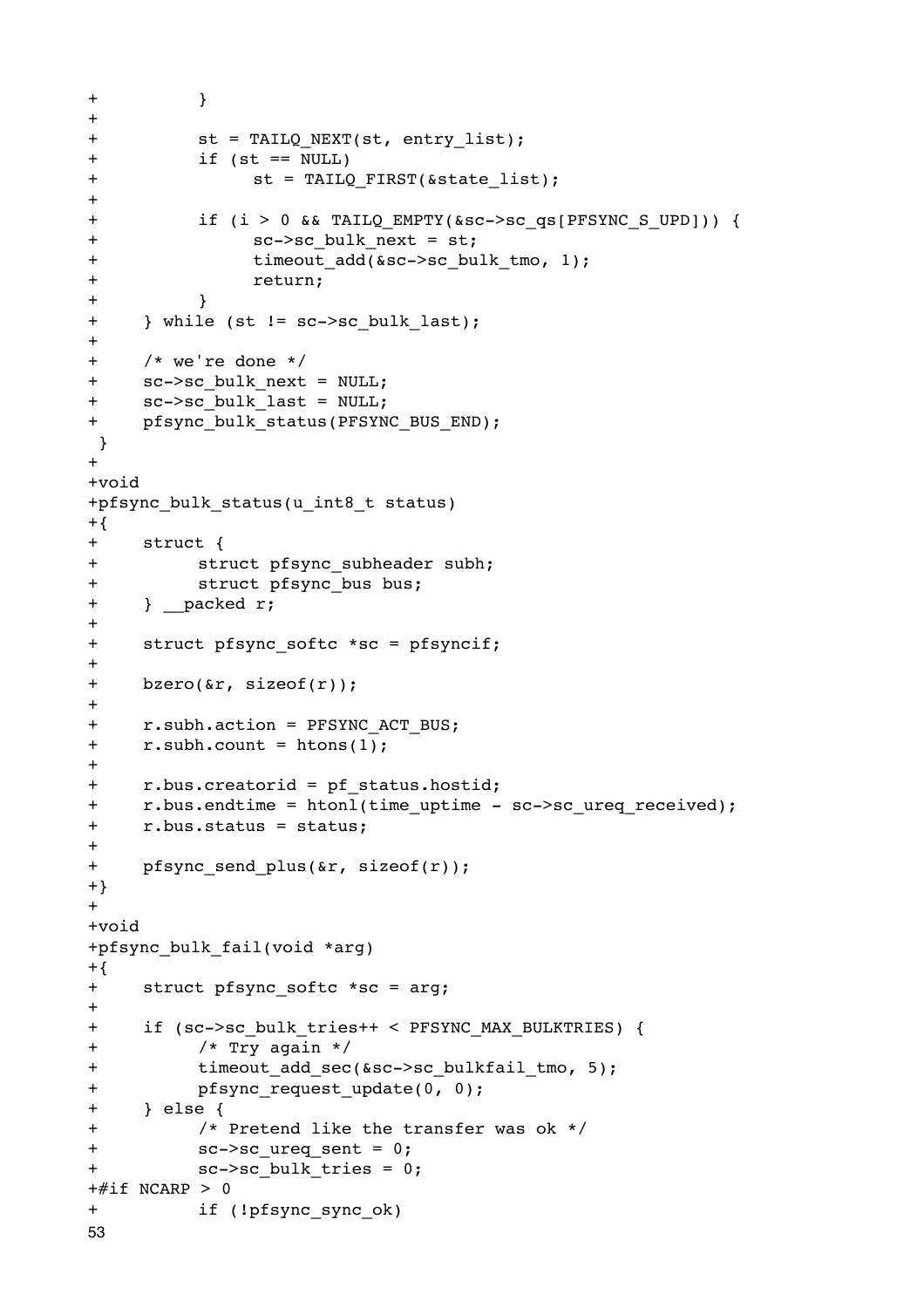```
+ carp group demote adj(&sc->sc if, -1);
 #endif
+ pfsync sync ok = 1;
+ if (pf status.debug >= PF DEBUG MISC)
+

 printf("pfsync: failed to receive bulk update\n");
+ }
+}
+
+void
+pfsync_send_plus(void *plus, size_t pluslen)
+{
+ struct pfsync softc *sc = pfsyncif;
+ int s;
+
+ if (sc->sc_len + pluslen > sc->sc_if.if_mtu) {
+

 s = splnet();
+

 pfsync_sendout();
+

 splx(s);
+ }
+
+ sc->sc_plus = plus;
+ sc->sc_len += (sc->sc pluslen = pluslen);
+
+ s = split(t);+ pfsync_sendout();
+ splx(s);
+}
+
+int
+pfsync_up(void)
+{
+ struct pfsync softc *sc = pfsyncif;
+
+ if (sc == NULL || !ISSET(sc->sc_if.if_flags, IFF RUNNING))
+

 return (0);
+
+ return (1);
+}
+
+int
+pfsync state in use(struct pf state *st)
+{
+ struct pfsync softc *sc = pfsyncif;
+
+ if (sc == \text{NULL})
+

 return (0);
+
+ if (st->sync state != PFSYNC S NONE)
+

 return (1);
+
+ if (sc->sc bulk next == NULL && sc->sc bulk last == NULL)
+

 return (0);
+
+ return (1);
+}
+54
```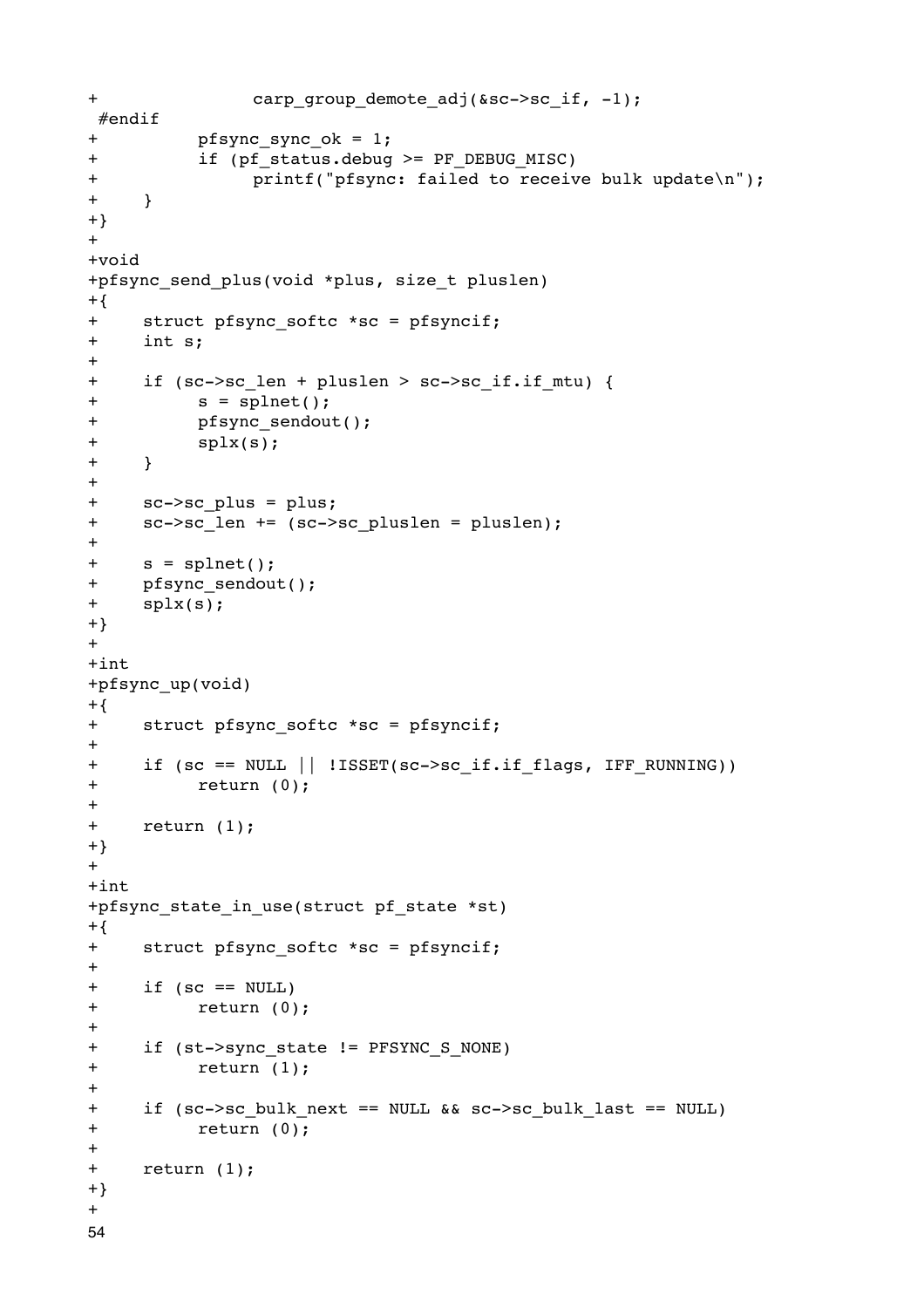```
+u_int pfsync_ints;
+u_int pfsync_tmos;
+
+void
+pfsync_timeout(void *arg)
+{
+ int s;
+
+ pfsync tmos++;
+
+ s = splnet();
+ pfsync_sendout();
+ splx(s);
+}
+
+/* this is a softnet/netisr handler */
+void
+pfsyncintr(void)
+{}+ int s;
+
+ pfsync_ints++;
+
+ s = splnet();
+ pfsync_sendout();
+ splx(s);
+}
 int
 pfsync_sysctl(int *name, u_int namelen, void *oldp, size_t *oldlenp, 
void *newp,
Index: sys/net/if_pfsync.h
===================================================================
RCS file: /cvs/src/sys/net/if pfsync.h,v
retrieving revision 1.35
diff -u -p -r1.35 if pfsync.h
--- sys/net/if_pfsync.h 29 Jun 2008 08:42:15 -0000 1.35
+++ sys/net/if_pfsync.h 4 Feb 2009 05:18:14 -0000
@@ -26,154 +26,217 @@
  * THE POSSIBILITY OF SUCH DAMAGE.
   */
+/*+ * Copyright (c) 2008 David Gwynne <dlg@openbsd.org>
+ *
+ * Permission to use, copy, modify, and distribute this software for 
any
+ * purpose with or without fee is hereby granted, provided that the 
above
+ * copyright notice and this permission notice appear in all copies.
+ *
+ * THE SOFTWARE IS PROVIDED "AS IS" AND THE AUTHOR DISCLAIMS ALL 
WARRANTIES
+ * WITH REGARD TO THIS SOFTWARE INCLUDING ALL IMPLIED WARRANTIES OF
+ * MERCHANTABILITY AND FITNESS. IN NO EVENT SHALL THE AUTHOR BE LIABLE 
FOR
55
```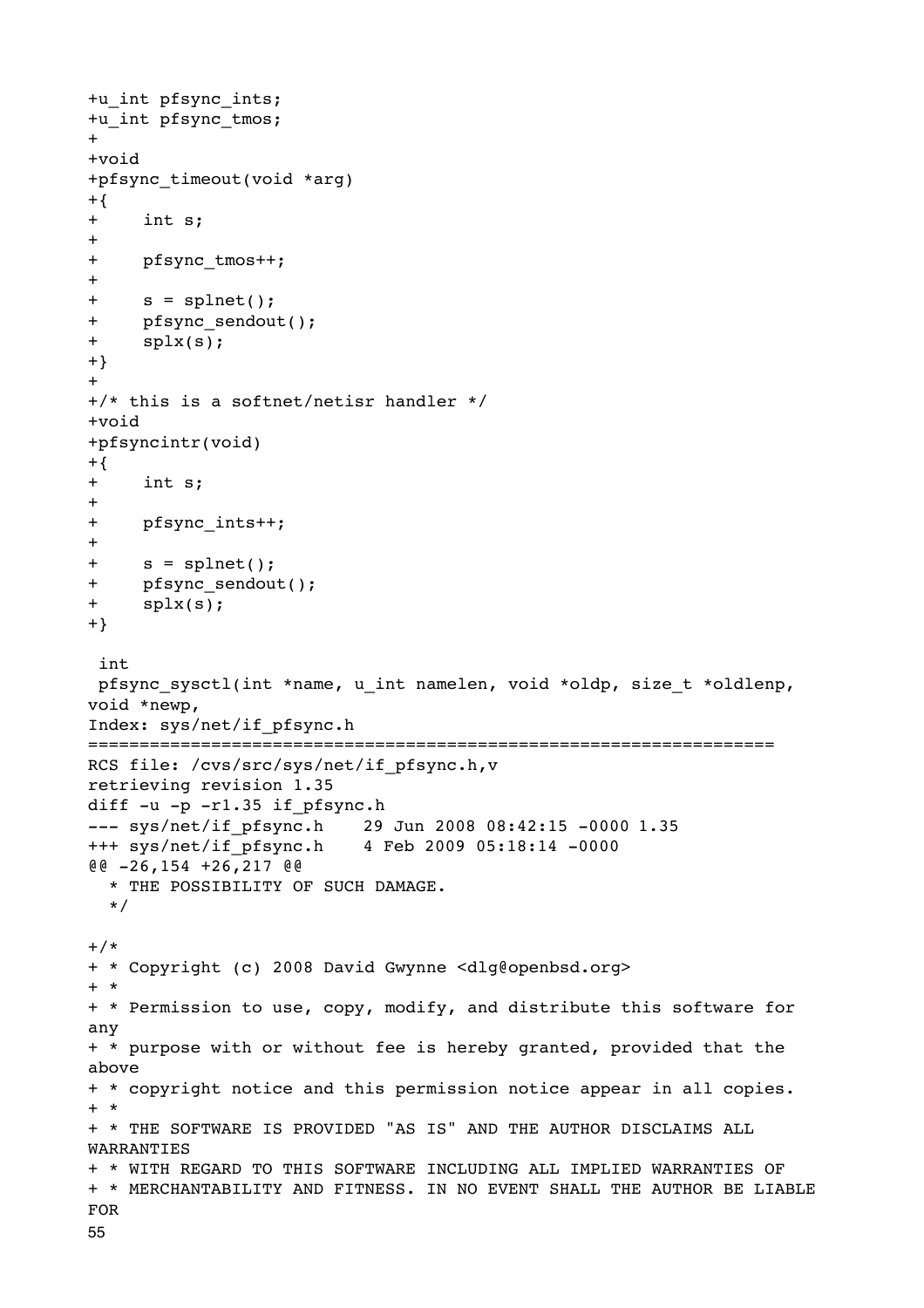+ \* ANY SPECIAL, DIRECT, INDIRECT, OR CONSEQUENTIAL DAMAGES OR ANY DAMAGES + \* WHATSOEVER RESULTING FROM LOSS OF USE, DATA OR PROFITS, WHETHER IN AN + \* ACTION OF CONTRACT, NEGLIGENCE OR OTHER TORTIOUS ACTION, ARISING OUT OF + \* OR IN CONNECTION WITH THE USE OR PERFORMANCE OF THIS SOFTWARE. + \*/ + #ifndef NET IF PFSYNC H  $\#$ define  $NET$  IF PFSYNC H +#define PFSYNC VERSION 5 +#define PFSYNC\_DFLTTL 255 -#define PFSYNC ID LEN sizeof(u int64 t) +#define PFSYNC\_ACT\_CLR 0 /\* clear all states \*/ +#define PFSYNC\_ACT\_INS 1 /\* insert state \*/ +#define PFSYNC\_ACT\_INS\_ACK 2 /\* ack of insterted state \*/ +#define PFSYNC\_ACT\_UPD 3 /\* update state \*/ +#define PFSYNC\_ACT\_UPD\_C 4 /\* "compressed" update state \*/ +#define PFSYNC\_ACT\_UPD\_REQ 5 /\* request "uncompressed" state \*/ +#define PFSYNC\_ACT\_DEL 6 /\* delete state \*/ +#define PFSYNC\_ACT\_DEL\_C 7 /\* "compressed" delete state \*/ +#define PFSYNC\_ACT\_INS\_F 8 /\* insert fragment \*/ +#define PFSYNC\_ACT\_DEL\_F 9 /\* delete fragments \*/ +#define PFSYNC\_ACT\_BUS 10 /\* bulk update status \*/ +#define PFSYNC\_ACT\_TDB 11 /\* TDB replay counter update \*/ +#define PFSYNC\_ACT\_EOF 12 /\* end of frame \*/ +#define PFSYNC\_ACT\_MAX 13  $+$ +#define PFSYNC ACTIONS "CLR ST", + 

 "INS ST", \ + 

 "INS ST ACK", \  $+$  "UPD ST",  $\qquad \qquad \backslash$ + 

 "UPD ST COMP", \ + 

 "UPD ST REQ", \  $\qquad \qquad \qquad \text{"DEL ST",}$ + 

 "DEL ST COMP", \ + 

 "INS FR", \ + 

 "DEL FR", \ + 

 "BULK UPD STAT",\ + 

 "TDB UPD", \ + 

 "EOF" -struct pfsync\_tdb { u int32 t spi; - union sockaddr union dst; - u\_int32 t\_rpl; u int64 t cur bytes; - u\_int8 t sproto; - u\_int8 t updates;  $u$  int8 t pad[2]; +#define PFSYNC HMAC LEN 20  $+$  $+$ / $\star$ 56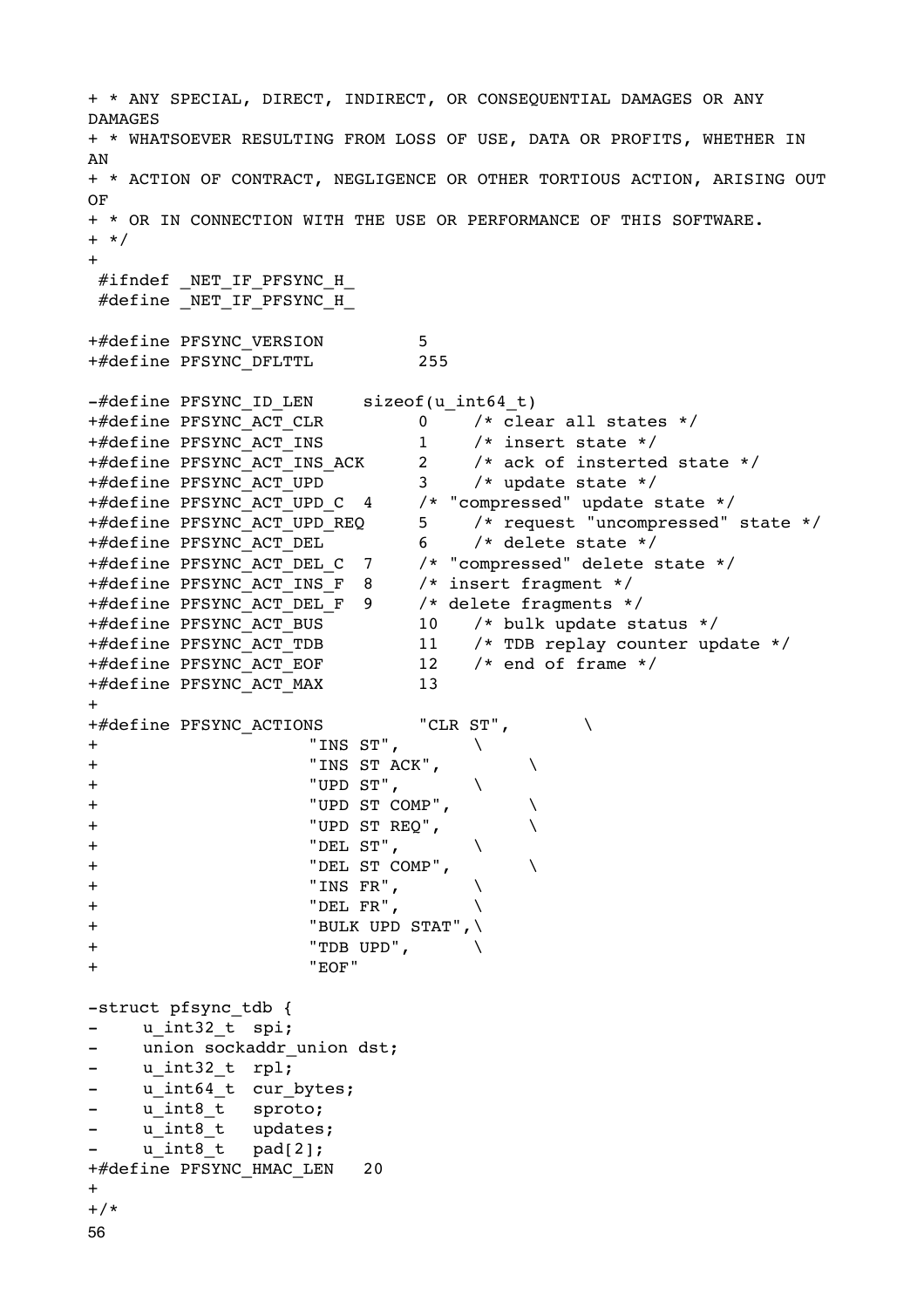```
+ * A pfsync frame is built from a header followed by several sections 
which
+ * are all prefixed with their own subheaders. Frames must be 
terminated with
+ * an EOF subheader.
+ *
+ * | ... | | |
+ * | IP header |
+ * +============================+
+ * | pfsync header |
+ * +----------------------------+
+ * | pfsync_subheader

 |
+ * +----------------------------+
+ * | first action fields |
+ * | ...
+ * +----------------------------+
+ * | pfsync_subheader |
+ * +----------------------------+
+ * | second action fields |
+ * | \dots+ * +----------------------------+
+ * | EOF pfsync_subheader |
+ * +----------------------------+
+ * | HMAC |
+ * +============================+
+ */
++/*
+ * Frame header
+ */
++struct pfsync_header {
+ u_int8_t version;
+ u_int8_t

 _pad;
+ u_int16_t

 len;
                  pfcksum[PF_MD5_DIGEST_LENGTH];
+} __packed;
++/*+ * Frame region subheader
+ */
++struct pfsync_subheader {
+ u_int8_t

 action;
+ u int8 t pad;
+ \overline{u}_int1\overline{6}_t count;
+} __packed;
++/*+ * CLR
+ */
+
+struct pfsync_clr {
+ char

 ifname[IFNAMSIZ];
+ u_int32_t

 creatorid;
 } __packed;
57
```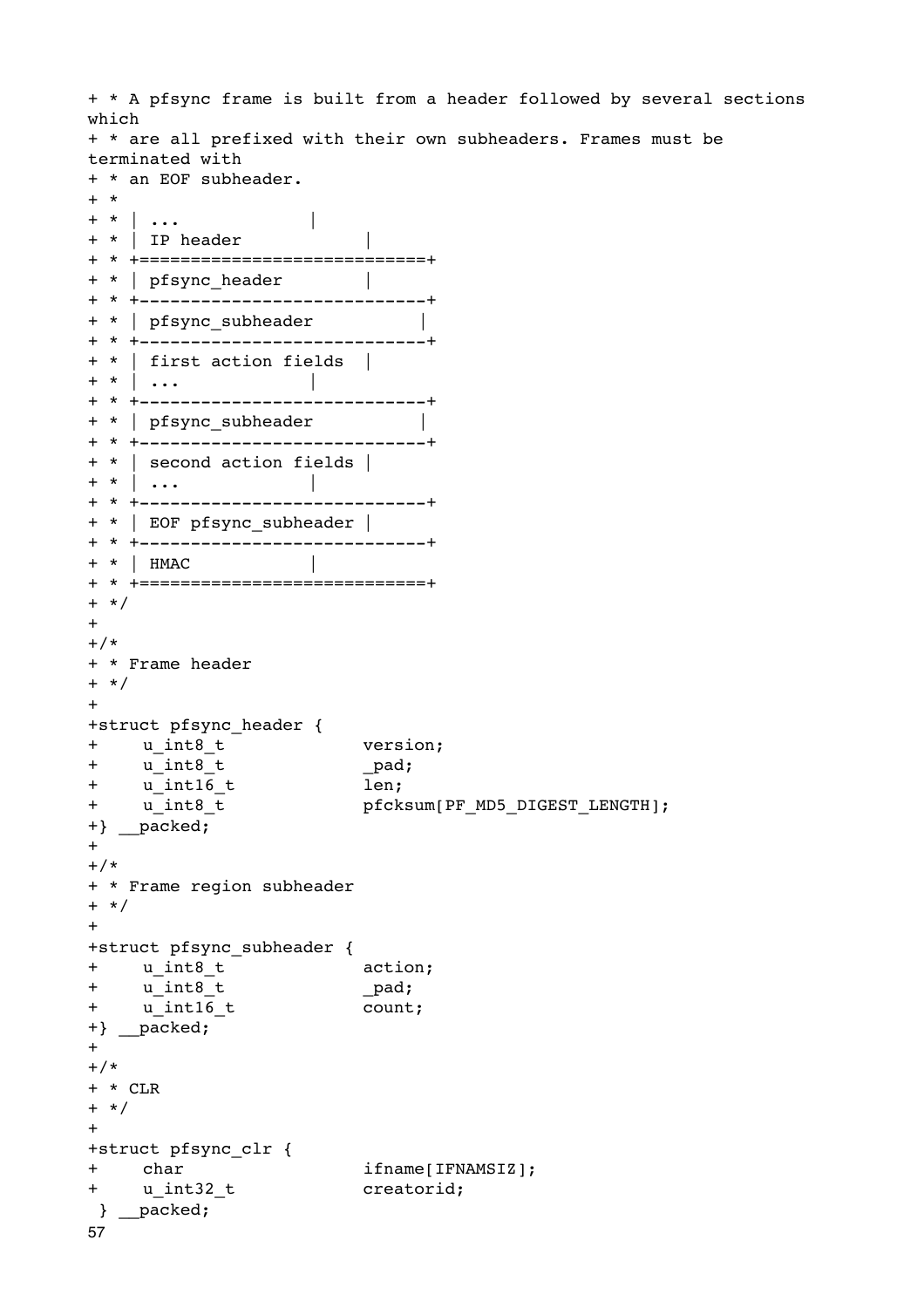```
-struct pfsync_state_upd {
- u int32 t id[2];
+/*
+ * INS, UPD, DEL
+ */
+
+/* these use struct pfsync_state in pfvar.h */
+
+/*
+ * INS_ACK
+ */
+
+struct pfsync_ins_ack {
+ u_int64_t id;
+ u_int32_t

 creatorid;
+} __packed;
++/*
+ * UPD_C
+ */
+
+struct pfsync_upd_c {
+ u int64 t id;
    struct pfsync state peer src;
    struct pfsync state peer dst;
- u_int32_t creatorid;
- u_int32_t expire;
- u int8 t timeout;
- u_int8_t updates;
- u int8 t pad[6];
-} packed;
-
-struct pfsync_state_del {
- u_int32_t

 id[2];
- u int32 t creatorid;
- struct {
- u_int8_t state;
- } src;
- struct {
- u_int8_t state;
- } dst;
- u int8 t pad[2];
-} __packed;
-
-struct pfsync_state_upd_req {
- u int32 t id[2];
- u int32 t creatorid;
- u int32 t pad;
-} __packed;
-
-struct pfsync_state_clr {
- char ifname[IFNAMSIZ];
- u int32 t creatorid;
- u int32 t pad;
-} __packed;
58
```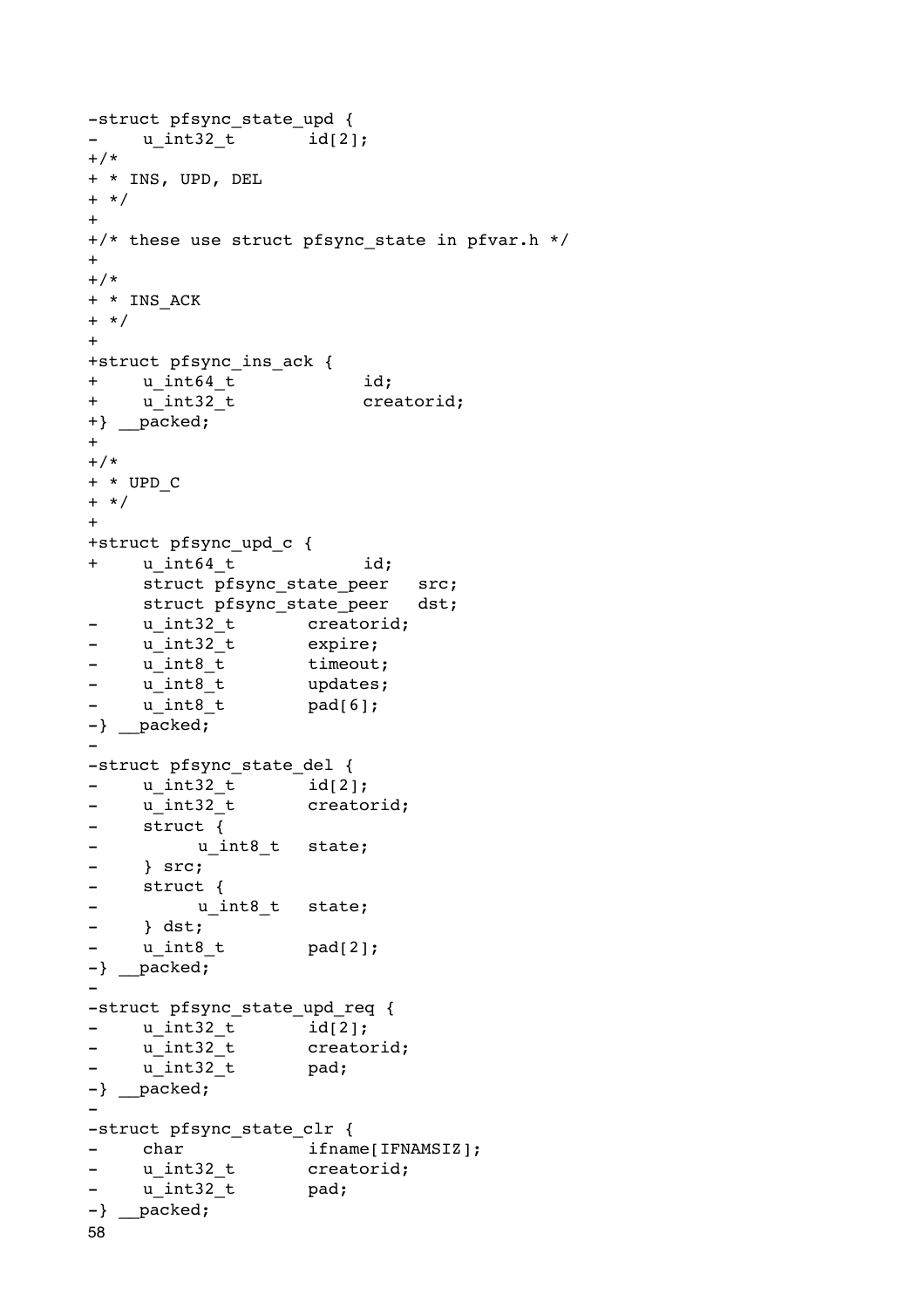```
-struct pfsync_state_bus {
- u_int32_t creatorid;
- u int32 t endtime;
- u int8 t status;
-#define PFSYNC BUS START 1
-#define PFSYNC BUS END 2
- u_int8_t pad[7];
+ u int32 t creatorid;
+ u int32 t expire;
+ u_int8_t timeout;
+ u_int8_t

 _pad[3];
 } __packed;
 /*
- * Names for PFSYNC sysctl objects
+ * UPD_REQ
  */
-#define PFSYNCCTL_STATS

 1 /* PFSYNC stats */
-#define PFSYNCCTL_MAXID

 2
-\#define PFSYNCCTL NAMES { \
- { 0, 0 }, \
- { "stats", CTLTYPE STRUCT }, \
-}
+struct pfsync_upd_req {
+ u int64 t id;
+ u_int32_t

 creatorid;
+} __packed;
-#ifdef _KERNEL
^{+}/*
+ * DEL_C
+ */
-union sc statep {
- struct pfsync state *s;
- struct pfsync_state_upd *u;
- struct pfsync state del *d;
- struct pfsync_state_clr *c;<br>- struct pfsync state bus *b;
- struct pfsync state bus
- struct pfsync state upd req *r;
-};
+struct pfsync_del_c {
+ u int64 t id;
+ u int32 t creatorid;
+} packed;
-union sc_tdb_statep {
- struct pfsync tdb *t;
-};
+/* 
+ * INS_F, DEL_F
+ */
-extern int pfsync sync ok;
59
```
-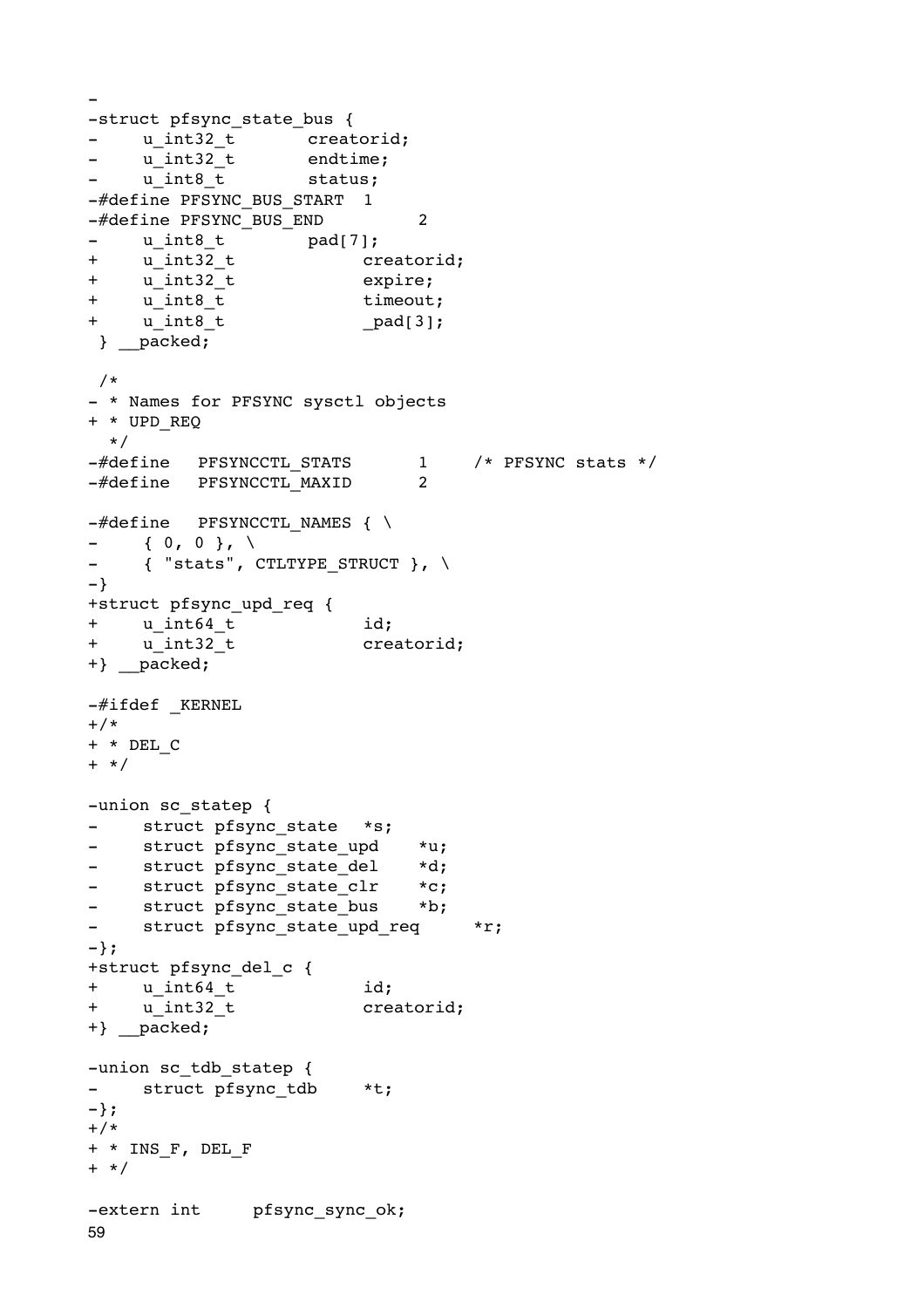```
+/* not implemented (yet) */
-struct pfsync softc {
- struct ifnet sc if;
- struct ifnet *sc sync ifp;
-
- struct ip moptions sc imo;
- struct timeout sc tmo;
- struct timeout sc tdb tmo;
- struct timeout sc bulk tmo;
- struct timeout sc bulkfail tmo;
- struct in addr sc sync peer;
- struct in addr sc sendaddr;
- struct mbuf *sc mbuf; /* current cumulative mbuf */
- struct mbuf *sc mbuf net; /* current cumulative mbuf */
- struct mbuf *sc mbuf tdb; /* dito for TDB updates */
- union sc statep sc statep;
- union sc statep sc statep net;
- union sc_tdb_statep sc_statep_tdb;
- u int32 t sc ureq received;
- u int32 t sc ureq sent;
- struct pf state *sc bulk send next;
- struct pf state *sc bulk terminator;
- int sc bulk tries;
- int sc maxcount; /* number of states in mtu */
- int sc maxupdates; /* number of updates/state */
-};
+/*+ * BUS
+ */
-extern struct pfsync softc *pfsyncif;
-#endif
+struct pfsync_bus {
+ u_int32_t

 creatorid;
+ u int32 t endtime;
+ u int8 t status;
+#define PFSYNC BUS START 1
+#define PFSYNC BUS END 2
+ u_int8_t

 _pad[3];
+} packed;
+/*+ * TDB
+ */
-struct pfsync header {
- u_int8 t_version;
-#define PFSYNC VERSION 4
    u int8 t af;
    u int8 t action;
-#define PFSYNC_ACT_CLR

 0 /* clear all states */
-#define PFSYNC ACT INS 1 /* insert state */
-#define PFSYNC ACT UPD
-#define PFSYNC_ACT_UPD 2 /* update state */<br>-#define PFSYNC_ACT_DEL 3 /* delete state */
-#define PFSYNC ACT UPD C4 /* "compressed" state update */
60
```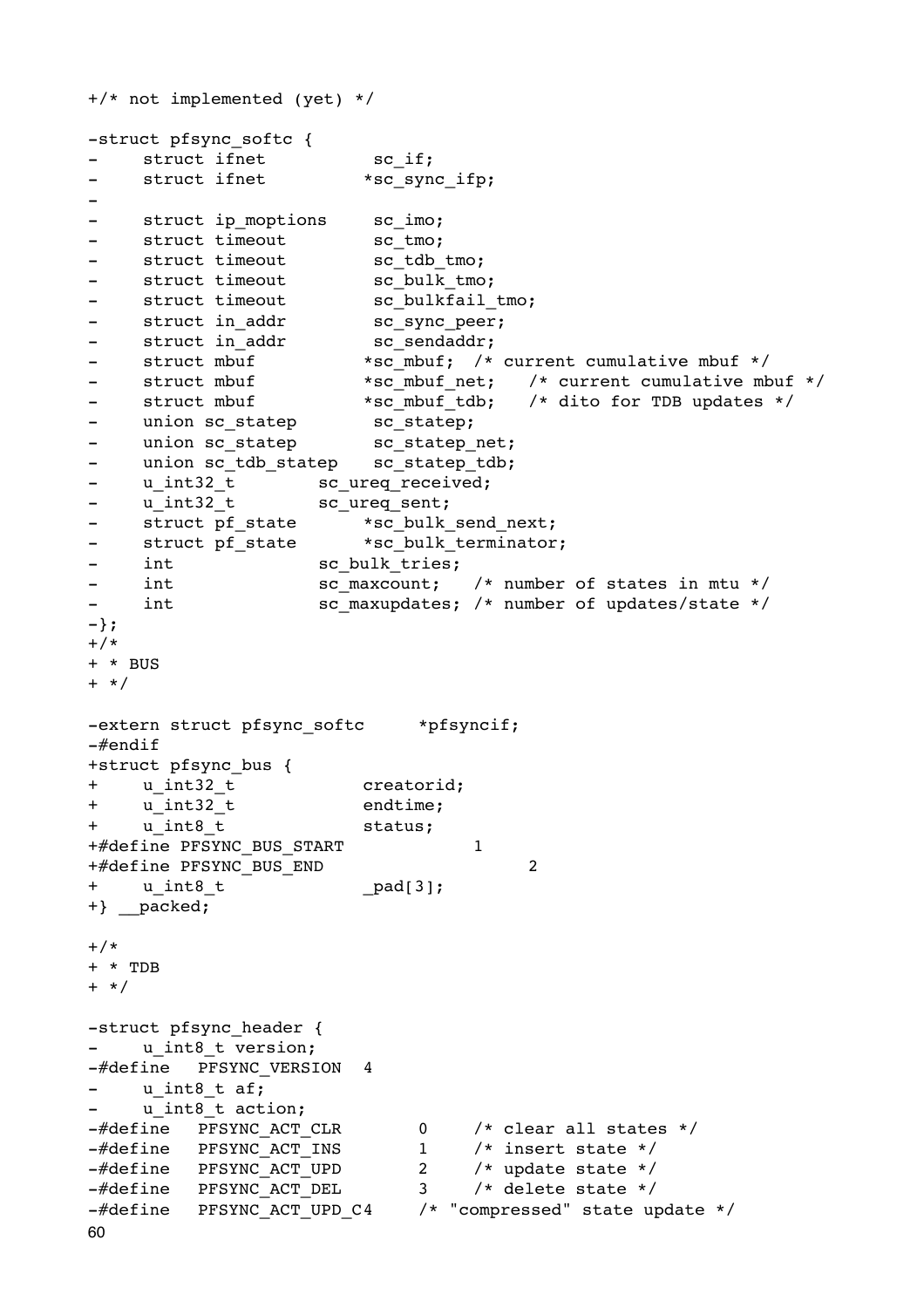```
-#define PFSYNC_ACT_DEL_C5 /* "compressed" state delete */
-#define PFSYNC_ACT_INS_F6 /* insert fragment */
-#define PFSYNC_ACT_DEL_F7 /* delete fragments */
-#define PFSYNC_ACT_UREQ

 8 /* request "uncompressed" state */
-#define PFSYNC_ACT_BUS

 9 /* Bulk Update Status */
-#define PFSYNC_ACT_TDB_UPD 10 /* TDB replay counter update */
-#define PFSYNC_ACT_MAX

 11
   u int8 t count;
    u int8 t pf chksum[PF_MD5_DIGEST_LENGTH];
-} \frac{1}{p} packed;
-
-\#define PFSYNC BULKPACKETS 1 /* # of packets per timeout */
-#define PFSYNC_MAX_BULKTRIES 12
-#define PFSYNC HDRLEN sizeof(struct pfsync header)
-#define PFSYNC ACTIONS \
    "CLR ST", "INS ST", "UPD ST", "DEL ST", \setminus"UPD ST COMP", "DEL ST COMP", "INS FR", "DEL FR", \
- "UPD REQ", "BLK UPD STAT", "TDB UPD"
+struct pfsync_tdb {
+ u int32 t spi;
+ union sockaddr union dst;
+ u_int32_t

 rpl;
+ u_int64_t

 cur_bytes;
+ u_int8_t

 sproto;
+ u_int8_t

 updates;
+ u_int64_t<br>
+ u_int8_t<br>
+ u_int8_t<br>
+ u_int8_t<br>
+ u_int8_t<br>
+ u_int8_t<br>
+ u_int8_t<br>
---,<br>
pad[2];
+} __packed;
-#define PFSYNC DFLTTL 255
+/*
+ * EOF
+ */
+
+struct pfsync_eof {
+ u int8 t hmac[PFSYNC HMAC LEN];
+} __packed;
++#define PFSYNC HDRLEN sizeof(struct pfsync header)
+
+
+
+/*
+ * Names for PFSYNC sysctl objects
+ */
+#define PFSYNCCTL STATS 1 /* PFSYNC stats */
+#define PFSYNCCTL_MAXID

 2
++#define PFSYNCCTL NAMES \{\ \ \ \ \+ { 0, 0 }, \
+ { "stats", CTLTYPE STRUCT }, \
+}
 struct pfsyncstats {
     u int64 t pfsyncs ipackets; /* total input packets, IPv4 */
@@ -206,39 +269,43 @@ struct pfsyncreq {
  };
61
```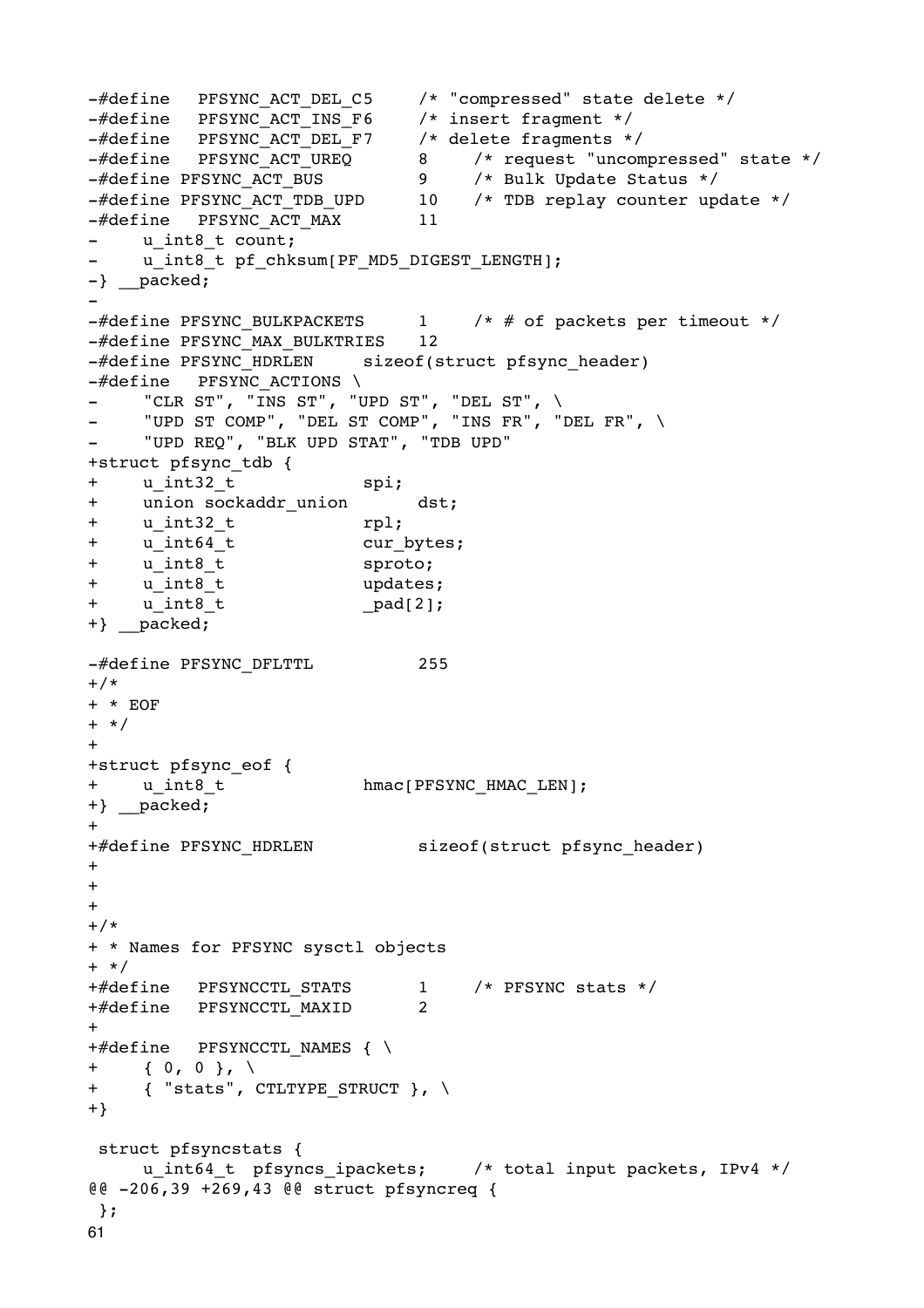```
#ifdef KERNEL
+
+/*
+ * this shows where a pf state is with respect to the syncing.
+ */
+#define PFSYNC_S_INS 0x00
+#define PFSYNC_S_IACK 0x01
+#define PFSYNC_S_UPD 0x02
+#define PFSYNC S UPD C 0x03
+#define PFSYNC_S_DEL 0x04
+#define PFSYNC S COUNT 0x05
+
+#define PFSYNC_S_DEFER 0xfe
+#define PFSYNC_S_NONE 0xff
+
void bfsync input(struct mbuf *, ...);
-int pfsync clear states(u_int32 t, char *);
-int bfsync pack state(u_int8 t, struct pf state *, int);
int pfsync sysctl(int *, u int, void *, size t *,
                 void *, size t);
-void pfsync state export(struct pfsync state *,
                 struct pf state *);
 #define PFSYNC_SI_IOCTL

 0x01
 #define PFSYNC_SI_CKSUM

 0x02
+#define PFSYNC SI ACK 0x04
int by pfsync state import(struct pfsync state *, u int8 t);
+void

 pfsync_state_export(struct pfsync_state *,
+ struct pf state *);
+
+void

 pfsync_insert_state(struct pf_state *);
+void

 pfsync_update_state(struct pf_state *);
+void pfsync delete state(struct pf state *);
+void

 pfsync_clear_states(u_int32_t, const char *);
++void

 pfsync_update_tdb(struct tdb *, int);
+void

 pfsync_delete_tdb(struct tdb *);
++int pfsync defer(struct pf state *, struct mbuf *);-#define pfsync insert state(st)do {
- if ((st->rule.ptr->rule flag & PFRULE NOSYNC) || \
        (st->key[PF SK WIRE]->proto == IPPROTO PFSYNC)- st->sync_flags |= PFSTATE_NOSYNC;
- else if (!st->sync_flags)
         pfsync pack state(PFSYNC ACT INS, (st), \
            PFSYNC FLAG COMPRESS);
- st->sync flags &= ~PFSTATE FROMSYNC;
-} while (0)-#define pfsync update state(st) do {
- if (!st->sync flags)
         pfsync_pack_state(PFSYNC ACT UPD, (st), \
            PFSYNC FLAG COMPRESS);
    st->sync flags &= ~PFSTATE FROMSYNC;
-} while (0)
62
```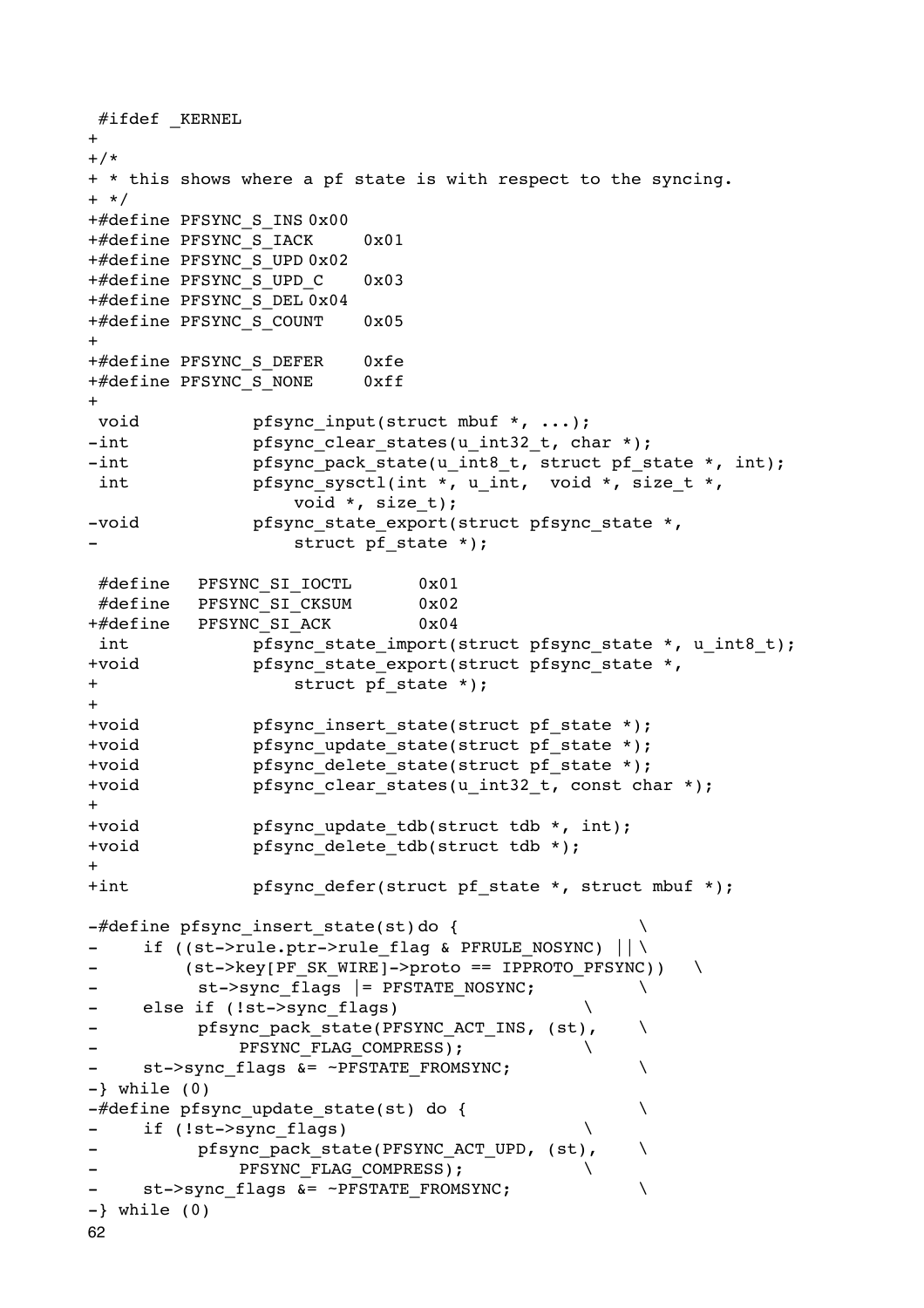```
-#define pfsync delete state(st) do {
    if (!st->sync flags)
          pfsync pack state(PFSYNC ACT DEL, (st),
             PFSYNC FLAG COMPRESS);
-} while (0)-int pfsync update tdb(struct tdb *, int);
+int

 pfsync_up(void);
+int

 pfsync_state_in_use(struct pf_state *);
 #endif
#endif /* NET IF PFSYNC H */Index: sys/net/netisr.h
===================================================================
RCS file: /cvs/src/sys/net/netisr.h,v
retrieving revision 1.33
diff -u -p -r1.33 netisr.h
--- sys/net/netisr.h 9 May 2008 12:54:52 -0000 1.33
+++ sys/net/netisr.h 4 Feb 2009 05:18:14 -0000
@@ -56,6 +56,7 @@
 #define NETISR_IP 2

 /* same as AF_INET */
#define NETISR TX 3 /* for if snd processing */
#define NETISR MPLS 4 /* AF MPLS would overflow */
+#define NETISR PFSYNC 5 /* for pfsync "immediate" tx */
 #define NETISR_ATALK 16

 /* same as AF_APPLETALK */
 #define NETISR_ARP 18

 /* same as AF_LINK */
 #define NETISR_IPV6 24

 /* same as AF_INET6 */
@@ -82,6 +83,7 @@ void bridgeintr(void);
 void pppoeintr(void);
 void btintr(void);
 void mplsintr(void);
+void pfsyncintr(void);
 #include <machine/atomic.h>
 #define schednetisr(anisr)

 \
Index: sys/net/netisr_dispatch.h
===================================================================
RCS file: /cvs/src/sys/net/netisr_dispatch.h,v
retrieving revision 1.16
diff -u -p -r1.16 netisr dispatch.h
--- sys/net/netisr_dispatch.h 7 May 2008 05:51:12 -0000 1.16
+++ sys/net/netisr_dispatch.h 4 Feb 2009 05:18:14 -0000
@@ -27,6 +27,7 @@
 #include "ppp.h"
 #include "bridge.h"
 #include "pppoe.h"
+#include "pfsync.h"
 #endif
  /*
@@ -63,5 +64,8 @@
 #endif
 #if NBLUETOOTH > 0
     DONETISR(NETISR_BT,btintr);
+#endif
+#if NPFSYNC > 0
+ DONETISR(NETISR_PFSYNC,pfsyncintr);
63
```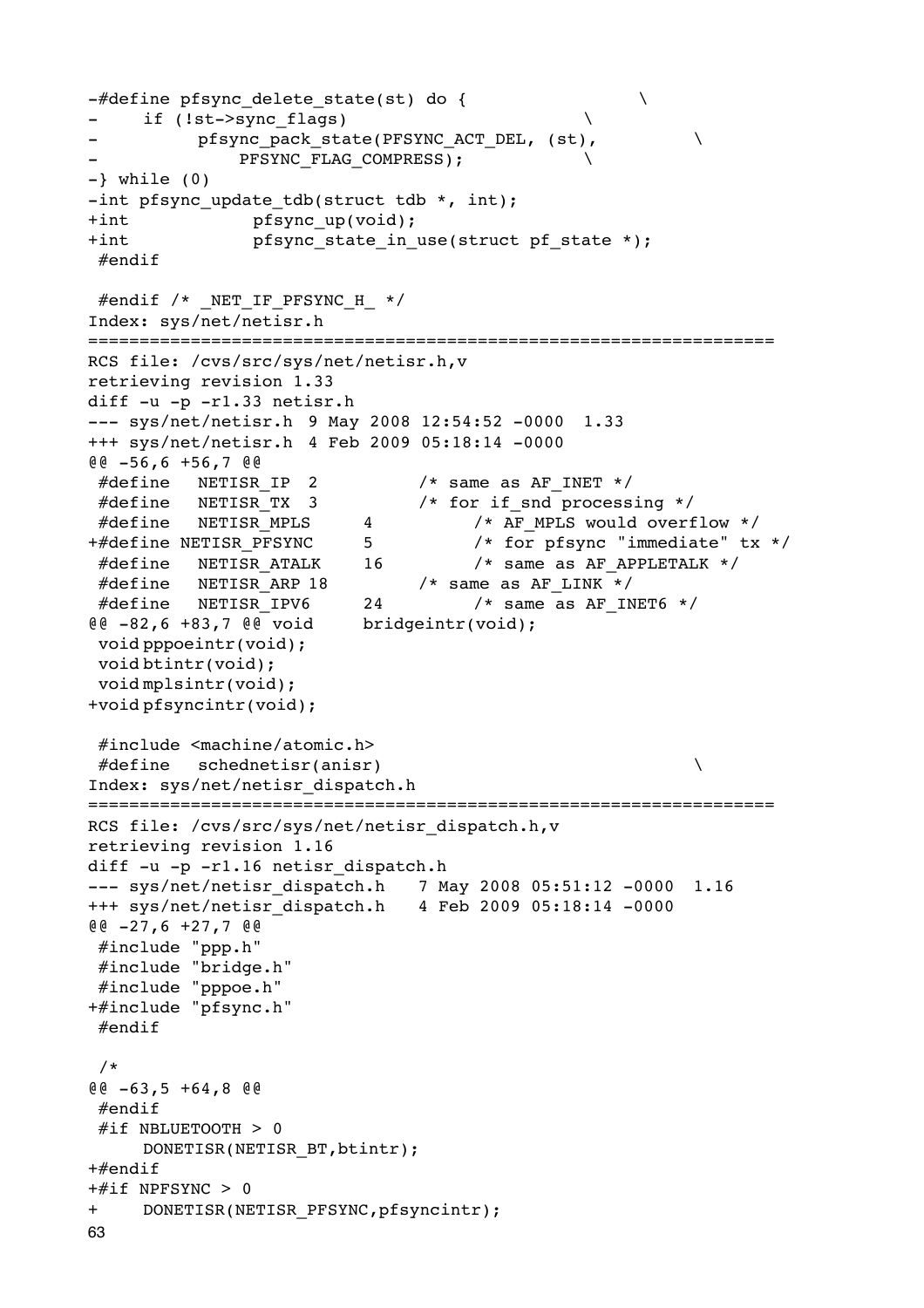```
 #endif
     DONETISR(NETISR_TX,nettxintr);
Index: sys/net/pf.c
===================================================================
RCS file: /cvs/src/sys/net/pf.c,v
retrieving revision 1.632
diff -u -p -r1.632 pf.c
--- sys/net/pf.c30 Jan 2009 17:27:20 -0000 1.632
+++ sys/net/pf.c4 Feb 2009 05:18:14 -0000
@@ -801,8 +801,6 @@ pf_state_insert(struct pfi_kif *kif, str

 printf("pf: state insert failed: "

 "id: %016llx creatorid: %08x",

 betoh64(s->id), ntohl(s->creatorid));
                if (s->sync flags & PFSTATE FROMSYNC)
                     printf(" (from sync)");
                print(f("\n');

 }
          pf detach state(s);
@@ -1070,8 +1068,7 @@ pf unlink state(struct pf state *cur)
          export pflow(cur);
 #endif
#if NPFSYNC > 0if (cur->creatorid == pf status.hostid)
          pfsync delete state(cur);
+ pfsync delete state(cur);
  #endif
     cur->timeout = PFTM_UNLINKED;
     pf src tree remove state(cur);
@@ -1086,9 +1083,7 @@ p f free state (struct pf state *cur)splassert(IPL_SOFTNET);
 #if NPFSYNC > 0if (pfsyncif != NULL &&
         (pfsyncif->sc bulk send next == cur ||pfsyncif->sc bulk terminator == cur))
+ if (pfsync state in use(cur))

 return;
  #endif
     KASSERT(cur->timeout == PFTM_UNLINKED);
@@ -2813,6 +2808,20 @@ pf_test_rule(struct pf_rule **rm, struct
     if (rewrite)
          m copyback(m, off, hdrlen, pd->hdr.any);
+#if NPFSYNC > 0
+ if (*sm != NULL && !ISSET((*sm)->state_flags, PFSTATE_NOSYNC) &&
+ direction == PF_OUT && pfsync_up()) {
+

 /*
+

 * We want the state created, but we dont
+

 * want to send this in case a partner
+

 * firewall has to know about it to allow
+

 * replies through it.
+

 */
+

 if (pfsync_defer(*sm, m))
+

 return (PF_DEFER);
+ }
+#endif
64
```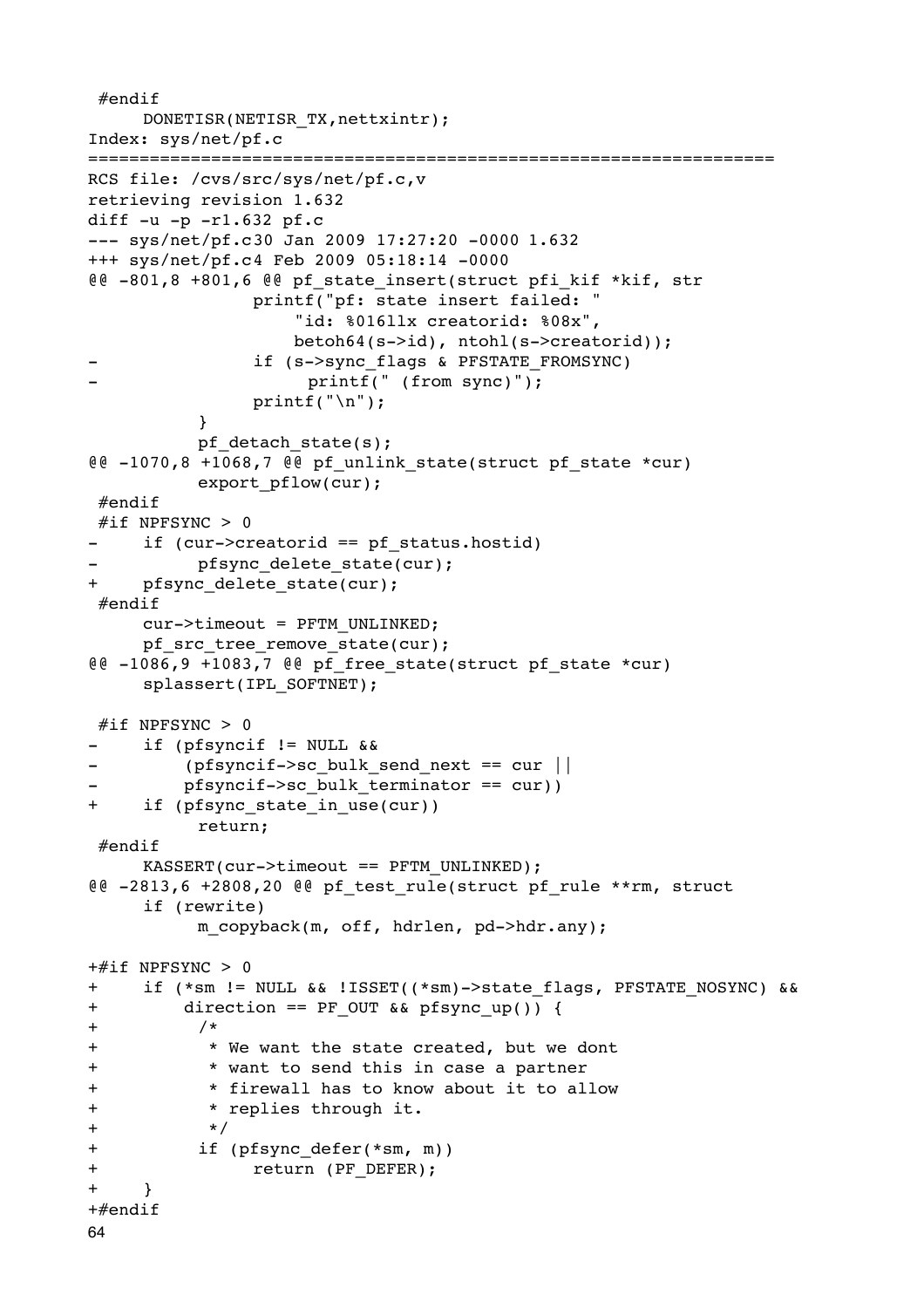```
return (PF_PASS);
 cleanup:
@@ -2872,6 +2881,7 @@ pf create state(struct pf rule *r, struc
     if (r->rule_flag & PFRULE_PFLOW)
          s->state flags |= PFSTATE PFLOW;
     s->log = r->log & PF LOG ALL;
+ s->sync state = PFSYNC S NONE;
     if (nr != NULL)s->log |= nr->log & PF LOG ALL;
     switch (pd->proto) {
@@ -5335,14 +5345,19 @@ done:
                  r->action == PF PASS, tr->dst.neg);
     }
-
- if (action == PF SYNPROXY DROP) {
+ switch (action) {
+ case PF_SYNPROXY_DROP:
         m freem(*m0);
+ case PF_DEFER:
          *m0 = NULL;
          action = PF PASS;
     } else if (r->rt)
+

 break;
+ default:
          /* pf route can free the mbuf causing *m0 to become NULL */
- pf route(m0, r, dir, kif->pfik ifp, s, &pd);
+

 if (r->rt)
+ pf route(m0, r, dir, kif->pfik ifp, s, &pd);
+

 break;
+ }
     return (action);
 }
@@ -5707,14 +5722,19 @@ done:
                  r->action == PF_PASS, tr->dst.neg);
     }
-
- if (action == PF SYNPROXY DROP) {
+ switch (action) {
+ case PF_SYNPROXY_DROP:
          m freem(*m0);
+ case PF_DEFER:
          *m0 = NULL;
          action = PF PASS;
- } else if (r->rt)+

 break;
+ default:
          /* pf route6 can free the mbuf causing *m0 to become NULL */
- pf route6(m0, r, dir, kif->pfik ifp, s, &pd);
+

 if (r->rt)
+

 pf_route6(m0, r, dir, kif->pfik_ifp, s, &pd);
+

 break;
65
```
+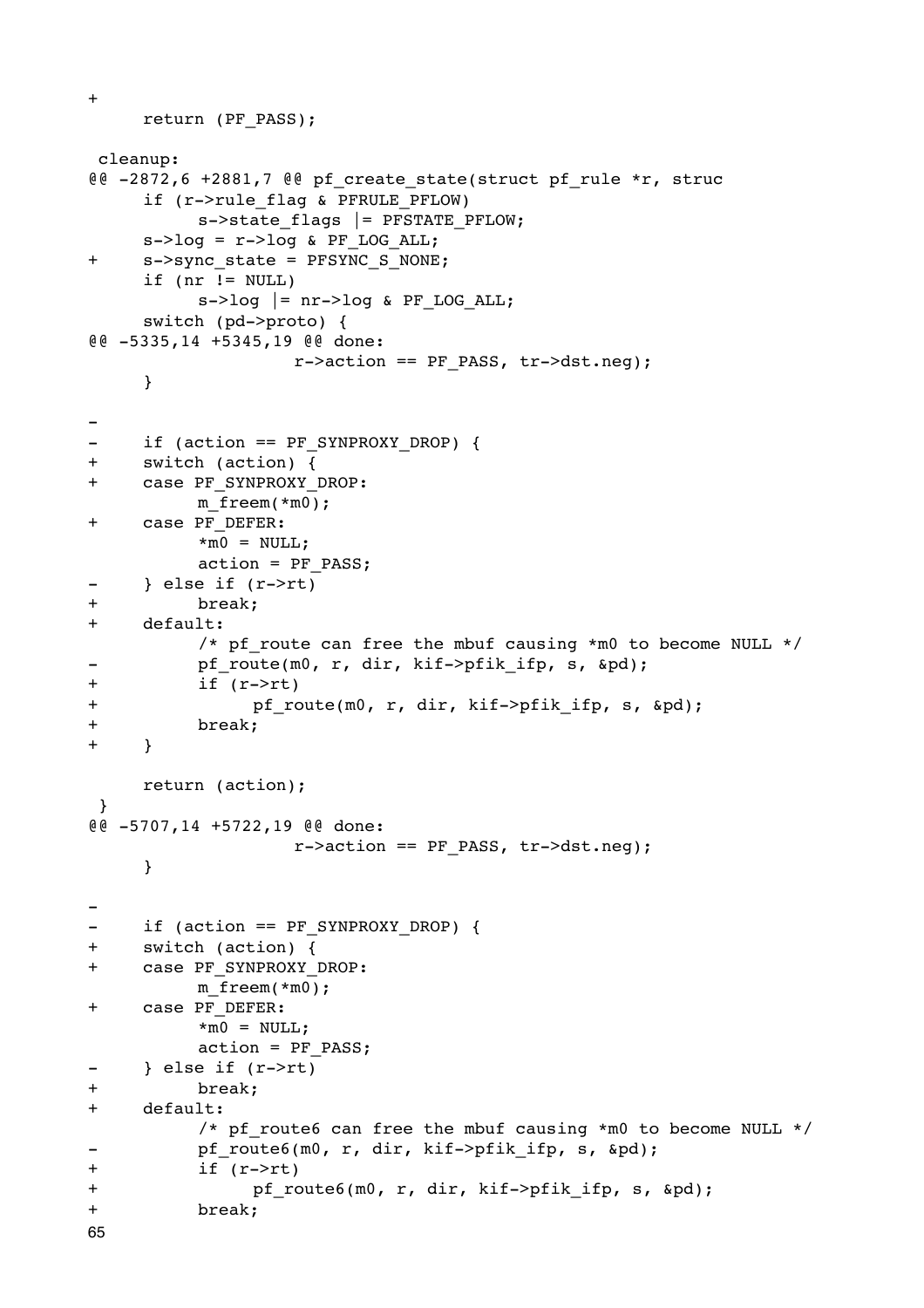```
+ }
     return (action);
  }
Index: sys/net/pf_ioctl.c
                                  ===================================================================
RCS file: /cvs/src/sys/net/pf ioctl.c,v
retrieving revision 1.211
diff -u -p -r1.211 pf ioctl.c
--- sys/net/pf ioctl.c 24 Nov 2008 13:22:09 -0000 1.211
+++ sys/net/pf_ioctl.c 4 Feb 2009 05:18:14 -0000
@@ -1491,7 +1491,7 @@ pfioctl(dev t dev, u long cmd, caddr t a
                     s->kif->pfik name)) {
 #if NPFSYNC > 0

 /* don't send out individual delete messages */
                      s->sync flags = PFSTATE NOSYNC;
                      SET(s->state flags, PFSTATE NOSYNC);
  #endif
                      pf unlink state(s);

 killed++;
@@ -1516,11 +1516,6 @@ pfioctl(dev_t dev, u_long cmd, caddr_t a
                 if (psk->psk pfcmp.creatorid == 0)

 psk->psk_pfcmp.creatorid = pf_status.hostid;
                 if ((s = pf find state_byid(&psk->psk_pfcmp))) {
-\#if NPFSYNC > 0
                      /* send immediate delete of state */
                      pfsync delete state(s);
                      s->sync_flags |= PFSTATE_NOSYNC;
-#endif
                      pf unlink state(s);

 psk->psk_killed = 1;

 }
@@ -1566,11 +1561,6 @@ pfioctl(dev t dev, u_long cmd, caddr_t a

 !strcmp(psk->psk_label, s->rule.ptr->label))) &&

 (!psk->psk_ifname[0] || !strcmp(psk->psk_ifname,
                     s->kif->pfik name))) {
-\#if NPFSYNC > 0
                      /* send immediate delete of state */
                      pfsync delete state(s);
                      s->sync flags |= PFSTATE NOSYNC;
-#endif
                      pf unlink state(s);

 killed++;

 }
Index: sys/net/pfvar.h
===================================================================
RCS file: /cvs/src/sys/net/pfvar.h,v
retrieving revision 1.282
diff -u -p -r1.282 pfvar.h
--- sys/net/pfvar.h 29 Jan 2009 15:12:28 -0000 1.282
+++ sys/net/pfvar.h 4 Feb 2009 05:18:14 -0000
@@ -59,7 +59,7 @@ struct ip6_hdr;
enum { PF_INOUT, PF_IN, PF_OUT };
 enum { PF_PASS, PF_DROP, PF_SCRUB, PF_NOSCRUB, PF_NAT, PF_NONAT,
       PF_BINAT, PF_NOBINAT, PF_RDR, PF_NORDR, PF_SYNPROXY_DROP };
66
```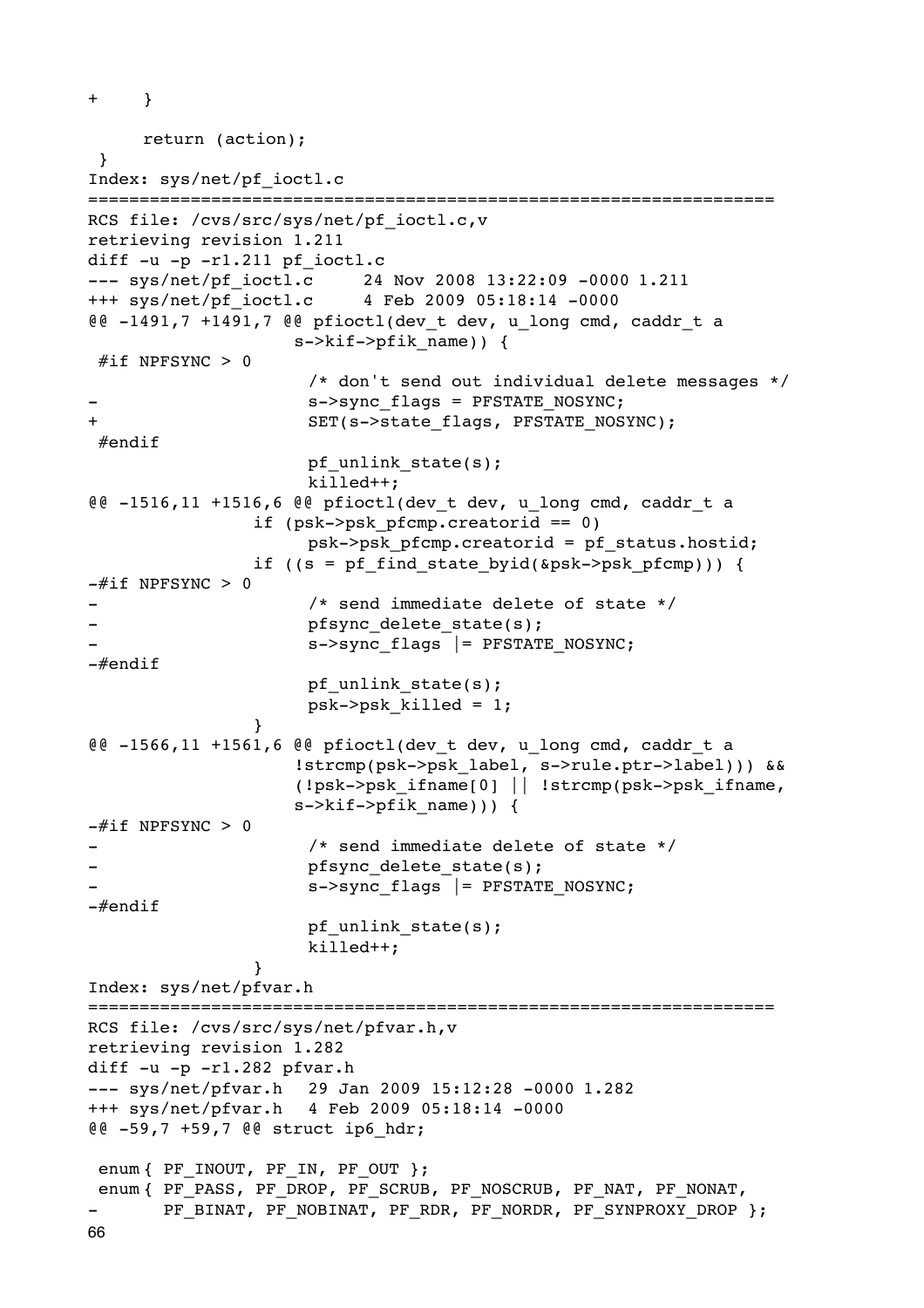```
+ PF_BINAT, PF_NOBINAT, PF_RDR, PF_NORDR, PF_SYNPROXY_DROP,
PF_DEFER };
enum { PF_RULESET_SCRUB, PF_RULESET_FILTER, PF_RULESET_NAT,
      PF_RULESET_BINAT, PF_RULESET_RDR, PF_RULESET_MAX };
enum { PF_OP_NONE, PF_OP_IRG, PF_OP_EQ, PF_OP_NE, PF_OP_LT,
@@ -742,6 +742,7 @@ struct of stateu int8 t direction;
     u int8 t pad[3];
+ TAILQ ENTRY(pf state) sync list;
     TAILQ ENTRY(pf state) entry list;
     RB ENTRY(pf state) entry id;
     struct pf state peer src;
@@ -766,11 +767,14 @@ struct pf_state {
 #define PFSTATE_ALLOWOPTS 0x01
 #define PFSTATE_SLOPPY

 0x02
 #define PFSTATE_PFLOW

 0x04
+#define PFSTATE NOSYNC 0x08
+#define PFSTATE_ACK

 0x10
     u int8 t timeout;
     u int8 t sync flags;
-#define PFSTATE NOSYNC 0x01
-#define PFSTATE FROMSYNC0x02
-#define PFSTATE STALE 0x04
+ u_int8 t sync_state; /* PFSYNC_S_x */
+
+ /* XXX */
+ u int8 t sync updates;
+ u int8 t tail[3];
 };
  /*
@@ -827,8 +831,6 @@ struct pfsync_state {
     u int8 t updates;
  } __packed;
-#define PFSYNC FLAG COMPRESS 0x01
-#define PFSYNC_FLAG_STALE 0x02
#define PFSYNC FLAG SRCNODE 0x04
 #define PFSYNC_FLAG_NATSRCNODE 0x08
@@ -1657,6 +1659,7 @@ void pf change a(void *, u_int16 t *, u
int pflog packet(struct pfi kif *, struct mbuf *, sa family t,
u int8 t,
        u int8 t, struct pf rule *, struct pf rule *, struct pf ruleset
*,
        struct pf pdesc *);
+void pf send deferred syn(struct pf state *);
 int pf match addr(u_int8 t, struct pf_addr *, struct pf_addr *,
        struct pf addr *, sa family t);
int pf_match_addr_range(struct pf addr *, struct pf addr *,
Index: sys/netinet/ip_ipsp.c
===================================================================
RCS file: /cvs/src/sys/netinet/ip_ipsp.c,v
retrieving revision 1.174
diff -u -p -r1.174 ip ipsp.c
67
```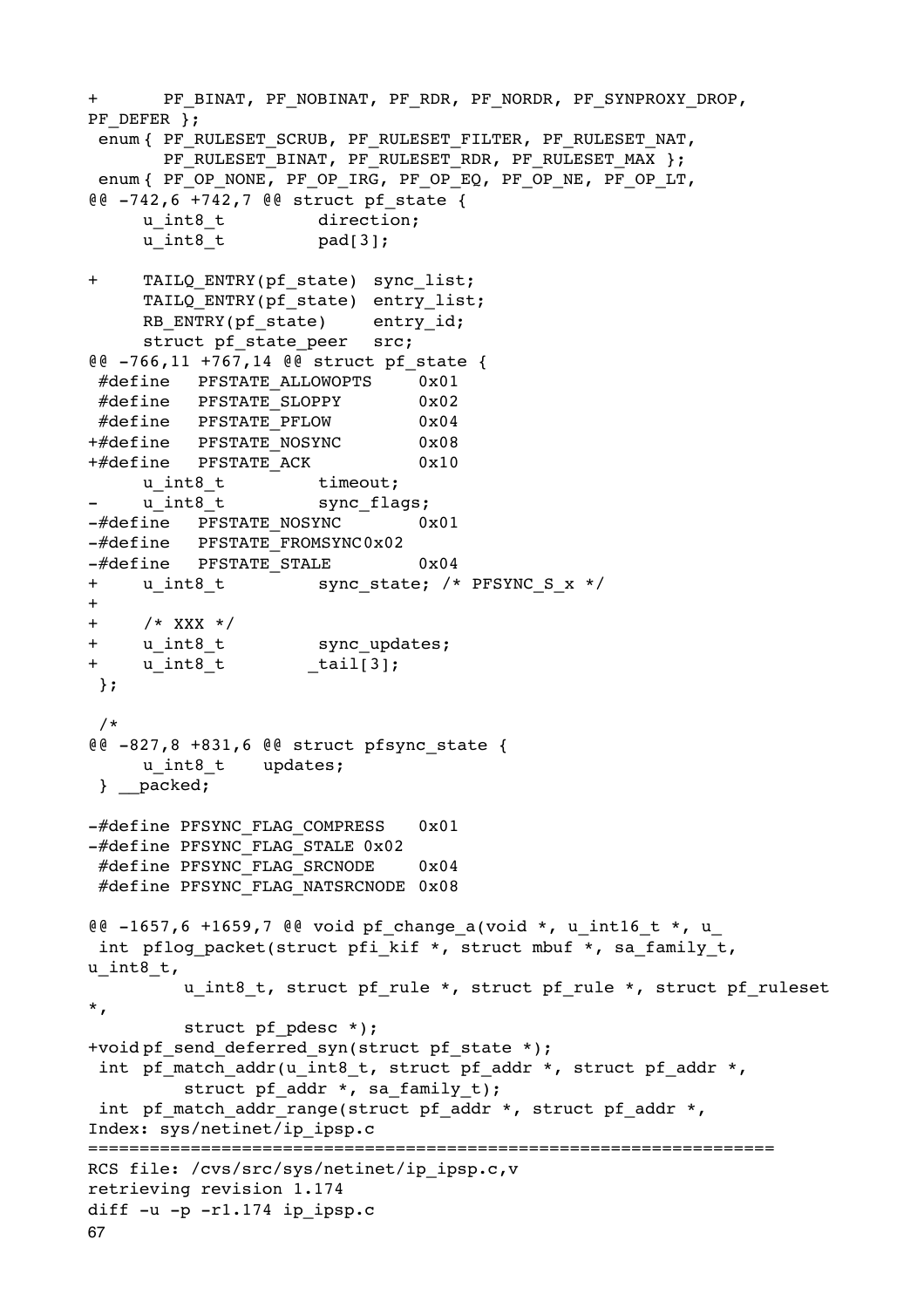```
--- sys/netinet/ip_ipsp.c 22 Oct 2008 23:04:45 -0000 1.174
+++ sys/netinet/ip_ipsp.c 4 Feb 2009 05:18:14 -0000
@@ -38,6 +38,7 @@
  */
 #include "pf.h"
+#include "pfsync.h"
 #include <sys/param.h>
 #include <sys/mbuf.h>
@@ -52,6 +53,10 @@
 #include <net/pfvar.h>
 #endif
+#if NPFSYNC > 0
+#include <net/if_pfsync.h>
+#endif
+
 #ifdef INET
 #include <netinet/in.h>
 #include <netinet/in_systm.h>
@@ -788,6 +793,11 @@ tdb_free(struct tdb *tdbp)

 (*(tdbp->tdb_xform->xf_zeroize))(tdbp);

 tdbp->tdb_xform = NULL;
     }
+
+#if NPFSYNC > 0
+ /* Cleanup pfsync references */
+ pfsync delete tdb(tdbp);
+#endif
     /* Cleanup inp references. */
     for (inp = TAILQ FIRST(&tdbp->tdb_inp_in); inp;
Index: sys/netinet/ip_ipsp.h
===================================================================
RCS file: /cvs/src/sys/netinet/ip_ipsp.h,v
retrieving revision 1.136
diff -u -p -1.136 ip ipsp.h
--- sys/netinet/ip_ipsp.h 8 Nov 2008 12:54:58 -0000 1.136
+++ sys/netinet/ip_ipsp.h 4 Feb 2009 05:18:14 -0000
@@ -303,6 +303,8 @@ struct tdb {

 /* tunnel descriptor blo
 #define TDBF_SKIPCRYPTO

 0x08000 /* Skip actual crypto 
processing */
#define TDBF USEDTUNNEL 0x10000 /* Appended a tunnel header in
past */
#define TDBF UDPENCAP 0x20000 /* UDP encapsulation */
+#define TDBF PFSYNC 0x40000 /* TDB will be synced */
+#define TDBF PFSYNC RPL 0x80000 /* Replay counter should be
bumped */
     u_int32_t tdb_flags; /* Flags related to this TDB */
@@ -342,6 +344,7 @@ struct tdb {

 /* tunnel descriptor blo
     u int8 t tdb sproto; /* IPsec protocol */
     u int8 t tdb wnd; /* Replay window */
     u int8 t tdb satype; /* SA type (RFC2367, PF KEY) */
```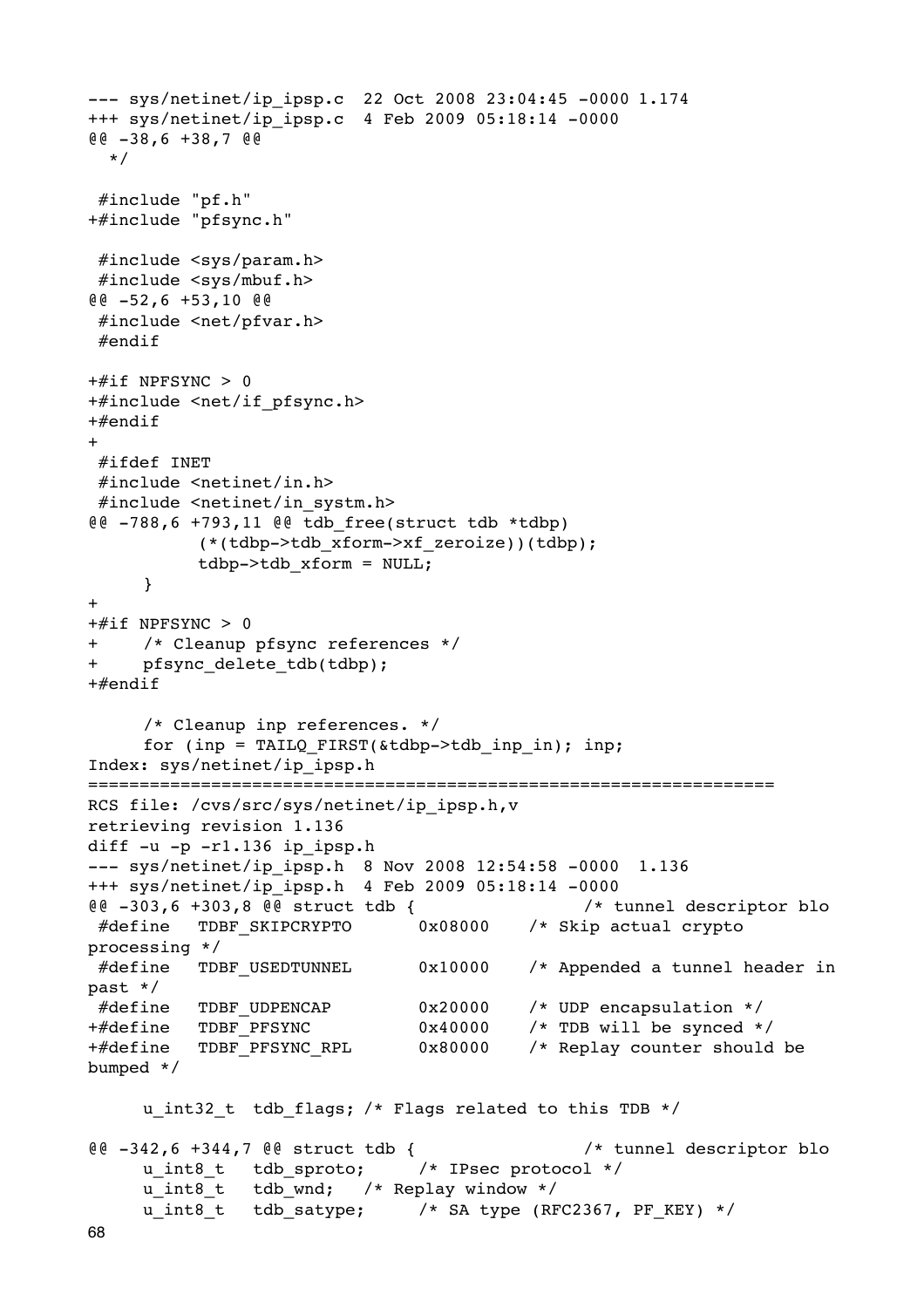```
+ u_int8_t tdb_updates; /* pfsync update counter */
     union sockaddr union tdb dst; /* Destination address */
     union sockaddr union tdb src; /* Source address */
@@ -375,6 +378,7 @@ struct tdb {

 /* tunnel descriptor blo
     TAILQ HEAD(tdb_inp_head_in, inpcb) tdb_inp_in;
     TAILQ HEAD(tdb_inp_head_out, inpcb) tdb_inp_out;
     TAILQ_HEAD(tdb_policy_head, ipsec_policy) tdb_policy_head;
+ TAILQ ENTRY(tdb)tdb sync entry;
 };
 struct tdb ident {
Index: usr.sbin/tcpdump/print-pfsync.c
===================================================================
RCS file: /cvs/src/usr.sbin/tcpdump/print-pfsync.c,v
retrieving revision 1.32
diff -u -p -r1.32 print-pfsync.c
--- usr.sbin/tcpdump/print-pfsync.c 7 Oct 2007 16:41:05 -0000 1.32
+++ usr.sbin/tcpdump/print-pfsync.c 4 Feb 2009 05:18:18 -0000
@@ -62,9 +62,7 @@ struct rtentry;
 #include "pfctl_parser.h"
 #include "pfctl.h"
-const char *pfsync acts[] = { PFSYNC ACTIONS };
-
-void pfsync print(struct pfsync header *, int);
+void pfsync_print(struct_pfsync_header *, const u_char *, int);
 void
 pfsync_if_print(u_char *user, const struct pcap_pkthdr *h,
@@ -80,6 +78,7 @@ pfsync_if_print(u_char *user, const stru
     }
     pfsync_print((struct pfsync_header *)p,
+ p + sizeof(struct pfsync header),
         caplen - sizeof(struct pfsync header));
  out:
     if (xflag) {
@0 -103,31 +102,57 @0 pfsync ip print(const u char *bp, u int
     if (len < PFSYNC_HDRLEN)

 printf("[|pfsync]");
     else
          pfsync print(hdr, (len - sizeof(struct pfsync header)));
+ pfsync print(hdr, bp + sizeof(struct pfsync header),
+

 len - sizeof(struct pfsync_header));
     putchar('\n\in);
  }
+const char *actnames[] = { PFSYNC ACTIONS };
++struct pfsync_actions {
+ size_t len;
+ int (*print)(int, const void *);
+};
+
+int pfsync print clr(int, const void *);
69
```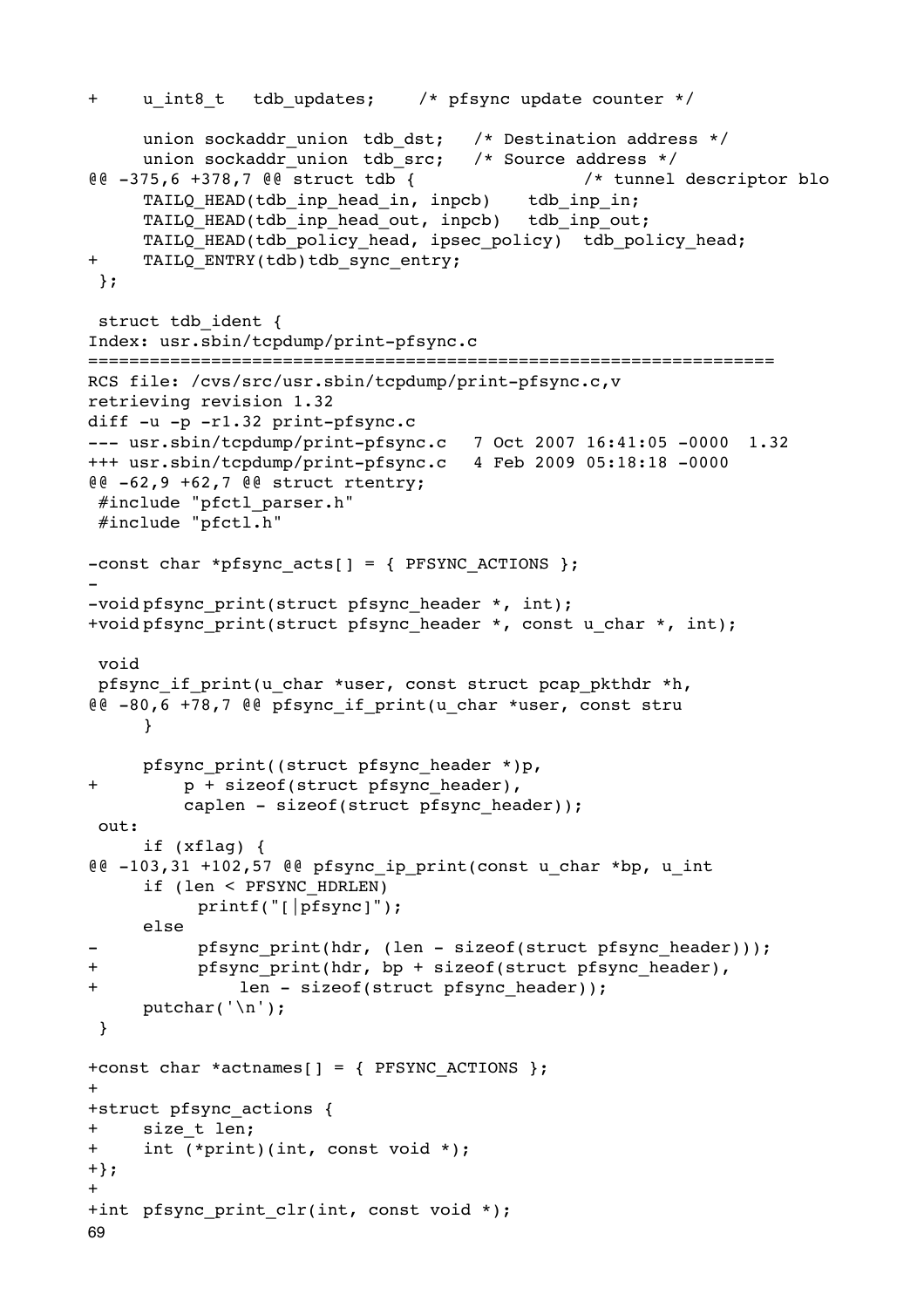```
+int pfsync print state(int, const void *);
+int pfsync print ins ack(int, const void *);
+int pfsync print upd c(int, const void *);
+int pfsync print upd req(int, const void *);
+int pfsync print del c(int, const void *);
+int pfsync print bus(int, const void *);
+int pfsync print tdb(int, const void *);
+int pfsync print eof(int, const void *);
+
+struct pfsync actions actions | = \{+ { sizeof(struct pfsync_clr),

 pfsync_print_clr },
+ { sizeof(struct pfsync_state),

 pfsync_print_state },
+ { sizeof(struct pfsync_ins_ack),pfsync_print_ins_ack },
+ { sizeof(struct pfsync_state),

 pfsync_print_state },
+ { sizeof(struct pfsync_upd_c),

 pfsync_print_upd_c },
+ { sizeof(struct pfsync upd req), pfsync print upd req },
+ { sizeof(struct pfsync_state),

 pfsync_print_state },
+ { sizeof(struct pfsync_del_c),

 pfsync_print_del_c },
+ { 0,

 NULL },
+ { 0, NULL },
+ { sizeof(struct pfsync_bus),

 pfsync_print_bus },
+ { sizeof(struct pfsync_tdb),    pfsync print tdb },
+ { sizeof(struct pfsync eof), pfsync print eof }
+};
+
 void
-pfsync print(struct pfsync header *hdr, int len)
+pfsync print(struct pfsync header *hdr, const u char *bp, int len)
 {
- struct pfsync state *s;
     struct pfsync state upd *u;
- struct pfsync state del *d;
- struct pfsync_state_clr *c;
- struct pfsync_state_upd_req *r;
- struct pfsync state bus *b;
- struct pfsync tdb *t;
- int i, flags = 0, min, sec;
- u int64 t id;
+ struct pfsync subheader *subh;
+ int count, plen, alen, flags = 0;
+ int i;
+
+ plen = ntohs(hdr->len);
     if (eflag)
          printf("PFSYNCv%d count %d: ",
             hdr->version, hdr->count);
+

 printf("PFSYNCv%d len %d", hdr->version, plen);
- if (hdr->action < PFSYNC ACT MAX)
          printf("%s:", pfsync acts[hdr->action]);
- else
          printf("%d?:", hdr->action);
+ plen -= sizeof(*hdr);
     if (vflag)
```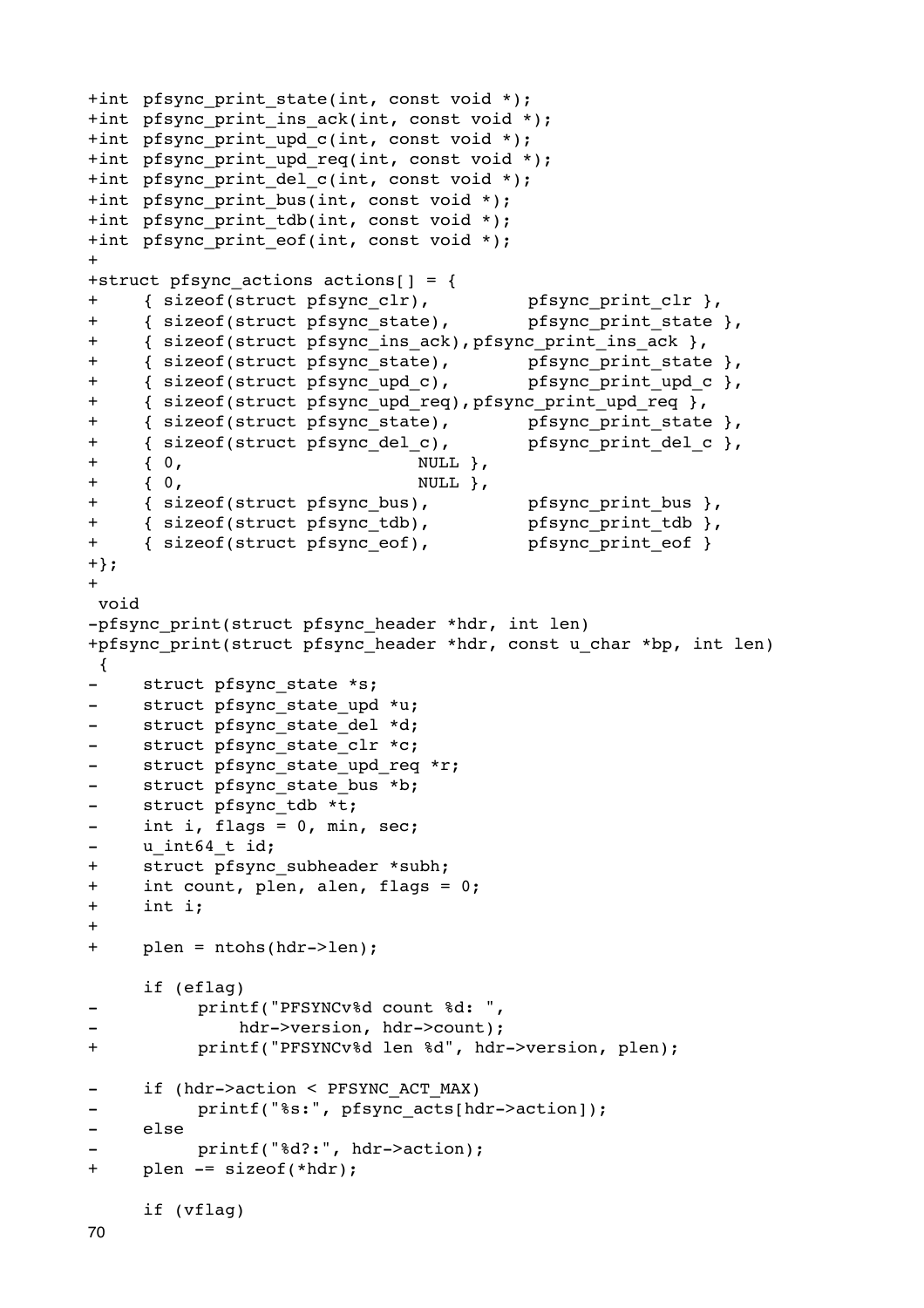```
flags | = PF OPT VERBOSE;
@@ -136,83 +161,171 @@ pfsync_print(struct pfsync_header *hdr, 
    if (!nflag)
         flags |= PF OPT USEDNS;
    switch (hdr->action) {
- case PFSYNC ACT CLR:
-

 if (sizeof(*c) <= len) {
             c = (void *)((char *)hdr + PFSYNC_HDRLEN);-

 printf("\n\tcreatorid: %08x", htonl(c->creatorid));
-

 if (c->ifname[0] != '\0')
- printf(" interface: %s", c->ifname);
+ while (plen > 0) {
+

 if (len < sizeof(*subh))
+

 break;
+
+ subh = (struct pfsync subheader *)bp;
+

 bp += sizeof(*subh);
+

 len -= sizeof(*subh);
+

 plen -= sizeof(*subh);
+
+

 if (subh->action >= PFSYNC_ACT_MAX) {
+

 printf("\n act UNKNOWN id %d", subh->action);
+

 return;

 }
- case PFSYNC ACT INS:
- case PFSYNC ACT UPD:
- case PFSYNC ACT DEL:
- for (i = 1, s = (void *)((char *)hdr + PFSYNC_HDRLEN);
-    i <= hdr->count && i * sizeof(*s) <= len; i++, s++) {
-
- putchar('\n');
- print state(s, flags);
-    if (vflag > 1 && hdr->action == PFSYNC_ACT_UPD)
- Printf(" updates: %d", s->updates);
-

 }
-

 break;
- case PFSYNC ACT UPD C:
- for (i = 1, u = (void *)((char *)hdr + PFSYNC_HDRLEN);
-    i <= hdr->count && i * sizeof(*u) <= len; i++, u++) {
- bcopy(&u->id, &id, sizeof(id));
- 
printf("\n\tid: %016llx creatorid: %08x",
- betoh64(id), ntohl(u->creatorid));
-

 if (vflag > 1)
- Printf(" updates: %d", u->updates);
-

 }
         -

 break;
- case PFSYNC ACT DEL C:
- for (i = 1, d = (void *)((char *)hdr + PFSYNC_HDRLEN);i \leq \text{hdr}->count && i * \text{sizeof}(\text{*d}) \leq \text{len}; i++) {
-

 bcopy(&d->id, &id, sizeof(id));
- 
printf("\n\tid: %016llx creatorid: %08x",
- betoh64(id), ntohl(d->creatorid));
-

 }
         -

 break;
- case PFSYNC ACT UREQ:
71
```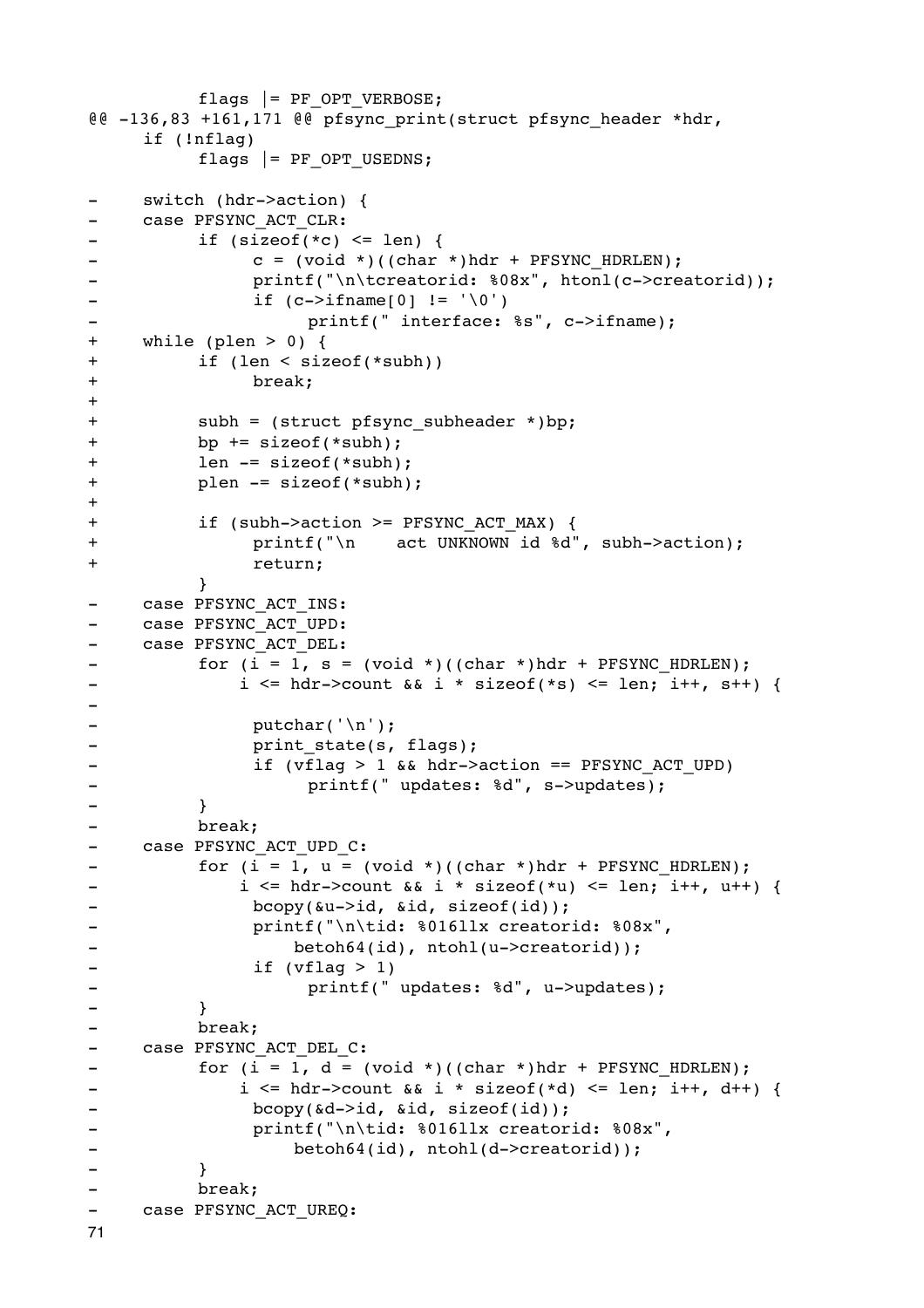```
- for (i = 1, r = (void *)((char *)hdr + PFSYNC HDRLEN);
-

 i <= hdr->count && i * sizeof(*r) <= len; i++, r++) {
- bcopy(&r->id, &id, sizeof(id));
-

 printf("\n\tid: %016llx creatorid: %08x",
- betoh64(id), ntohl(r->creatorid));
+
+

 count = ntohs(subh->count);
+

 printf("\n act %s count %d", actnames[subh->action], 
count);
+

 alen = actions[subh->action].len;
+
+

 if (alen == 0) {
+

 printf("\n unimplemented action");
+

 return;

 }
-

 break;
- case PFSYNC ACT BUS:
-

 if (sizeof(*b) <= len) {
- b = (void *)((char *)hdr + PFSYNC HDRLEN);-

 printf("\n\tcreatorid: %08x", htonl(b->creatorid));
- <br>
sec = b->endtime % 60;
- b->endtime /= 60;
- min = b->endtime % 60;
- b->endtime /= 60;
- printf(" age %.2u:%.2u:%.2u", b->endtime, min, sec);
-

 switch (b->status) {
-

 case PFSYNC_BUS_START:
                 printf(" status: start");
-

 break;
-

 case PFSYNC_BUS_END:
- printf(" status: end");
-

 break;
- default:
-

 printf(" status: ?");
+
+

 for (i = 0; i < count; i++) {
+

 if (alen > len)

 break;
- \qquad \qquad }
+
+

 if (actions[subh->action].print(flags, bp) != 0)
+

 return;
+
+

 bp += alen;
+

 len -= alen;
+

 plen -= alen;

 }
+ }
+
+ if (plen > 0) {
+

 printf("\n ...");
+

 return;
+ }
+ if (plen < 0) {
+

 printf("\n invalid header length");
+

 return;
72
```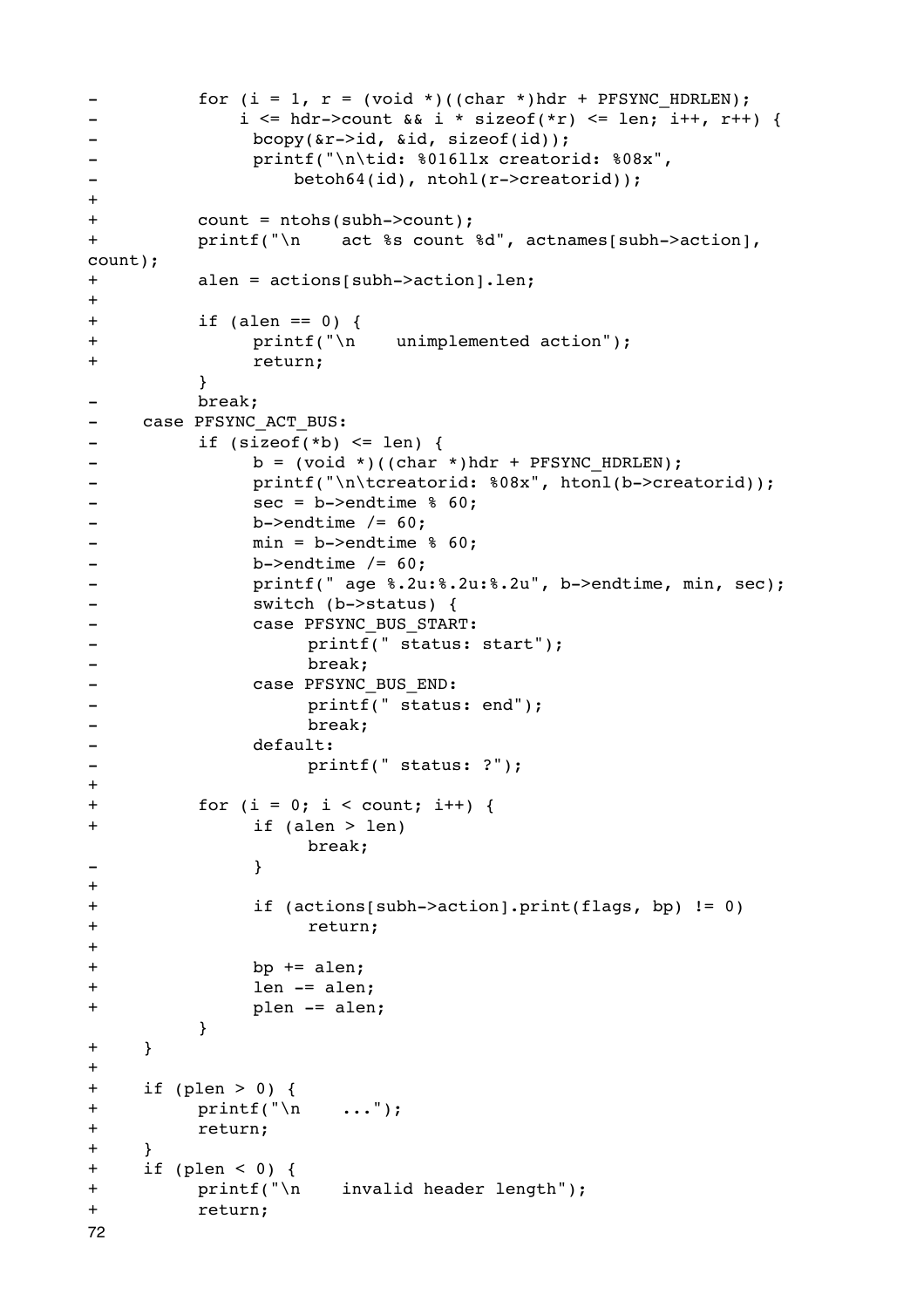```
+ }
+ if (len > 0)
+

 printf("\n invalid packet length");
+}
+
+int
+pfsync print clr(int flags, const void *bp)
+{
+ const struct pfsync clr *clr = bp;
+
+ printf("\n\tcreatorid: %08x", htonl(clr->creatorid));
+ if (clr->ifname[0] != '\0')
+

 printf(" interface: %s", clr->ifname);
+
+ return (0);
+}
+
+int
+pfsync print state(int flags, const void *bp)
+{
+ struct pfsync state *st = (struct pfsync state *)bp;
+ putchar('\n');
+ print state(st, flags);
+ return (0);
+}
+
+int
+pfsync print ins ack(int flags, const void *bp)
+{
+ const struct pfsync ins ack *iack = bp;
+
+ printf("\n\tid: %016llx creatorid: %08x", betoh64(iack->id),
+ ntohl(iack->creatorid));
+
+ return (0);
+}
+
+int
+pfsync print upd c(int flags, const void *bp)
+{
+ const struct pfsync upd c *u = bp;
+
+ printf("\n\tid: %016llx creatorid: %08x", betoh64(u->id),
+ ntohl(u->creatorid));
+
+ return (0);
+}
+
+int
+pfsync_print_upd_req(int flags, const void *bp)
+{
+ const struct pfsync_upd_req *ur = bp;
+
+ printf("\n\tid: %016llx creatorid: %08x", betoh64(ur->id),
+ ntohl(ur->creatorid));
+
73
```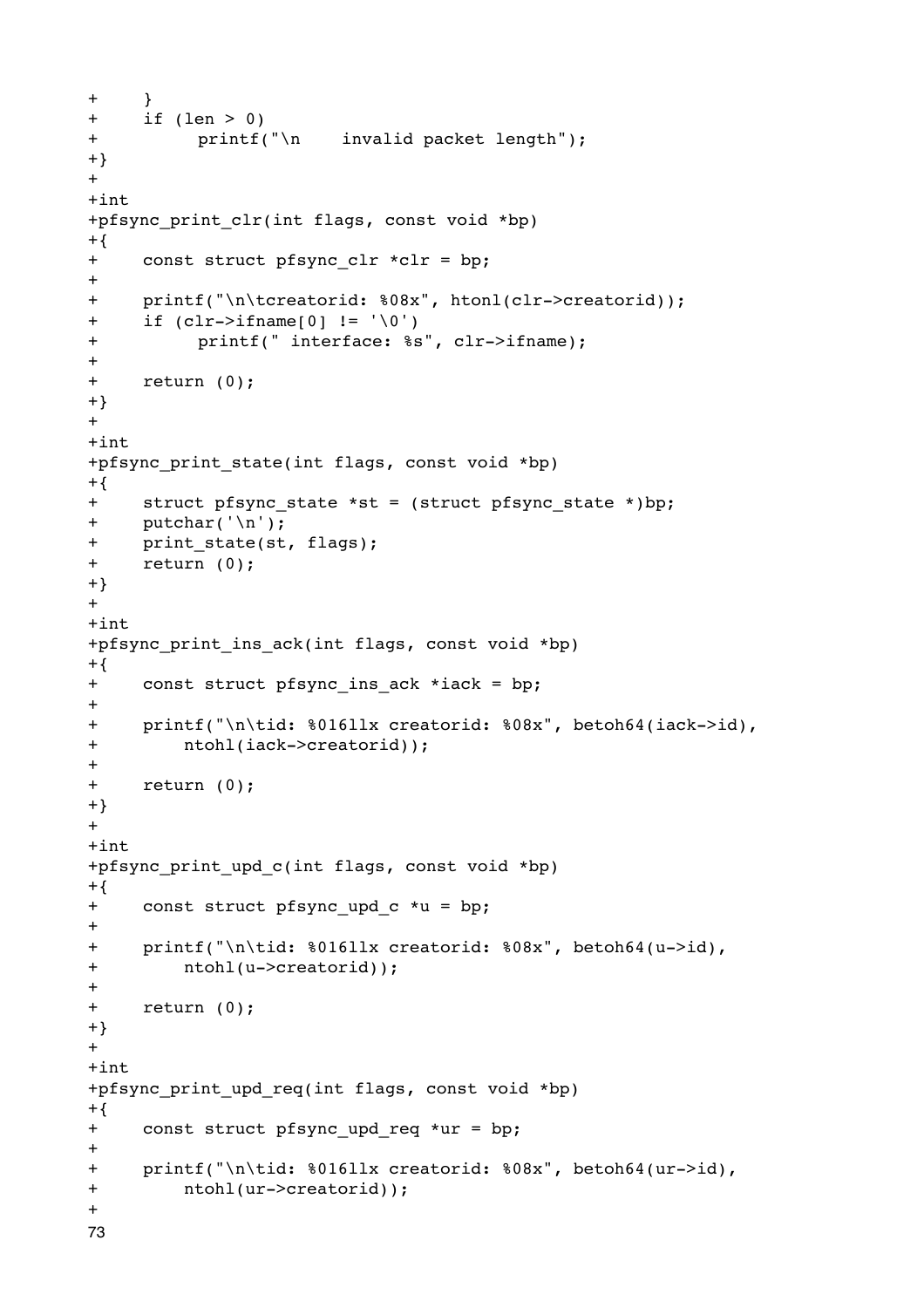```
+ return (0);
+}
+
+int
+pfsync print del c(int flags, const void *bp)
+{
+ const struct pfsync del c *d = bp;
+
+ printf("\n\tid: %016llx creatorid: %08x", betoh64(d->id),
+ ntohl(d->creatorid));
+
+ return (0);
+}
+
+int
+pfsync print bus(int flags, const void *bp)
+{
+ const struct pfsync bus *b = bp;
+ u_int32_t endtime;
+ int min, sec;
+ const char *status;
+
+ endtime = ntohl(b->endtime);
+ sec = endtime % 60;
+ endtime / = 60;
+ min = endtime % 60;+ endtime / = 60;
+
+ switch (b->status) {
+ case PFSYNC_BUS_START:
+

 status = "start";

 break;
- case PFSYNC ACT TDB UPD:
- for (i = 1, t = (void *)((char *)hdr + PFSYNC_HDRLEN);-    i <= hdr->count && i * sizeof(*t) <= len; i++, t++)
- printf("\n\tspi: %08x rpl: %u cur bytes: %llu",
- htonl(t->spi), htonl(t->rpl),
- betoh64(t->cur_bytes));
- /* XXX add dst and sproto? */
+ case PFSYNC_BUS_END:
+

 status = "end";

 break;
    default:
+

 status = "UNKNOWN";

 break;
    }
+
+ printf("\n\tcreatorid: %08x age: %.2u:%.2u:%.2u status: %s",
+ htonl(b->creatorid), endtime, min, sec, status);
+
+ return (0);
+}
+
+int
+pfsync_print_tdb(int flags, const void *bp)
+{
74
```